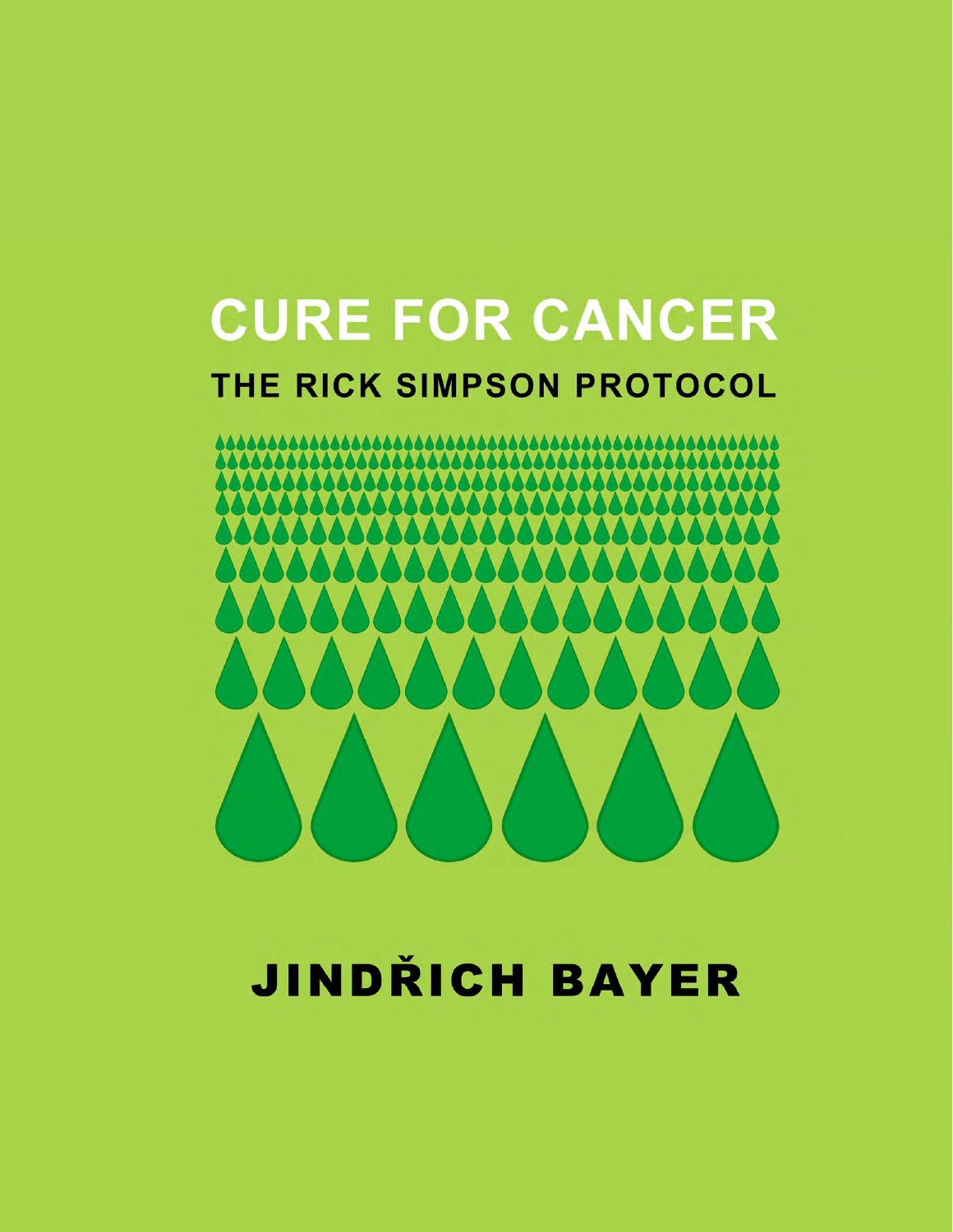#### Second Edition

#### Copyright © Jindřich Bayer, June 8, 2015

#### All rights reserved.

Jindřich Bayer has asserted his right to be identified as the author in accordance with the Copyright, Designs and Patents Act 1988. All rights reserved. No part of this publication may be reproduced, stored in or introduced into a retrieval system, or transmitted in any form, or by any means (electronic, mechanical, photocopying, recording or otherwise) without the prior written permission of the author Jindřich Bayer.

I would like to dedicate what I have contributed to this book to the memory of my mother and my father, who would still likely be with us today if I knew then what I know now. I only hope this information will prevent other families from going through what ours had to endure.

Thank you to the following people for helping me prepare this book for publication: Jana Koplíková, Leah Killen, Janet Sweeney, Jenn Jackson, Rick Simpson and his family, Christianne Laurette, Chris Harrigan, Marek Piňos, Martin Zeiner, and many others. I would like to deeply thank Lumír Hanuš and Raphael Mechoulam for their support and immense amount of work they have done in the field of cannabis and anandamide research.

Very special thanks to my sister Dita Podhajská, her husband Miroslav Podhajský, and the whole Podhajský and Bayer family.

Jindřich Bayer, June 8, 2015

The purpose of this compilation of texts, ideas and opinions from emails and Facebook conversations is to present the current status quo of knowledge regarding the use of cannabis oils/extracts in medicine. **All information is presented for educational purposes only, and it is not presented with the intention of promoting the use of dangerous addictive drugs whatsoever, on the contrary. We bear no responsibility for any misuse of the information included in this book. We bear no responsibility for anything that will or might occur in connection with the use of the oil or information found in this book. Treatment results may vary.** 

Compiled by Jindřich Bayer, www.helpoil.com

Book art Vlasta Samohrdová & Jan Pospíšil, www.pospunk.com Print layout Marek Piňos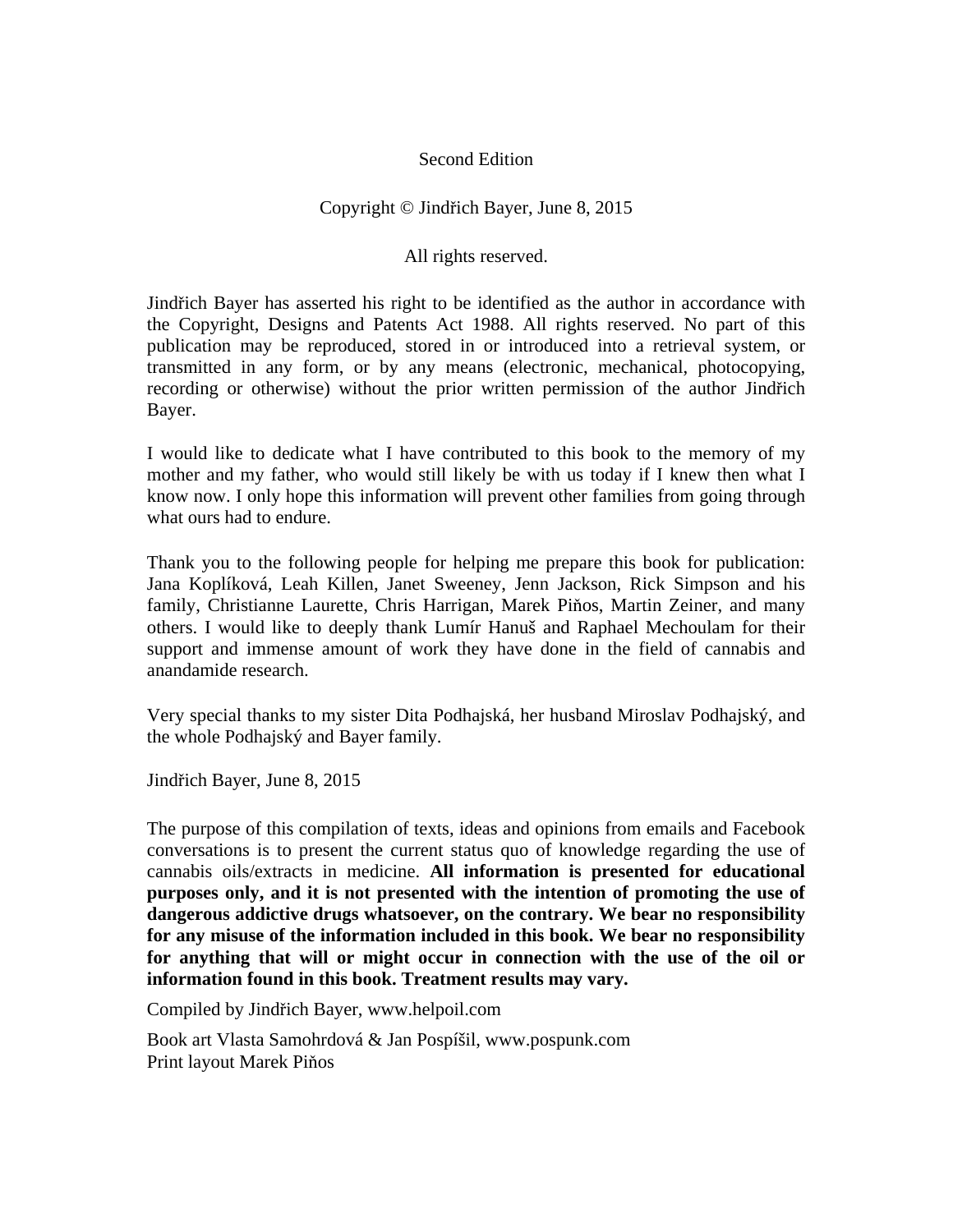# **CURE FOR CANCER**

## **The Rick Simpson Protocol**

**Jindřich Bayer**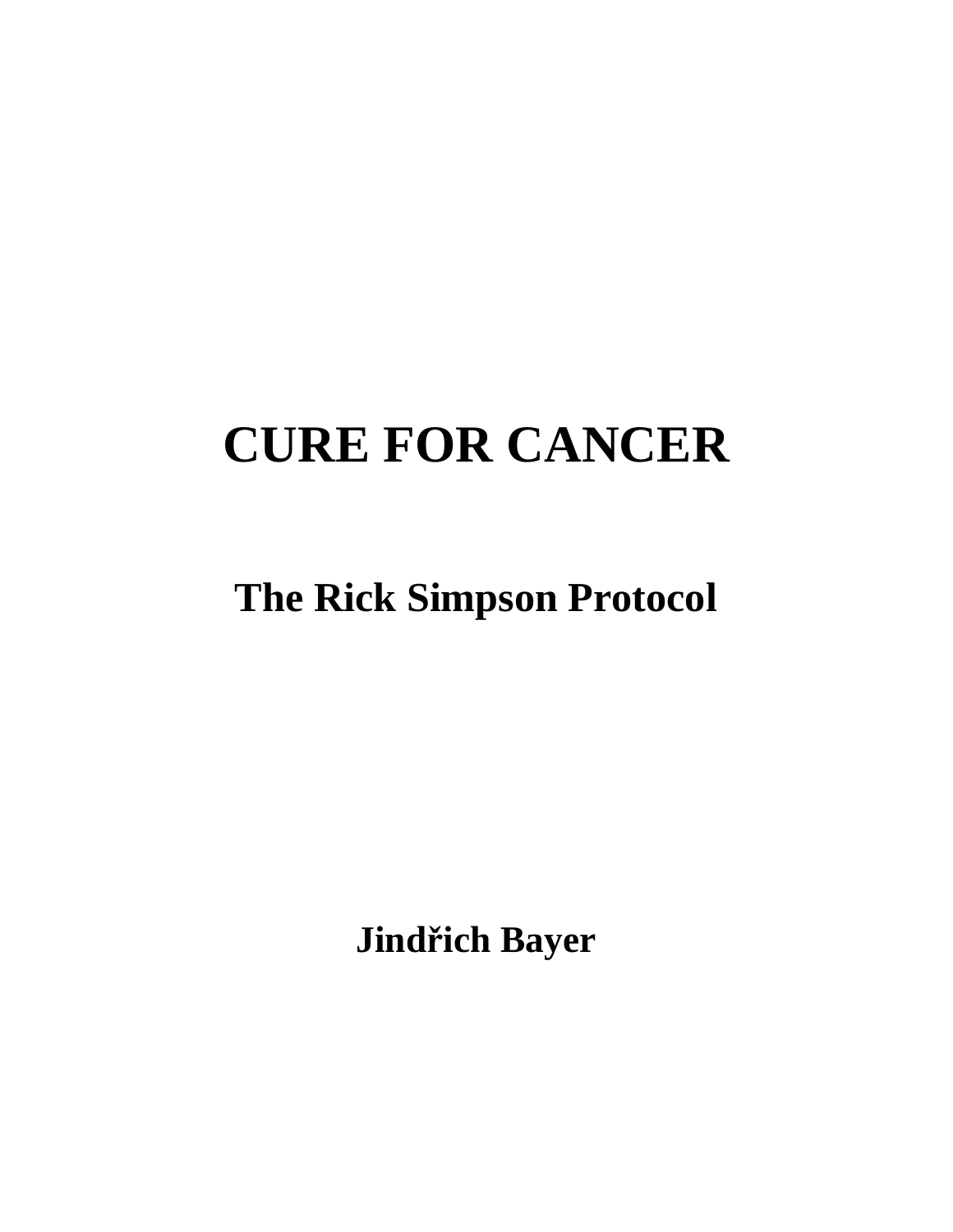#### **Contents**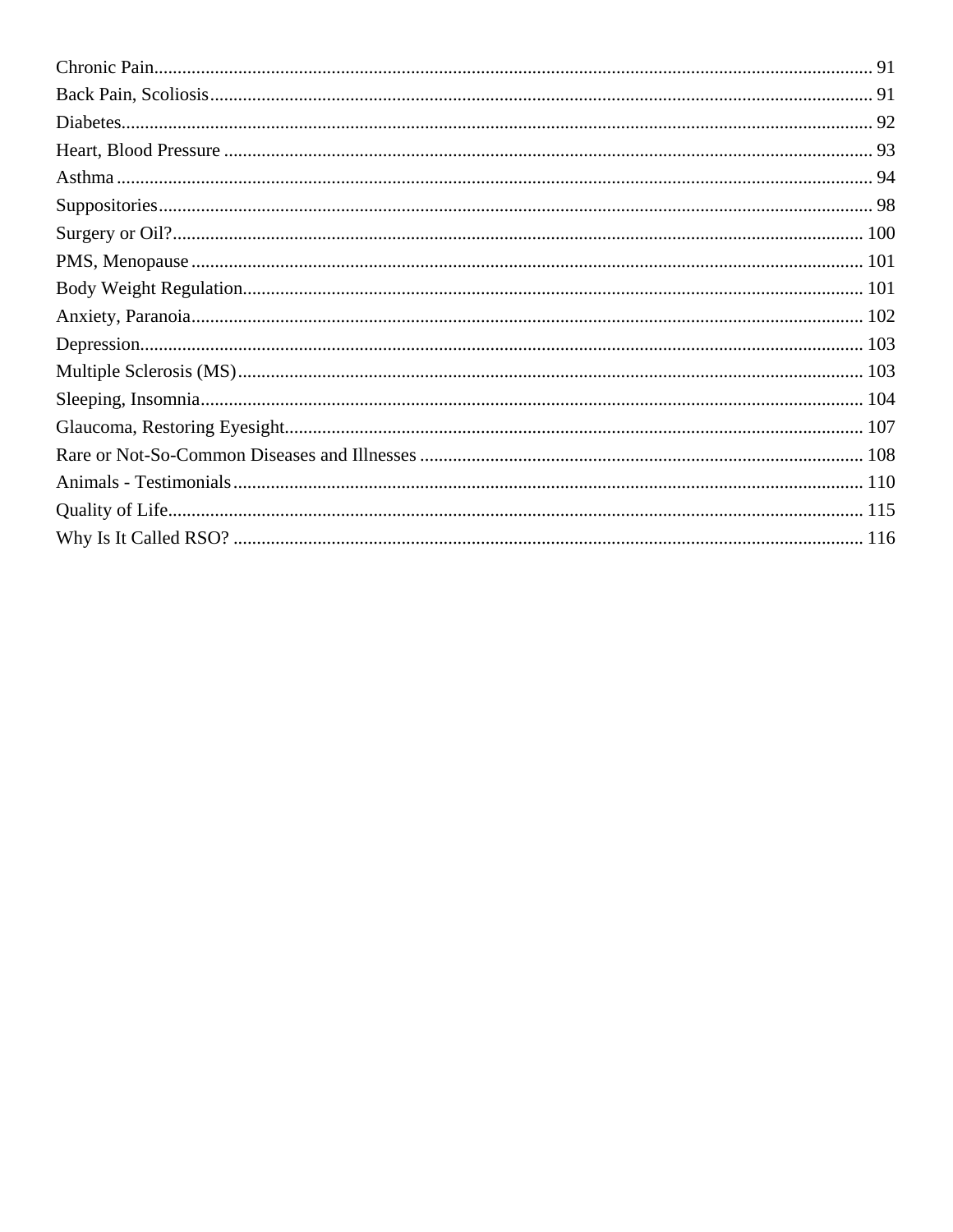### **The Rick Simpson Protocol**

"Start people with minuscule doses, the size of half a grain of dry short-grained rice. Although the oil is harmless, less is better than more for those starting treatment. In the beginning take just a tiny speck of this amazing substance every eight hours, then increase your dosage every four days on a regular basis and soon your tolerance will increase. If the person says he or she did not feel its effects or that they only felt them slightly, I would consider this a good dosage for a beginner. You just want to get a little bit of the medicine in their system so they can start getting used to it.

You never know exactly how the person will respond, so proceed slowly, and increase their dosage every four days, until the patient can ingest a total of one gram every 24 hours. The best way to accomplish this is to have them take doses that equal about a third of a gram every eight hours, once they are accustomed to its use. Still, I would like to remind those who experience difficulties that their dosage can be raised more slowly, but for best results, it should be ingested as rapidly as possible.

These are the dosage instructions that Rick recommends, if the patient can build up their tolerance quickly enough. If this protocol is followed, many patients can work their way up to the point in three weeks that they can ingest one third of a gram every 8 hours. But on average it usually takes most patients four to five weeks before they can ingest this amount per dose, after which they can continue taking one gram a day until they are cured or their condition is brought under control.

Rick likes to supply this medication in plastic syringes, which do not have needles, instead there is just a small opening that the oil can be squeezed through. He says that providing the oil in this manner makes it easier for the patient to measure their doses and it stops foreign substances from contaminating the medication.

The easiest way for most to understand the amount they should be ingesting is to compare it to something like short-grained dry rice. A beginner's dose should be about half the size of one of these grains of rice or about one eighth of an inch long, this amount would be equal to about one quarter of a drop. In some cases, those with a very low tolerance may even find that this may be too much for them to handle comfortably in the beginning, so, if need be, they could start with even less.

Doses of this size should be ingested three times a day, early in the morning, in mid-afternoon, and about an hour before the patient goes to bed. All a beginner has to do is squeeze the equivalent of one half grain of dry rice from the plastic syringe and that is their dose. Even though we are talking about a very small amount and it will do no harm to the patient, due to its potency, this substance must be used with respect.

After four days at this dosage, it is then doubled to doses which equal the size of a rice grain, or doses which are about one quarter of an inch long when squeezed from the syringe. Then, four days later, the dosage is doubled again and this continues every four days until the patient can ingest the equivalent of sixteen grains of rice per dose. This amount equals about eight to nine drops of oil per dose, which is roughly one third of a gram.

One ml is just slightly more than one gram by weight, so if patients wish, they can use this measurement to determine their dosage. At that point, patients usually continue at this dosage until they have achieved the desired effect with their medical condition. There will be patients who will not be able to increase their dosage so rapidly but Rick urges them to take it as quickly as they possibly can, so the oil can relieve their suffering. In addition, there will be those who can take this medication more quickly and Rick has no problem with that, as long as the patient is comfortable in taking it more rapidly, it simply means they will be healed faster.

In reality, Rick feels that the patients should remain in their own comfort zone when it comes to the use of this medicine. But he still thinks that anyone with a serious condition should not play games with this substance, since if it is not taken properly, it may not be able to overcome the condition it was intended to treat.

Because this medication is so safe to use, we do not usually measure the doses exactly, but for those who like accurate measurements and own scales of sufficient accuracy, start with about 0.01 g (10 mg) or less three times a day for the first four days. Then, if you can, double it to 0.02 g (20 mg) for four days, then to 0.04 g (40 mg) for four days,  $0.08 \text{ g}$  (80 mg) for four days,  $0.16 \text{ g}$  (160 mg) for four days, and then 0.32 of a gram (320 mg).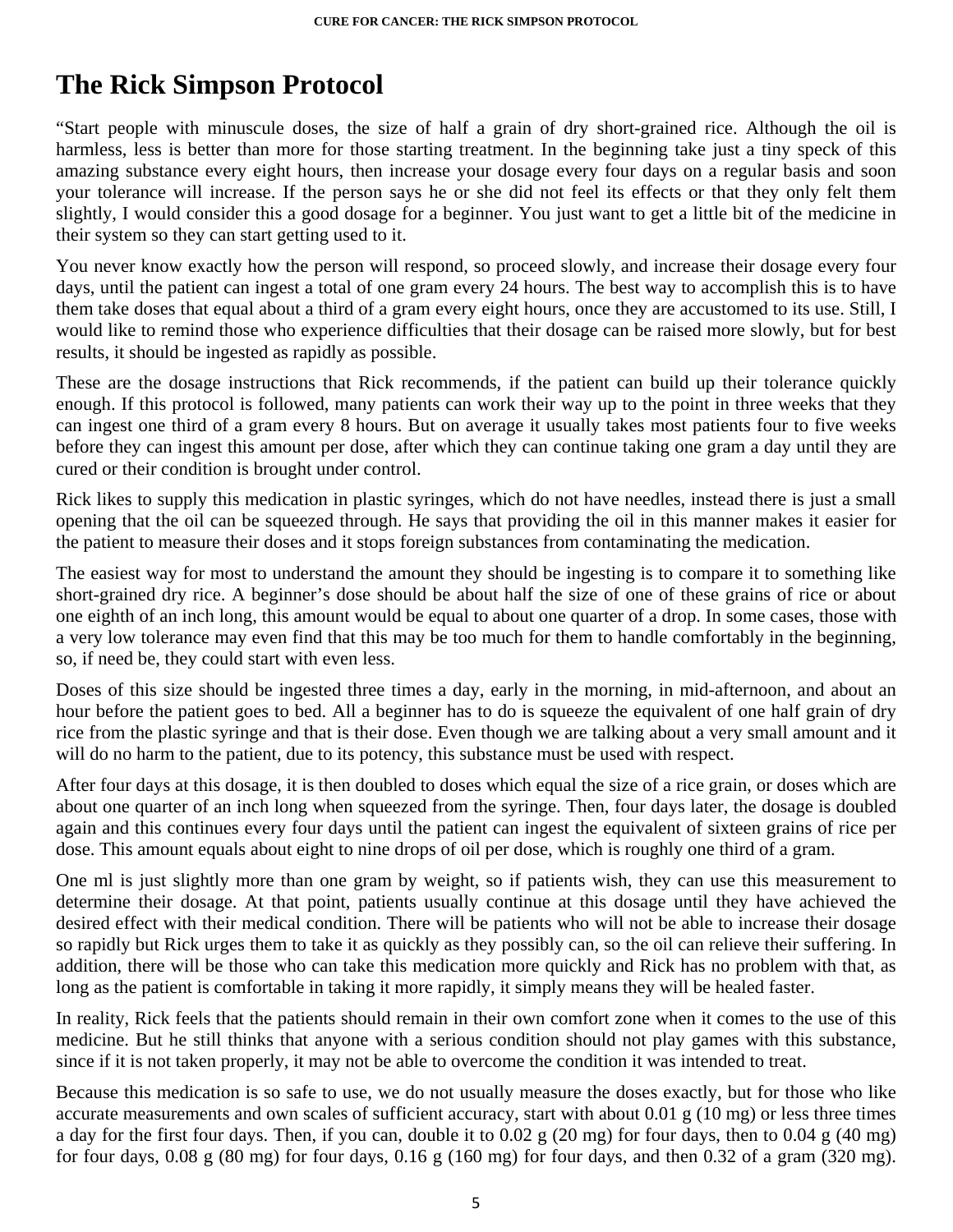This would be the ideal dosing schedule for those who can ingest this substance quickly. It is also good to know that doses of 1-5 mg are usually tolerated without symptoms.

When you can get high-grade strains of Indica bud to work with, the oil that is produced will be extremely sedative. This is the effect the oil will have if you have produced the real "Rick Simpson Oil" and there is little to worry about. Patients simply fall asleep and eventually they will wake up. Some may feel a little stoned in the beginning but they will be unharmed, and usually within an hour after they get up, that sleepy feeling goes away. If the oil is produced from sativa varieties of hemp, expect trouble and a long-lasting energizing sativa high. You do not want people with serious conditions like cancer to be trying to take oil with these effects and the patient will not receive the medicinal benefits a good indica can provide. Not everyone likes being high and it is not the point medicinally to become overly stoned on this substance. But in some instances when the patients' life is in danger, giving them larger doses may be the only thing that can save their life

The point is to get the medicine into the patient three times a day. The patient can simply put it on their finger and then scrape it off on their teeth. Then, take a drink of cold water or tea and they should find it quite easy to swallow. Some strains produce an extract that does not have a pleasant taste but this is easy to deal with. Simply put the patients' dose on a small piece of bread and fold it over, then pop it into their mouth and give them a drink of water. The same can also be done with the use of bananas or other types of fruit. The idea is to get the oil into the patient as quickly as possible but Rick still likes to see that they remain in their comfort zone.

Everyone is different and our tolerance for this medication will vary from person to person, so be sure the patient is comfortable with the amount they are ingesting. With many serious conditions, it is important for the patients to ingest this medication quickly, so they might have a better chance to survive. As I have mentioned already, even though the oil is harmless, if too much is taken, often patients do not like the experience. So work up their dosage slowly; that way they will become comfortable with its use.

Still, as we like to say, aggressive illnesses should be treated aggressively, so if I had something that was lifethreatening, I would ingest as much extract as I could take in the shortest time period possible. I think it pays to be prepared, so those who can should start getting used to the effects of the oil as soon as possible, because then they will know what to expect, should they ever need to take larger doses.

The standard treatment to reset your body to a good state of health is 60 grams of high-quality oil ingested in a three-month period. For those who have taken chemo and radiation, it is a good idea to ingest 120 to 180 grams of the oil as soon as possible. Usually, 60 g can cure a serious cancer, but for those who have been damaged by the medical system, often more is required to prevent the cancer from returning and to undo the damage these treatments have left behind.

Once the patient is healthy again, you can drop the dosage back to a one or two grams a month or as much as the patient likes to ingest; from our perspective, the more the better. Do not skip the maintenance doses, as they are important to maintain good health. A gram a month or a drop a day after work in the evening does not sound like much but, according to Rick, it should be enough to keep your body healthy.

In addition, he likes patients to use other natural things like apple seeds and wheat grass in conjunction with the oil treatment. From my experience, I would also have patients eat hemp seeds, since the oil they contain is so nutritious and good for the body.

Rick also believes patients should try to get their bodies' pH up as quickly as possible by ingesting such things as watermelon or lemon juice etc. He says this is of the greatest importance and doing so can give the patient a much better chance to survive.

Patients should also start eating more raw fruits and vegetables and eat less meat, especially the processed varieties, which contains more toxins. Rick is a strong believer in the use of juicing machines and he feels that large doses of vitamin C can also be of great benefit.

This is the Rick Simpson protocol and it is the reason his name will be known for eternity. It is probably the most important discovery of all times and the beneficial effect of what this man has given us cannot be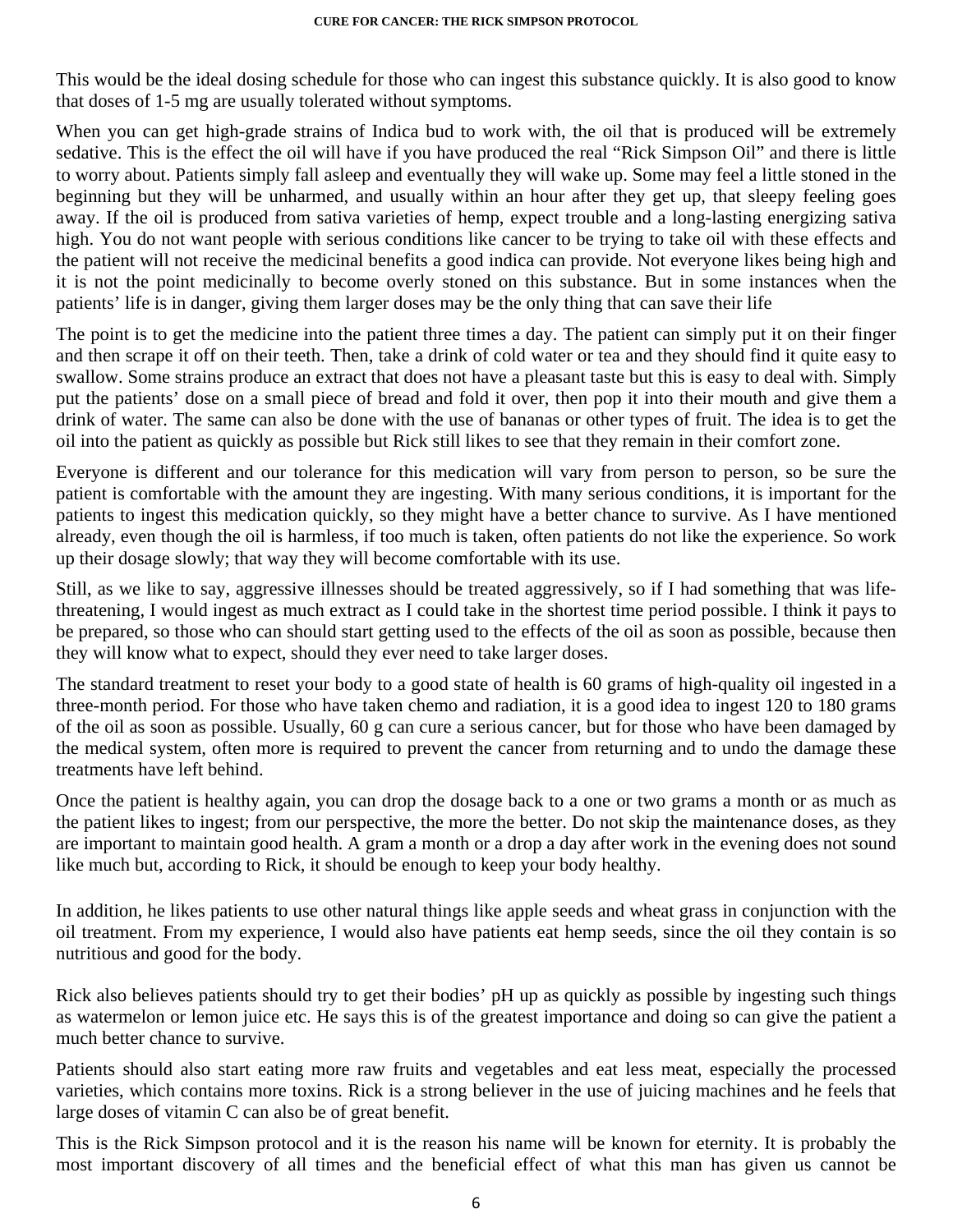overstated. What good is modern medicine and technology when it doesn't work? If you want to see results, give Rick's method of healing a try.

We have been criticized for calling this oil a cure-all but what else could you call a substance that can be used successfully to treat so many medical problems? Some seem to think the words cure-all means that this oil will provide everlasting life but that was not Rick's intent. Certainly, this medication can extend your life and you may live a great deal longer with its use, of that there is little doubt. Still, this does not mean that it will provide eternal life.

This oil is still not legally available to most and so it will take a very long time to determine how many added years it can provide. As yet, we do not look at this medication as being an elixir of immortality and we firmly believe it does not make you bullet-proof. Still, as Rick says, if we ever find the key to immortality, he is sure that hemp will be a major ingredient.

Please do not think that when you are using it, you cannot contract a virus. You may still catch such things as the flu but its effects can be greatly diminished and you will recover much more quickly. In the event of a pandemic or some such thing, if you ingest or you are already ingesting the wonderful oil this plant can provide, your chance of survival would definitely be greatly increased." Jindrich Bayer, *Phoenix Tears: The Rick Simpson Story*

### **Dosage Information**

#### *Is there a protocol for the treatment?*

"There is a protocol and it should be followed to ensure that the treatment is effective. Small amounts of oil can be used to treat skin cancer and other conditions topically or it can be vaporized and inhaled to help treat lung conditions. The oil may also be absorbed into the body if used in the form of a suppository or, of course, it can be ingested directly by mouth. To treat internal cancers, the patient should ingest the oil as quickly as possible. In general, you always want to get this medication to the area that is causing the problem in the most sensible way. For example, if you were treating bowel cancer, the most effective means of treatment would likely be to take the oil in suppository form.

The average patient can ingest a full 60-gram cancer treatment in about 90 days. People who have endured radiation and chemotherapy damage, or patients who have suffered for years with MS and other serious conditions will find in some cases that their medical problems can take quite some time to heal.

Those who have suffered serious damage from the medical system and are just starting treatment must realize that this natural oil does not produce an instant cure. Often, such patients require much more oil and it will need to be taken over a longer period. Such patients should try to ingest 120 to 180 grams over six months to undo the harm all the chemo and radiation has left behind and to repair damage caused by other long-term illnesses and what was used to treat them. Once the patient is cured and all the damage has been undone or the condition has been brought under control, I recommend they then continue to take a maintenance dose of 1 to 2 grams of oil per month to maintain good health. For an adult, this would equal about a drop a day, and once they are accustomed to its use, they do not even feel its effects, so I really cannot imagine that this is too high a price to pay for good health." Rick Simpson, *Hemp: The Most Medicinal Plant*

### **Why Are Maintenance Doses So Important?**

"Everyone should be taking maintenance doses to keep their bodies detoxified and in a state of good health. All that is required is 1 to 2 grams of oil a month, just ingest a drop at night about an hour before bedtime. This will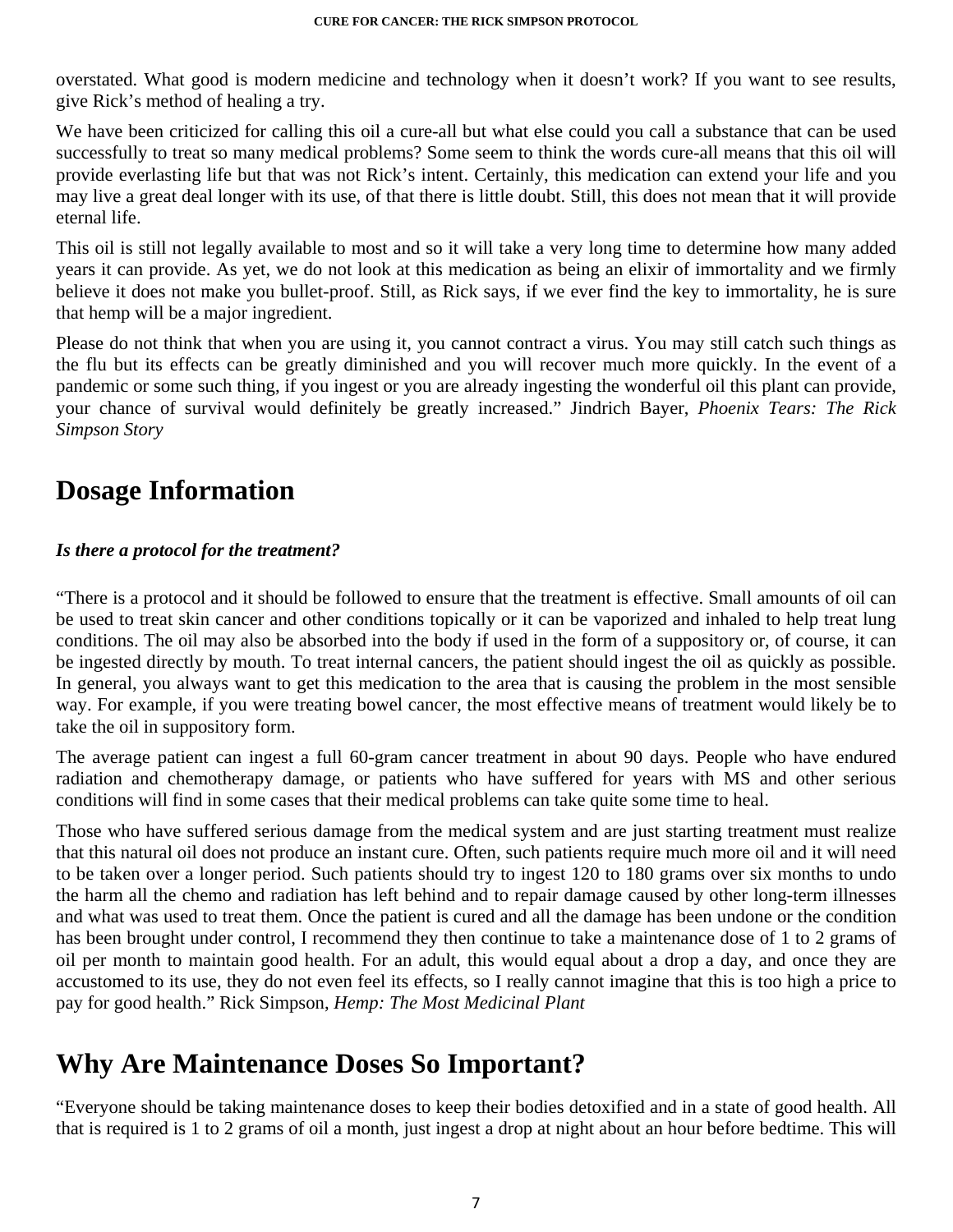give you a good night's sleep and will even provide some protection against the radiation emanating from Japan and elsewhere.

The oil works with your body to keep you healthy and to provide protection from a wide variety of health issues. I would not even allow a child of mine to take these horrible vaccines and shots which people like Bill Gates are trying to shove down our throats. If I want to protect my children from such things as the flu, I will put my trust in properly produced hemp oil, since I know it is effective and will cause no harm.

I suggest that patients start with three doses per day about the size of a half a grain of dry short-grained rice. A dose such as this would equal about 1/4 of a drop, so as you can see, in most cases beginners should start with very tiny doses.

The only time I would recommend that patients start out with larger doses would be to get them off addictive and dangerous pain medications quickly or if they were right at death's door. When people who are using such medications begin the oil treatment, they usually cut their pain medications in half. The object is to ingest enough oil to take care of the pain and to help the patient free themselves from the use of these dangerous addictive pharmaceutical drugs. Taking the oil makes it much easier for the patient to accomplish this task and they will suffer less withdrawal problems because the oil works wonderfully to help break addictions.

For those who are in this situation, I think their first dose should be about double what the average beginner would ingest. Then they should up their dosage as quickly as possible until they reach the point where they require no other medications to control pain. When taking people off such things as morphine, you may encounter some problems. Sometimes when you mix oil and morphine, it can make the effects of the morphine even more pronounced and the patient may begin to hallucinate.

This is only a short-term drawback, since as the patient's intake of morphine is reduced, the hallucinations will diminish until they no longer take place. In most cases, getting patients off these substances presents few problems, so don't expect to have too much trouble. As they continue to increase their dosage, the patient will develop a higher tolerance and soon they will no longer even feel the oil's effects. Once this occurs, they can then ingest whatever amount of oil that is needed very quickly until they are healed.

After four days of taking a beginner's dosage, most people are able to increase the amount they are ingesting. I suggest that this should take place about every four days, because this allows the patient time to build up their tolerance for this substance. It takes the average person four to five weeks to get to the point where they can ingest a gram per day. This means the patient would be ingesting 8 to 9 drops of high quality oil every eight hours. Once they reach this dosage, the patient can then continue at this rate until the condition disappears or is under control.

Many patients develop a tolerance for this medication very quickly and can take the oil at a much faster rate. If you happen to be one of these people, please feel free to ingest this substance as quickly as you like, since the end result will be you will heal that much faster. I always caution patients to stay in their own comfort zone with the use of this medication, but if the oil can be taken more quickly, it does give the patient a better chance to survive.

This method allows the body to build up its tolerance slowly and after four to five weeks, most people have no problem ingesting a gram a day or even more in some cases. For the average person who increases their dosage every four days, usually few problems are encountered. In fact, I have reports from people who took the oil, which stated they never even got high during treatment. We all have different tolerances for any medication, so I feel that it's best to allow the patient to determine what amount of this substance they are comfortable in taking.

Your size and body weight have little to do with your tolerance for hemp oil. I have seen beginners who were very large men take one drop of this oil and within an hour, they could not even get off the chesterfield. While their wives who were much smaller could take the same dose and feel nothing at all. So, as you can see, size is not an important factor when it comes to determining how much the patient can take, it's really more about the patient themselves.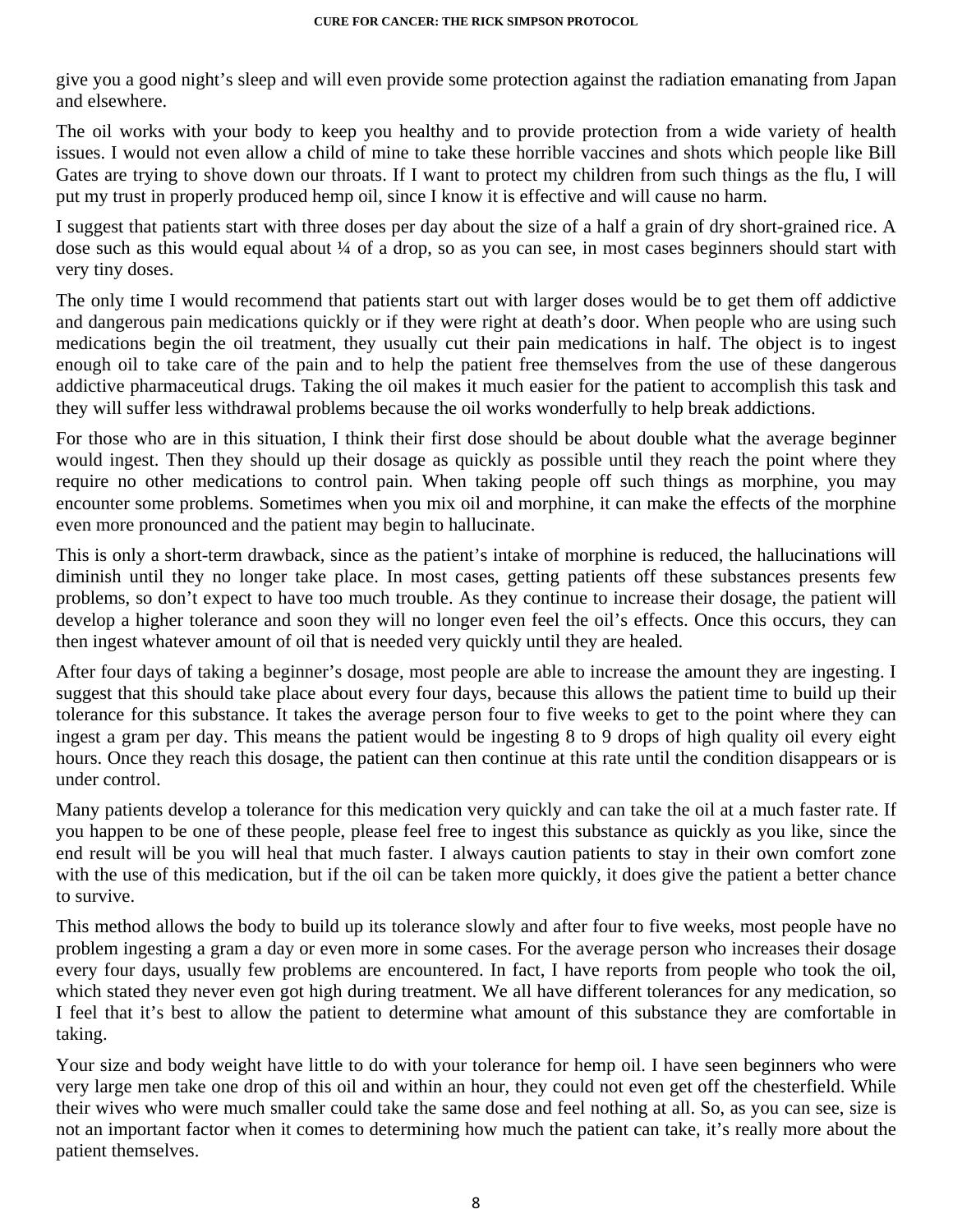Be aware when commencing treatment with this medication that it will lower your blood pressure. If you are currently taking blood pressure medication, check your pressure often, for it's very likely that you will no longer need anything other than the oil to control your blood pressure in a very short time. In addition, if the patient is a diabetic, they should monitor their blood sugar. In most cases, their need for insulin will diminish and some no longer require the substance at all.

When people are taking the oil, I like to see them stay within their comfort zone, but the truth is the faster they can take it, the better the chance of surviving.

I had one man with an extremely low tolerance take seven months to ingest the 60g treatment. It did cure his terminal lymphoma, but I would have much preferred it if he could have taken the entire treatment more quickly.

Luckily, I seldom run into patients that take so long to ingest the treatment but it does happen. I have even seen patients who have taken the whole treatment in a month and were able to cure their terminal cancers. Therefore, the rate the oil can be ingested for the most part depends on the patients themselves and on how quickly they can build their tolerance.

At the end of their treatment, most people continue taking the oil, but at a much reduced rate. As I mentioned before, about one to two grams a month, which equals about a drop of the oil before bedtime each night, would be a good maintenance dose.

I do not like to see people overdosing on the oil, but an overdose does no harm, so don't panic if this should occur. The main side effect of this medication is sleep and rest, which plays an important role in the healing process. Usually, within an hour after taking a dose, the oil is telling you to lay down and relax. Don't fight the sleepy feeling, just make yourself comfortable and allow the oil to give you the rest you require. In most cases, within a month, the daytime tiredness associated with this treatment fades away but the patient continues to sleep very well at night.

I tell patients who are dying from cancer that the oil will do one of two things: it will either cure their cancer and they will continue to live on, or, in cases where it is too late to affect a cure, the oil will ease their way out and they can at least die without much suffering and maintain their dignity.

Hemp oil has a very high success rate in the treatment of cancer and most tend to survive. Unfortunately, many people who come to me have been badly damaged by the medical system with their chemo and radiation, etc. The damage such treatments cause have a lasting effect and people who have suffered these so-called treatments are the hardest to cure. But don't despair, for even if you have been badly damaged, this oil still has a 70 to 80% success rate.

If produced and used properly, hemp medicine is the greatest natural healer on this planet bar none. No matter what a person is suffering from, they should give the oil a try and see what it can do to help them. If you are truly tired of suffering, give yourself a break and try something that really does work. Once you experience what this medication can do, you will understand why history and I both call hemp medicine a cure-all." Rick Simpson, *Hemp: The Most Medicinal Plant*

### **Other Natural Things You Can Do That Could Help**

"When patients come to me for oil to treat their cancer, the first thing I tell them to do is change their diets. Try to stay away from animal protein as much as possible, since this type of protein promotes cancer growth. Get a juicing machine and start eating as many raw fruits and vegetables as possible, because plant protein fights the growth of cancer. Stop using sugar and replace its use with natural sweeteners like raw honey.

Get the patient's pH up as quickly as possible by having then ingest such things as watermelon and lemon juice etc. Cancer likes an acidic environment and when you raise the body's pH, it makes it hard for cancer cells to survive.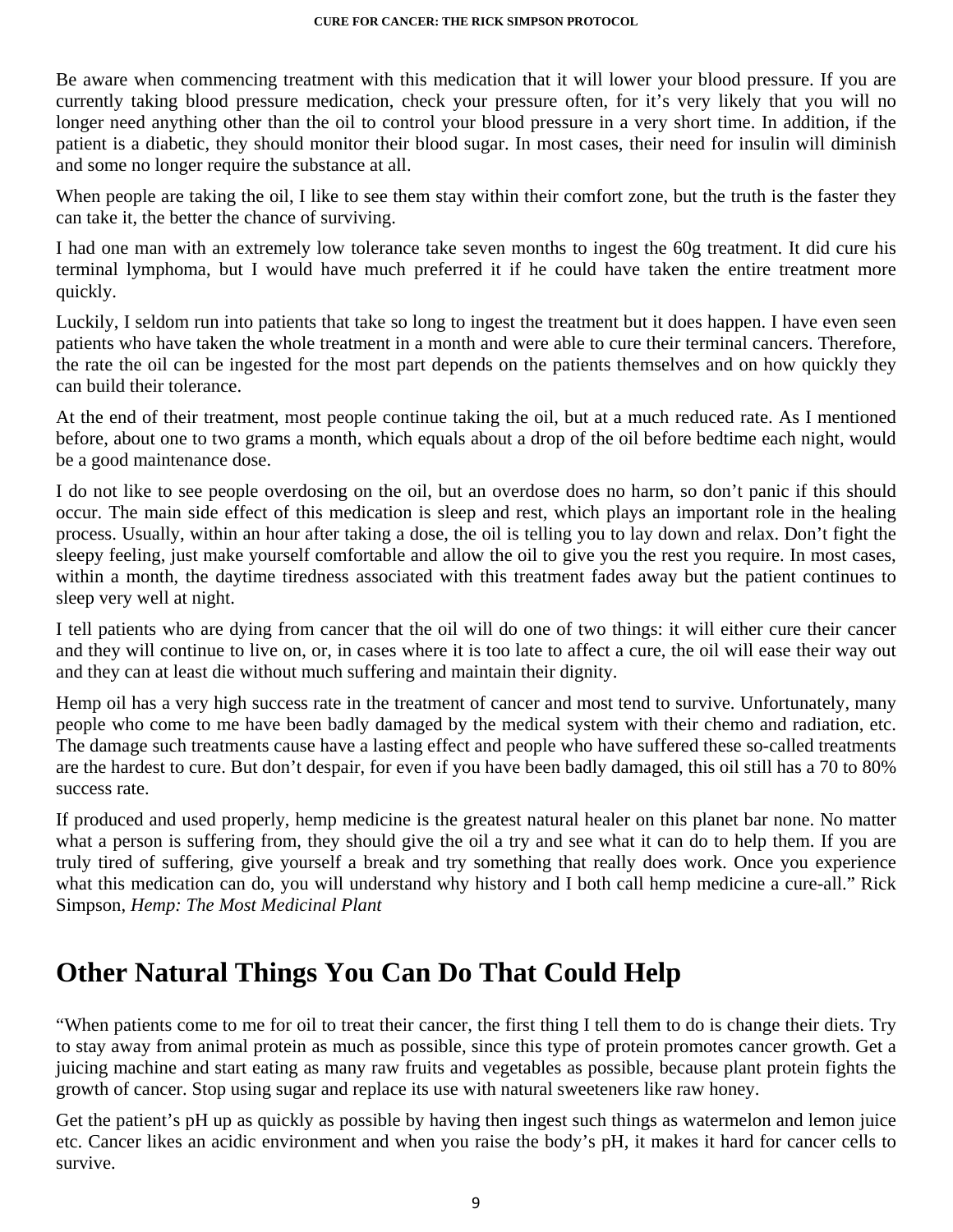Decades ago, researchers had great results treating cancer with mega doses of vitamin C, which was injected right into the patient's blood stream in much the same way doctors inject chemo, but without the devastating side effects which can cause the patient's death. Therefore, I think large doses of vitamins could be of great benefit to patients suffering from serious conditions like cancer.

Also have the patient start eating the seeds from two apples every day, this will give them a good daily dose of B17, which is also known as laetrile. Years ago, there was a lot of propaganda about this treatment not being safe, but these allegations proved to be false. In reality, B17 in its own right has a pretty good track record in the treatment of cancer. There are also other natural things such as wheat grass and blue green algae that you may find of benefit as well. A few years ago, a doctor in Italy was even curing some types of cancer with the use of baking soda, so we must keep our minds open to all possibilities.

Many people who have used the oil to treat their cancers did not change a thing but the oil still worked its magic and they were healed. Still, if you have a serious condition like cancer, I think it's a good idea to take other natural things that may help the oil eradicate the cancer and give you a better chance to survive.

The most important thing of all is that people have to realize that for the most part what the medical system provides does much more harm than good. That is the reason I tell people who contact me that if they want to survive, it's best to stay as far away from the medical system as possible.

That is the sad state the medical system we have today is in and it will not change until people who work within this system finally realize that chemicals and poison do not heal. As far as I am concerned, what most doctors practice today could hardly be considered medicine. It would be much more accurate to call it by its real name, madness.

From my point of view, anyone with cancer should be doing everything they possibly can to optimize their chance of survival. So, by all means, take hemp oil to treat your cancer but I think it would be best to include other natural beneficial treatments as well." Rick Simpson, *Hemp: The Most Medicinal Plant* 

### **Additional Tips for Lung Cancer Patients**

Q. This one was on the oil for some time and still had to use painkillers, so we were looking for more ways how to help the patient.

A.1) Make another batch of oil and try to mix it with the one you have, look for the most sedative oil possible, you don't want to energize the patient.

2) Try to produce the oil from more than one strain at a time, if possible, it usually has a better carpet effect that way. Again, look for the most brutal and sedative power of the starting material and oil.

3) It would be better if she stopped using the oil in capsules. You want some of it in her mouth for additional sublingual absorption (it has a better painkilling effect that way)

4) Make 0.3-0.5g suppositories with cocoa butter and have her use them at least twice a day, she can use it anally as well as the other way.

5) Have her vaporize the oil several times a day - coughing is desired, she needs to cough out whatever does not belong in her lungs, including those tumors (they will simply shrink and then fall apart and she will cough them out).

6) Make an oil tincture with alcohol (20-30-50%, depending on how much oil you have; 1-2ml of the oil in 4ml of 96-99% alcohol) and apply it to the spot that she was operated on with an eyedropper or a dropper - one or two drops will usually do, and you can save a lot of oil this way. Of course, you can also apply some oil directly to the spot and cover it with a bandage and repeat it every three days or when the bandage falls off.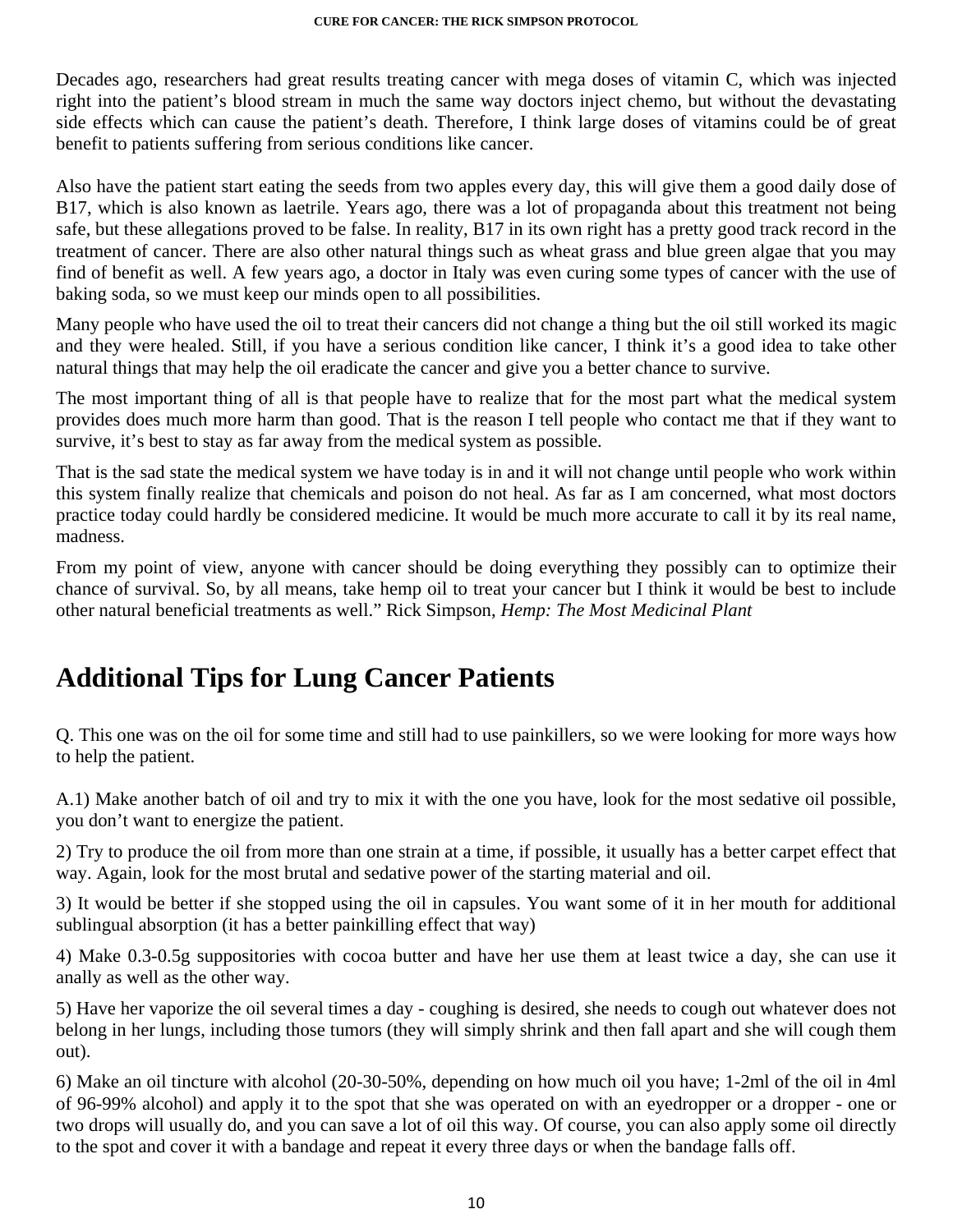7) Make a salve with shea butter or dissolve some oil in warm hemp seed oil or high quality extra virgin olive oil and rub it on the area several times a day. This should help eliminate the pain in her ribs and you can also use it for bed sores and anything on her skin.

8) Include hemp seeds, hemp hearts and hemp seed oil in her diet - at least a handful of seeds/hearts, or 1-3 tablespoons of hemp seed oil.

9) Increase her body's pH with watermelon and lemon juice etc., have her eat seeds from two apples every day (B17).

10) Try to replace the painkillers and patches with the oil as soon as possible. If you start applying the oil topically, it should help a great deal. The suppositories also do wonders for lung conditions. The more oil she ingests and the quicker she does it, the better. She should stay on a gram or more a day until she conquers the disease and then stay on a maintenance dose of 1-2g a month. Read and follow all other instructions on our site, too. Best wishes, JB and RS

### **Routes of Administration**

#### *What routes of administration of the oil do you recommend and what are their respective advantages?*

"I always suggest to patients that they should ingest the oil by mouth for internal conditions, or to just bring their bodies back to a state of good health. After a few decades of being exposed to toxins in our day-to-day lives, even those who think of themselves as being healthy should consider ingesting a full 60g treatment to detoxify their bodies before these substances can cause problems with their health.

To treat many illnesses such as hemorrhoids or bowel cancer etc., it may be best to use the oil in the form of a suppository. Most people don't realize it, but taking the oil into your body in this manner is one of the most effective ways to accomplish the task.

I think it's of benefit to the patient for the oil to be administered as close as possible to a tumor or whatever is being treated. Therefore if you have bowel problems, suppositories would likely work best, but if you have something like throat cancer I would ingest the oil by mouth.

For years, doctors and researchers have been injecting tumors in lab animals with THC and they have achieved good results. Yet, sadly, they will not do the same to a dying cancer patient, so once more this highlights the failure of our medical system to do what's right for the patient. If doctors would only recognize this amazing medication for what it is and begin to work properly with this substance, many who are now dying could be saved.

Often, patients come to me with lung cancer and other lung conditions. For such people, I recommend the use of a vaporizer in addition to ingesting the oil. Vaporizing this medication along with ingesting it can have a very beneficial effect for those suffering from lung cancers or other lung conditions. All a patient has to do is ingest their regular dose and then warm up a vaporizer and inhale the vaporized cannabinoids into their lungs. This could be done every eight hours when they are ingesting their regular dosage and it would only require the patient to inhale the vaporized cannabinoids a couple of times at each setting. By using this method, the lung cancer is being attacked from both directions and this can greatly increase the effectiveness of the treatment.

In most cases, the tumors just disappear, but I have heard that some patients have actually coughed up dead pieces of the tumors they were suffering with. I am sure this is not an experience one would enjoy, but it is the natural way our lungs rid themselves of things that should not be there.

In addition, I know patients who have passed tumors during bowel movements, but of course, this too is only natural. In some instances, these dead encapsulated tumors may have to be removed surgically, if they are too big to pass by natural means, so in a situation like this, a doctor would be required.

Judging from those I have provided the oil to who were suffering from various forms of cancer, I do not know of any type of cancer that this oil would not be effective to treat. To me, all forms of cancer are curable no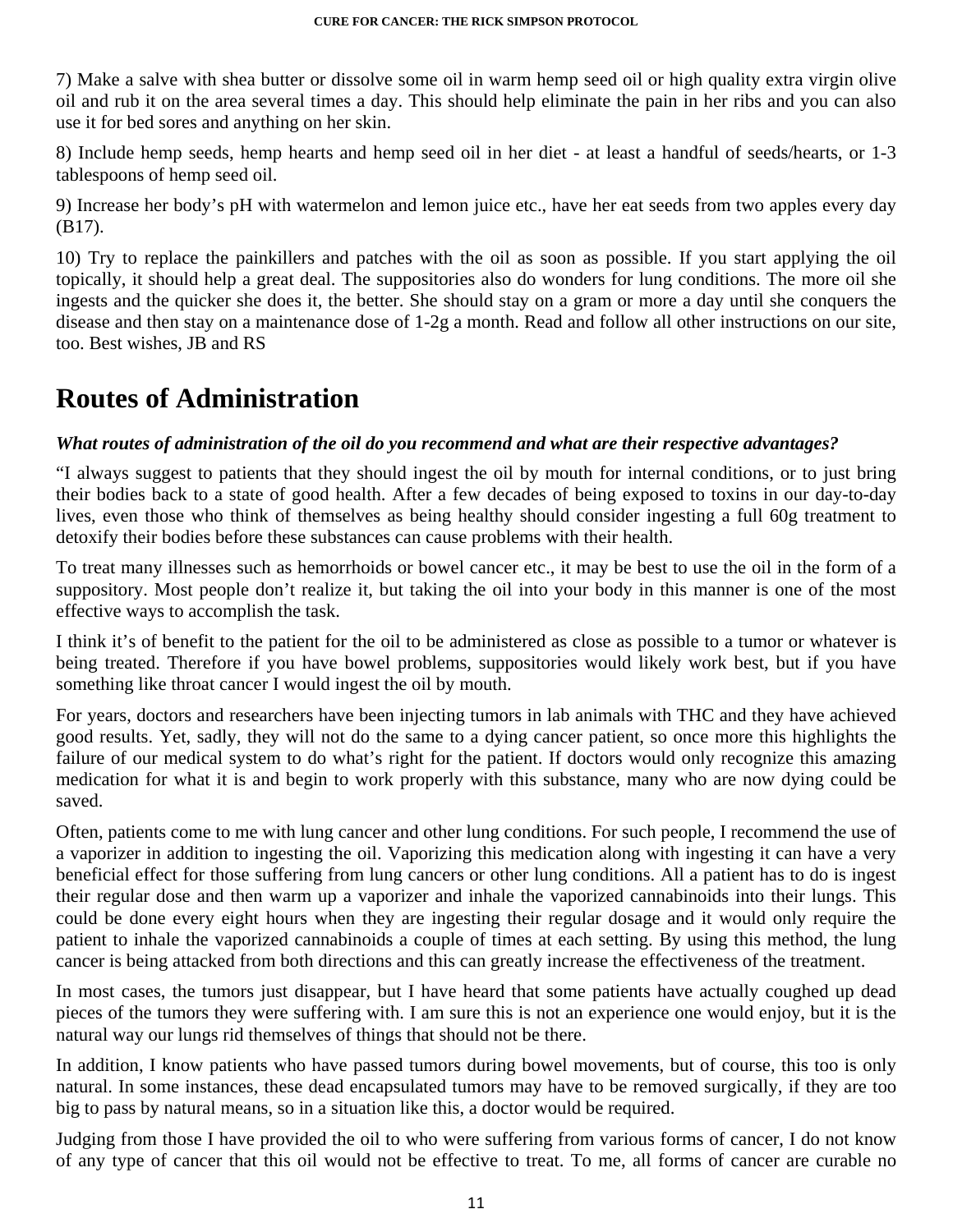matter where it chooses to manifest itself in your body. The less damage the patient has received from the medical system, the better their chance of recovery, so in my opinion those who wish to cure their cancer should use this proven natural method." Rick Simpson, *Hemp: The Most Medicinal Plant*

### **Topical Use**

"For topical use, the oil can be mixed with skin creams, suntan lotions etc. However, for serious skin conditions, I advise that just the oil in its purest form should be used. Mixing the oil with anything will reduce the potency of this medication. Still, many of these weakened forms of hemp medicine can be quite effective to treat skin problems.

Often for people with very bad skin conditions that are spread over large areas of their body, I recommend a cannabis tincture. A tincture is simply oil mixed with alcohol or some such carrier. When one uses an eyedropper to apply a tincture to a skin condition, the alcohol causes one drop to spread over quite a large area. The alcohol evaporates off in just a few seconds, leaving the area covered with a thin film of oil.

Tinctures are a cost effective way to administer the oil over large areas and the patients themselves can adjust the strength of such a tincture to suit their needs. If one desires the tincture to be stronger, simply add more oil; if they want to weaken it, then just add more alcohol.

#### *Do you think hemp tinctures could possibly be as potent as your hemp oil?*

By volume, it would be impossible for a hemp tincture to be as potent as pure oil. A patient could ingest their doses mixed with alcohol, but what good would taking this medication with alcohol do the patient? The oil is the medicine and mixing it with alcohol or other such carriers in my opinion is not of any benefit for internal use.

Currently, there is a drug company selling an overpriced cannabis based tincture called Sativex, which is sprayed under the tongue for pain relief etc. I have provided oil to patients who were using this substance and after experiencing the effects of the oil, they had no further need to purchase Sativex, since they found the oil I provided to be more effective. For topical conditions, a tincture can be used to make the oil go further but for a serious skin condition or infection, I would prefer that pure oil be used in its treatment.

#### *What are the main uses for topical application and have you witnessed any allergic reactions to the oil?*

I have found tinctures to be effective in treating many skin conditions and using the oil in this manner can be much less wasteful. For people who are concerned about their complexions, simply mixing the oil with their favorite face cream and giving themselves a good facial can have dramatic results.

Herpes, skin cancer, warts, moles, and other skin conditions can be treated with pure oil with no allergic reactions that I know of. In reality, the only reaction I have witnessed when the oil is used topically was caused by the bandages used to cover it. When you use a bandage for extended periods, it can cause the area covered with the sticky portion of the bandage to become irritated. One simply has to stop using the bandages for a day or two and the condition will disappear.

Another thing I must mention is that the oil does not allow the bandages to stick to the wound or infection that is being healed. This may not sound too important, but if you have ever gone through the agony of removing a bandage which has stuck to a wound, you will understand what I mean.

When I was in Canada, I often blended oils from different varieties, because they can vary so much in their medical virtues. By doing this, I found these blended oils had a better overall healing effect on many conditions, so if you are planning to produce oil on a larger scale, you might consider doing the same." Rick Simpson, *Hemp: The Most Medicinal Plant*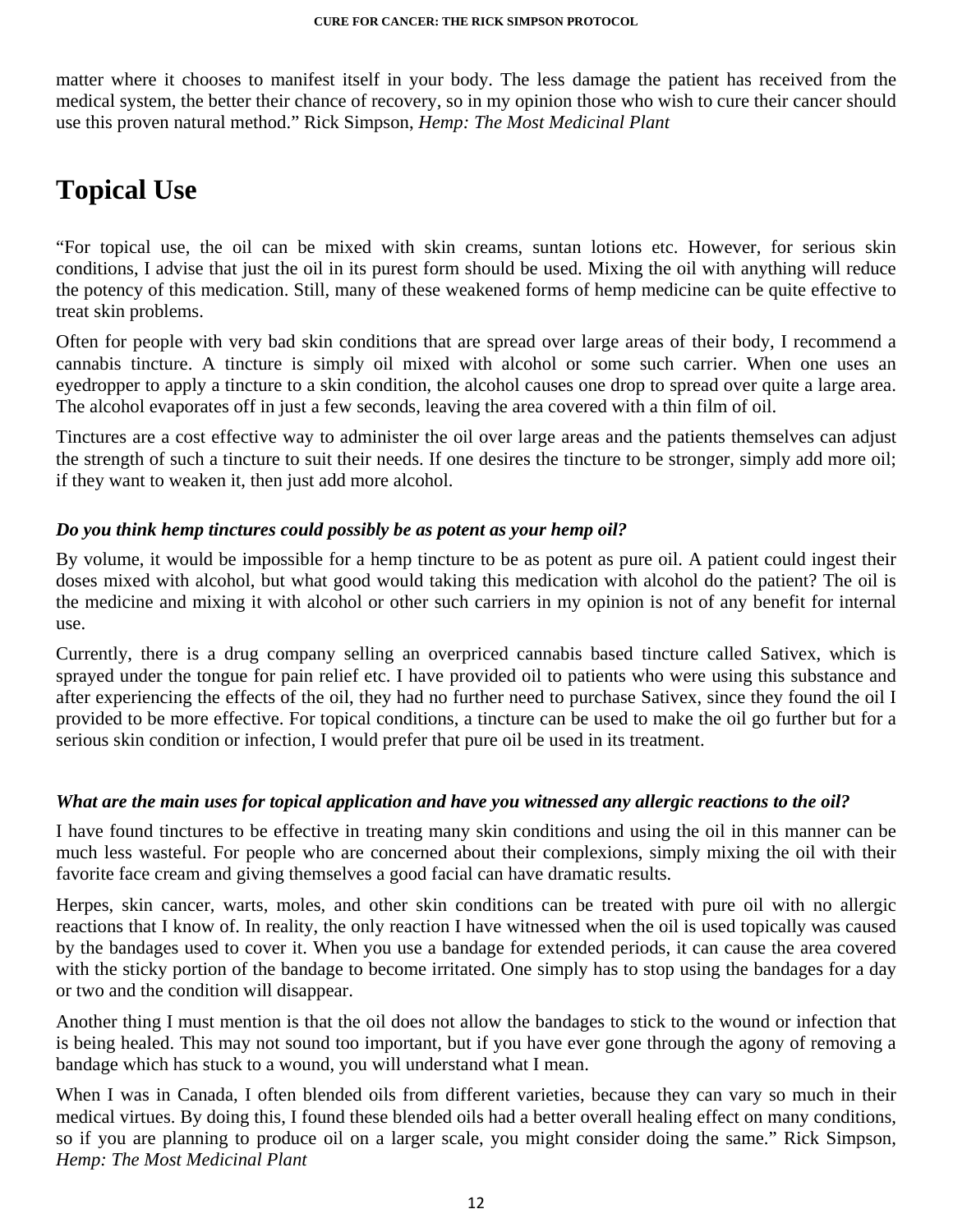### **Can You Combine Various Types of Administration of the Oil?**

"All different ways of administering the oil can be combined with no harmful side effects and indeed doing so can be of great benefit in some situations. For instance, if I had lung cancer, I could combine ingesting the oil with the use of suppositories and I would also vaporize the oil so it could be inhaled directly into my lungs. Both oral ingestion and suppositories work well to treat lung cancer and vaporizing the oil can also be of benefit for those who suffer from this condition.

#### *Scientific literature says the body cannot process THC unless it is dissolved in animal fat. Would it not be more efficient to use the oil that way?*

I really have little concern about what scientific literature says and I do not think that animal fat is good for patients who are suffering from conditions like cancer. From my experience, the oil does not have to be mixed with anything to be effective. Since I have taken it many times without food and still felt its effects, I think there is a good chance that what we have been told is wrong. If the body cannot process THC without being mixed with animal fat, why could I still feel the effects of the oil? In addition when cannabis is smoked, there is no animal fat present in the joint, so how do people get high?

By using processes that dissolve the THC into animal fat, butter, lard etc., I feel the potency of the medicine is reduced. It is the oil that is doing the healing, not butter or animal fat, therefore I think this medication should be used in the purest form to achieve maximum effectiveness. If I took a person who had two skin cancers and I treated one with pure oil and the other with an oil animal fat mix, I have little doubt the cancer treated with the pure oil would heal much faster and more effectively." Rick Simpson, *Hemp: The Most Medicinal Plant*

### **Smoking Cannabis**

#### *Can you compare the medical value of smoking and eating hemp?*

"When a person smokes a joint, over 90% of the medicinal aspects of the plant material just went up in smoke. It's ironic for me to see patients who have taken chemotherapy smoking hemp to reduce their nausea, for they are smoking the very substance which, if taken properly, could cure them.

To me, there is little or no comparison between smoking cannabis and ingesting the essential oil from this plant to treat a medical condition. If you are simply seeking a little relief from your condition, smoking cannabis may be of some benefit. But if you want to treat the condition properly, ingesting the oil is the best way to accomplish this. There is no question that even smoking cannabis does have some medicinal benefits, but don't expect to cure a serious condition in this manner.

#### *What is smoked marijuana good for from a medical point of view?*

From a medical point of view, smoking cannabis hemp has limited medical value when compared to ingesting the oil. Smoking pot can often have an effect on blood sugar levels for those with diabetes and it can also help reduce ocular pressure for people who suffer with glaucoma. We all know of hemp's ability to reduce nausea and smoking this substance will often help combat the pain associated with many medical conditions.

Even simply smoking a good Indica strain does tend to make a person relax, which in itself can be quite beneficial. Smoking pot can help reduce the symptoms of many conditions such as MS and is often very beneficial to those with spasmodic conditions. There is no shortage of evidence which clearly shows that even smoking hemp can do much to help the well-being of countless people worldwide. But, from my point of view, why just reduce the symptoms when a cure or much better control for the problem may be possible if the medicine is taken properly in the form of an oil?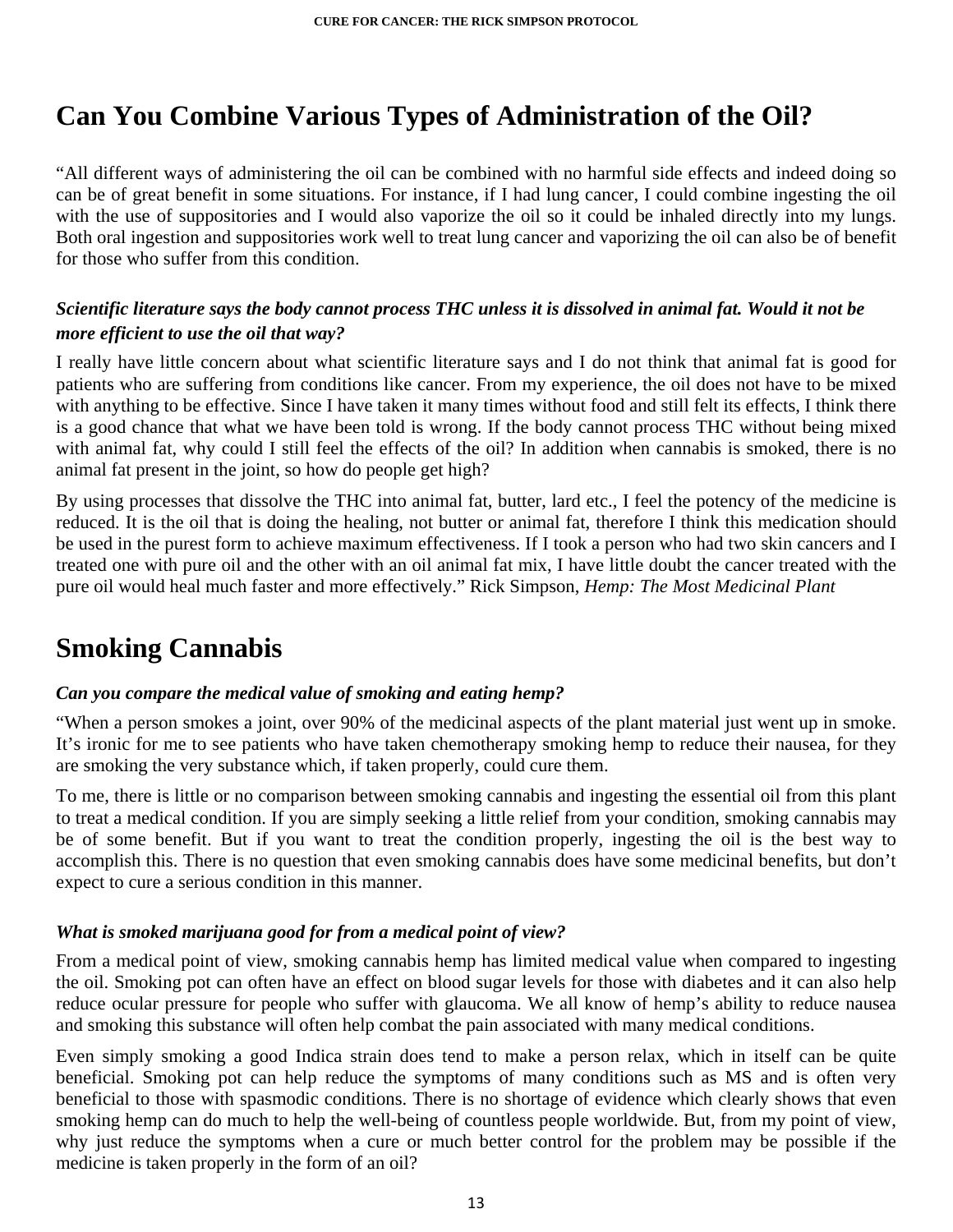There is little comparison between smoking hemp and ingesting hemp oil. Smoking is the least effective method of using hemp as a medicine. The healing power of hemp is magnified many times when the concentrated essential oil of the hemp plant is produced. If you want to see the real medicinal magic in this plant, start ingesting high-grade hemp oil. When one starts ingesting the raw, unburned THC and its associated cannabinoids, medical miracles are often the result." Rick Simpson, *Hemp: The Most Medicinal Plant*

### **What Should Research Focus On?**

"In the near future, the most important thing to do is grow the best medicinal strains possible, so we can determine their true medical virtues. Since this medication is harmless, we can do whatever research is required while we are healing the people.

Some strains of hemp are much more effective than others for different medical situations. In a short time, we should be able to determine the best strains to treat any given condition and this will allow these disorders to be treated more effectively. In addition, we must put some form of quality control in place as quickly as possible and develop standards that suppliers must adhere to. At present, patients have no idea about the quality or effectiveness of oils, which they are purchasing from others. Truly, much research is yet to be done on this plant's medicinal qualities, but if we go about it in the proper way, in a short time I think that we can learn a great deal." Rick Simpson, *Hemp: The Most Medicinal Plant*

"My 28yr old friend had surgery today for breast cancer they say the cancer is removed but still want to do chemo on her. We have talked before and I told her to refuse chemo and just take RSO. Am I correct about this? From what I've read on Phoenix Tears I would think this is correct but would like your help on answering this. Thanks." Justin

-- Well done, Justin. No chemo or scans. The surgery was unnecessary. Have her eat 120-180g of the oil over the next six months and follow the instructions on our site. JB

"Imagine trying to teach people how to wear their pants... It seems easy. What if people were texting you every day asking you how to put their pants on? (aggravating) It's like ground hog day! If I put my pants on and it's done right then this is the way I'm going to show someone else. I might laugh at the people who want to try putting their pants on backwards and saying, "Hey, they fit fine, sure, but it doesn't change the fact that they are on backwards! (It worked for Khris Kross)."

JB is simply telling us what works and won't tell us any other way because there isn't a need for other ways. Follow the directions or go walk around with your pants on backwards but don't get mad at JB when you realize he was just showing you the right way to do it! We don't try to change text in a book, we just go research other books!" Chad

-- Thank you, Chad, this was a great explanation and yes, you are right. This whole issue of RSO medicine is so offensively simple that it actually makes it more complicated. It is too simple for people to believe it, namely when they cannot try the medicine themselves and have to read about it only.

And the whole thing is that people's lives are at stake. I talk to them in person, I see the pain in their faces, don't ask me what it does to me after all these years. To me there is not much room for improvisation here, no time for long bebop solos or free jazz. This is a solid old-timer twelve-bar blues and it is twelve bars long. Rick gave us directions to follow but everyone wants to reinvent the wheel because of some ego problems or what it is.

All I say about this is, "Master a rice cooker and a fan first. RSO first, then all other (less potent) forms of cannabis medicine. Because potency matters. The more potent and sedative the oil the better for the patient. You don't have to test on internal conditions, try it on skin conditions first and watch if it heals more quickly with the real very potent and sedative RSO with 95-98% THC or with anything else, that should answer it for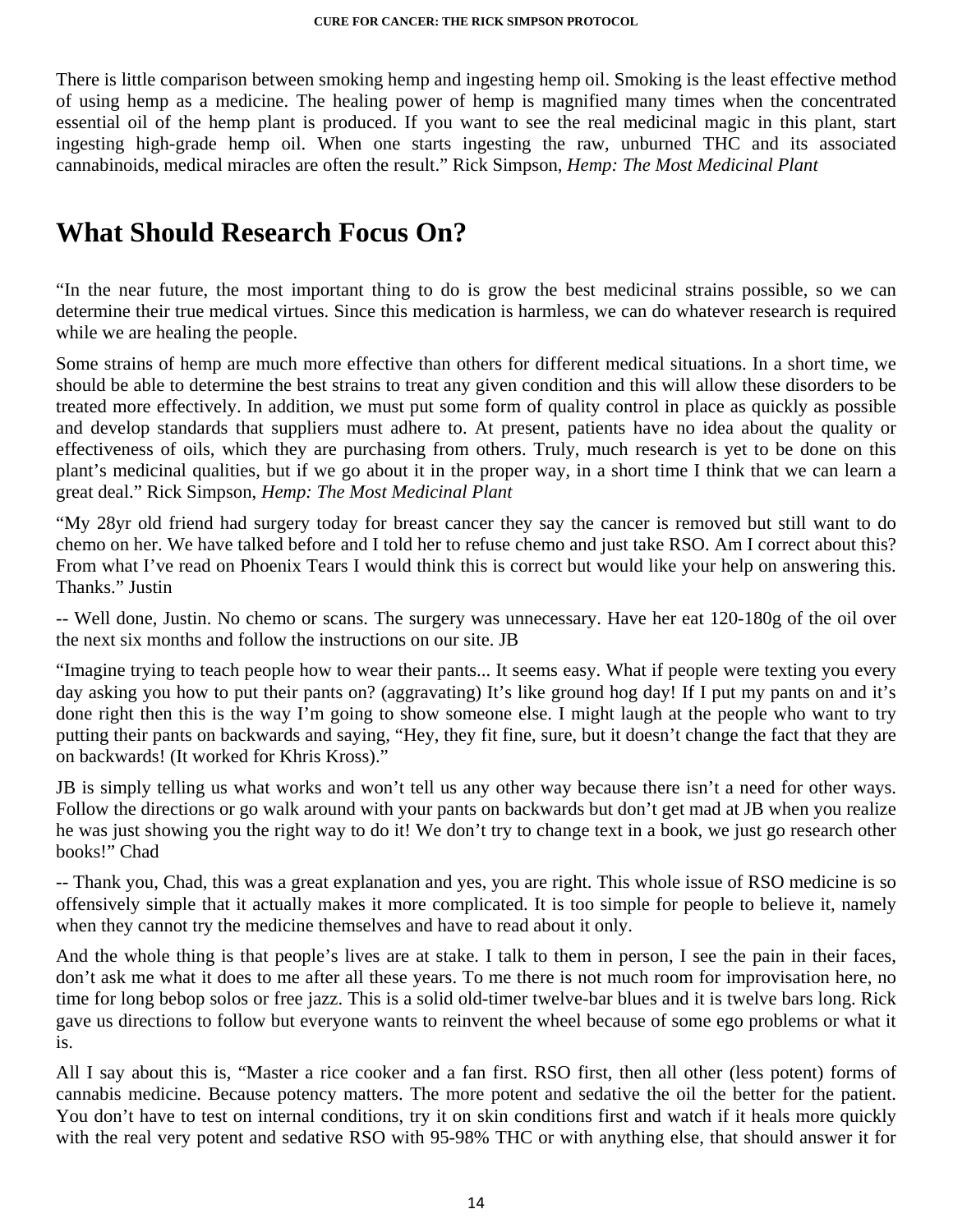you. Then know that the same thing that is happening on your skin is happening inside your body when you ingest this medicine.

Once you do that, you will basically lose interest in less potent forms of cannabis medicine. Not because they can't help in some cases but because why fly second or third class when you can fly first class for the same money and save your life more quickly and reliably at the same time?

RSO is premium medicine, and the way I look at it all the rest is not premium medicine. And I want premium medicine, why would I want diluted medicine instead of the real thing? The more brutally sedative and potent the oil the better it works as medicine -- and this is not going to change, ever." JB

"Best RSO is 95-98% THC and extremely potent and sedative. Anything else than that (raw cannabis, juices, edibles, high CBD oils, non-decarboxylated BHO, tinctures, salves, concoctions, macerates, you name it) is a less potent form of cannabis medicine. All forms of cannabis medicine are beneficial to some degree, of course, but don't bet your life on less potent forms of cannabis medicine." JB

### **The Rick Simpson Process of Producing Hemp Oil**

"I usually work with a pound or more of bud from very potent high quality indica or indica dominant sativa crosses. An ounce of good bud will usually produce 3 to 4 grams of high-grade oil and the amount of oil produced will vary from strain to strain. You are never really sure how much oil you will get until you have processed the material you are working with. On average, a pound of good bud will usually produce about 60 grams of high-grade oil and sometimes you may even get substantially more from some varieties.

Many seem to believe the oil must be amber and that you should be able to see through it. Often the oils I produced did exhibit these traits but not always. The color and texture of the oil you are producing depends a great deal on the strain, method, and solvent that you are using to produce the oil. Don't be concerned if the oil you produce happens to be darker in color, this does not mean that such an oil is not a potent medicine. Indeed some of the strongest oils I have ever produced were dark in color, but they still had the desired medicinal effects.

I think these instructions should make producing this oil quite easy for anyone, but before you start, make sure that you have everything you will need to do it properly. All one requires is the starting material, solvent, a length of wood, two plastic buckets, a few small containers with funnels and coffee filters, an electric rice cooker, a fan, a stainless steel measuring cup, a coffee warmer and syringes.

The process I am about to describe involves washing the starting material twice with a good solvent such as pure light aliphatic naphtha or 99% isopropyl alcohol to remove the available resin from the plant material. Light naphtha has proven itself to be a very good solvent to produce the oil, it is also quite cheap to purchase when compared to the cost of other solvents. It comes in different forms and under different names but the solvent I used is called light naphtha in Canada, and in Europe it is often called benzin(e). It is sold under many names but if you go to a fuel supplier, you should not have too much trouble tracking some down if you ask for hydrotreated light aliphatic solvent naphtha/petroleum ether/benzine/ hydrocarbon solvent with a boiling point anywhere from 40 to 100°C (140 - 212°F), CAS number 64742-49-0.

Light naphtha has many industrial uses, and is often used to degrease engine parts or thin paints etc., so I'm sure you should have little trouble finding what you need. Just to give you an idea of its many uses, it is the same substance used to fuel Coleman lamps and stoves. But, unfortunately, rust inhibitors are added to Coleman fuel, so I do not recommend that this fuel be used to produce oil. There is also medical-grade naphtha (hexane) available in many countries in the world, but it is a bit more expensive and usually harder to get and I have not found any significant difference between pure light naphtha and the medical-grade version of it.

Butane can produce oil but I do not recommend its use as a solvent to produce this medication, since it is very volatile and would require the use of expensive equipment to neutralize the danger. In addition, using butane to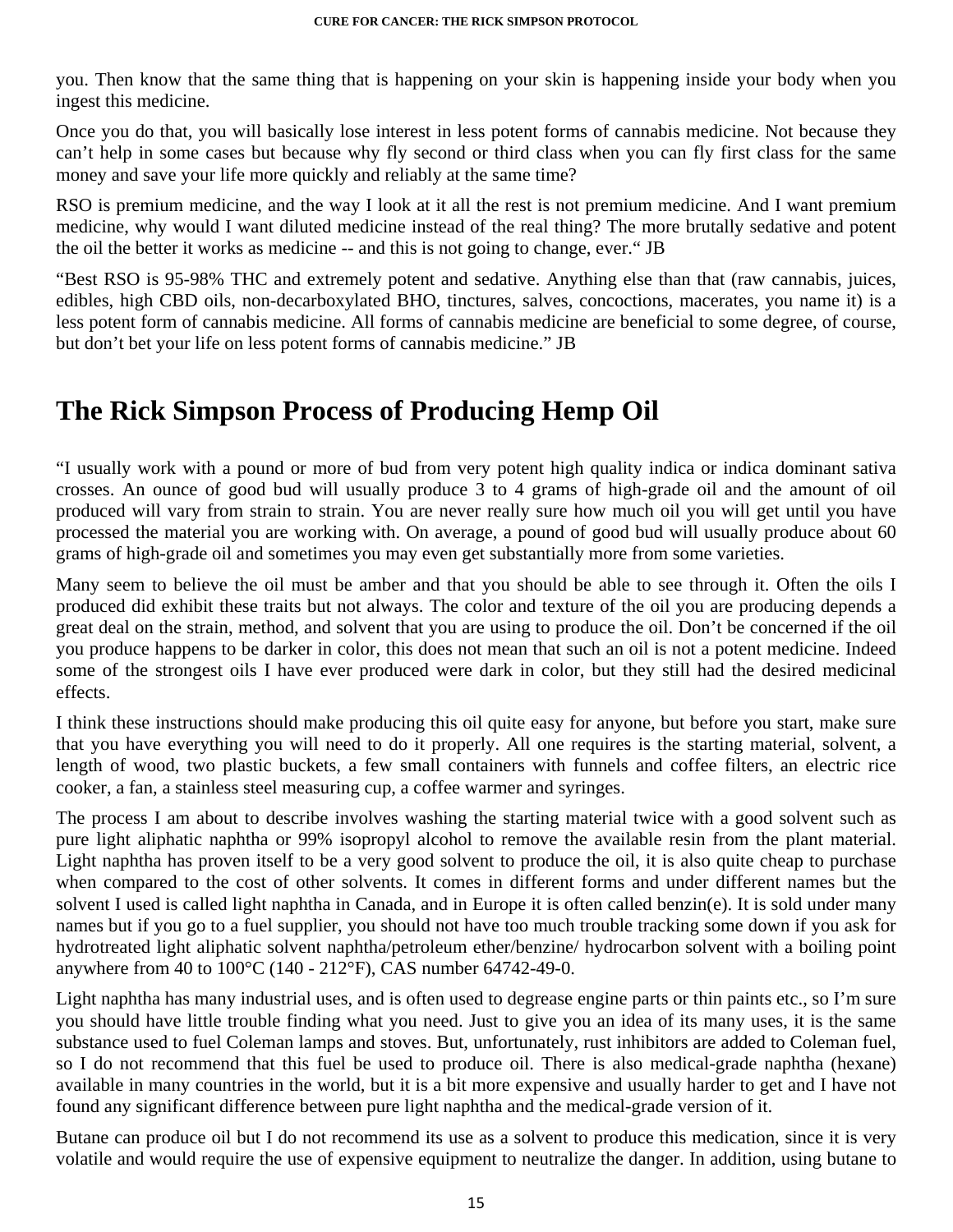produce the oil does not decarboxylate the finished product, so oils produced in this manner would be less effective for medicinal use, unless the extra time is taken to decarboxylate them properly.

The only solvents that I have direct experience with so far are ether, light aliphatic naphtha, and 99% isopropyl alcohol. Ether is my personal favorite and it is a very effective solvent but it is expensive and can be quite hard to get. I think the use of ether is better suited for closed distilling devices, since it is very volatile and its fumes make it dangerous to work with.

Both ether and light naphtha are more selective solvents in nature, which means alcohol is not quite as effective as a solvent but still it does work well. Alcohol will dissolve more chlorophyll from the starting material and due to this, oils produced with alcohol will usually be more noticeably dark in color.

For a solvent to be effective, it should be 100% pure and 100% pure alcohol is expensive and can be quite hard to find. Light naphtha on the other hand is quite cheap to acquire and is usually not too hard to locate. Next to the use of ether, pure light aliphatic naphtha is my solvent of choice.

All these solvents including alcohol are poisonous in nature but if you follow these instructions, solvent residue in the finished oil is not a concern. After the finished product cools to room temperature, it is a thick grease-like substance rather than an oil and it is about as anti-poisonous as you can get. Even if there was a slight trace of solvent residue remaining, the oil itself would act upon it to neutralize any harmful poisonous effect. In essence, all you are doing is washing the medicinal resins off the bud material. Then, after the solvent oil mix has been filtered and the solvent has been boiled off, you are left with the resins in their most medicinal form.

For best results, the starting material must be as dry as possible. Be sure where you are working is well ventilated and there are no sparks, open flames, or red-hot elements in the area.

Place the starting material in a container of good depth to prevent the oil solvent mix from splashing out during the washing process. Then, dampen the bud with the solvent being used and the bud material is then crushed using a length of wood such as a piece of  $2\times 2$ .

After it has been crushed, add more solvent until the material is completely immersed in the solvent. Work the bud material for about three minutes with the length of wood you used to crush it. Then slowly pour the solvent oil mix off into another clean container, leaving the starting material in the original container, so it can be washed for the second time.

Again add fresh solvent to the starting material until it is once more immersed in the solvent, and then work it for three more minutes with the length of wood you have been using. Then, pour the solvent oil mix into the same container that is holding the solvent oil mix from the first wash you did.

Trying to do a third wash on the plant material produces very little oil and it would be of little or no benefit as a medicine. The first wash dissolves 70 to 80% of the available resin off the starting material; the second wash then removes whatever resin that is of benefit, which remains.

Oils produced from the first wash are the most potent medicinally but if high-grade starting material is used, oil from the second wash also has benefits. If, for some reason, you have to work with material that is not as potent as it should be, it is best to use the oil from the first wash only for internal use and then start to grow or look for starting material that is of better quality. Remember, quality is more important than quantity and the better the starting material, the better the medicine.

Use something such as clean water containers with a small opening at the top and insert funnels into the openings, then put large coffee filters in the funnels. Pour the solvent oil mix from the first and second washes into the coffee filters and allow the solvent oil mix to drain through the filters to remove any unwanted plant material. The more funnels and containers you use, the faster it will be filtered. Once the solvent oil mix has been filtered, it is now ready to have the solvent boiled off.

If you do not already own one, you can purchase an inexpensive larger rice cooker with an open top that has both high and low heat settings to boil the solvent off the oil. Make sure that the rice cooker is set up in a wellventilated area and place a fan nearby to blow away the fumes as the solvent boils off. This will prevent the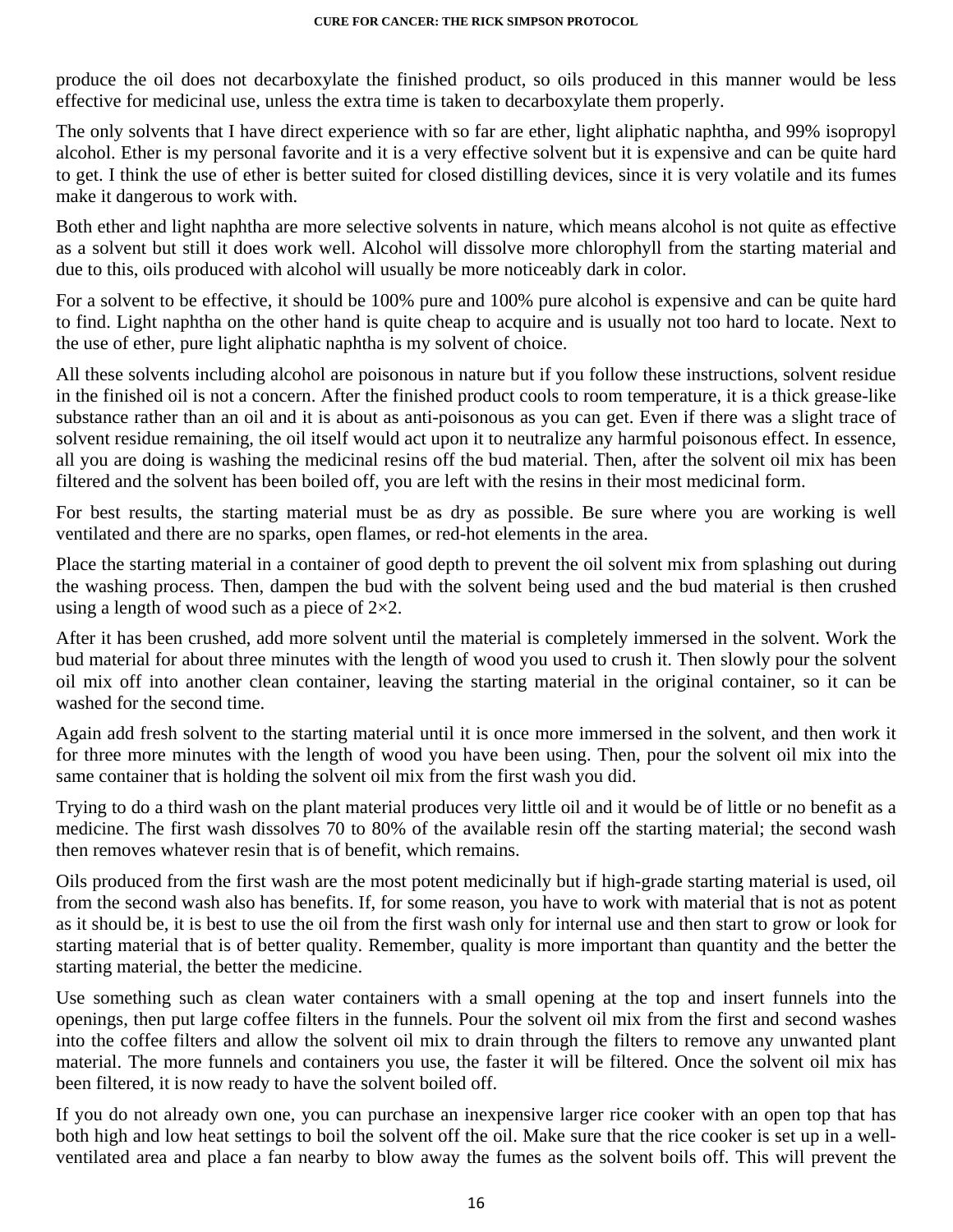fumes from condensing and posing a danger. Rice cookers are designed not to burn the rice as it cooks. The temperature sensors that are built in will automatically switch the cooker back on the low heat setting if the temperature within the cooker begins to get too high.

When producing oil, if the temperature gets a little over 300°F (148°C), it will begin to vaporize the cannabinoids off the oil and, of course, you do not want this to occur. If a rice cooker is working properly, it will automatically come off the high heat setting at roughly 230°F (110°C), which is above the temperature where decarboxylation is said to occur and is still well below the point that THC and other cannabinoids will vaporize. This is why I strongly recommend the use of a rice cooker to those who have never produced oil before, since it eliminates any danger of harming the oil in question. Plus the resulting oil is decarboxylated, which is also important, so it can achieve its full medicinal effects.

I suggest that people should not try to use crock-pots and similar appliances to produce oil. When I first tried to produce the oil, I used a crock-pot and since I did not know how much heat these devices can generate, the oil overheated and was ruined. So I think it's only sensible that a beginner should start out by using a rice cooker and follow our instructions carefully. Doing so could save them a lot of grief.

A distilling device can also be used to produce this medication and reclaim the solvent that is being used. This method really does make more sense than using a rice cooker, but stills that are designed to boil off solvents safely are expensive and most people do not know how to operate one of these devices properly. If one is available, I prefer to use a still myself, but, in some countries, owning a still is against the law. If one is serious and wants to produce large amounts of oil, look into distilling and educate yourself in the proper use of this equipment.

Always make sure there are no sparks, open flames, or red-hot elements in the area while you are filling the rice cooker or boiling the solvent off because the fumes produced from solvents are very flammable and toxic. I have used this same process thousands of times and have never had a mishap, but for your own safety, please follow the instructions and make sure the area is well ventilated. I also caution you to avoid breathing in the fumes that solvents produce since they can have unpleasant effects on anyone nearby.

Make sure that the fan is running and produces enough airflow to blow away the fumes, then fill the rice cooker until it is about three quarters full. This allows room for the solvent oil mix to boil off without spilling over. Put the rice cooker on its high heat setting and begin boiling the solvent off. Never attempt to do this without the use of a fan, since the fumes could condense and if they come in contact with the heating element, it might cause a fire.

As the level in the rice cooker drops, continue to carefully add the solvent oil mix you have remaining, until you have nothing left. When the level in the rice cooker comes down for the last time and has been reduced to about two inches of solvent oil mix remaining, add about 10 to 12 drops of water to the solvent oil mix that remains. This small amount of water allows the remaining solvent to boil off the oil that remains in the cooker more readily.

When there is very little remaining in the cooker, I usually put on a pair of gloves and then pick up the cooker and begin swirling its contents. This is done with the airflow from the fan still taking the fumes away and it can speed up the finishing process slightly. In a short time, the cooker automatically kicks off its high heat setting and then goes to low heat. As the last of the solvent is being boiled off, you will hear a crackling sound from the oil that is left in the cooker and you will see quite a bit of bubbling taking place in the oil that remains. Also, you will notice what looks like a small amount of smoke or steam coming off the oil in the rice cooker, but don't be concerned, as this is mostly just steam produced from the few drops of water that you added. After the rice cooker has automatically switched to its low heat setting, I usually let it cool until it can be switched to the high heat setting again. After the cooker has automatically switched itself to the low heat setting for the second time, I then take the inner pot out of the cooker and pour its contents into a stainless steel measuring cup.

There will be a small amount of oil remaining in the pot that you will find almost impossible to get out, unless you use something like dry bread to absorb the oil, while it is still warm. Then, small amounts of this bread can be eaten as a medicine, but remember it can sometimes take an hour or more before you feel its effects. So be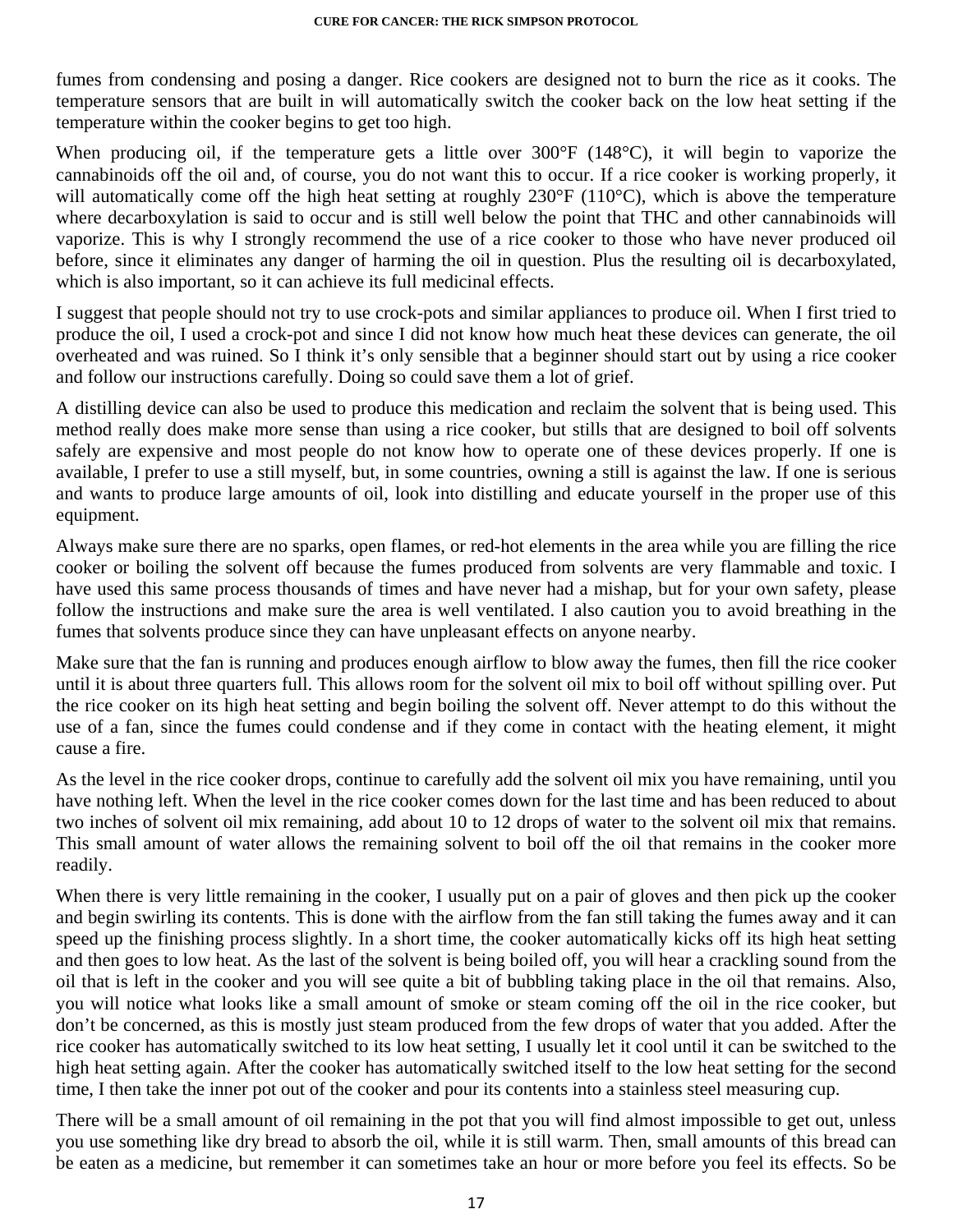careful how much bread like this you consume, because even a very small amount may put you to sleep for quite a few hours just the same as the raw oil will do itself. Another good way to clean up whatever oil remains in the pot is to wash the pot out with a small amount of alcohol to produce a hemp oil tincture.

A tincture such as this can be very effective in the treatment of skin conditions and just a little can go a long way, which can save you money. Since I often like to mix oil from several strains anyway, I usually simply leave the remaining oil in the pot until next time. By mixing oils from different strains, you receive the medicinal benefits from all these different types of oil and I have found such oils to be effective in the treatment of everything. If you have many different varieties of good hemp at your disposal, I think mixing the oils is a good idea, but if you do not, I believe the oil from just one strain will probably satisfy your needs.

Take the oil that you poured into the stainless steel measuring cup and put it on a gentle heating device such as a coffee warmer to evaporate off whatever water remains in the oil. Quite often, it only takes a short time to evaporate the remaining water off, but also some strains produce more natural terpenes than others. These terpenes can cause the oil you now have on the coffee warmer to bubble for quite some time and it may take a while for such oils to cease this activity. When the oil on the coffee warmer has stopped bubbling and there is little or no activity visible, take the oil off the coffee warmer and allow it to cool a bit. Another way to finish the oil without the use of a coffee warmer is to put the oil in an oven set at 130°C for about an hour. This will decarboxylate the finished oil and solvent residue should not be an issue.

Then, using plastic applicators or syringes with no needles that are available in your local drug store, use the plunger to slowly draw the warm oil up into the syringes and allow it to cool. In a short time, the resin will become a thick grease-like substance.

Sometimes the resin is so thick that it can be hard to force it out of the syringes when cooled. If such a thing happens, simply put the syringe in a cup of hot water in a short time you will be able to squeeze your dosage out more easily. Sometimes a patient will force out too much oil, but if this happens, just pull back on the plunger of the syringe and the excess oil can usually be drawn back into the syringe without too much difficulty.

On average, a dry pound of material will require about 2 gallons (8-9 liters) of solvent to do the two washes that are required. If you plan to produce the oil from more or less starting material, simply do the math to determine roughly how much solvent you will require. From start to finish, it usually takes three to four hours to accomplish the whole process, and then the medicine is sitting there ready to be used.

It should also be mentioned that this oil has an extremely long shelf life. But for long-term storage, I would put it in a dark bottle with a tight lid or a stainless steel container. If kept in a cool dark place when stored, it can maintain its medicinal potency for years.

At first, it may seem daunting for some to try to produce their own medicine but in reality, this process is extremely simple. All you have to do is carefully follow the instructions and after you produce this medication a couple of times, you will find that it is not much harder to make than a cup of coffee. Once you have produced your own medication, it takes all the mystery out of medicine and you no longer have to rely on doctors in most cases, for now you have become your own doctor." Rick Simpson, *Hemp: The Most Medicinal Plant*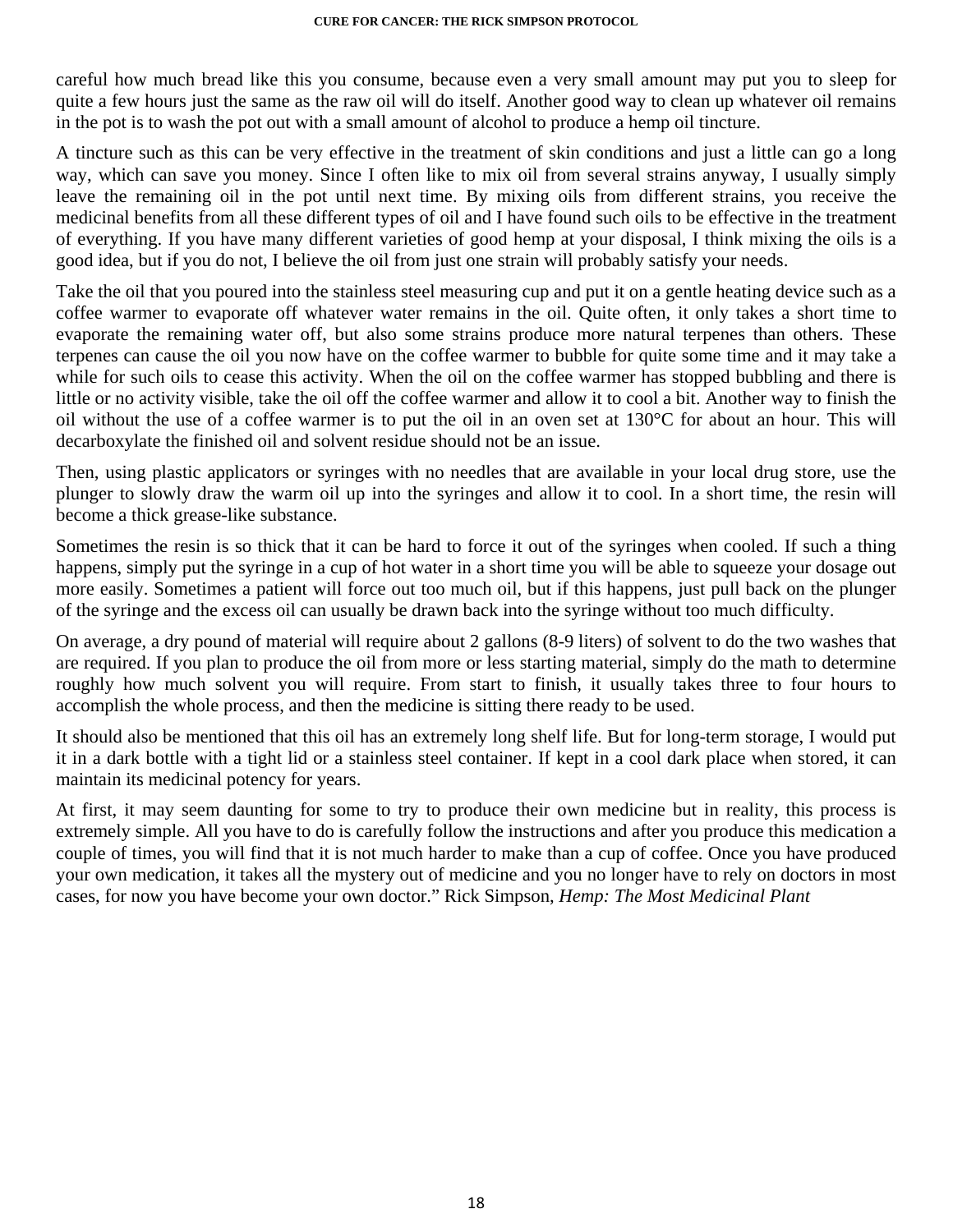Q. Why does grinding of dry material lead to THC loss? Is there any explanation for this?

A. Have you ever ground really potent bud? If you did, you should know why. That white powder that is all around the table after you grind it is THC (or trichomes) and it is what should have stayed in the oil. Plus, when it is ground, it is then too fine and you will strip a lot of what you did not really want to strip in your oil.

Process bone dry whole buds after you dampen them with naphtha or the solvent of your choice, but don't touch it much before you process it because every time you touch it, you will lose some. Oils produced from ground material are significantly less potent than oil produced from buds that were crushed after they were dampened.

First quick wash is the most potent and strips about 70% of THC available, the second strips about 20% and the third about 5%. When you grind it, you get all three washes (actually four) in your oil and you don't want that. Quality over quantity. JB

"Hi JB. What is the shortest time you can leave bud to dry if you need it urgently? Thanks." Priscilla

-- Until it is bone dry. But I would only quick-dry say 5-7g of bud, that will give you about a gram of oil, enough to start with, and then you can finish it when it is dried properly, in a week or so. The less you handle the starting material before processing the less resin you will waste. So it is best to not decarboxylate the starting material (like GW do for no reason at all, you can decarboxylate the oil with less problems by heating it, which you have to do to remove the solvent residue anyway). The best thing to do is to put the bud in a bucket for processing right in the drying room, with no extra handling, whenever possible. The less you touch the bud the better. JB

1.) I grinded the bone-dry buds with my hands only, no grinder used. The starting material looked like very small buds of approx. 5 to 10mm diameter, so mostly no powder. As I now have my own »cooking« experience, I totally agree with you in all points, except point C. I've seen oils made with alcohol which are usually much darker as the water in the alcohol dissolves the chlorophylls. I made my oil with lab grade pure petroleum ether. This oil is much more brighter in colour (golden-brown) and has an excellent, delicious spicy taste in comparison to the alco-oil's I had a chance to try. My point here is that I believe Naphtha doesn't strip off as many of the terpenes and chlorophylls as alcohol does. It also boils much more controlled and manageable as alcohol does. So my question here is, do you think it is possible that the combination grinding / washing with Naphtha is not that harmful for a good quality oil as grinding / washing with Alcohol?

-- Do not grind the material first. Any handling of the dry bud material will cause you to loose THC and other cannabinoids (the fine dust on the table is what should have stayed in the bucket). Yes, grinding and naphtha would be "better" than grinding and alcohol - that combination is an almost guaranteed failure, you simply can't make good oil this way.

Put the bud in a bucket, dampen it with naphtha, crush it with a stick for a two to three minutes, pour the oilsolvent mix in a bucket. If you work with good quality material, make a second wash and pour the second mix to the bucket with the first wash. If you are not using that-good material, use the first wash only for internal purposes (and keep looking for good material).

Ether produces great oils (we like amber oils better than dark oils, but remember that some strains produce darker oils than others). We also like amber oils for practical reasons - who wants to have black teeth with chlorophyll marks on them? But we don't recommend it much at the moment because it is fairly dangerous to work with ether, it is hard to get in most parts of the world, and we are very concerned with the safety of those producing the oil. It can go boom very easily at relatively low temperatures. So, for most people, light aliphatic naphtha will work just fine. We usually use naphtha, but ether would the solvent of our choice.

The current list of solvents we would personally use is: 1. ether, 2. pure light naphtha, 3. 99% isopropyl alcohol, 4. food-grade alcohol - preferably 99%, but that's usually hard to get and very expensive. When you work with 96% alcohol, the remaining 4% is usually water. 4% out of 10 liters is 4dcl, almost a pint of water that you will have to boil off - and it takes time that you could spend more reasonably.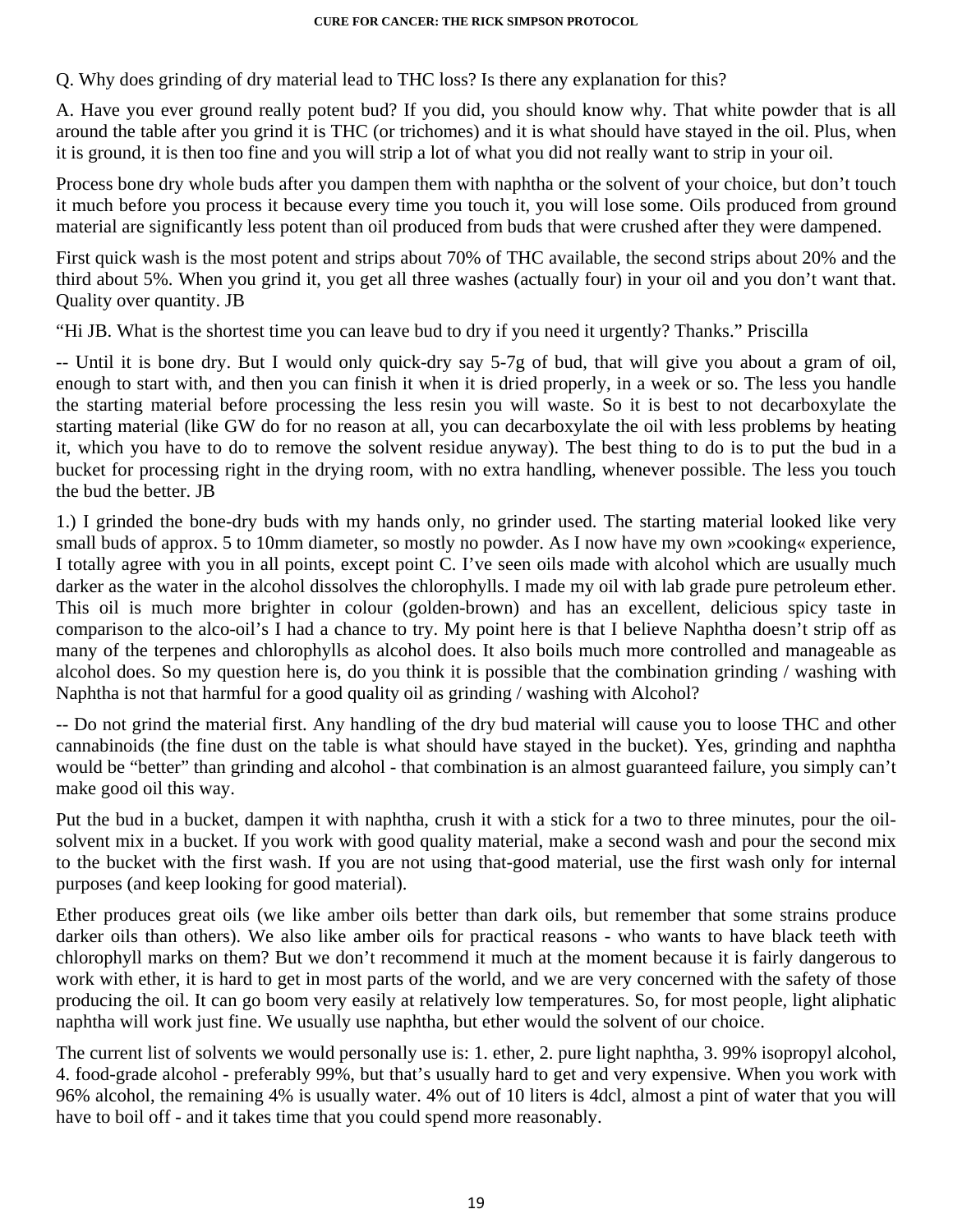2.) I also put the final 60°C warm oil for 1.5 hours under vacuum in order to totally remove all solvent residues. As I wrote you, I decarboxylated the oil 35 eaten grams later… The taste of the oil was before the decarboxylation much spicier, I wouldn't say worse, but you are right about the burping.

-- As I said last time, the burping was from leftover water. And the water was there because of the "scientific" low temperature you used. You need to decarboxylate the oil anyway, so a rice cooker that will shut off at 110°C works just fine. Or, of course, the best thing to use would be a still - but again, many people don't own them and don't know how to operate them, and the risk of an explosion is always present. When a still explodes, it will usually demolish the whole house. When the contents of a rice cooker explode, it will only make a two or three meter high flame that is quite easy to deal with.

As for vacuum - of course, why not. If you have the equipment and if you know how to use it properly, it is not a bad idea to finish the oil in it, if you want to be 100% sure there is no solvent residue in it or if you want shut the mouths of those who are against petrochemical solvents. Some people use it with great success and I am not against it. But as you know, the majority of people do not own this equipment and many of our patients cannot or could not even afford a rice cooker and a fan, so we don't recommend vacuum as a necessity.

Look at how easy and simple Rick's method is and how many questions we still have to answer. Now imagine what will happen when we add info on other methods of producing the oil. It will only cause a confusion and I will have to spend days and weeks trying to answer questions from "confused" people, which I am not going to do much longer anyway.

3.) Please explain why are you suggesting to ingest the oil right out of the tube, directly into the mouth, no capsules? Some absorption issue? I eat most of the oil on cigarette paper, but I rarely use some capsules if I have to leave home for more hours. Besides, I don't like to have it all over my teeth, as it is really hard to get off...

-- Because of several reasons. The main one is that this method of ingestion has proven to be the most effective and beneficial to patients. It improves mouth hygiene because it also disinfects the mouth and then helps with any conditions in the digestive tract or in your throat etc. Actually, when I get a sore throat, I try to smear the oil in the back of my mouth and then keep it in my mouth for as long as I can stand it. In most cases, a flu or sore throat (or its symptoms) is taken care of overnight.

Like you say, some oil stays on your teeth and under your tongue, so this method of ingestion actually combines sublingual processing of the oil (ala Sativex and other under-the-tongue sprays and tinctures that people use) and processing in the stomach and intestines. The main thing is to get the oil in your stomach. So, if you have oil with a not-so-good taste, you can put in a piece of bread or banana etc. (or cigarette paper, if you like to eat the chemicals in it), fold it over and swallow it like a pill and flush it with water or tea or whatever you like. Brush your teeth with oil after say ten minutes or so, it will help with oral hygiene, too. Many oils have a delicious taste (especially when the starting material is not ground up and when alcohol isn't used to produce the oil. Chlorophyll usually tastes bad and can cause a lot of discomfort, even when used topically - dark oils will stain your clothes, you don't really want or need that.)

Capsules - a) you have to buy them from Big Pharma, by which you are supporting them with your money, b) some people are allergic to them, c) some dissolve in your intestines and not in the stomach, d) dealers often put less oil in a capsule than there should be, e) they don't work so well for so many conditions, f) it is hard to get the oil out of them when you want to make a joint or vaporize the oil for lung conditions or when you want to use the oil topically. I am not saying that you can't use capsules, all I am saying is that it is better to learn to use the oil straight from the tube. After you get more practice, you will learn how to use the oil with no discomfort at all. I personally like to eat the oil right from the rice cooker, I just dip my finger in it and take as much as I think I can take. Mind you, this is very "oil-consuming" and you will usually take more than from a syringe. When the oil is good, an "overdose" will only put you to sleep, big deal. But of course, I can do it due to my experience and tolerance, I would not and do not recommend this to beginners or those who don't have as much experience. All the best to you, too, Stefan. Jindrich"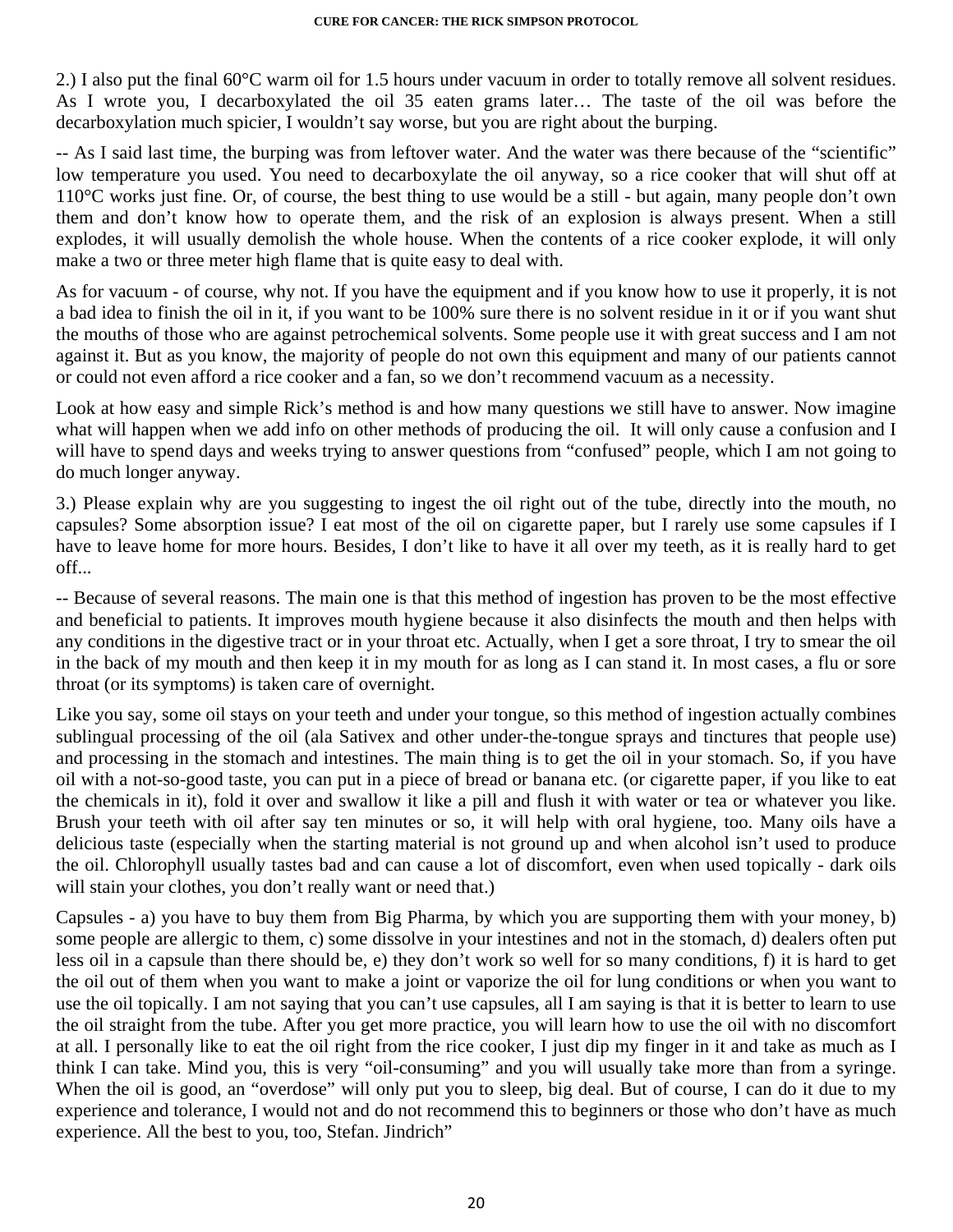"If you are worried about the cost, it's much cheaper than the co-payment on most of the cancer drugs and some if the drugs you take at home for the cancer are not covered by insurance. If someone in my family needed this oil for cancer I would find a way. Good luck!!!!" Lisa

-- "I agree, Lisa, the oil is a much cheaper treatment when one takes all the other costs and expenses into account. Plus it is incomparably safer than anything the medical system would supply, not to mention that it works much more efficiently and reliably and it is definitely more fun to take than poison or radiation." JB

Q. I know you recommend making the RSO yourself but a dispensary has some local and I was just wondering what should be a fair price on it.

A. One needs 4-7g of high quality bud to produce a gram of oil, so that should be the "right price." Let us not discuss the ridiculous prices of hemp, to me the right price for a 60g dose is 50-100USD (or less, if it were grown legally outdoors on a large scale). I am not saying that I know where to get it at that price at the moment, top grade oil costs what top grade material costs where you live. JB

### **Other Forms of Extraction**

#### *Have you found any other ways of making the oil?*

"There are many ways to produce the oil and I do not claim that my method is necessarily the best, but to my knowledge it is the only one that has proven successful in thousands of cases.

Indeed the method that we have shown the world would be considered crude at best, but a very pure form of this medication can be produced in this manner. My intention was to present a method of producing the oil with equipment that is readily available, so if need be almost everyone could produce their own medicine in a simple manner.

Up until I was raided in 2005, I had used distilling processes to produce the medicine and reclaim the solvents. This method is much less dangerous and is more 'earth-friendly', since the solvent is not wasted. But the police confiscated my equipment, which forced me to start using rice cookers to accomplish the task.

#### *What other forms of extraction can be used then?*

Again, there are a number of extraction methods and I do not profess to be an expert in such things. The problem with scientific methods like noble gas extractions etc. is that most people lack the equipment and knowledge to perform such extractions. That is why we showed the public the simplest possible way to produce this medication themselves.

There are also cold-water extraction methods that can be used to extract the resins. I have only tried to do this type of extraction a couple of times and the results were not as good as expected. Still, I know of people who say that they have produced high quality oil in this manner. Obviously, cold water cannot catch fire or explode, so cold-water extraction methods might certainly be an option, but one must make sure that the oil is decarboxylated before it is given to the patient.

#### *What is decarboxylation?*

Decarboxylation occurs when the molecules within the oil have been rotated to the delta 9 position with the use of heat so they become more medicinally active. The temperature at which this occurs is debatable, since many reports I have viewed on the subject do not agree. By doing what I have suggested, the oil is heated to temperatures well above that at which decarboxylation is said to occur. The carboxyl group is removed, which then allows the molecules to fit into the CB1 and CB2 receptors of our endocannabinoid system and allows them to pass the brain barrier.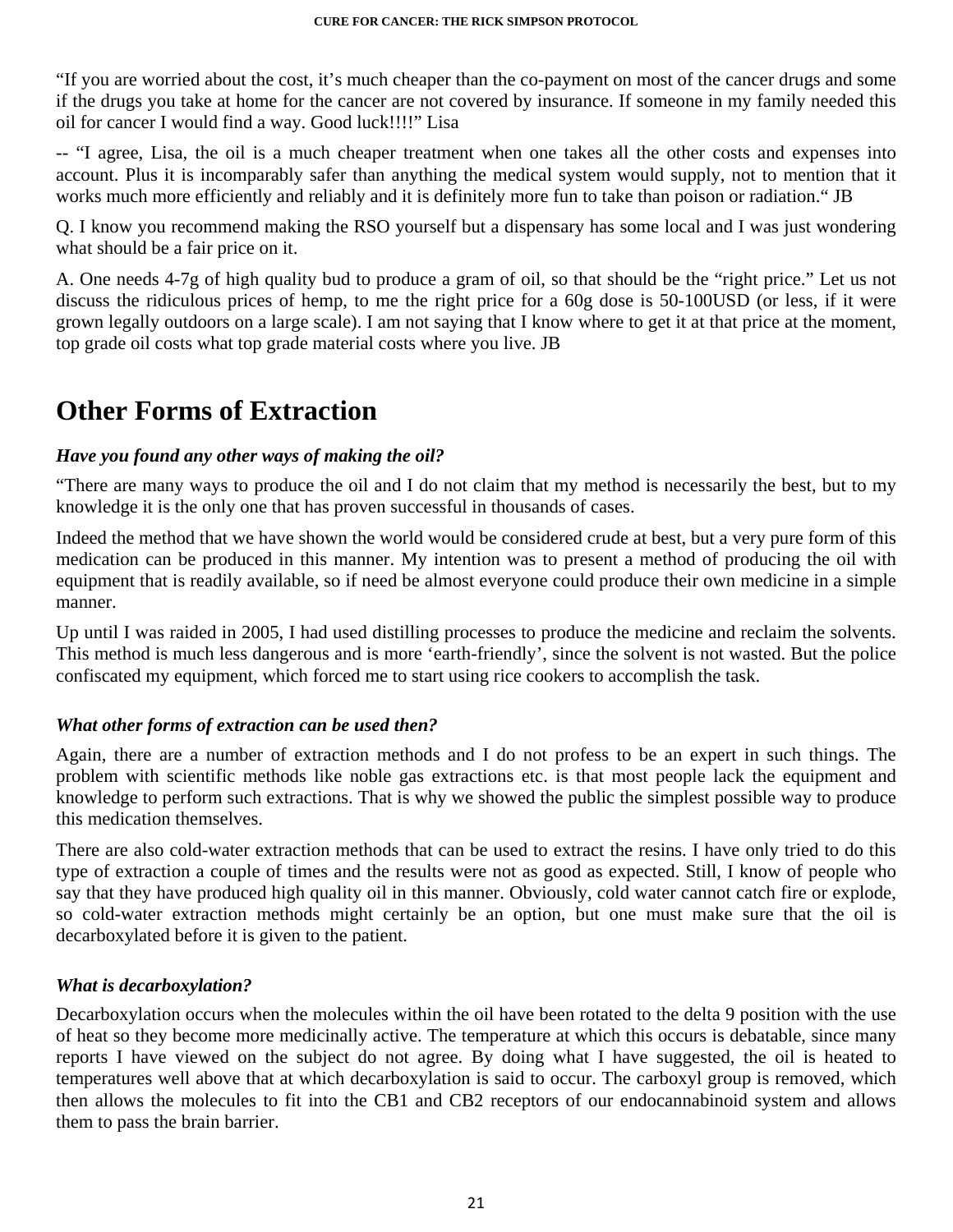#### *Is there a way to make the oil more potent?*

There are several ways of increasing the oil's potency, but again, many of these methods require specialized equipment and knowledge that the average person does not have. In the past, I have produced such oils and I do consider them to be more powerful and medicinal, but with the laws that are in place and the equipment that is needed, it was impossible for me to produce any amount.

#### *Is there anything I can do when the oil I produced or purchased is not potent enough?*

If good starting material is used to produce the oil, this problem should not be encountered, but I'm sure there will be those who will. When treating a serious illness, only the best will do, so if the oil you have does not measure up to the task at hand, I would get some more bud material and produce it properly. With someone's life hanging in the balance, this is no time to be playing with low quality oil. If you were the one suffering, wouldn't you want the best medication possible? So please try to provide the same for others." Rick Simpson, *Hemp: The Most Medicinal Plant*

### **Producing the Highest Quality Oils Possible**

"In the interest of allowing the common man to produce the highest quality and most medicinal oils possible, I have discovered a simple method that will enable just about everyone to produce oils with even more effective medicinal values than I have showed the public in the past. All you actually have to do is add a few more steps to the process we have already showed you, but after you produce oil in this manner I think you will agree that it does make a tremendous difference.

If you have high quality medicinal bud to work with, you should be able to manufacture oils with very high cannabinoid levels, simply by using a good solvent and a rice cooker. Oils that I produced in this manner usually showed THC levels of 95% or more along with varying levels of other cannabinoids and plant waxes. The healing power of oils such as this are what has finally given the cannabis hemp plant the medical recognition it deserves, but still I have found that the healing power of this substance can be taken to a whole new level without much difficulty.

All you have to do is take the oil and put it in a heating unit that can catch the cannabinoids as they vaporize off and this will produce oils of higher quality and purity. Although an ordinary vaporizer can accomplish this task, in truth they are not designed properly to fulfill this role, since it would take so long to produce any amount of medication and most vaporizers which are available tend to leak.

To produce oil on a larger scale one would require a much larger vaporizing unit which was airtight and it would also necessitate the use of a much larger collection dome that is set on an angle, so that once the cannabinoids started to collect they would begin to run down to the dome's lowest point, where they could be collected from a small drain hole in the form of a highly purified oil. Anyone who is mechanically inclined should not have too much trouble putting together a unit to perform this task, but it will take a little time and effort to assemble the device.

The amount of oil which can be collected after it has been vaporized depends on what cannabinoid percentage by weight that the original starting oil had. If the oil you are using had 99% cannabinoids by weight, then you should get roughly that amount back after it has been vaporized.

I should also mention that this is a great way to improve the quality of lower grade oils which have a lot of impurities, so they may be used as a more powerful and effective medication. Even a starting oil with much lower cannabinoid content may produce a decent medication, if the cannabinoids are vaporized off and the impurities are left behind in the bowl. You may not get out as much as you put in, but at least you will end up with an oil that is much more medicinal than what you started out with. When it comes to healing, a medicine's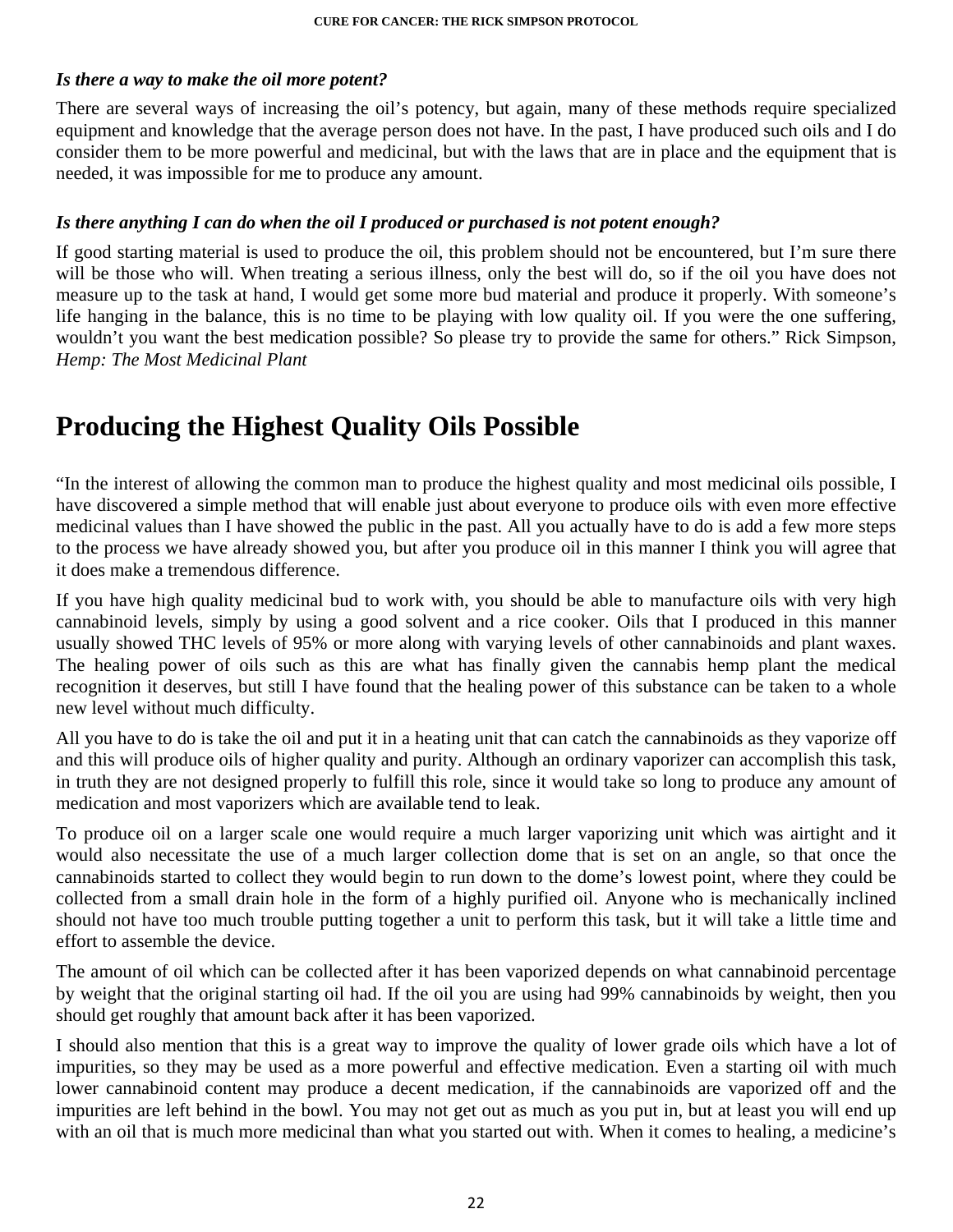purity and effectiveness mean everything to the patient, so if you wish to produce the most medicinal oils possible, I think you should give what I am saying some serious consideration.

As yet, I cannot explain why oils produced in this manner are so much more medicinally active than even the best oils which have been produced using other methods. Since the oils that I have vaporized had been decarboxylated before they even went into the vaporizer, that should mean they were already as medicinally active as possible, so one would expect to see little difference in potency after the oil has been collected from the vaporizer. When the cannabinoids are vaporized off these high quality oils, all that is left in the bowl of the vaporizer are unwanted plant waxes and other contaminants. By leaving these unwanted substances behind in the bowl, the oil that you collect will be much purer, but since these oils had few impurities before they were even put in the vaporizer, this does little to explain why the oil is now so much more potent.

Cannabinoids vaporize off the oil between 300 and 400 degrees Fahrenheit and these temperatures are much higher than those which we have been told are required to accomplish decarboxylation. Either there is something that we do not as yet understand about decarboxylation that is causing this amazing increase in potency, or all this extra heat required to vaporize the cannabinoids off may be doing something to the oil that we have never been aware of in the past.

I have been talking about this new process for the last few weeks when I do interviews and now there are some individuals, who have begun to manufacture oils in this manner and from what I have been told they were shocked at the difference in potency. From my experience, even the highest grade oils produced with the use of distilling equipment or a rice cooker cannot be compared with oils that are collected after the cannabinoids have been vaporized off. They may look somewhat the same, but I think the vaporized oils are many times stronger and indeed this should make them even more suited to treat individuals with serious conditions.

Some people simply put plant material in a vaporizer and then collect the cannabinoids in oil form from the dome of the vaporizer, after the plant material has been heated. By using the raw plant material one can produce a decent oil, but testing has shown that these oils do not equal the potency of oils produced in a rice cooker and that is the reason why I instruct people to produce the oil using my methods. If you put high quality oil in a vaporizer, the resulting oil which will be produced after the cannabinoids have vaporized off, will be much stronger than even the best oils that can be vaporized off high quality bud material. So if you want to see great results, they can be achieved simply by vaporizing the best oil possible and this will give you a medicine, which I feel is beyond compare.

No matter if governments like it or not, in the near future many of us will be producing our own medicines and since these oils are so effective for such a large range of medical problems, I expect to see this simple folk medicine manufactured everywhere, by those who do not have the money to play games with drug companies. In the future I am sure the drug companies will be trying to say that they are the only ones qualified to produce this medication, but we all know that anything these criminals are willing to provide would come at a very high price; and since just about anyone can produce this substance, I see no need for drug companies to even play a role.

After we do the simple research that is required, we will be able to blend the different natural cannabinoids and produce oils specifically designed to treat different illnesses, but even though these new oils will have amazing healing abilities, oils which we ourselves can produce will always have their place in our medicine cabinets. I have never tried to patent any of the methods I have discovered, since I feel that this knowledge should be available to anyone who chooses to use it and no one has the right to hold anything back that can save someone's life and, as a matter of fact, I think it would be a much better world if we had no such thing as patents at all.

Although those who wish to prohibit this medication's use, like drug companies, have proven in the past that they are more than happy to poison and kill us with the trash which they have been providing, I am sure they will try to tell us that they are the only ones who can produce this medication properly. Using the new method I have just described, anyone can manufacture medications that are just as pure as anything a drug company could provide. In addition, I think medications that we can produce ourselves will be much more effective than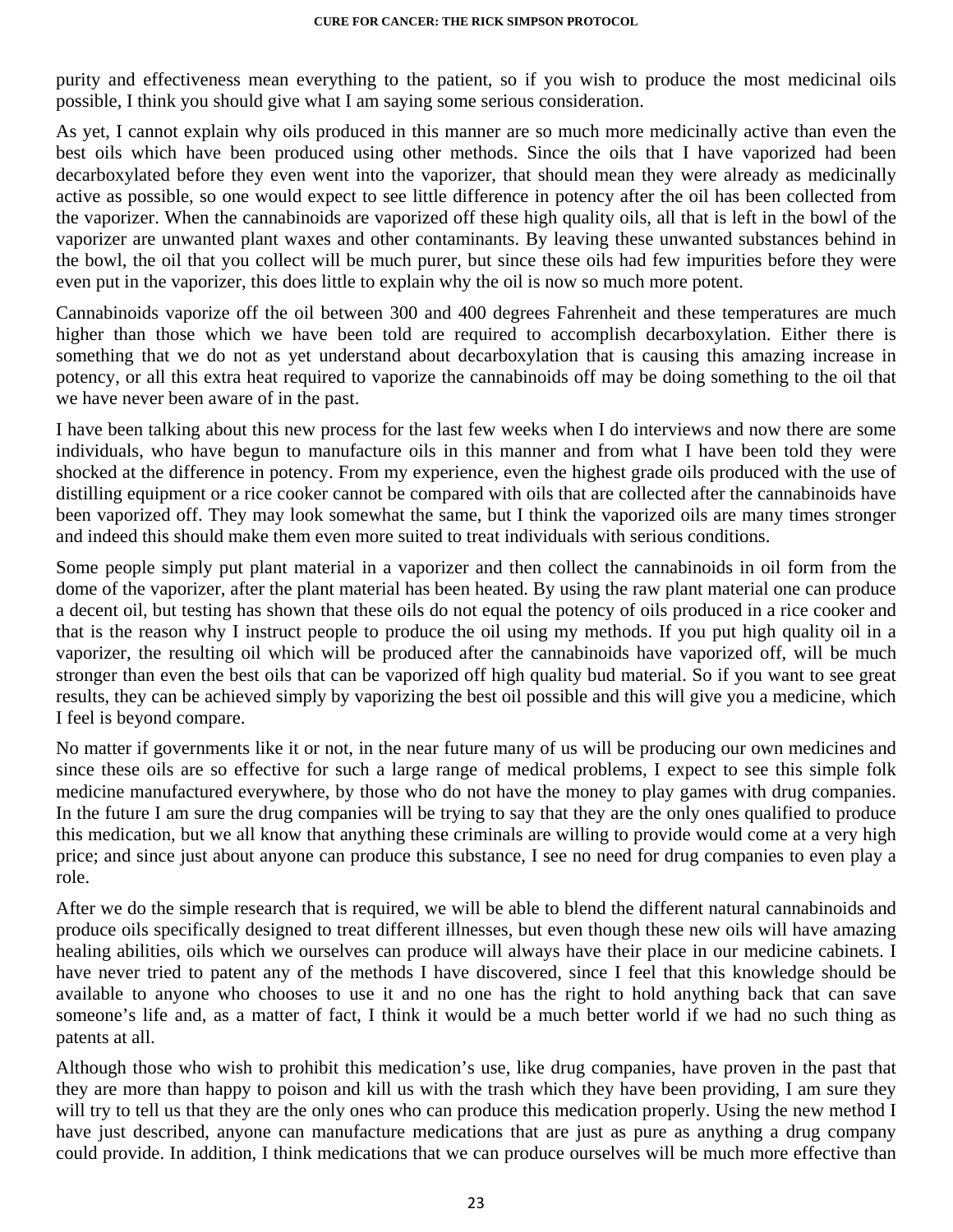what a drug company would offer, because unlike them we are not in this for the money and our aim is simply to heal ourselves.

There is now no sensible reason as to why we cannot produce our own medicines and when our bought and paid for governments try to prevent us from doing so, it will be just one more example of why we must rid ourselves of their corruption and once and for all, free humanity from their clutches. By now it should be more than obvious that drug companies and our governments care little or nothing about our health and well-being, so let's give common sense and Mother Nature a chance to see what they can do to improve our overall health, and once we do so, I am sure that we will no longer accept what has gone on in the past." Rick Simpson, *Hemp: The Most Medicinal Plant*

### **Hemp or Marijuana?**

"Throughout history, cannabis has always been known as hemp by those who for thousands of years grew it as a crop. With manipulation on the part of big-money concerns and governments they control, strains of hemp with high resin content were renamed marijuana and villainized to the public at large. Back in the era when this occurred, the general public for the most part had no idea what marijuana even was. All they were told was that marijuana is a dangerous addictive and deadly drug. We were all led to believe that smoking a joint was just about the most self-destructive and harmful thing we could do to ourselves. Of course, all of this was simply just a pack of lies, but at the time, the public did not have the means to find out otherwise.

Had the public known when their governments were trying to have this plant outlawed that many of the Founding Fathers and past Presidents of the US smoked hemp quite extensively during their careers, they might not have swallowed these new restrictions that were being forced upon them so easily. There are a great number of documented accounts that describe quite vividly the smoking practices of many well-known statesmen and even how presidents like Abraham Lincoln used to enjoy the time he spent smoking hemp in his pipe sitting on his veranda.

Judging by some of the documents, political leaders of that era brought into being, such as the Declaration of Independence and the Constitution, I think it is safe to say that in fact, they were very clear thinkers. It seems that the dreaded effects of the marijuana they were smoking which the public were now being told is so detrimental, had no impact at all on such individuals or their ability to think rationally. Still, decades later when the laws restricting hemp's use were put in place in the early 1900s, very few people had knowledge of such things.

Hemp's medicinal use throughout history is legendary. It was used to treat practically all types of disease and injury. Only for the last few decades has hemp's medicinal use been denied to the public. To recognize the hemp plant for what it really is, all we have to do is separate fact from fiction.

The system villainized hemp to the public by renaming it marijuana. Our parents and grandparents were told by the news and movie media that the marijuana and/ or hemp plant was a deadly, dangerous, and addictive drug. Nothing could have been further from the truth but back during that era it was almost impossible for the public to find out the facts for themselves.

Those who produced this ridiculous propaganda are long dead, so why do the lies and deceptions about hemp linger? The answer is simple – money. We are suffering and dying because drug companies and other big money interests want to improve their profit margins. For them to continue doing this, they must ensure that hemp is kept illegal and away from the public, for medicinal use and other purposes.

If we look into the history behind all this, we will find it was John D. Rockefeller and his rich friends along with corruption involving governments of that by-gone era which gave us the medical system we have today. In medical schools funded by the rich and powerful, doctors were taught allopathic medicine, i.e. medicine from chemicals and poisons. Over time, their lies and deceptions have convinced not only doctors, but also the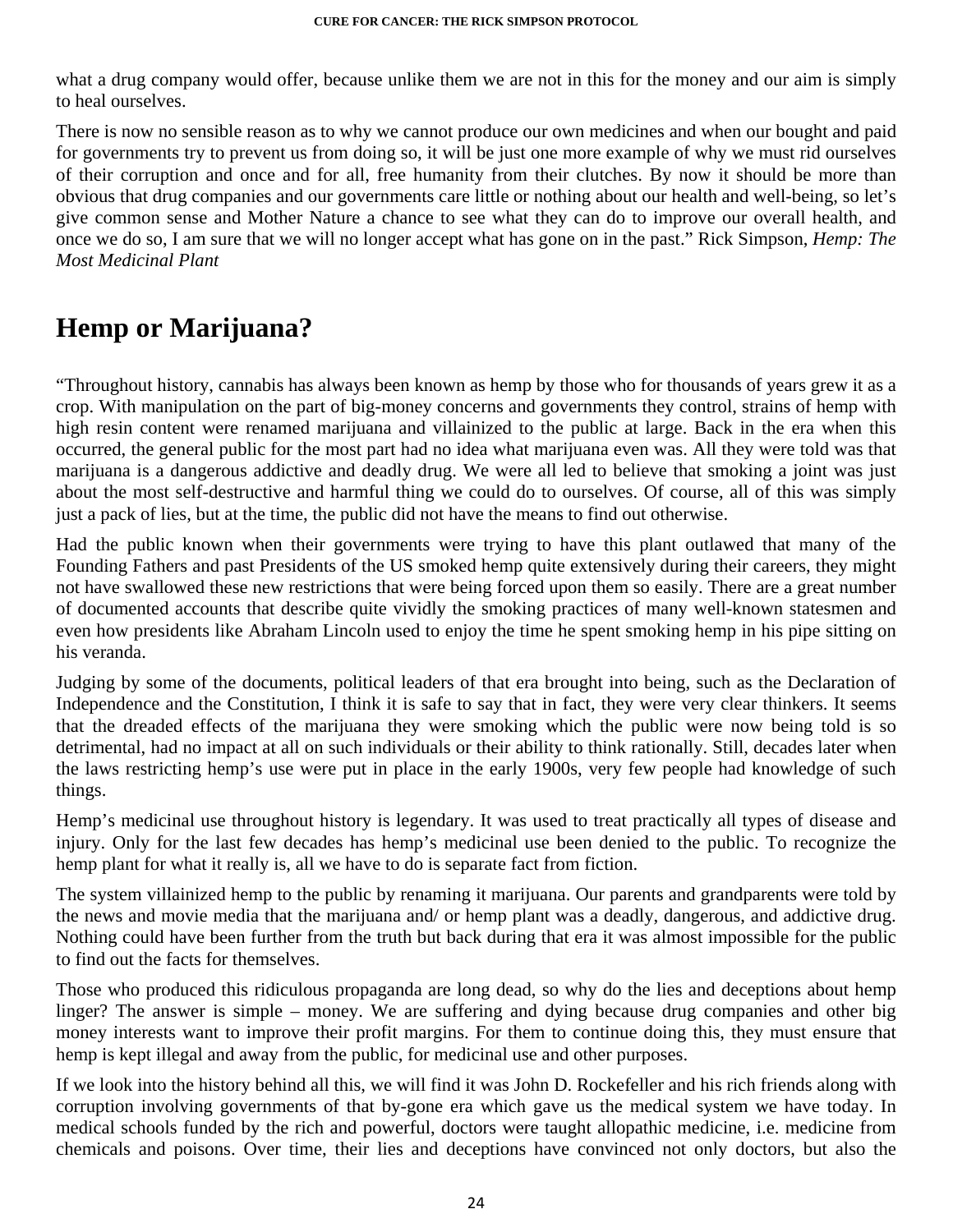general public that chemicals and poisons are beneficial for medical conditions. In other words, these so-called medical schools have brainwashed both doctors and the public at large into believing that black is white." Rick Simpson, *Hemp: The Most Medicinal Plant*

### **Which Strain or Strains Should I Use To Make the Oil?**

"This is a rather hard question to answer, since in reality we are all at the mercy of the seed merchants, for they are the ones who have the final say in what we are growing.

The trouble is if you were to order a strain like White Widow from five different seed suppliers, when you grew them, you would likely end up growing five entirely different types of plants. The type of White Widow that I was growing back in Canada had a very heavy sedative effect like a good Indica variety and it was one of the best painkillers I have ever encountered. But if I tried to order the same seeds from the company I originally purchased them from, today they would likely send me seeds with entirely different medicinal values.

The White Widow I have seen in Europe is much more energizing than what I was growing in Canada, so it seems seeds available here must be more sativa dominant. Unfortunately, for the most part, it did not have the medicinal values that I am looking for to produce the heavy sleepy effect like the White Widow I was growing back in Canada.

Some strains are better for pain relief, while others will be more effective to control blood sugar levels for diabetics or to lower ocular pressure for those suffering from glaucoma. We need a good ongoing steady supply of seeds that have known medicinal values so an ordinary person will know what they are growing. All we need is the freedom to grow the most medicinal strains on earth, then using a simple process of elimination, we could determine which strains produce the best oil to treat different medical conditions.

After this is done, a stable supply of these seeds could be made available to the public and they then could grow strains that suit their medical needs. But until that day comes, I cannot really recommend a particular strain or seed vendor and say that "this is the one for you" and has "guaranteed effects".

Some seed companies do have information available about the medicinal values of the strains they are selling. So it would be a good idea to look this information over before making your purchase.

#### *What strains should patients look for then?*

At this time, all I can do is tell the public to order strong and very sedative indica or indica dominant sativa crosses that have 20% THC or more to produce their oil. In addition, people are always asking me where they can get seeds and this can be a real problem for those who live in some countries that don't allow them to be sold. If you go on the Internet and you will find many seed companies that will supply cannabis seeds and some ship worldwide. (Tip: Google the words marijuana seeds worldwide and you will see a selection of online shops that might cater your needs).

#### *What does one have to watch for when choosing or purchasing plants for producing the oil?*

For people who have no experience with hemp, they must be careful, since many growers and dealers will simply try to sell you whatever they have. For those whohave never smoked hemp, I suggest they take someone with experience along when they make their purchase.

You cannot always go by look and smell to determine the potency of hemp. I have seen buds that glistened with resin and smelled beautifully but they lacked the potency to produce good medication. So it's best to find out how potent the material is before you purchase a large quantity.

When someone brings a pound to produce the medicine, I first test its effects on myself. I cut up a little bit of bud and roll a joint with it. If the hemp is good, by the time I have smoked half the joint, I feel its effects. What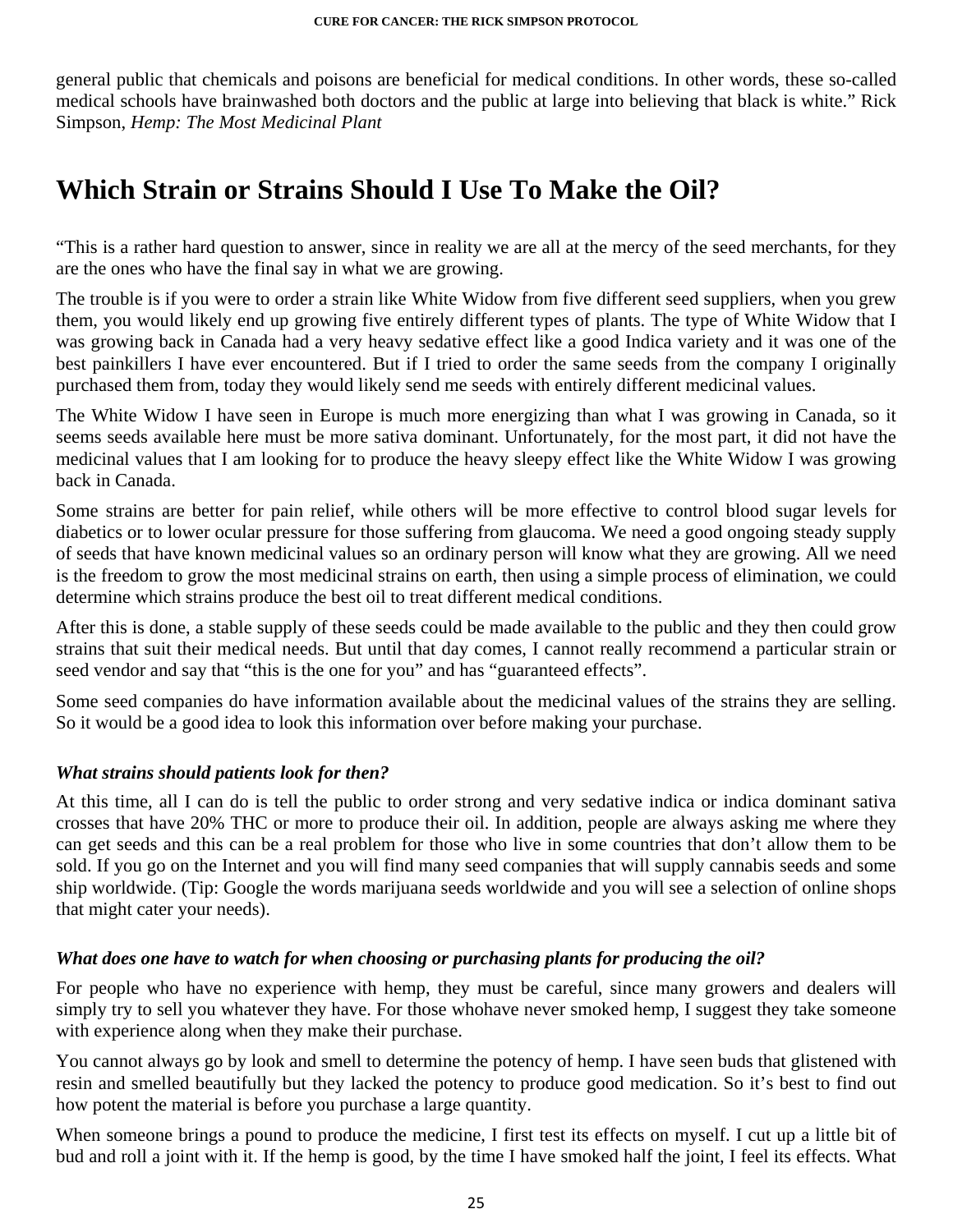I look for is a heavy sleepy sensation that makes you want to go lay down. If I am smoking a good indica or an indica dominant sativa cross, usually such varieties will exhibit these effects.

I have found that practically all hemp varieties that produce this heavy, sleepy feeling are very medicinal. These are the varieties I used with such great success when producing oils to treat cancer and other serious internal problems." Rick Simpson, *Hemp: The Most Medicinal Plant*

### **How to Determine Which Starting Material to Buy?**

"The easiest way to determine what traits bud material has within it is to simply smoke some and see what effect it has on you. When people bring hemp to me to produce this medication, I roll a joint. By the time I have smoked about half of it, I know if it possesses the sedative effect I am looking for and that is how I select the material I use.

If you are going to buy hemp to produce medication and do not smoke it yourself, take someone along who is an experienced smoker and have them try some of the material you are thinking of purchasing. Tell them that you are looking for a sedative effect and you do not want to buy something that is uplifting or energizing.

It's also not a bad idea to bring a pocket magnifier along, so you can examine the resin on the bud you intend to purchase. Good bud looks like it is covered in frost, most of the time it can even be seen with the naked eye. Once you get used to producing the oil, one can often get a pretty good idea how much oil a strain may produce per pound just by looking at the bud material with a magnifier. The resin you are observing is the medicine and generally the more that is present on the bud material, the larger the amount of oil it will produce.

#### *Why do you recommend that people make the oil from a pound or more of the starting material? Could they produce it from say an ounce of dried hemp?'*

Yes, of course, the oil can be produced in smaller amounts as well. An ounce of good dry hemp bud should produce 3 to 4 grams of high-grade oil and only about 16 fluid ounces of solvent would be required to do the two washes.

But there are reasons I suggest that patients produce the oil from a pound if possible and they involve putting the patient at ease with its use. I feel even those who are relatively healthy should ingest a full 60 gram treatment to detoxify their bodies and bring them back to a state of good health. To produce this much oil usually requires about a pound of bud and I think it is somewhat easier on the patient if they do not try to produce oils from many different varieties.

Each strain produces oils with different effects so if the patient is switching from one strain to another, they never know what to expect. For those who are at ease with this medication's use, switching oils presents little or no problems. But for patients who are experiencing its effects for the first time, I think it's best if they are only ingesting one type of oil.

#### *How strong and potent are the plants you use for making the oil?*

I always make the medicine from the strongest and most sedative material available to me and often the strains I work with produce a euphoric effect as well. Oils produced from strains with these traits have very pleasant effects and patients tend to enjoy taking them.

Locally, many pot smokers are complaining that I buy up all the good hemp for medicine and leave nothing for those who wish to smoke. I don't pay much attention to this, since I consider saving lives to be far more important than the recreational needs of those who are not ill.

I am always looking for strains that exhibit heavy resin content and the proper medicinal values. Much of the material I use to produce the medicine comes from varieties, which are supposed to be in the 20% THC range.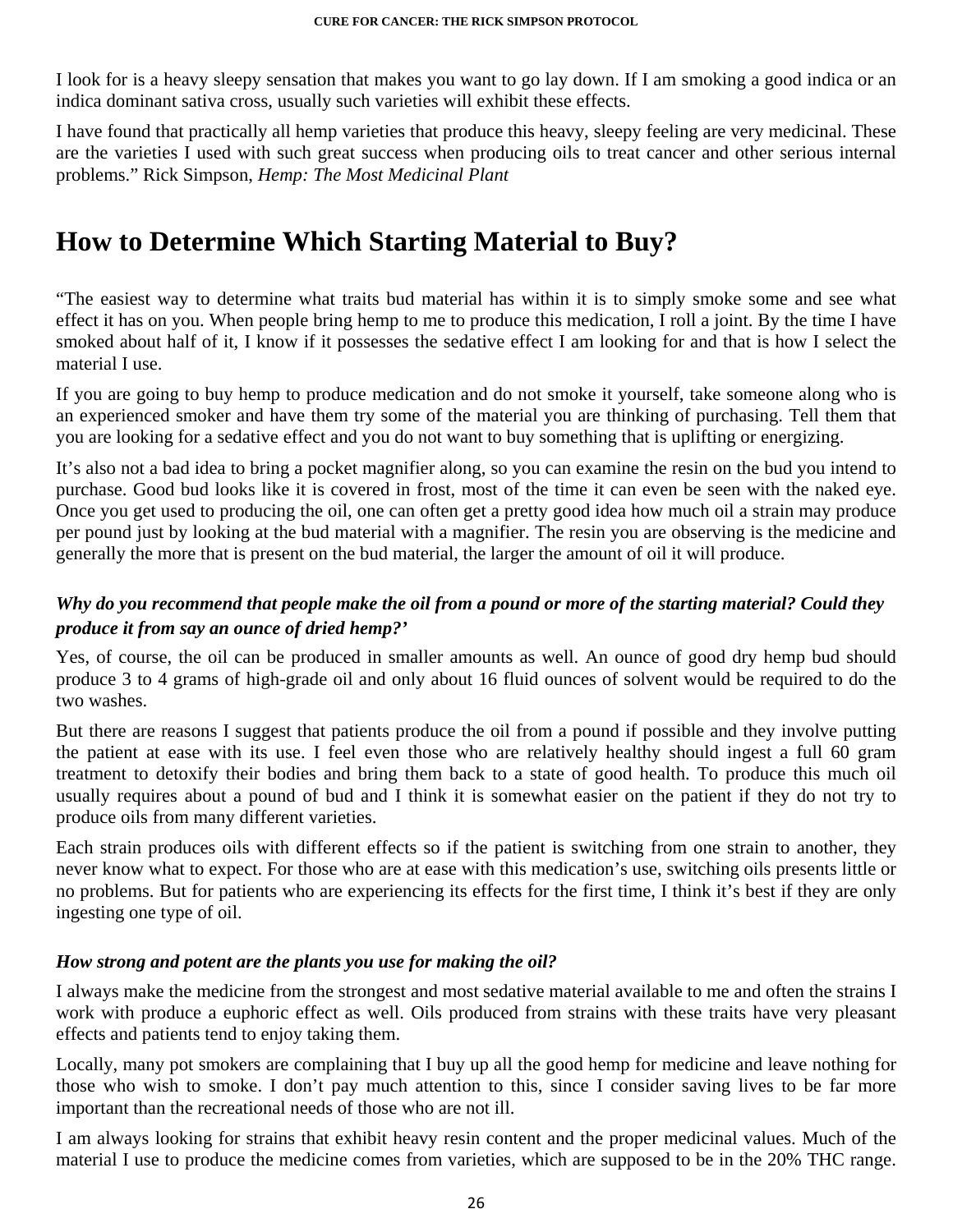Of course, if these strains actually contained that much THC, one pound would produce 90 to 100 grams of oil. There are some who actually do grow medicinal hemp of this quality, but take it from me, hemp like this can be very expensive and hard to find.

Most of the bud material that was available to me would produce around 60 grams of high-grade oil per dry pound; so no doubt the quality could have been better. In reality, I had very little choice in the matter. If I was to save the lives of patients, I had to use what was available. What people really need to know is that each strain will vary in the amount of oil it produces and these oils will vary in medicinal value as well.

In addition, the methods used to grow the hemp have a lot to do with how much THC is present in the dry bud material. The strain being grown may be capable of producing buds which can contain 20% THC or even more but many growers do not have the skills or equipment needed to achieve this. I have worked with strains that produced 90 grams of oil out of one dry pound of bud and sometimes even a bit more. Unfortunately, hemp of this quality is quite rare, so if you can get 60 grams of good oil from a dry pound of hemp bud, be happy. Always look for the most potent hemp possible when purchasing the starting material; someone's life may depend on it." Rick Simpson, *Hemp: The Most Medicinal Plant*

### **Cannabis Sativa versus Cannabis Indica**

#### *What is the main difference between cannabis sativa and cannabis indica in treatment?*

"I do not like to see anyone ingesting sativa oil to try to treat cancer and other serious conditions. There is certainly a possibility that oil made from a good sativa could cure cancer but the energizing effect of this oil is not conducive to healing. Certainly, I would not hesitate to treat skin cancer externally with such an oil but ingesting oils from sativa varieties can badly affect the patient's sleeping patterns. I also consider such oils very effective in the treatment of people suffering from depression. In some cases, those who suffer from depression could benefit if they were to take a small dose of this oil when they get out of bed. This would energize them and lift their spirits, but if too much is taken, some strong sativa oils can be far too energizing and most people do not like this effect.

Although oils produced from sativas can be beneficial in some situations, for the most part I try to avoid their use. Often these oils are far too energizing and I do not want to see someone with terminal cancer or other serious conditions out trying to paint the barn. Some patients do not handle the effects of energizing oils well, which often can make them very restless. From my experience, the patient will respond much better if the oil is produced from sedative strains with traits like those that I have mentioned.

The extra sleep the patient will experience is very refreshing and logically, a well-rested patient will heal better than one who is experiencing sleeping difficulties. For internal use to treat most medical conditions, I strongly suggest that indica strains or indica dominant sativa crosses be used. Indicas relax a person and provide them with more rest, sleep and peace of mind.

I have also found that oils produced from indica dominant strains are effective in treating depression and other health related issues. From my perspective, oils produced form good indica strains are more medicinally desirable than most oils produced from sativa.

#### *I have tried oils from many strains and combinations of strains. I remember one oil which almost gave me a nirvana. How would you describe the ideal oil that would produce the most enjoyable experience to patients?*

Reaching nirvana is not necessary when using this oil to effectively heal your body, but even if you did take too much and achieved this state, you would not be harmed. Actually, for those who are very near death from such things as cancer, a large overdose of high-grade oil would increase their chance of survival.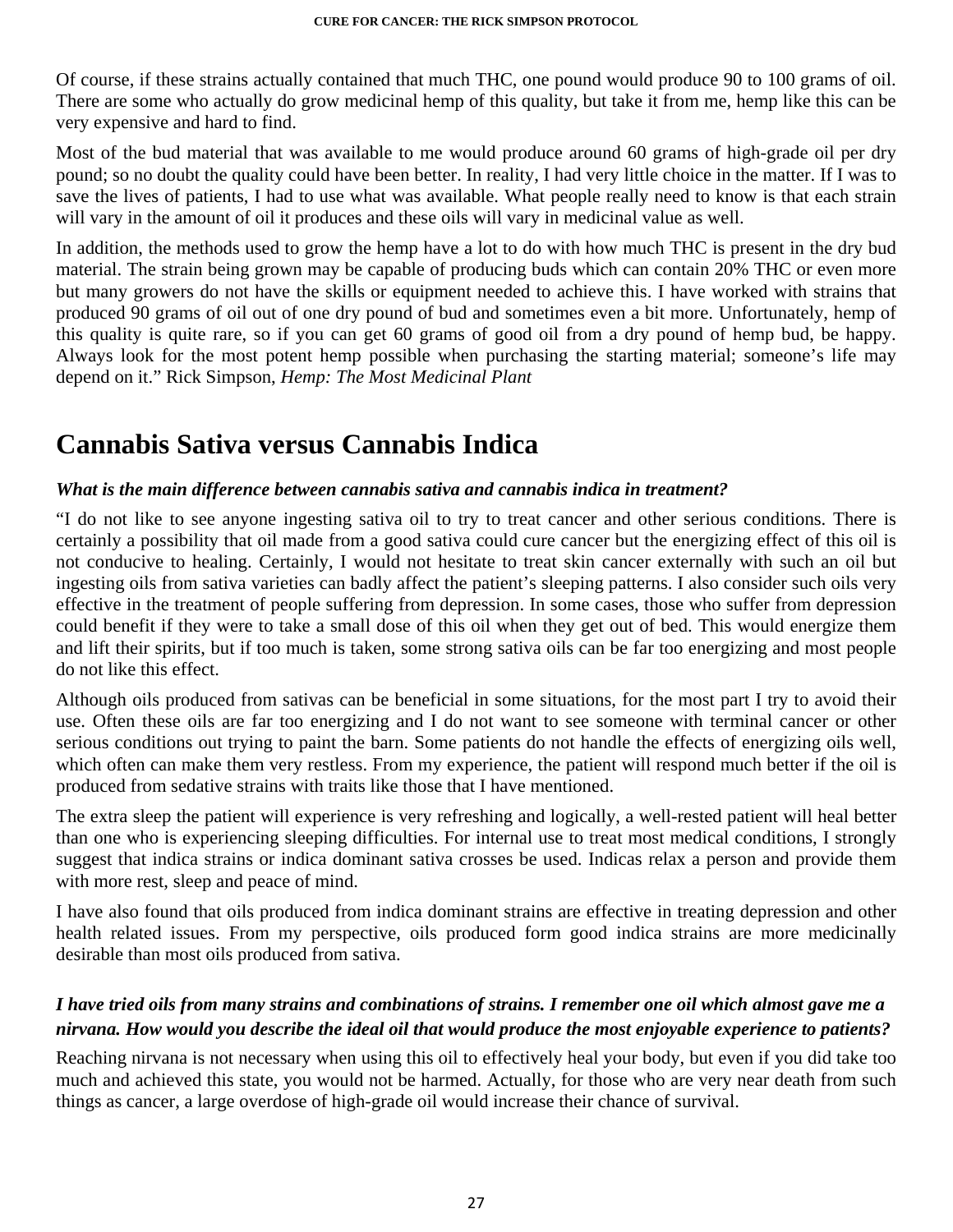The patient could do this at home but if the oil were allowed, I think this could be performed much better in a hospital setting. Unless the patient is close to death, I tell them to follow our dosage instructions, but for those with their life in danger I recommend that they take this medication as quickly as possible.

Many who have smoked hemp in the past have no fear of this substance and I have seen a few people with terminal cancer cure their condition in a month. In reality, it's up to the patient themselves as to how quickly this medicine is taken. Once it becomes public knowledge how safe it is to ingest, I expect that more will try to ingest it in a faster manner.

#### *Indica, Sativa or Ruderalis?*

Luckily, it seems that for the most part good cannabis indica strains are an effective treatment for all types of cancer. There are now thousands of different types of hemp that have come into being due to breeders crossing different strains. The three main varieties of this plant are cannabis indica, cannabis sativa and cannabis ruderalis. Pure indicas produce a very sedative medication that is effective in the treatment of most medical conditions.

Good indica strains that have been crossed with sativa or ruderalis can also possess this heavy sedative medicinal effect. Yet, it depends a great deal on the percentage of indica that is present in these new crosses as to how effective they will be as a medication. Generally, the higher the indica content, the more sedative and effective these crosses will be as a medicine.

Pure sativa, on the other hand, produces an energetic effect, which is not conducive to promote healing in most cases and can interfere with the sleeping patterns of those who try to use it as a medication. Medications produced from pure sativa or sativa dominant indica or ruderalis crosses can be beneficial in the treatment of someone suffering from depression, or skin conditions that can be treated topically.

For ingestion purposes, oils produced from sativa and sativa dominant crosses must be used with caution. Such oils can be unbelievably energizing when ingested and this effect, in my opinion, does not promote the healing process.

In the last few years, cannabis ruderalis has gained a lot of attention in the hemp world. As I understand it, ruderalis is being crossed with indicas and sativas to make these strains more hardy and mold resistant. In addition, ruderalis varieties are high in CBD and some think this could be of great importance, but it is yet to be proven. I cannot voice an opinion on how effective medications produced from this variety would be medicinally. Since I have no experience working with ruderalis varieties, at this time I do not feel qualified to offer my views.

Still, for best results, I would use pure indica or indica dominant sativa crosses to produce this medication, because they have already been proven to be effective.

From my experience, practically all indica dominant strains can produce a medication that is an effective treatment for many medical conditions. Even people suffering from depression can benefit from the effects of oils produced from good indicas. So it's best to stay away from sativas to produce medicine for most internal purposes. Still, if you want to treat a skin condition or skin cancer topically, I think you will find that oils produced from sativa varieties can be quite effective in the treatment of such things. There is no question that some strains produce a much more potent medication than others for different medical conditions. In the future, that is where the research must be done." Rick Simpson, *Hemp: The Most Medicinal Plant*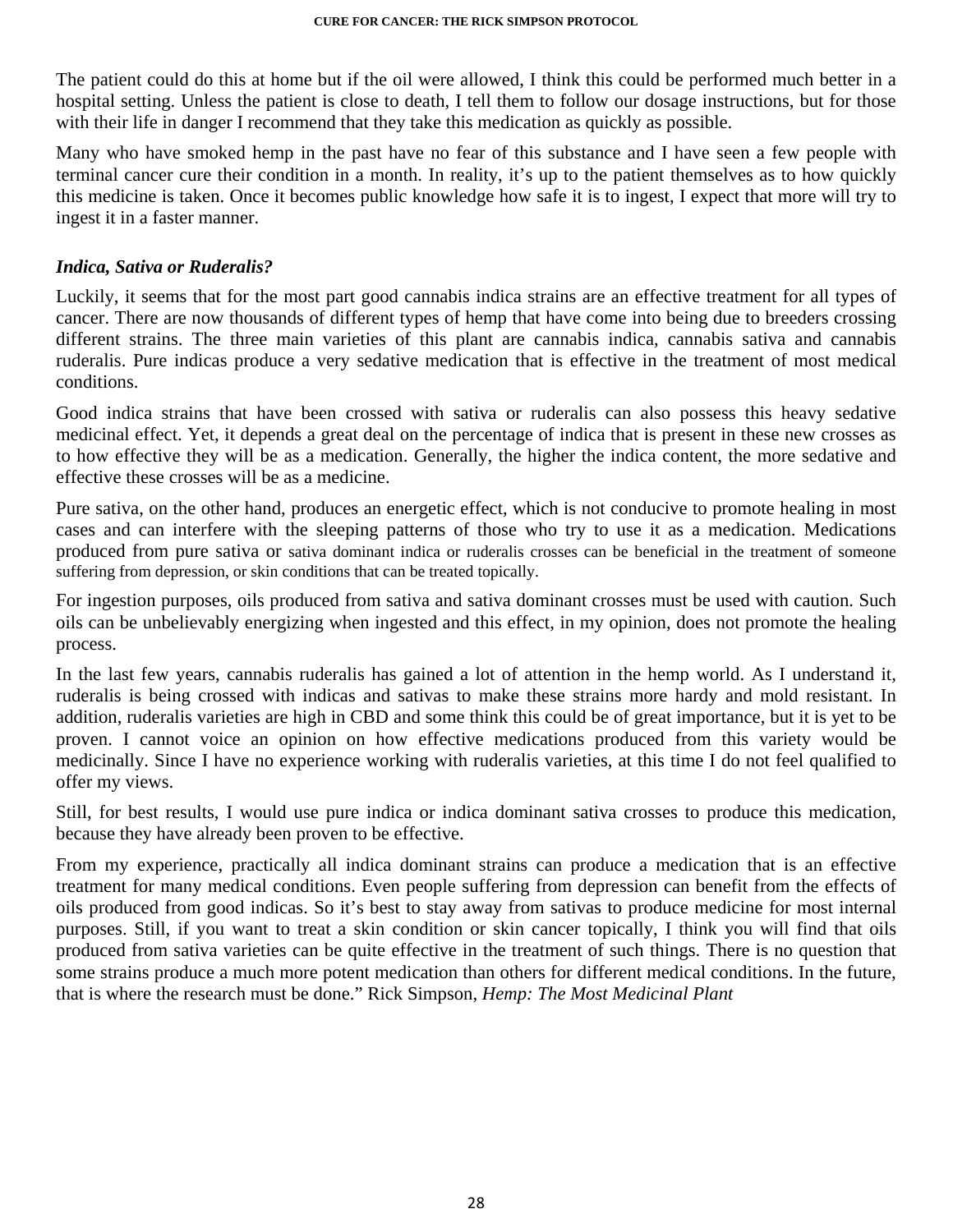### **Outdoor Versus Indoor**

#### *Are there differences between oils from indoor and outdoor plants?*

"I have produced the oil from hemp that was grown both indoors and outdoors with good results. I prefer to work with hemp that was grown outdoors, since on average high quality hemp grown outside in a good growing season can be more potent and often produces more resin. I attribute this mostly to the sun, for I do not believe that most indoor lighting systems can compete with this source of light. Also, there are other stresses and factors in nature which can affect the potency of the strain being grown that plants grown indoors do not encounter.

Hemp that is grown indoors of course can be very potent and will produce good medicine but there are many drawbacks involved with indoor growing. Plants that are grown inside are usually much smaller in stature than those grown outside. Also, with indoor setups, problems arise concerning smell, air movement, infestations, and heat. Indoor grow systems usually produce a great quantity of excess heat and often infestations and plant growth are controlled with the use of chemicals.

I cannot say that I have encountered any problems producing medicine from indoor crops; so if you do not have an alternative, this is a good way to supply yourself. For those who do not live in a rural setting, I suggest they build or buy a small indoor growing system from which they can supply the medicinal needs of their whole family. Currently there are many different types of indoor grow chambers available or if you like you can always build your own. Still, from my perspective, there is only one way to grow hemp properly and that is in the great outdoors. Open ground with good drainage and a proper pH is what's required. This along with lots of sunshine, horse manure, and abundant quantities of water can produce an amazing crop.

I have not noticed any differences in the hemp oil produced from indoor or outdoor plants other than the fact that indoor plants seem to be slightly less potent. But there could be several reasons as to why this occurred and possibly, under the proper conditions, indoor plants might be just as strong as those grown outdoors.

The most potent oils I have ever produced in Canada came from outdoor plants. Indoor plants may produce slightly less potent oils but they are still highly effective as a medication. So, at the present time, I would work with the most potent sedative bud you can get, no matter if it comes from indoor or outdoor." Rick Simpson, *Hemp: The Most Medicinal Plant*

### **What Type of Artificial Light Do You Get Best Results With?**

"I have achieved the best results indoor using a combination of high-pressure lights. We used a 1000-Watt highpressure sodium and 1000-Watt metal halide in the same grow chamber to produce the largest buds I have ever grown inside. Although I have never used 600-Watt high-pressure sodium's in an indoor growing system, from what I can gather, such bulbs are the most efficient because they put out the most lumens per watt. The main problem with high-pressure lighting systems is the heat they produce and the power they consume, so I have looked into other forms of lighting to help solve these issues.

Standard 4-foot cool white florescent bulbs will grow hemp quite nicely in the vegetative state; but for budding I would recommend much more light intensity. Today there are many forms of high intensity LED and compact fluorescent fixtures available that growers have told me achieve good results. This type of lighting produces very little heat, has low power consumption, and these fixtures have a long life expectancy.

Over the last few years, the cost of these different forms of lighting has dropped dramatically, so these fixtures are now in a price range many growers can afford. To anyone new to the art of indoor growing, I believe this form of lighting in conjunction with the use of fluorescent fixtures is a good way to start out and can eliminate many of the problems associated with high-pressure lighting systems.

Although LED and fluorescent fixtures can grow a nice indoor crop, the light source I am the most excited about is plasma lighting. From what I understand, it is very energy-efficient with low heat output and the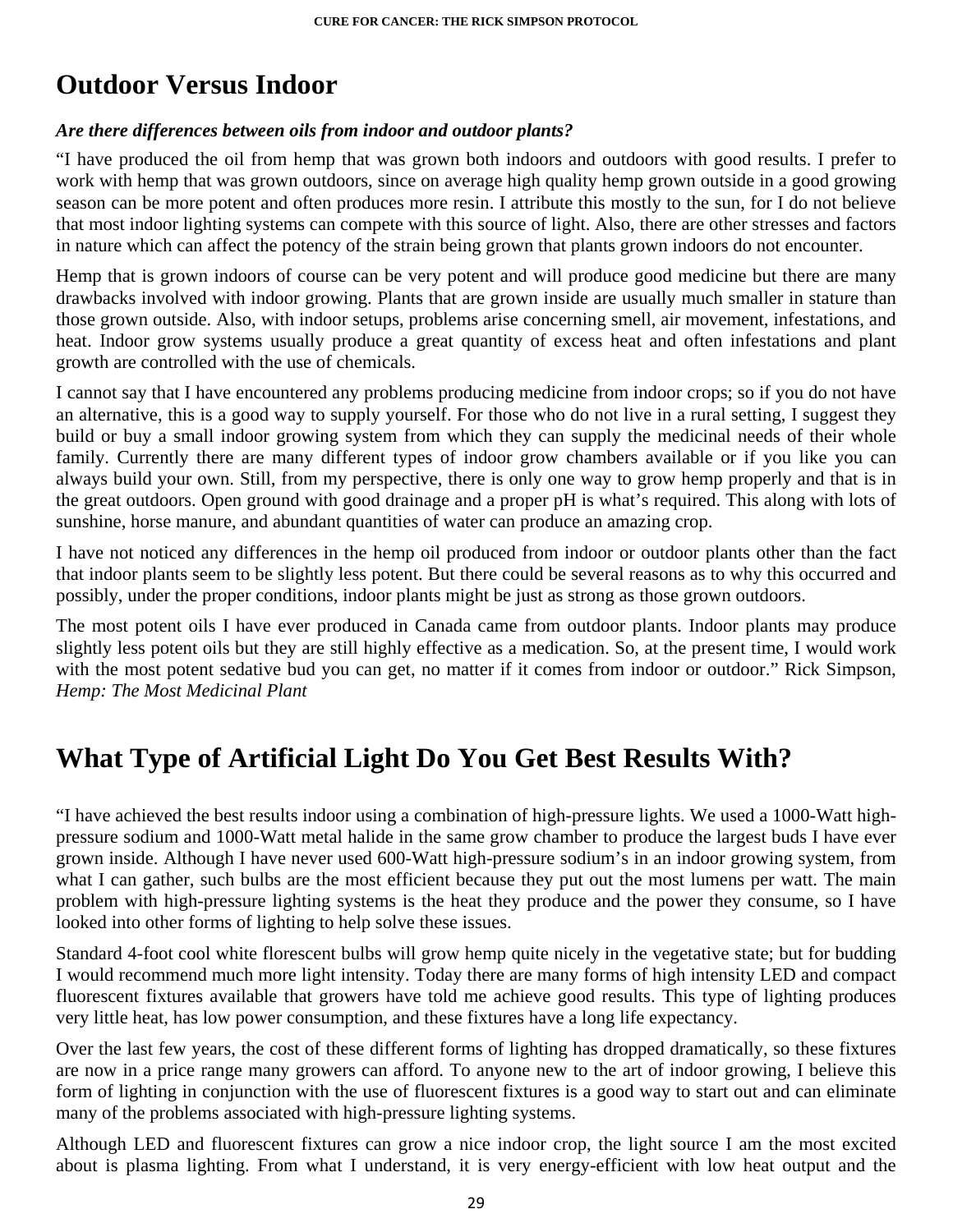amount of light that just one 1000-Watt bulb can give off is almost beyond comprehension. Just the use of one such bulb can eliminate the need of using many 1000-Watt high pressure sodiums. For larger growers, this can help solve their heat problems and lower their energy and wiring costs dramatically. At present, such lighting is quite expensive but, like LED fixtures, the price will soon come down.

I think a plasma fixture in the same light spectrum as our sun in your grow room would be a good investment for most serious growers. In a short time, I expect to see compact fluorescents, LED, and plasma fixtures change the face of indoor growing forever and make things much less complicated for all who are involved in growing the cannabis hemp plant." Rick Simpson, *Hemp: The Most Medicinal Plant* 

### **What Do Patients Need To Know To Grow Hemp?**

"For anyone new to growing hemp, a good book or video on the subject is a necessity. Just go to one of the cannabis publications online or buy one of these publications at a local store where you live. Usually these magazines will tell you where good books are available on the subject. My personal favorite is "The Indoor Outdoor Medicinal Grower's Bible" by Jorge Cervantes. In addition, Ed Rosenthal and many others have excellent books on the subject available.

For those who would like to learn more about hemp and its many uses, I strongly suggest they read Jack Herer's book, "The Emperor Wears No Clothes" or watch Jack's video "Emperor of Hemp."

After the journey of discovery this plant has taken me on, no matter what your medical problem, I feel if this medication will not help you, then I think it is highly unlikely that you can find anything that will. I have good reason to call this wonder of nature the plant with a thousand different medicinal profiles. Once you experience the medical effects oils produced from different strains can have, you will understand exactly what I mean." Rick Simpson, *Hemp: The Most Medicinal Plant*

Q. Is Afghan Kush a proper stuff to make oil? I've made some oil from street stuff and been using it for last two weeks as I had sleeping problems, now I sleep like a baby and wake up well rested in the morning. The problem is it's hard to get good stuff in London, that's why I ordered AK, just need your opinion now. Many thanks.

A. I cannot really go by the name of the strain. If it is potent and makes you sleepy, it might produce good medicine. As you know, we recommend the most potent and most sedative strains (preferably with 20% THC and more) and best oils are produced from a combination of several very potent and sedative strains, so I would try to order several sedative strains if at all possible, that would be ideal. But even single strain oils can do wonders, all I am saying is that best oils are usually produced from a combination of several strains. Best wishes, JB

"Hello, I was referred to you by my friend Bobby... I'm a caregiver/grower in RI and I just found out my father has cancer, so naturally making some Rick Simpson Oil has become a priority. I have a quick question about the material used to make the oil...

Does it always have to be indica dominant? I have access to plenty of A+ material but most of it is sativa dominant as I am not an indy head... east coast sour diesel, chemdog d, chemdog 4, chemdog sister, blueberry sativa clone, girl scout cookies, OG Kush etc... All leaning more to the sativa spectrum... I could get my hands on more indica dominant material if need be... Thanks you for all you do..." Sam

-- Sam, you want the oil to be produced from the most sedative material, sativas will energize the patient too much and they do not have the right healing effects that we are looking for. So select the most sedative buds, make a few grams of oil so that he could start the treatment, and keep looking for the right starting material. Best wishes, JB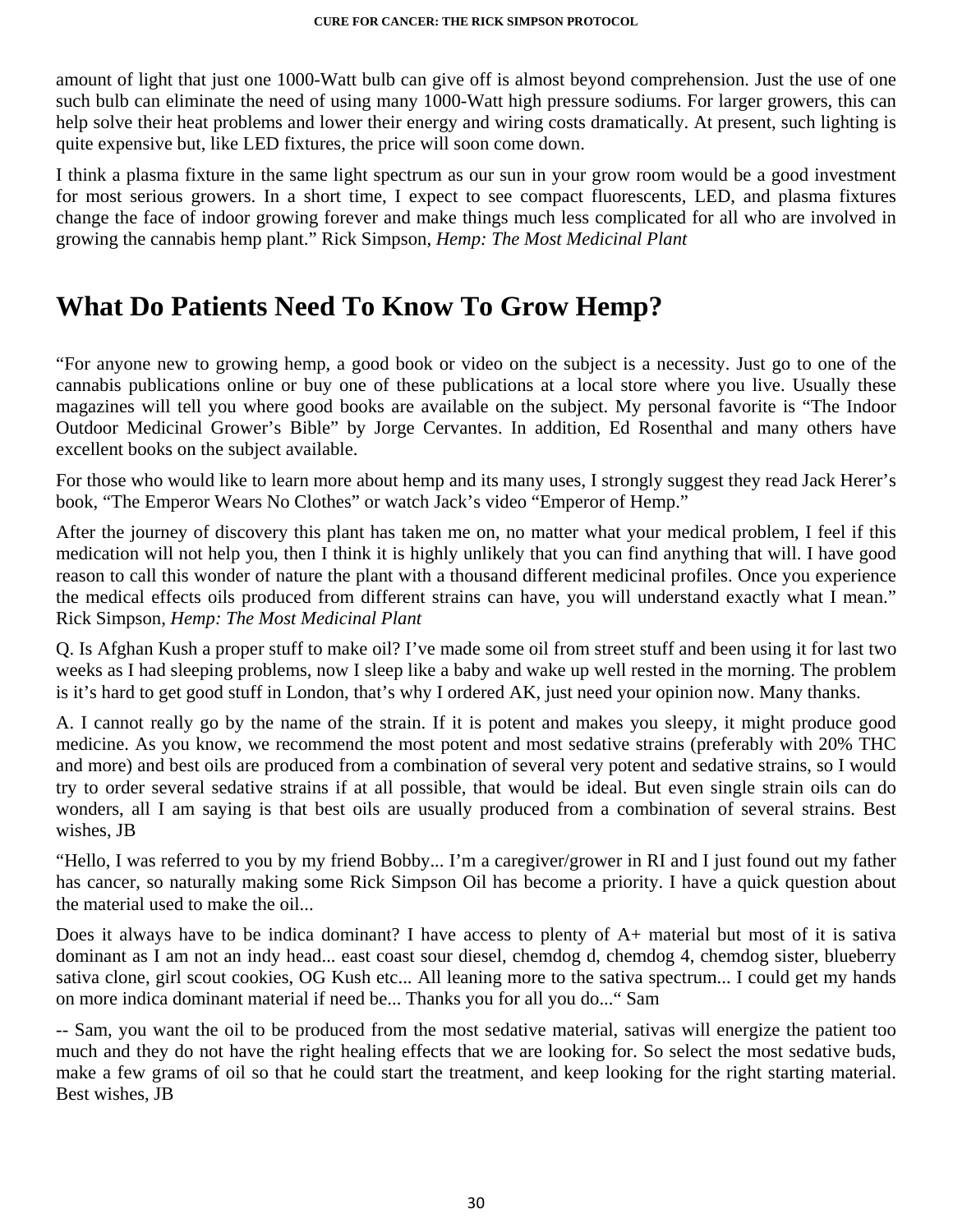### **Are There Any Strains That Are Not Effective Against Cancer?**

"Luckily for us, if the oil is properly produced from sedative varieties, it does seem to work very well in the treatment of all types of cancer. As I have mentioned already, I usually produce this oil using strong indica varieties but indica dominant sativa crosses can often produce excellent results also." Rick Simpson, *Hemp: The Most Medicinal Plant*

"After losing my wife to cancer at 35, and with my brother awaiting a liver transplant for the last five years because of cancer, I've been looking for RSO in dispensaries. It varies in price between 100 \$/g all the way to 30 g in Washington State. One of the so called RSO places had the oil at an ungodly 7% THC with higher CBDs, is this even worth it? That was the 30 g oil. The hundred dollar gram oil was above 90, I think 92%. What is the perfect balance of all three psychoactive chemicals?" Heath

-- Heath, best RSO is around 95-98% THC, usually around 1% CBD and extremely potent and sedative, with an emphasis on the words potent and sedative (couch-locking, it has to make you very sleepy and relaxed when ingested. When it doesn't, try another batch and keep the energizing oil for topical use).

As for those "high CBD" oils with 7% THC, at least now you know why we are against such oils -- most high CBD oils that are currently supplied are synonyms for what we call trash, because we know the difference between high grade oil and basically everything else.

It is really best to simply make your own oil whenever possible. Get the bud from the dispensaries, buy the best they have, and then make the oil, there is really nothing to it. I myself would not buy the oil from anyone, I would always make my own. You want to be your own quality control, you don't want to depend on anyone. If you can make a cup of coffee or a mojito, you can make the oil, too. JB

### **Storage**

#### *How long can the oil be stored?*

"From my experience, there is no 'best before date' regarding the storage of hemp medicine. There are three things that can affect the potency of hemp oil: air, light, and heat. I tell people to store this medication in a cool, dark place, but it does not require refrigeration. This takes care of any problems associated with light and heat. As for air causing difficulties, the oil is a thick grease, so air cannot enter it, therefore the oil can be stored for decades and still maintain its potency.

For practical reasons, I usually supply the oil in syringes to make it easier for patients to measure their doses and to prevent contamination. To store oil for a long period of time, I would suggest a stainless steel container or a dark colored bottle with a tight lid. If the oil is stored properly, concern about its date of manufacture can be overlooked for a very long time." Rick Simpson, *Hemp: The Most Medicinal Plant*

### **Would It Be Better or Safer To Produce the Oil Using Food-Grade Alcohol?**

"Often, people tell me that they would prefer to produce the oil using grain alcohol. For some reason, they seem to think that grain alcohol would be safer to use, but in reality it is still poison just like any other solvent. One of the main problems with grain alcohol is that it is very hard to find alcohol such as this that is 99 or 100% pure. In most cases, it is hard to find alcohol that is over 95 % and usually the other 5 % will be water. Since this water is present, it makes the alcohol less effective as a solvent and at the end of the process, there will be quite a bit of water left in the oil that must be evaporated off.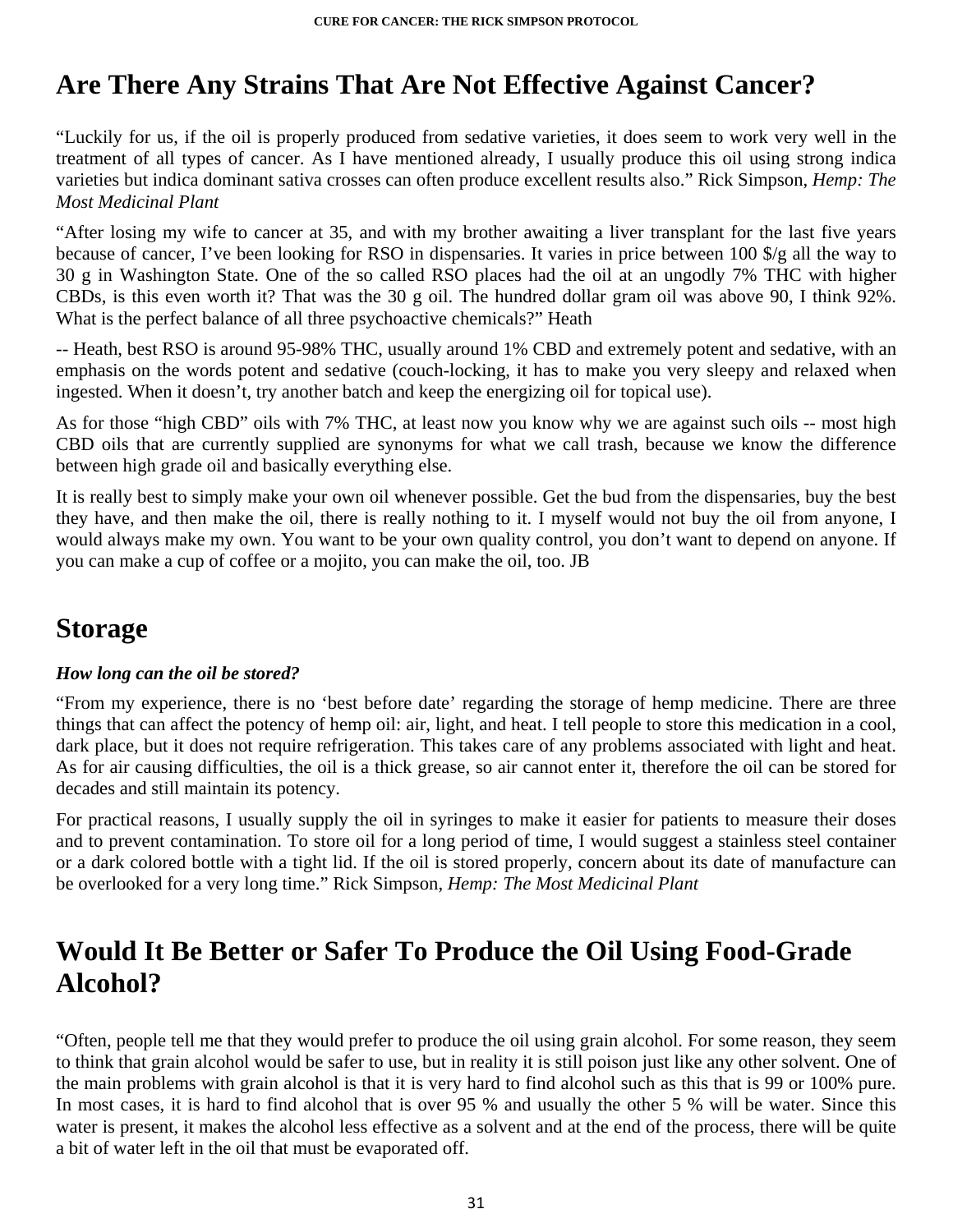From my experience, I do not consider the use of grain alcohol to be any safer than isopropyl alcohol or light naphtha to produce the oil. No matter how you look at it, alcohol is poison and when you consume alcohol, it produces a poison high that affects your motor skills and this is known as being drunk. I am not saying highgrade oil cannot be produced using grain alcohol. Rather, I am saying you should be aware that this substance is no better or safer than other solvents I have used and in some ways does not work quite as well.

Often, I am contacted by people who wish to extract the oil using such things as butter or olive oil etc. Quite frequently, they ask if I think an extraction done in this manner would produce a medicine with similar potency to the medicine I produce using my method. The answer is no. I consider extractions done in this way to be simply forms of weakened hemp medicine. By volume, there is no possible way that a medication produced like this could have the same potency as the medication I produce. If you had a serious cancer, would you want to treat it with some form of watered-down hemp medicine, or would you sooner use the real thing in your treatment?

#### *Can hemp oil be used along with alcohol?*

I have seen many people who were getting very loud on alcohol calm right down after smoking a joint. There is little doubt alcohol is one of the most destructive things on this planet, but people will be people and many do like their liquor. From our experience, it seems that hemp oil presents no danger to a drinker and can indeed often decrease their intake of this harmful substance. Often heavy drinkers who have taken the hemp oil treatment for their medical problems report that their thirst for alcohol has been greatly diminished, and some have even quit drinking entirely." Rick Simpson, *Hemp: The Most Medicinal Plant*

### **Solvents and Solvent Residue in the Oil**

"Over the years, I have been contacted by a good number of people who were concerned about the possibility that solvent residue could be left behind in the finished oil. From my experience, I feel there is no danger in consuming oil if the instructions we have made available to produce the oil properly are followed. I have been ingesting this oil myself for about ten years with no ill effects. In addition, I have made this oil available to thousands of people and I have received very few complaints. If someone has a problem with the way the oil tastes, it is not caused from solvent residue. Instead the cause is the natural terpenes, which the oil contains. Some oils have very little taste while others can have an unpleasant flavor, but as far as I know medicine is not supposed to taste good anyway, so I have little concern for such things.

In lab tests performed on the oils I produced, no solvent residue was found. It seems absurd to me that anyone would worry about solvent residue in the oil when you consider what the medical system has been feeding the public. Liver toxic chemicals, poisons, chemo, radiation, vaccines, etc. It seems to me that anyone worried about being poisoned should be much more concerned with what the medical system supplies, rather than residue from a solvent that has been completely boiled off.

If someone has problems taking the oil, it is usually because an energizing sativa was used to produce the substance. In addition, other problems can arise if the patient is trying to take pharmaceuticals along with the oil treatment, or if he or she is not using it in the right way. In an ideal situation, other family members could take the oil along with the patient. This would help them understand the oil's effects and they would then not worry so much about the effect it is having on the patient. Since they don't know what to expect with the use of the oil, family members often tend to overreact if the patient ingests too much. But the effects will wear off in a short time and the patient will be left unharmed. Therefore, I think other family members should also try the oil in small doses, so they will have a better understanding of this medication.

High-grade hemp oil has the ability to replace the use of most pharmaceuticals but when a patient tries to take pharmaceuticals along with the oil, sometimes problems can arise due to the interactions. Many of the substances doctors provide are poisonous in nature and the oil does not like the presence of such things in the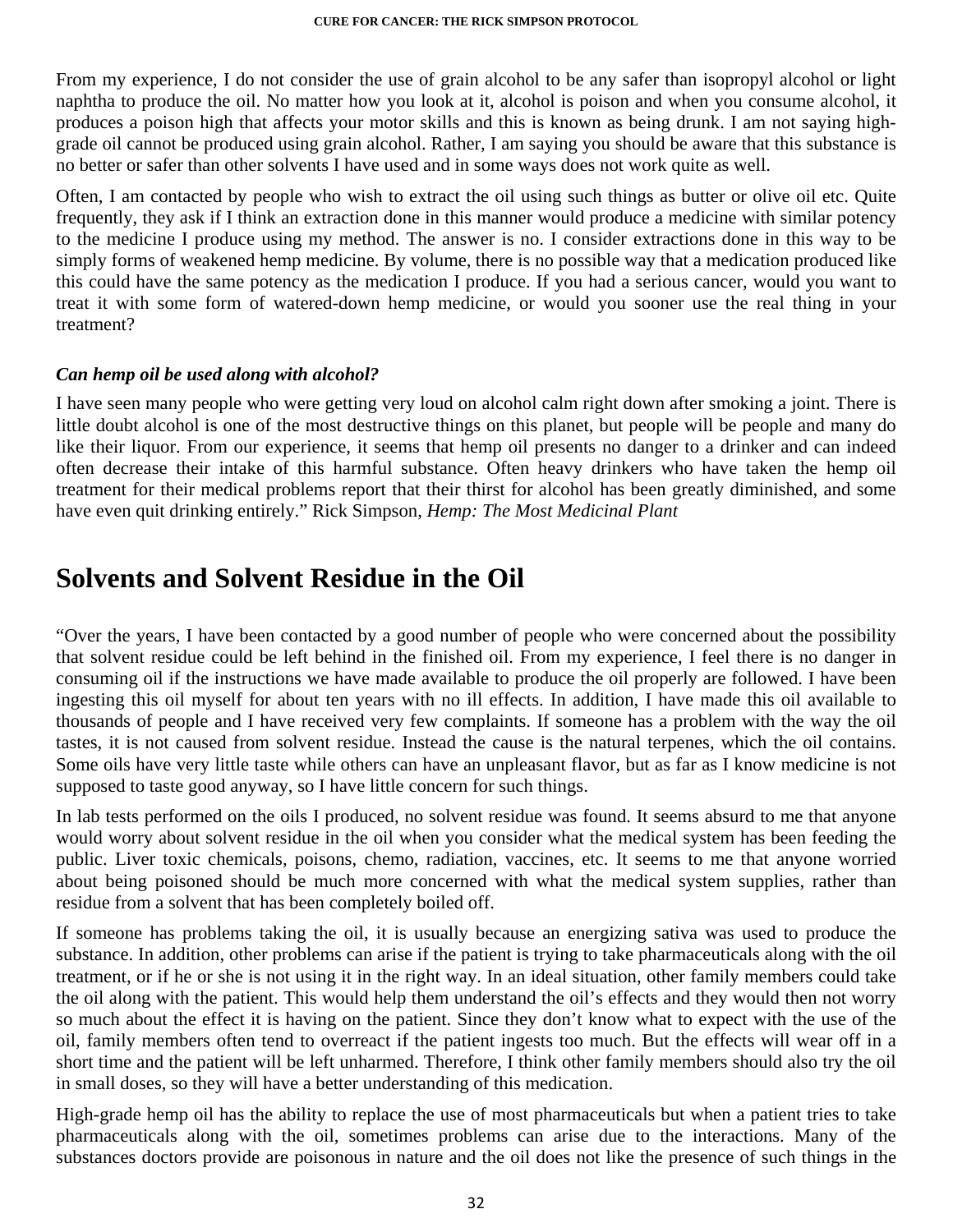patient's body. Usually, shortly after the patient ceases the use of pharmaceutical drugs, any problems they were experiencing simply disappear." Rick Simpson, *Hemp: The Most Medicinal Plant*

"Naphtha is the trade name for petroleum either so try and search that, pet ether has many industrial uses, degreaser to paint thinners." Al

"REMEMBER that THC and CBD is non-polar... and chlorophyll and H2O is polar... So the best oil is made with non-polar solvent... it is clean... without chlorophyll." Michael

"A chemist friend of mine simplified the whole story for me and explained to me why naphtha might be better (although he thinks not significantly): naphtha is a non-polar solvent so it extracts non-polar molecules more easily and efficiently (THC and CBD are basically non-polar molecules) and leaves out polar molecules.

Isopropyl alcohol (and ether for that matter) is a weak polar solvent so it's very good for this purpose, but maybe a little bit less than naphtha - since JB says that they tested both, and those were more potent. EDIT: Oh, yes, I almost forgot: he also said that there's no fear of naphtha (or iso) remaining in the end product if you follow the recipe provided by Rick Simpson (my friend said not to use a plastic bucket, however, but a glass or stainless steel one) and if you're not sure, just do what JB always says to do - add some water and put it in the oven so it evaporates completely. He would use isopropyl alcohol though, because you're sure that it is what it's supposed to be..." Sandra

-- Sandra, the method Rick showed the world is the most basic, uncomplicated and affordable one. It is almost foolproof when one follows the instructions to a T. Glass is good but it breaks and you don't want that to happen, never. Stainless is ok, of course. 99.9% iso works ok but we would still use light aliphatic naphtha ourselves, whenever possible. JB

"I also recommend getting everything as cold as you can before the extraction. Most put the alcohol, cannabis, containers, everything involved with the extraction in the freezer for 24-48 hours. You will get a much cleaner product that way. Your yields will be lower but you won't need as much. Sorry for any typos or missing words, MS sucks and I have no meds, lol. Bless up." Chuck

-- Chuck, freezing is all good and fine but it is not necessary to do that when you work with quality solvents and starting material. Plus, we don't like getting our hands cold, room temperature works just fine for us and we won't have problems with arthritis after a few months or years of freezing the bud. Plus, often the oil is made in locations where there are no freezers hundreds of miles around. So, yes, you can freeze it if you want but we would not do it ourselves.

I don't like frozen vegetables myself, I avoid eating them whenever possible, so I don't see why I should make an exception and freeze the vegetable that I like the most of them all. But yes, it can help when you have to use alcohol to extract the oil, so I am not completely against it.

It is just that we don't use alcohol as a solvent ourselves (or better: it is not a solvent of our first choice), I don't see a single reason why I should pay the state an extra tax for a solvent that will evaporate anyway (unless you use a still, which what we would do whenever possible). I can buy a liter of light naphtha for about  $3 - 4$ dollars, a liter of 99% alcohol would cost about five times more and it would produce less oil and that oil will not quite likely not be as good as if light naphtha or 99.9% iso was used. Plus you will get less oil.

So where exactly is the advantage of using alcohol as a solvent? I can't see a single rational reason why alcohol should be preferred over pure low-boiling light aliphatic naphtha, namely when one considers that there is no solvent residue in the oil that one would have to worry about when the oil is produced properly. When it is not produced properly, there is or there might be solvent residue in the oil. But don't blame us for oils that were not produced properly, we really cannot be held responsible for the lack of quality of oils supplied by others. It's as simple as that. " JB

"A very simple explanation to a never ending question... I have personally used naphtha... iso alcohol... and butane to make oil... and by far the best … cleanest... strongest... and best tasting oil was from the naphtha... I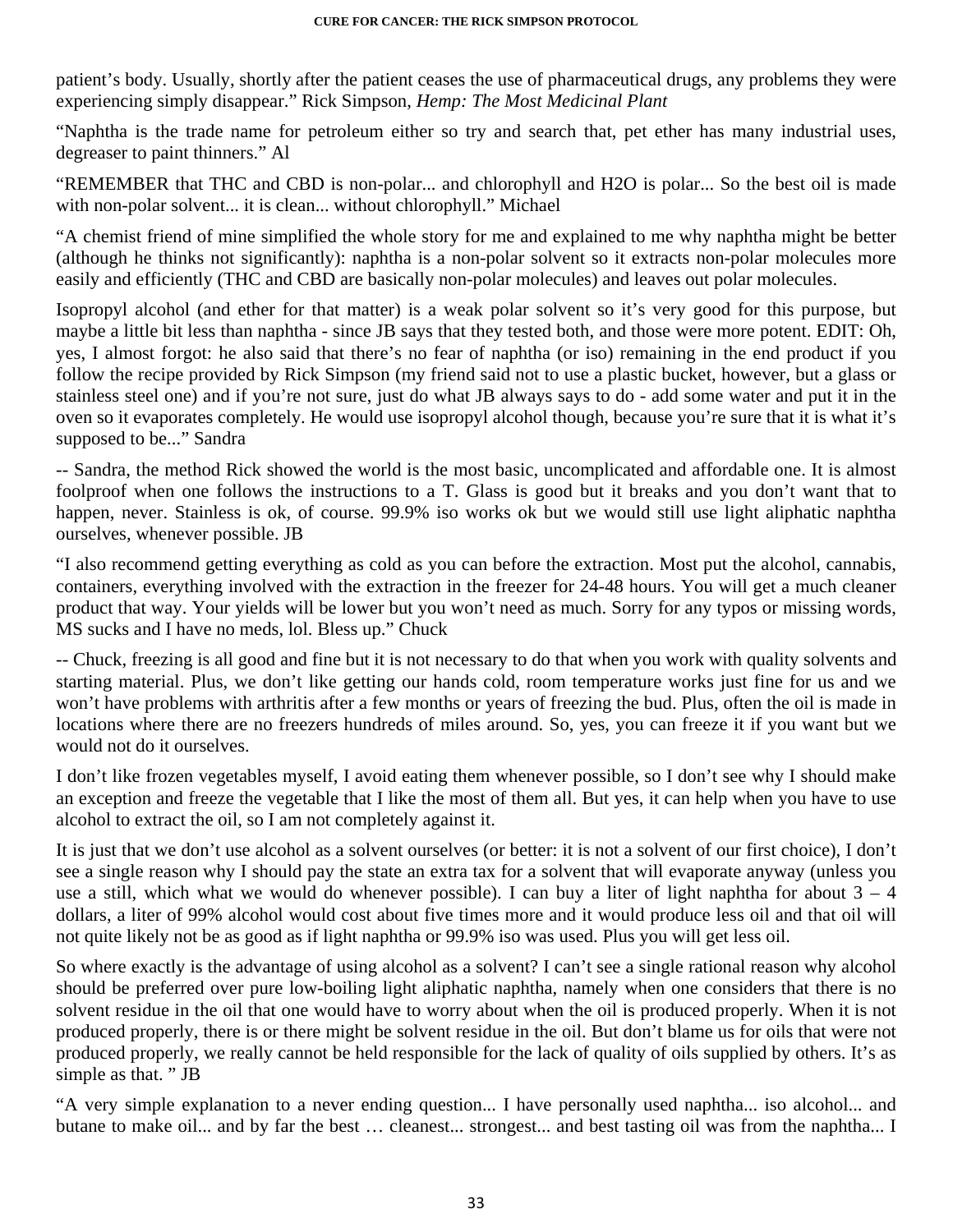do not understand what people do not like … There is no fuel left at all when done properly... and the naphtha seems to strip more off the plants too... It does it much quicker... So cleaner oil... (gold)..." Peter

"Light naphtha is the fraction boiling between 30 °C (86 °F) and 90 °C (194 °F) and consists of molecules with 5 – 6 carbon atoms. Heavy naphtha boils between 90 °C (194 °F) and 200 °C (392 °F) and consists of molecules with  $6 - 12$  carbons.

Naphtha is used primarily as feedstock for producing high octane gasoline (via the catalytic reforming process). It is also used in the bitumen mining industry as a diluent, the petrochemical industry for producing olefins in steam crackers, and the chemical industry for solvent (cleaning) applications. Common products made with it include lighter fluid, fuel for camp stoves, and some cleaning solvents."

"Naphtha has the chemical formula of CnH2n+2. Light naphtha has 5 and/or 6 carbon atom, which comes down to C5H12 and C6H14, also known as Pentane and Hexane. So what you are looking for, is a naphtha that is purely a mixture of pentane and hexane." Wouter

"I just wanted to post something about solvents. I went to a friend of mine who has several PhD's and Masters in chemistry, and asked him what I could do to completely remove the naphtha from the oil. He said, "Take 5 ml of isopropyl alcohol and stir it in after it has stopped bubbling for the final time. It will evaporate and take the naphtha with it. Toxic solvent then becomes non-toxic solvent. This is not my real name, it is a shame that I cannot use my real account for fear of being fired or hired as a nurse." Bobbie

"To find Naphtha in the UK, look for "panel wipe" or "fast panel wipe". It is a product used in car body work repair, to clean the metal & leave no residue. The difficulty is finding a detailed list of the exact ingredients as they can vary. 99.9% Isopropanol should be easy to find." Em

"Rick Simpson, we have followed your process using VM&P Naphtha and everything went according to plan with the exception of the first couple of syringe draws which came out a little more liquid than we expected. I added a couple of drops of water and tried again and it seems to be fine. My only concern/question is the taste. It still tastes like solvent. Is that ok or do I need to do something more? The recipient of this is sleeping for about 12 hours each time he takes the oil. Is that about right until he develops a tolerance? Any help is greatly appreciated." Pamela

-- VM&P does not seem to be a good solvent (although some MSDS says it should be the same substance as what we would like to use). It seems to be heavy naphtha and it does not seem to boil off completely and it seems to require additional care.

I would add some water and put it in an electric oven set 130 °Celsius (266 °F) for a few hours, maybe overnight, or until the solvent is gone completely, some say it takes up to four days to remove the solvent residue. There should not be any solvent aftertaste if the oil is produced properly and the oil should not be runny, it should be more like a grease. Make sure the oil is really filtered properly, as solvent residue tends to stick to plant materials.

Simply do a finger test with the solvent you want to use. Dip your finger in it and see if it evaporates completely within 30 seconds or faster. The faster it evaporates, leaving no film, the better.

If you cannot get pure light aliphatic naphtha (also called benzine in Europe, ask for CAS number 64742-49-0. It is sold under many different names. It is not the type used as fuel in cars but the type that is used as a solvent or paint thinner or degreaser), I would go for 99% or even better 99.9% isopropyl alcohol -- that seems to be possible to find almost anywhere in the world.

At the moment we prefer light aliphatic (low-boiling, hydrogenated) naphtha, though, it produces better and more potent oils than most other solvents that are currently being used. The less plant materials and chlorophyll in the oil the better it works as medicine, the better it tastes and the more potent it is. The whole trick is in how potent and sedative the oil is. The more potent and sedative the better. JB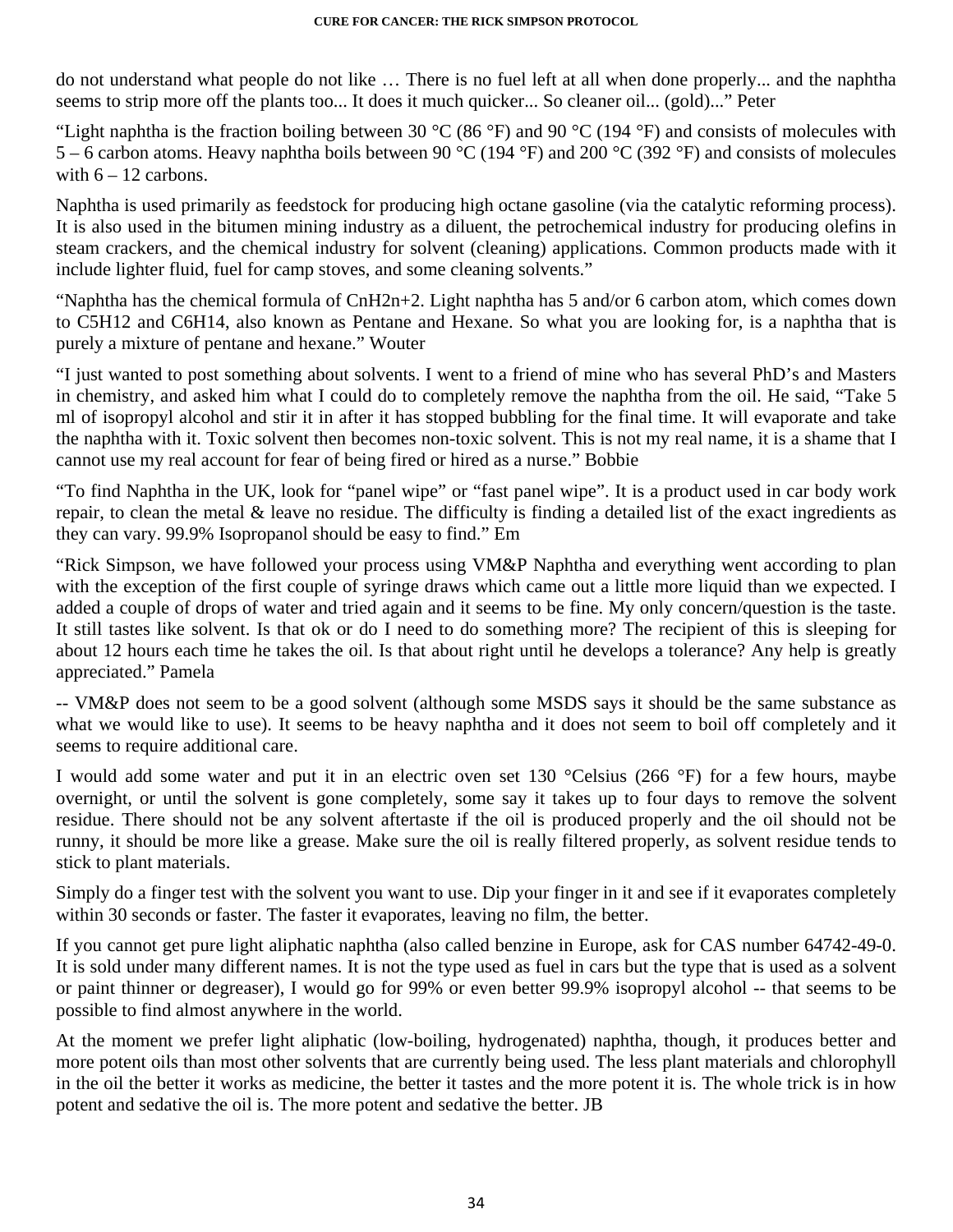"The correct naphtha is NOT sold in the U.S.A. Not at Tractor Supply or Home Depot or Lowes or even Sherwin Williams. It's still sold in Canada though. I have a friend that does distill it to 100°F and saves what solvent does come off, to use for making oil." Steve

"If you live in the USA then you won't be getting the right Naphtha, all naphtha made in the USA cannot be trusted because of the loose regulation on ingredients in this type of solvent. You will never get pure naphtha in the USA, even the VM&P can be completely inconsistent from one bottle to the next and isn't even advertised as pure. In Canada they make pure naphtha and it is the best solvent to use compared to ISO or Grain alcohol, don't make a huge mistake and waste meds or even worse make yourself or someone else even more sick by using the wrong solvent. Be warned the naphtha in the USA will even make an oil that looks completely as it should but will make you very sick." Chase

-- The fact that pure aliphatic naphtha does not seem to be sold everywhere in the USA does not mean that pure aliphatic naphtha with CAS number 64742-49-0 and a boiling point around 60-80°C does not exist or that it does not produce a better oil than most other solvents, when used properly. If you cannot get pure light naphtha, 99% or even better 99.9% isopropyl alcohol would be our second choice.

But I would still not give up - light naphtha (benzene) or similar solvents are used to extract oils from plants, so I would check with vegetable oil producers and see what they use. Where I live in Europe, I can buy the solvent in practically every hardware or paint store, it is one of the most common technical liquids I remember from my childhood, we used it to degrease bicycle chains etc., and practically everyone had a bottle of it at home. So this whole never-ending debate about solvents seems a bit ridiculous to me. When you use the right light naphtha, there is no solvent residue one would have to be concerned about, maybe a few ppm, just like in most cheap vegetable oils that are often produced with almost exactly the same solvent as what we recommend. JB

"Light aliphatic naphtha worked great tasted great, no hint of solvent left in my oil. If you follow Ricks instructions to the letter should have no problems whatsoever." Rick

"There are 2 main categories of naphtha -- light and heavy. Light naphtha does NOT contain benzene, which is what Raina meant (not hexane). While I would not recommend even light naphtha unless the cannabis extract can be tested after it is produced for naphtha residue, it can be used if that is all you can get for a solvent. The key is to make sure you boil the extract to a thick grease state -- at that point most of the naphtha should be gone. Using distillation equipment is the way to make the purest, solvent-free oil, but beyond the capacity of most average people. Hope that helps." Mark

"Raina, I am not going to argue with you. From Wikipedia: "Petroleum ether, despite its synonym of benzine, should not be confused with benzene or benzyne, nor should it be confused with gasoline although many languages call that with a name derived from benzine, e.g. "Benzin" (German) or "benzina" (Italian). Petroleum ether is a mixture of alkanes, e.g., pentane, hexane, and heptane, whereas benzene is a cyclic, aromatic hydrocarbon, C6H6. Likewise, petroleum ether should not be confused with the class of organic compounds called ethers, which contain the R-O-R' functional group. My background is microbiology -- wherein I studied organic chemistry, some biochemistry / some inorganic chemistry... I certainly do not know it all, but I do know a little. Light naphtha does NOT contain benzene - period. I'll ignore your comment, "It would be in everyone's best interest if you did not make claims outside of scientific data." Mark

"What would you like to give your father? The best of the best or something that looks similar but simply does not have the right effects? When you make the medicine according to Rick's instructions, the chance of failure during treatment is very low. When you make the oil according to instructions from "experts and scientists", you are making a different product. And based on our experience, it might not do the job as well as what we recommend.

So would you like me to shut up and let them supply low-grade trash? Or would you rather learn from me/us and know how to do it right so that you would have the same results that our patients speak about?" JB

"I use the 99% isopropyl alcohol, that is what was most readily available to me. I use the cream of my crop buds, grown 100% organic and no pesticides, well manicured, and bone dry. I mix it up with multiple indica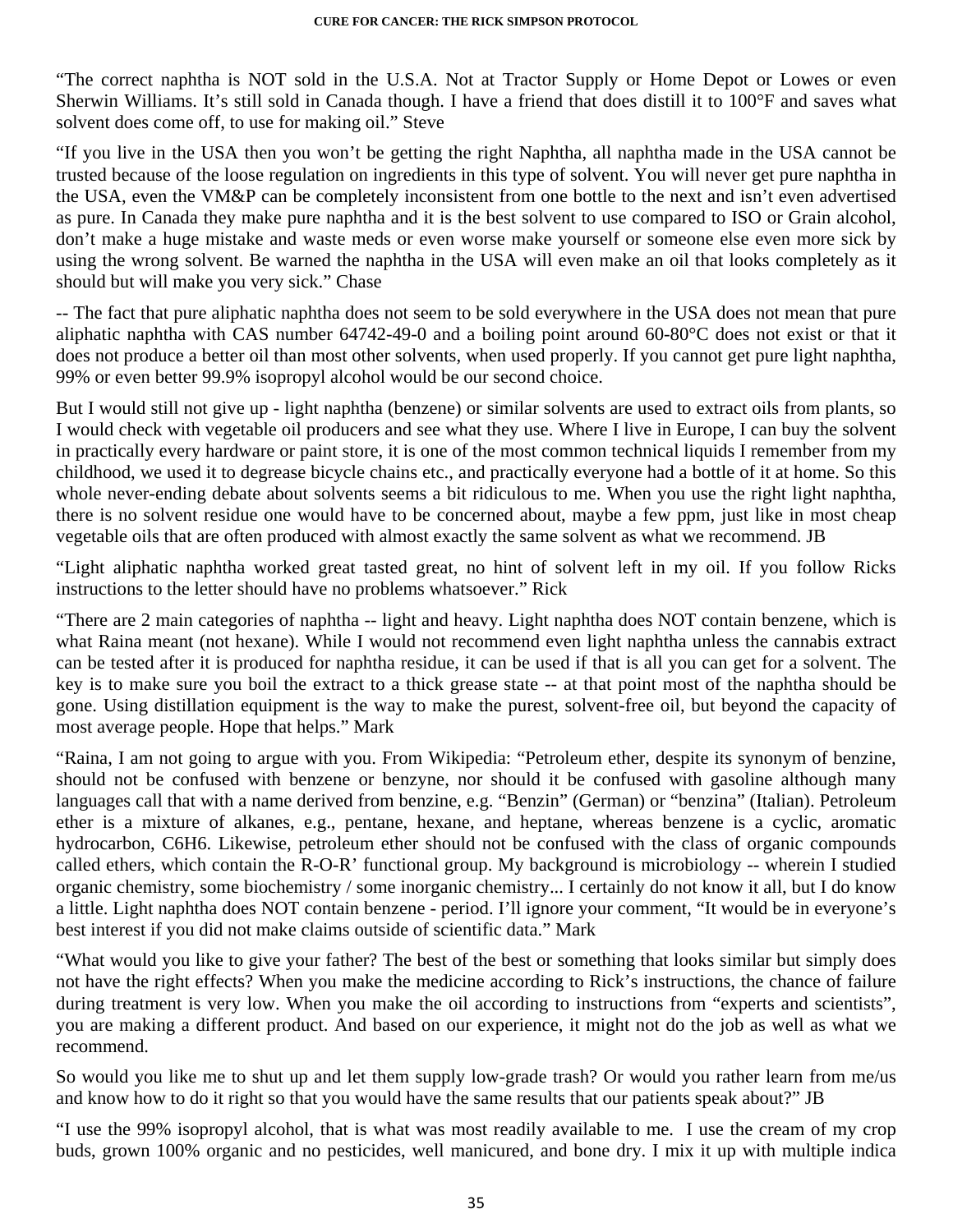strains. I treated a patient with Hodgkin's Lymphoma, he was at stage 4 and within 6 months of taking the oil as directed, he is now cancer free!! Thank you Rick Simpson for the sacrifices you made to make this information available to all! Just recently another stage 4 cancer patient approached me for some help, he has a tumor on one of his kidneys that is inoperable. Praying to get two confirmed cures in a row. God bless you Rick Simpson and JB, keep on spreading the word and educating people about this wonderful healing hemp oil." GrowGoddess

-- Mixing several strains is always a good idea. Look at it simply, you don't know what exactly a particular strain is good for, so when you mix several strains, you get a much better carpet effect. Plus such oils will take you much higher - those who smoke pot "recreationally" will know what I am talking about. Imagine sitting down with your friends and having each one present the best bud they have. In a couple of hours, you will not be able to do much. And that's the effect you need for the best results, so again, mixing the strains is the way to go. Best wishes and thank you, GrowGoddess, I am always happy to hear about people who simply follow the directions and get the results we talk about. JB

"Hi JB, I have a problem with the electric rice cooker, all I've seen go down to 100°°C, I looked at all the brands on the market and all they do have a thermostat that shuts off when contents reach the temperature. What do you recommend?" Cristina

-- Cristina, what exactly is the problem? You can always put the oil in an electric oven set at 130°C and leave it there for about an hour and decarboxylate it that way. JB

"When the temperature arrives at 100°C, the electric rice cooker shuts down! The solvent does not arrive at 110°C." Cristina

-- The solvent cannot really reach that temperature because it would boil off, I think. Keep boiling off the solvent until the cooker switches off for the first time (add a few drops of water to the last batch). Then let it cool down and switch it on again. That's all we do. JB

"Turns back on, and let boil until it returns to? Then turns off and the oil is already done?" Cristina

-- Switch the rice cooker on, boil off until it stops for the first time, then wait five minutes until it cools down, switch it on again and wait until it switches off for the second time. Then pour the oil in a stainless steel cup and put it in an oven set at 130°C for an hour and your oil is ready. JB

-- Thanks JB, you saved my live. Cristina

"You are breathing the Naphtha in as you make the oil. You are breathing POISON when you make it that way. If you can smell it, you are already dead. I've smelled Coleman camp fuel, zippo lighter fuel, and naphtha used in part cleaning and industrial applications hundreds of times in my life... Not dead yet. Lol.

Seriously... If you use a pure solvent (no additives), and boil off the solvent properly with some water that has a higher boiling point added at the end, be it iso, alcohol or naphtha, you're going to get it all out. You ingest a lot more naphtha pumping your own gas in your car over a year, than you would get from a lifetime of use of properly made oil." Matthew

"Hi Rick (or those who read this mail), first of all I want to tell you that you are doing a great job promoting this witch seems to be a wonderful medicine for so much! I live in Norway and I have the diagnosis of Crohn's disease. I also have a very close friend who has cancer the doctors have stopped treating because there is nothing more they can do. I want to try the oil on both of this conditions.

I have a question about making oil. Here in Norway it's very hard to find pure naphtha (at least after my experience) so I'm looking for good alternatives. Some years back I bought a "honeybee extractor" (a cylinder you fill with bone dry herbs and use butane gas to extract the oil). Is this just as good as cooking out the oil with naphtha?

And how is it using spirit? Which holds over 90% alcohol? I have some friends who make their own spirit and it not a very expensive option for me to get ahold of. Is this better than butane? I smoked the "honey extraction"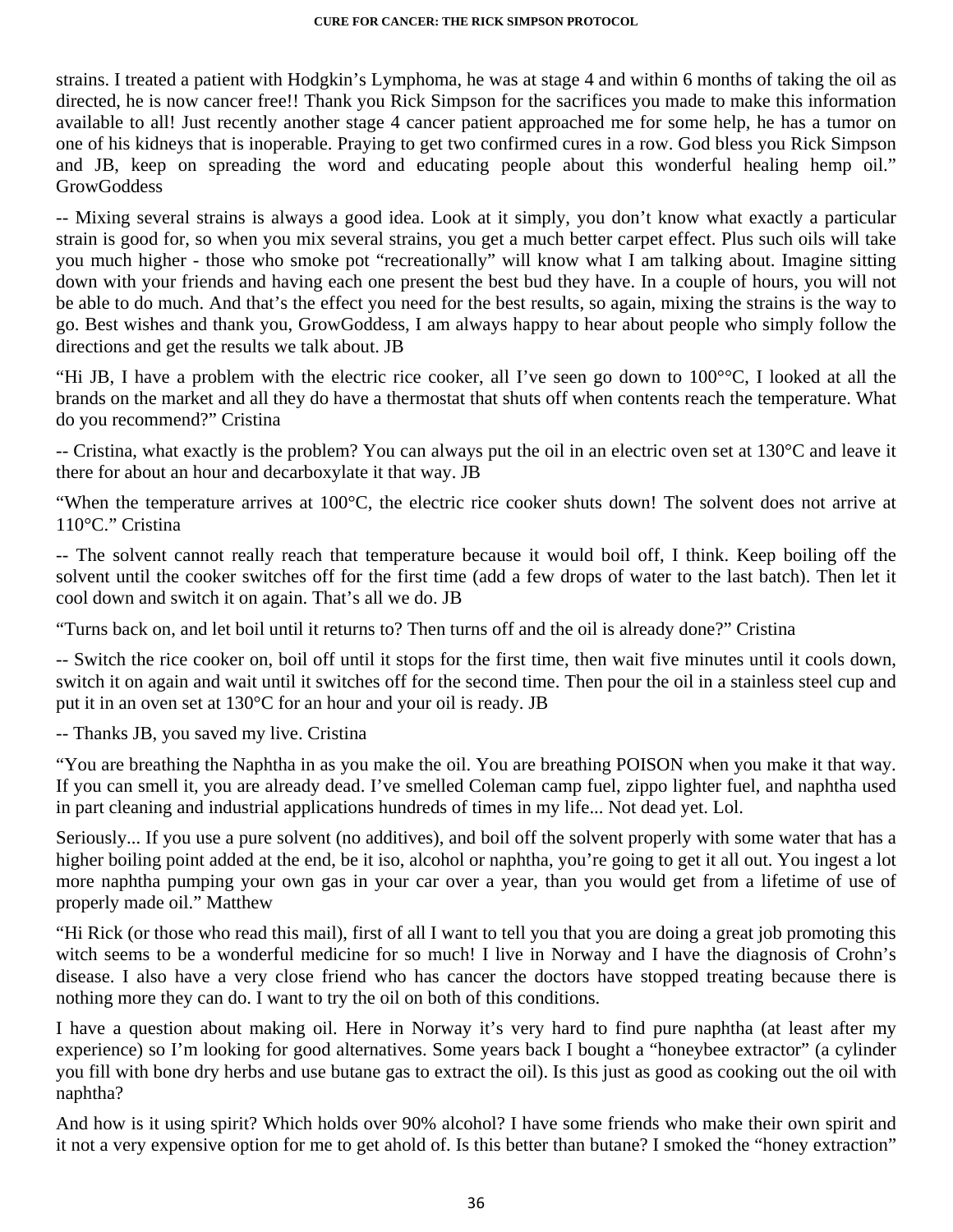when I made it last time, and was wondering if its good medicine for these 2 conditions I'm mentioning if I eat it. If not butane or alcohol is a good option – can you recommend some other options you might know is easy to get a hold of in Norway or Sweden? Thanks so much! I'm really looking forward to try the oil on my disease. Kindest Regards, Henry"

"Dear Henry, I have no experience with honey bee extractions but I do not feel this method would be as effective as the methods I use. Producing the oil as I do heats the oil to a temperature that decarboxylates the finished product to make the oil as potent as possible. This heating process rotates the molecules to the delta 9 position which makes the oil stronger. If you are having trouble finding the right solvent you might try acetone. I have never tried acetone myself to produce the oil but I see no reason that acetone would not work as well as alcohol or naphtha to produce the medicine. You should be able to get light aliphatic naphtha from stores that supply paint since they usually sell naphtha as paint thinner.

Properly made oil should take care of your problems and also should give your friend with cancer a chance to survive. Alcohol that is 90% will be a less effective solvent since the other 10% is usually water and during the finishing process you will have a lot of excess water to evaporate off. Best Wishes, Rick Simpson"

"Right Decarboxylation is a very important part in perfect oil making because the raw plant provides not much pure delta9-THC and CBD instead is has the acids means THCA and CBDA. To remove the carboxyl group, heating is the procedure. Do this very carefully not to burn your valued molecules away. I found in a Journal of Chromatography a good note which should be the necessary temperature and time to heat the oil because depending on the rice cooker the temps may not enough. So it's a good idea to have your oil heated for minimum 27 minutes at min. 122 degrees Celsius. Check always your heating plate temp with a digital measurement device to avoid not to overheat your oil. In the table below you see the boiling points of the major cannabinoids which you should never reach otherwise you cook them away. I additionally note that is right what Rick said all the time in his videos do not overheat the oil but heat is necessary for making the healing oil. A temp of minimum 106.2 degrees Celsius is necessary for the right decarboxylation process over the specified time in the diagram around an hour. If your oil has only the acidic form of THCA and CBDA it is not much so effective because the acids not fit very good to the CB1 and CB2 receptors. So take care that you do it in the right way because what Rick said is true, only the best made oil can do the job when live depends on. (…)

Yes, look and interpret this science diagram to understand that decarboxylation process is running all the time you heat the cannabinoids solvent fluid mix in the rice cooker. So the graphs show that it is a great deal to bring the temperature to 130 degrees Celsius for long enough to get the maximum decarboxylation. All a question of temperature and time to reach the best levels.

If you use a digital temperature measuring instrument and put it on the bottom in the rice cooker during the whole process to vaporize the solvent of, you see that only in the late phase of the process when the water drops come in at the final in the cooker, the temp comes around 100-110°C. But the time in this range is mostly not long enough for the whole decarboxylation process. After this you heat the oil in a tiny steel pot on a heating plate for longer time. So long no activity (no more gas bubbles) you heat and wait. Control the temp and best not to go higher than 130 degrees Celsius for around a half hour. Remember that THC has a boiling point of 157 degrees C. So please not go risky by overheating otherwise your wanted cannabinoids will vaporize and breeze away...

In core it is not important to get the peak amount of decarboxylation, so long you later get enough oil in your body. Interesting is the value of ONE gram per day or more you should take. Of course how much oil you need depends on how many delta9THC is really in the oil - mean how effective the decarboxylation was. If you follow Ricks recommendation and be sure to have the oil for long enough heated to 130 °C - all will be fine. It's independent which solvent you use." Stephan

"Hi JB, I found this Naphtha in my area... (link) It does not say Light Naphtha... would this still work? Thanks again for all your help and super info!"

-- It should be light aliphatic naphtha -- check the MSDS to see if it is pure light naphtha with no additives), shellite in Australia, (technical or industrial) benzine in Europe (benzine, not benzene, and not the type used as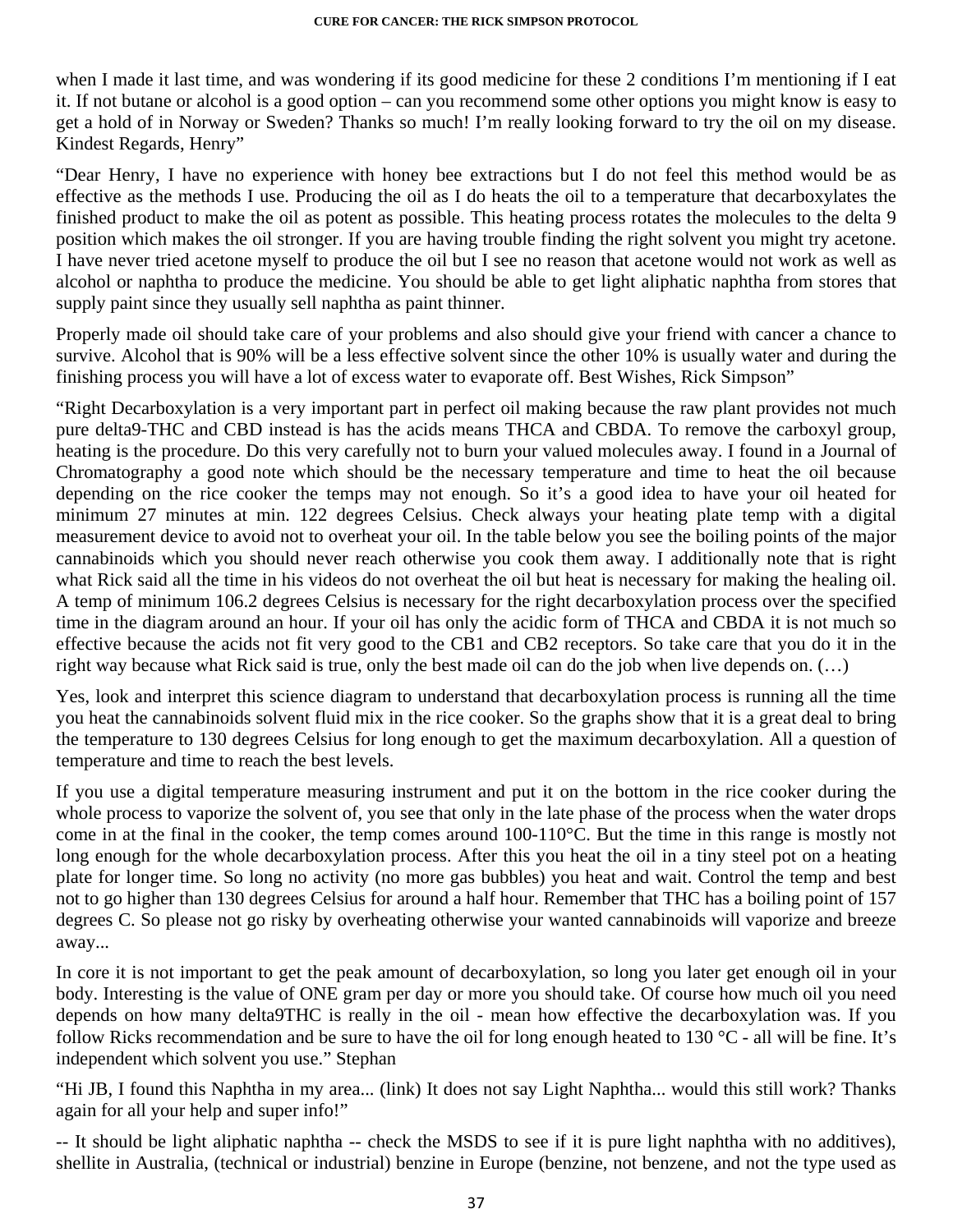fuel in cars). It is sold under many different names. It is used as a paint thinner, solvent, degreaser, it used to be a very common household solvent or textile degreaser, it can also be used as a lighter fluid etc. Boiling point around 60-80°°C, the lower the better.

Smear some on a clean Petri dish or dip your finger in it and if it evaporates within thirty seconds and leaves no oily residue, it should be ok to use. There are many suppliers, I cannot tell you which one is best or what we would recommend at the moment, so we only provide general instructions.

CAS number 64742-49-0, pure, petroleum distillate, with no additives, if possible, and the boiling point should be as low as possible. Most refineries produce it, simply ask them what they would recommend for herbal extracts.

Second option is 99% or 99.99% isopropyl alcohol or the very expensive 99% food-grade alcohol. Isopropyl alcohol and food-grade alcohol are not as effective as solvent as naphtha, and they strip more plant materials and chlorophyll in the oil, making it less potent and tasteful, that is why we recommend using naphtha always when possible/available. Best wishes, JB"

Q. Rick, in Mexico "naphtha" is but one of several naphtha type product names. In order to avoid a fatal mistake, would you happen to have the scientific name for the "naphtha" you use, please?

A. Look for pure light naphtha with no additional ingredients. It is basically the same as Coleman fuel which you can see at the photo below, but look for naphtha without anti-rust additives which are added to Coleman fuel.

If you find out that light aliphatic naphtha is banned in your country (which was the case in Honduras, for instance), look for 99% or better 99.9% isopropyl alcohol, it should be easy to locate. 99% alcohol is the third solvent we would use, but we would do everything possible to avoid using it because it strips too much chlorophyll and other unwanted plant materials. Some like to freeze the solvent and the starting material when they use isopropyl alcohol or alcohol as a solvent. We personally do not use those solvents unless we have to and we do not like to get out hands frozen, so we do not actually promote freezing it, but some say it helps improve the quality of the oil. When you use non-polar pure light naphtha with a low boiling point, you don't have to freeze anything and you will still get a good product if you follow the instructions. JB

"Hey JB, what if there is an allergy to using the Naptha? We have a family member who has severe allergic reactions to EVERY little thing, especially solvents. We want to make oil for her but need to use an organic solvent. We thought about making an organic "moonshine" that was distilled several times to gain purity but what are your thoughts on this? What is your recommendation for the severely allergic to so much? She cannot take pharmaceuticals at all because she is allergic to the binding agents, she suffers SO much because of her allergies to everything. Thanks in advance!" Sara

-- Well, you can use 99% alcohol, we never said you can't. It is just that in our experience oils produced with nonpolar solvents are slightly more potent and usually contain less plant materials. Some freeze the alcohol and bud before processing to get oil that is more amber. So I guess that is the way to go for you, Sara.

# **High THC or High CBD Oil?**

"I'm kinda confused. My friend has stage 4 kidney cancer and cancer in his lungs. Is it best to give the high CBD oil or THC oil? The CBD oil only has a trace of THC? I got him a ten gram tube and it has 18% CBD and less than 1% THC. Am I going about this the wrong way?" Richard

Mikees: Yea that ain't it, you have to get the real RSO.

-- 95-98% THC is not 18% CBD, is it? Tell whoever supplied it to you to stop doing it. The high CBD marketing hype is going to kill many unsuspecting patients as it seems, that's sad. Why can't they simply follow the instructions that really work? The use of high CBD oils is very limited, they don't work so well even on skin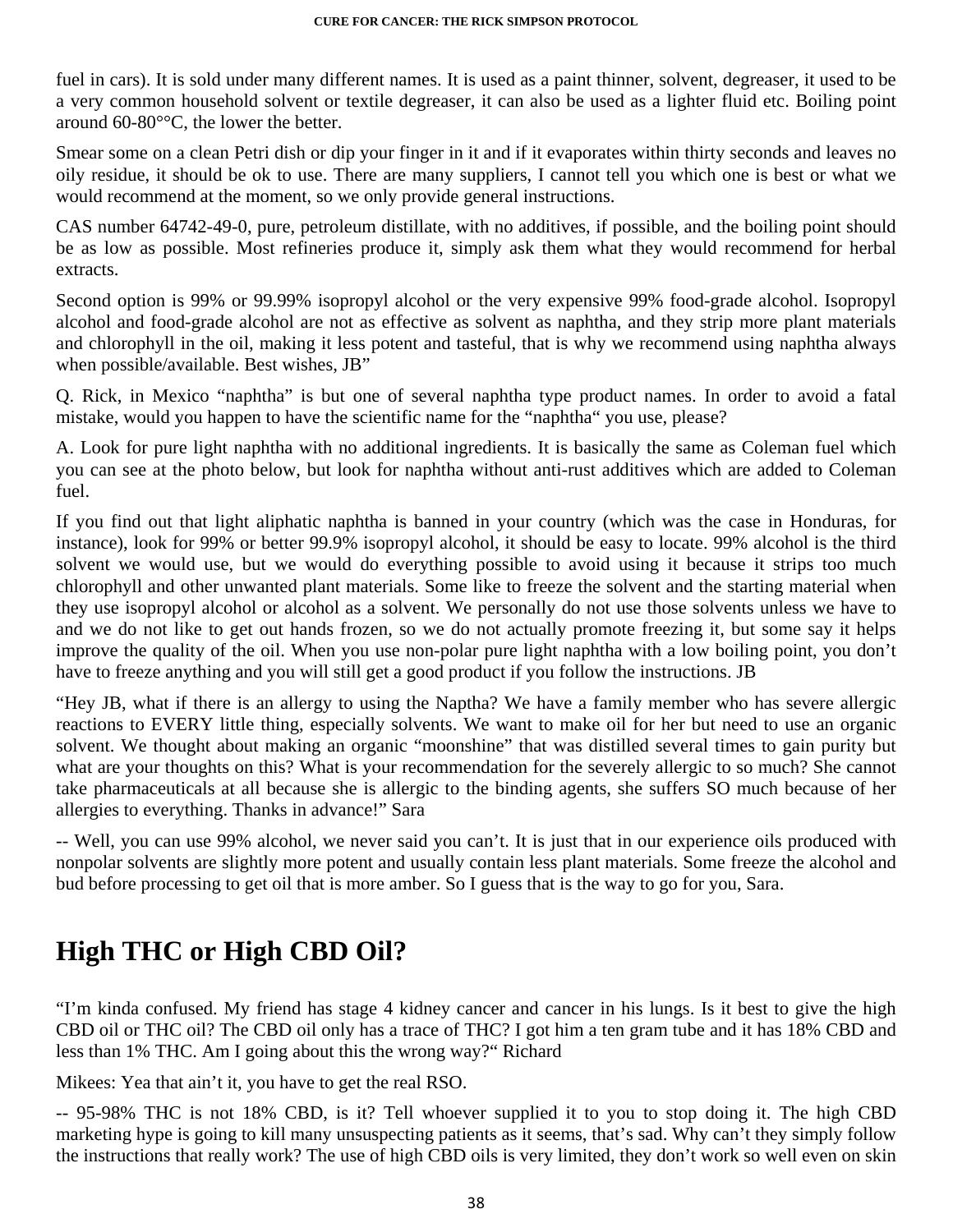conditions, I really don't get why everybody is so gung-ho about that CBD nonsense. Yes, it is a powerful medicine, too, but its uses are really only limited when compared to the real RSO.

95-98% THC, 1-2% CBD, extremely potent and sedative and euphoric; that is your best oil and that is what will work best. Try this first. When you do that, you won't touch or go near those high CBD oil and you will know the difference and no one will rip you off. RSO first. JB

"I really enjoy this page and the information that I can learn from it. However, it is so disappointing to hear other cannabinoids besides THC being put down as secondary. This girl, and her parents, do not see the CBD as secondary. It has given her life. Wasn't the THC that did it, was the CBD. Quit shitting all over it please. You are discouraging people from trying high CBD strains when they can really be helped by it. The high THC isn't the answer to everything and that's why there is more than one cannabinoid within the plant." Tina

"JB replied about lung cancer, not Dravet syndrome, no one is shitting on anything. For cancer the patient reports and scientific studies indicate THC is what kills cancer. There are some studies saying CBD is beneficial for some types of cancer but few when compared to the studies done with THC. Now seizures and some other conditions high CBD is what you're looking for." Kellin

-- Kellin and Tina, the oils we use work on seizures, too. And patients would get incomparably better results if they used the real thing and tried to cure the cause and not just the symptoms.

I am not putting CBD down, it is a really powerful medicine by itself, and I think it is great in chewing gum for kids etc., for instance. But if you want the real power, you need the most brutally potent RSO and lots of THC. That is my perspective and it won't change.

Simply try it on skin conditions and see if a burn or a wound will heal faster with the real RSO or with a lowgrade high CBD version of it. I have seen it with my own eyes, I don't need to experiment with high CBD oils for myself. I want the best for myself as well as for my patients.

Most high CBD oils are of secondary quality when compared to the best and most narcotically potent and sedative RSO with 95-98% THC.

Your main problem is that you bought into the single cannabinoid theory that Big Pharma is pushing so that they could profit from cannabis medicines. You don't really want medicines based on single cannabinoids, you want the most brutally powerful and sedative oil for best results.

And you can grow the plants yourself and you can make the oil yourself, too, you really don't need to buy it from large pharmaceutical companies that will try to put an enormous price tag on decarboxylated cannabis resin for no reason other than their greed.

You may and most likely will need kilos of the oil one day - for yourself or your family -- how much do you want to pay per gram? A buck is too much, if the plants were grown outdoors and on a large scale. So no special taxes, nothing like that. 100% legalization is the only way to go and it has to be done now, there is no reason to let hundreds millions of patients worldwide suffer.

Feel free to argue about it; but that's about all you can do about it anyway. Best wishes, JB

"Please do keep explaining just the way you have, I for one am taking notes and learning as much as I can from you about what is good for what and so on, I want to be ready and prepared with the right knowledge for me and mine... If you didn't tell about needing the high THC I would have thought any was ok, I am thankful for ALL INFO." Vicky

"Rick has always maintained it is high THC that is imperative to give you the best chance, that's obviously what he had best results with. There are many things CBD may be better for, it's usually used on children for Dravet Syndrome, ADHD and severe obsessive compulsive disorder because a lot of people are still afraid of getting kids high. THC is what gets you high. I've found some people who use high THC oil to treat the majority of people but if the patient isn't responding as hoped they switched to high CBD and this has worked better.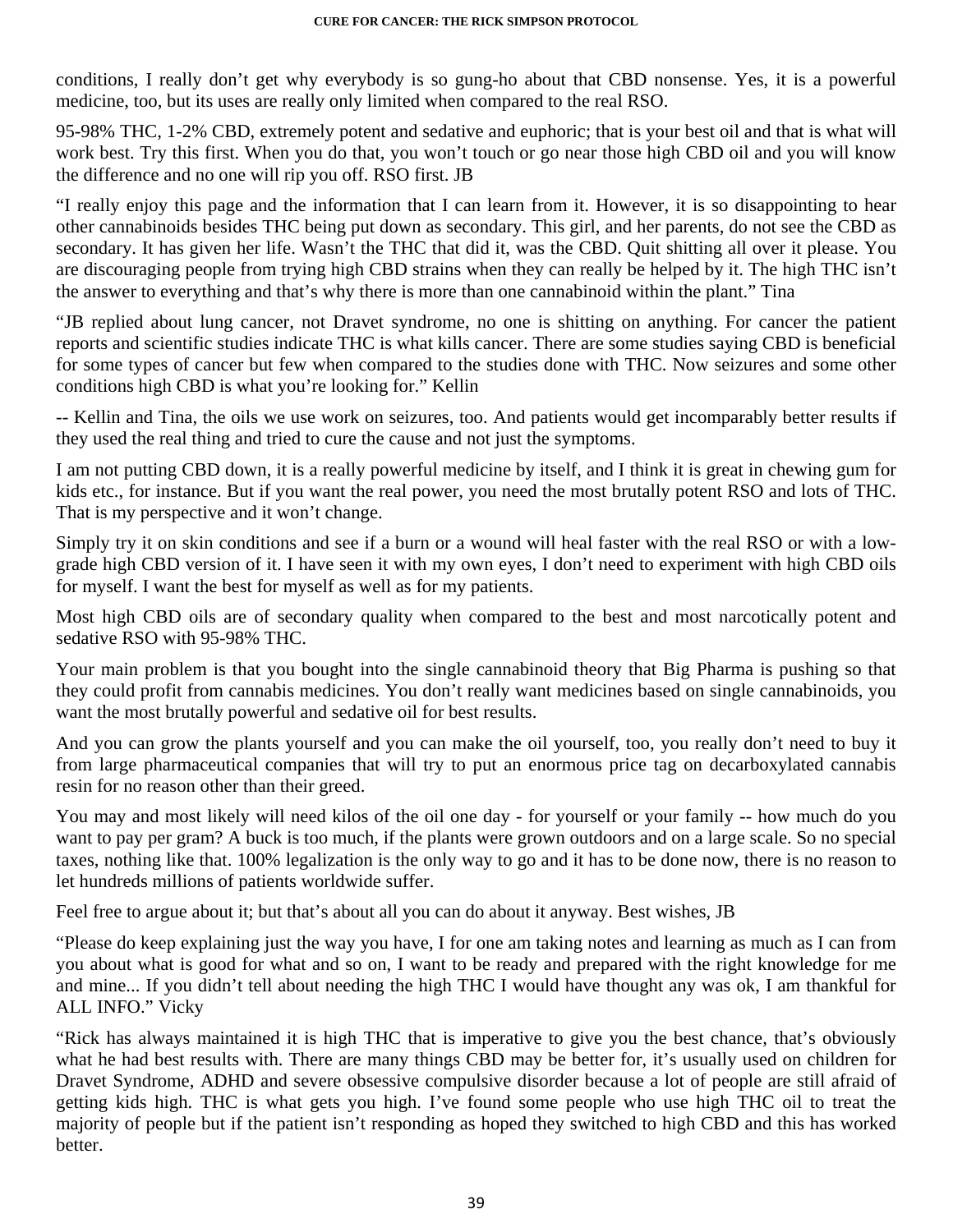I guess everyone is different and every cancer is different. But until all the required research is allowed to be done it's probably best to stick to Rick's method. High THC, dominant indica following the protocol. It's said that if they start small and double up doses every 4 days the patient can build up a tolerance quickly and the severe drowsiness will subside after a little while on the oil. Rick's oil is 95-8% THC but the psychoactive effects will not harm you.

And when trying to decide whose method to follow I don't believe anyone has had more experience with this medicine than Rick. I've seen the Dutch method and just think if someone is dying why would you dilute the cure?" Nick

"Since I have heard of the high CBD oils helping seizures I have always been of the thought that if those parents would give their child a hybrid but dominate indica oil the child would heal. I know the CBD oils control seizures & I am so glad that SOMETHING can help kids like Charlotte but imagine the healing that could happen if THC & the other spectrum of cannabinoids in the plant were given. So your kid sleeps a lot because of the THC, their bodies will adjust to the dose. I just think the full plant is the most useful, not one singled out cannabinoid." Sara

"The media keeps focusing on separating the cannabinoids, but it has been proven that both THC and CBD kill cancer & shrink tumors. Rick Simpson Oil made from Cannabis Indica is the medicine that is curing Landon and Brave Mykayla & many others & anyone can make it. Don't let the media make you think you need to wait for this cure, or separate the CBD! THC works with our endocannabinoid system, too. Learn about the cure that anyone can make." Hanan

## **Is It Safe To Use the Oil?**

"The safety of this medicine is beyond compare and from what I have witnessed, it is no more dangerous than drinking a cup of fresh water. Even if a person overdoses badly, there is no harm done to them once the effects of the oil wears off. The most common side effect we have noted with people ingesting hemp oil for their medical conditions is a great deal of rest and a smile on their faces.

Much like any other powerful medication, if some individuals ingest too much, it can bring about undesirable side effects. Although the effects which this oil may produce do not pose a danger, there are those who do not enjoy becoming high from an overdose. Even though this medication is safe and most have no problems with its use, one should also take into consideration that there will be those who will experience difficulties.

That is the reason I instruct everyone to start out with very small doses, then increase the amount they are ingesting every four days. By doing so, it affords the person who is taking this substance the opportunity to build up their tolerance and many patients have reported that they did not even get high during the treatment. If hemp oil is produced properly from very potent sedative strains of cannabis indica, or often when it is manufactured from some types of indica-dominant sativa crosses, one will find that the effects of such oils will promote drowsiness and sleep, which are obviously an important part of the healing process.

Patients should be aware of the fact that this oil can also reduce their blood pressure, ocular pressure, and blood sugar levels. If individuals are taking medications to treat these issues, they should be able to reduce their need for the use of the drugs they are currently using very rapidly in most cases. I must inform patients who take blood pressure medication that once they start the oil, often their blood pressure issues will no longer require the use of pharmaceuticals and this also holds true for diabetics and those who suffer with glaucoma as well.

Please be aware that if oil is to be ingested to treat other conditions and it is taken along with blood pressure medications, it can in some cases drive the patient's blood pressure down too low. Although I do not know of anyone who experienced this who suffered any real harm, I still feel one should try to avoid this situation if at all possible. So check your blood pressure often and if pharmaceuticals are no longer required do not ingest them.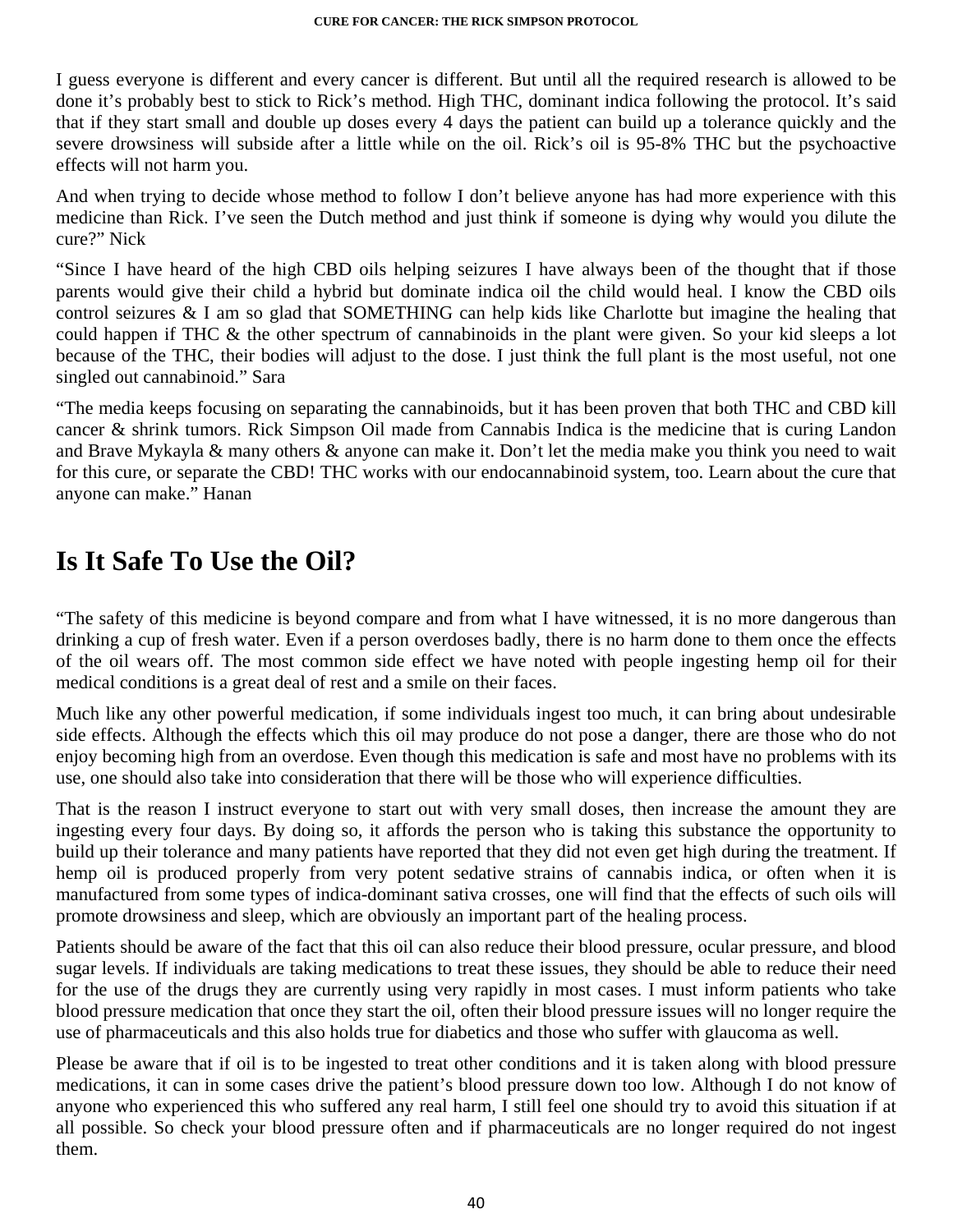It may seem unbelievable to some individuals that they can discontinue the use of these prescribed substances. However, once one realizes the healing potential of this natural medicine, they soon come to understand that this amazing oil can replace the use of practically all pharmaceuticals.

#### *How is the oil usually tolerated?*

We all have different tolerances for powerful medications, so I encourage patients to stay in their own comfort zone when determining what dosage they will ingest. Most people's tolerance builds very quickly and, on average, a normal person usually takes about 90 days to ingest the 60-gram treatment. 60 grams of properly produced oil seems to be able to cure most cancers unless the patient was badly damaged by the medical system with their chemo and radiation, etc.

Patients who have suffered the effects of chemo and radiation require more oil to undo the damage the medical system has left behind. For the most part, once a person becomes accustomed to the oils effects, patients seem to enjoy taking the substance. But due to this medication's non-addictive nature, often those who are using the substance will forget to take their doses properly. It is not that the oil is causing them to forget, it's simply because their bodies do not sense the need for its presence and this only highlights the fact that the substance is truly non-addictive. For if it were not, it's unlikely the patient would forget to take their dosage, because if it were addictive, after eight hours, their bodies would be crying out for the substance.

#### *Are there any side effects one should be concerned about?*

Some patients have reported that they experienced anxiety or paranoia with the use of this medication. Ways to deal with this will be discussed when the question comes up a little further on in this book.

The main side effects of hemp oil that have been reported to me are good health, happiness, and a good night's sleep, so what more could anyone ask from a medicine they are using?

#### *Many people ingest a great number of pharmaceuticals every day. Can that be good for the body?*

I have no idea why those who see the dangerous side effects of allopathic drugs in drug commercials would still consider taking these medications. It seems that mindlessly many individuals will do as the doctor orders and a good number of these same people tend to reject the use of hemp medicine. Simply because of lies they have been told by their governments and the ones who stand in the shadows behind the pharmaceutical industry. No one dies from the use of hemp medicine and there is no harm caused. I wish I could say the same for what the doctors prescribe to us every day but sadly, that is hardly the case.

Sometimes the different interactions these so-called medications cause are enough to put us in an early grave. But even if we experience no immediate problems, their use still presents a danger. Over time, the chemicals and poisons these medications contain build up in our bodies and this can also bring about severe problems with our health that can often lead to death. Even simple things like aspirin tablets cause thousands of deaths worldwide every year. So I don't think any of us should put our trust in the pharmaceutical industry or anything they provide. If you wish to see real healing power then turn to Mother Nature, for you will find very little in a pill factory that will be of much benefit.

#### *How do patients compare the side effects of hemp oil to those from chemical medications?*

There is no real comparison between the side effects of hemp oil and the poisonous chemicals the medical system provides. These substances that doctors supply are something we should not have in our bodies because they are liver toxic. This means that these so-called medications should not be ingested because they will poison our livers and impair its function. In addition, their use can cause a whole array of other health issues that could be avoided if hemp oil was used instead.

With the use of chemical medications, we often expose ourselves to side effects that can be even worse than what was originally being treated. Some patients with diseases like cancer and diabetes etc. have even told me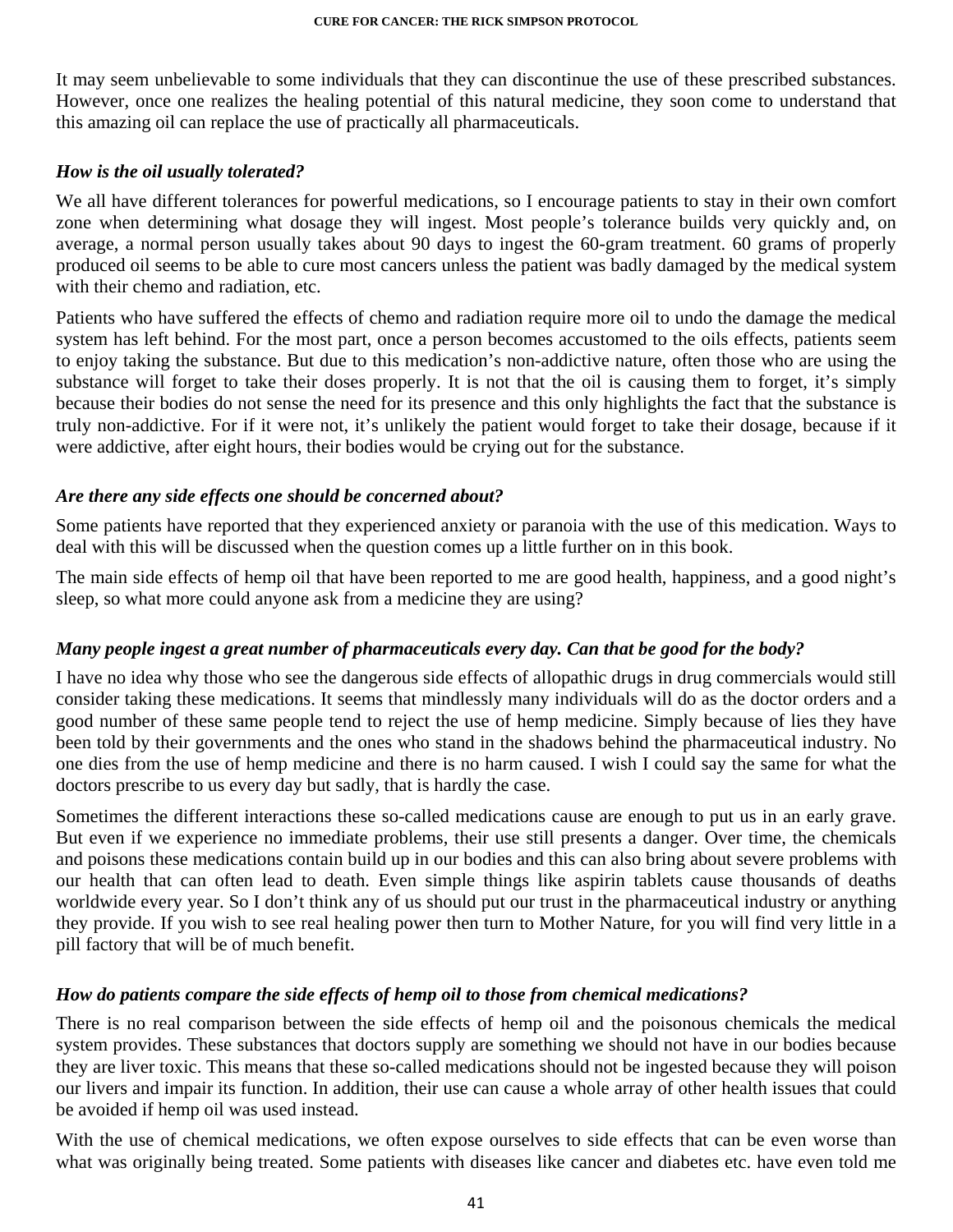that their conditions were caused from the medications doctors had been supplying. So it appears that quite often the doctors themselves are at least partially responsible for the patient's current medical situation. Many patients have described to me in detail the horrible side effects they encountered caused from the medications they were prescribed, so I would try to avoid their use if at all possible.

Since the chemistry of our bodies and our tolerance for many other substances varies a great deal. Often doctors have no idea what effects a buildup of different chemical medications can have on our health and well-being. No two of us are the same, and different medications mixed together are nothing less than a poisonous chemical cocktail, which in some cases could have completely unexpected consequences health wise for the patient. So how would any doctor be able to factor in all the unknowns to determine what is safe and what is unacceptable?

I honestly think that conditions like Alzheimer's and many other diseases are often caused by the mixture of chemicals their doctors prescribed. Many patients have told me about the problems they encountered with the use of pharmaceuticals, but once they stopped taking these substances and started ingesting the oil, the problems disappeared. To sum things up bluntly, if hemp medicines are produced properly, they are extremely safe and harmless to use, but what medical professionals provide is not.

#### *Is it possible to compare the effects of allopathic and empiric medicine?*

As far as I am concerned, there is no comparison between allopathic medicine and empiric medicine. Allopathic medicine is for the most part just a mixture of harmful chemicals and poisons that no one should be ingesting. Empiric medicine (medicine from plants) has been used for thousands of years and medicines produced from hemp are beyond compare when it comes to safety. The medicinally effective and harmless nature of hemp resins that the oil is produced from makes the hemp plant the "Queen of all Empiric Medicine."

Throughout the years, I have been in contact with many patients who took everything available to treat their conditions and after all else had failed, they then came to me. I think the patients who have used both allopathic and empiric medicine are more qualified to talk about the difference between chemical medications and hemp oil instead of myself. But sadly many are still afraid to come forward, so I can only relay what they have reported.

Most of these patients told me directly that they would much sooner use hemp oil rather than the medications their doctors provided. Simply because it worked much better, had no unpleasant side effects, and in a short time, many could go back to living a normal life. They did not experience these pronounced healing effects with the use of allopathic medicines and most felt that these medications were doing a great deal of harm. I think this speaks volumes as to why I would now not even consider the use of allopathic medicines and in the near future I think many more will begin to feel the same.

#### *Is there any reason to be worried about addiction to THC?*

Extracts from the hemp plant can also be used to make it easier for those who are addicted to dangerous substances to withdraw from their use. The system tells us that marijuana has a gateway effect, which will cause those who use it to throw away their lives and become addicted to hard drugs. Statements like this are utter nonsense. How can a medication that is useful in breaking addictions cause someone to become addicted to the same dangerous substances which cause the problem?

I would agree that hemp oil is a gateway drug, but it is a gateway back for people suffering with addictions and it does not take those who use it down the road to destruction, as our governments would have us believe. Once you really get to know what medications produced from this plant can do, you will find that its medicinal uses are limitless.

Now let's have a look at the "devastating" effects of a very large overdose of hemp oil. This medication causes a semi-comatose condition called sleep and, when produced from the right strains, it is also a much more effective painkiller than morphine. If an ordinary person were to take far too much, no doubt, they would sleep for quite some time, but when they awoke, they would be unharmed and suffer no addiction.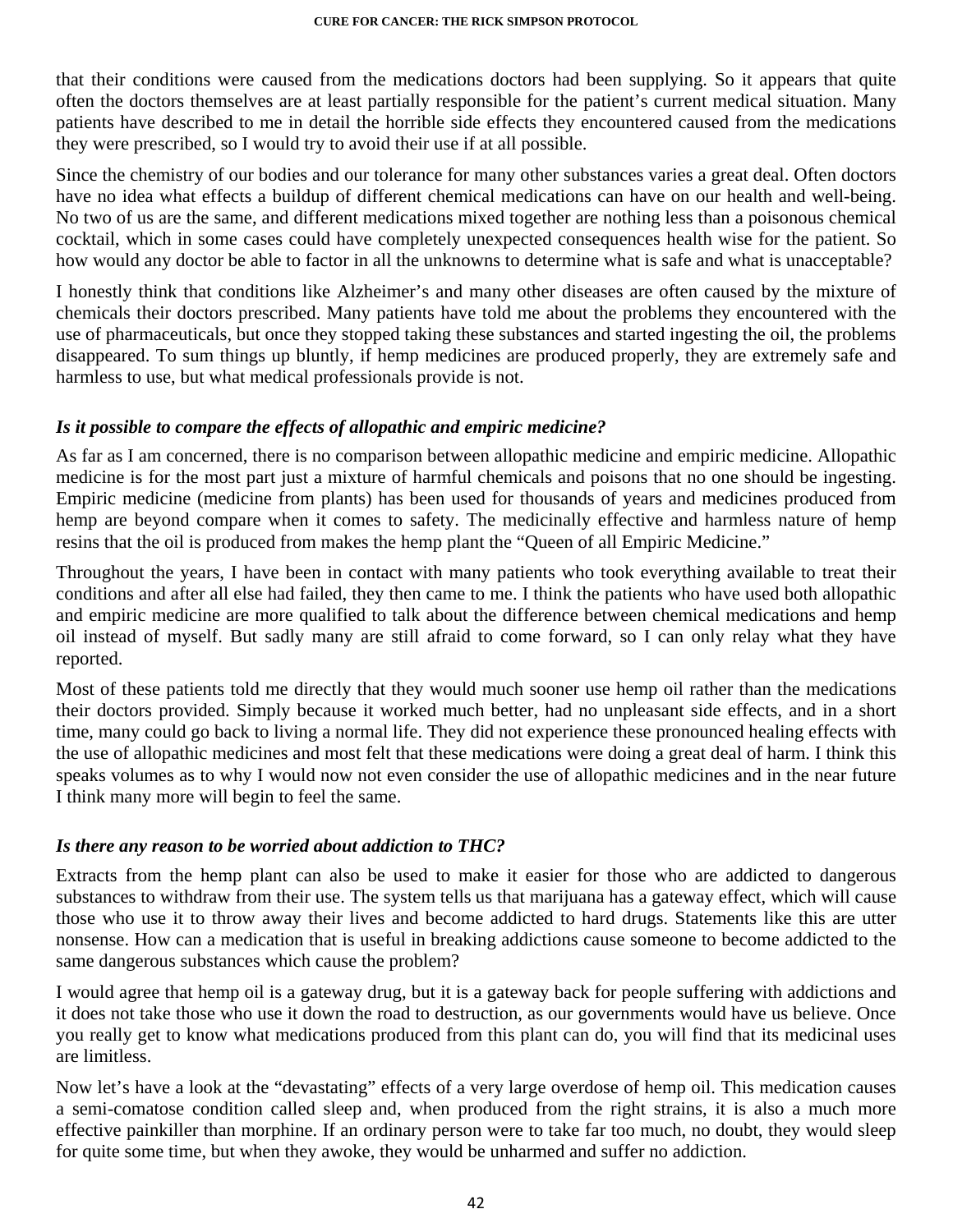I have provided this medication to many patients, yet I do not know of any condition that would prevent a patient from using this substance to good advantage; still, in time we may find that there are those who cannot. All I am saying is that I know of no medication that is more effective and safe to use and I'm sure the medical system, uses nothing which they can say the same about. Now look at the effects of hemp oil and look at the effects of what the medical system provides. I think you will agree that taking the high out of hemp medications is just about the lamest excuse that they could have come up with, when you consider the harmful and dangerous nature of substances they are presently using to take its place.

This medication can be ingested, used topically, vaporized, or you are also able to use it in suppository form with good results. When you begin ingesting the oil, little tiny doses taken about eight hours apart are best in the beginning. If you're suffering from a serious condition and you are taking strong pain medications, increase the size of your dosage as quickly as possible and try to discontinue the use of these dangerous substances.

For those that think they need guidance, since your doctor was the one who put you on all these addictive nasty chemicals in the first place, ask them for their advice on how to best discontinue the use of these substances. If your own doctor is unwilling to help, see a naturopath or homeopathic practitioner for advice. In many cases in the past, I have seen people go off unneeded medications all by themselves with no advice from anyone.

Upon commencing treatment with the oil, many patients who are taking opiate-based medications, can instantly cut their use of these dangerous substances in half. In most cases, within one to two weeks the patient can get off these medications entirely and they will suffer less withdrawal symptoms.

This medication is really not about getting you high, it's about allowing yourself to become healed by a natural substance that does no harm. Now why should we as humans allow others to continue denying us the use of this medication? The free medicinal use of hemp is the most important issue of our time and since so many are dying needlessly, all other concerns pale by comparison. Hemp is medicine for the masses that practically anyone can grow and produce. Now countless people worldwide are producing their own medication and they are achieving the same results we have described in our information. The time for change is now at hand, please join with us to help end the suffering of so many people and to bring hope to an otherwise hopeless world.

The hemp plant was put on this earth for us all to use freely for food, fiber, medicine, energy and a multitude of other applications. At last count, over 50,000 different things can be produced from this amazing plant. When these unlawful restrictions are removed, it will put people back on the land where they belong. Once again, they will get in touch with nature and become much more self-sufficient. Millions of jobs would then be there for the taking in earth-friendly hemp-based industries and, in a short time, we could have a hemp-based economy." Rick Simpson, *Hemp: The Most Medicinal Plant*

"When I first started taking the oil I had "Horrible" side effects, I must have eaten a half a box of doughnuts!!! Ha Ha Ha!!! I wish I had some more I slept wonderfully! Each day I looked forward to the night so I could sleep. I would take some oil at 7:00 fall asleep at about 9:30 and sleep until 8:30. Wonderful!!!" Tom

"Ironic that we hear so many stories of people taking cannabis concentrates, daily, with no horror stories, no addiction, no side effects or related deaths but local law makers fight against the cultivation, use and sale of marijuana in the interest of 'public safety concerns', which, is a cover-up for their loyalty to Big Pharma and the 'Booze-Baron's financial bribery to restrict the growth of the cannabis industry in the US..." Raphael

"Started giving the oil to my father this week. Advanced prostate cancer that has spread to some spots on the bones. So far he sleeps a lot and has regained his appetite. He wasn't eating anything due to radiation pain in throat. Also some of his anxiety has turned to seemingly cheerful goings-on in his head!

He is still getting pain meds at hospital which are helpful for acute pain until things are under control. The docs don't know about the oil though. We even hinted at the idea of combining oil with meds, but doctors came back with fabrications of monstrous side effects. Wanted to ask them to show us the studies, but don't want to jeopardize dad's release given we have been marked as 'difficult' for questioning the need for excessive meds that make him worse and worse.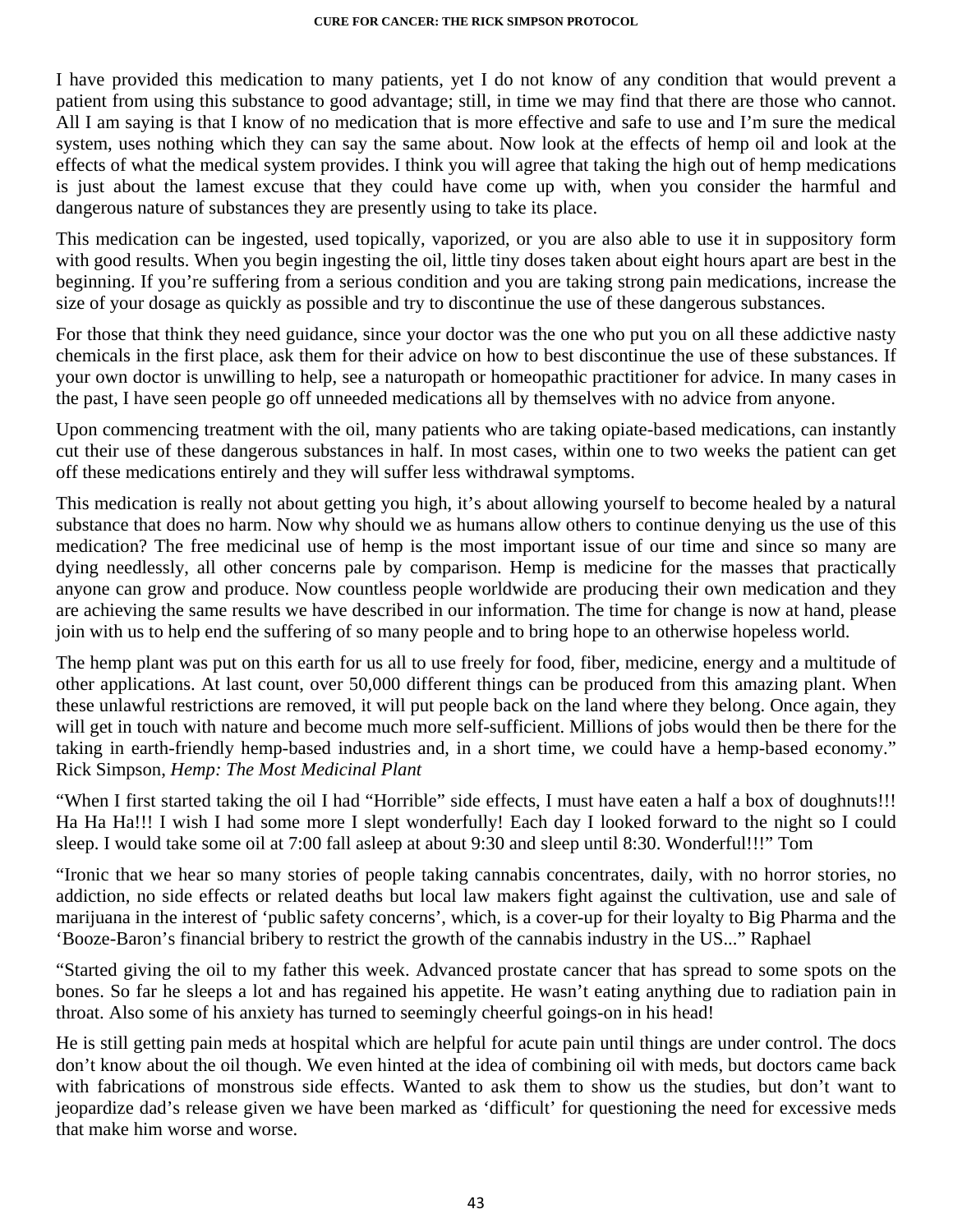I wouldn't wish hospital cancer treatment on my worst enemy. I had heard the horror stories, but I guess on some level I thought things would be different for dad. Sincerely hope it's not late." Edmund

-- Edmund, they were right about possible side effects, but those would be caused by the chemicals they give him, not by the oil. The sooner you get him back home and fill him full of the oil the better the chance. It is never too late to start with the oil, the only question is whether it is not too late for it to get ahead of the disease. But that is directly connected to how much oil you will manage to get in him and how quickly.

By this I am not saying that you should not follow the protocol or that you should start with huge doses. Get him home, follow the protocol and let us hope for the best. JB

"Hello Jindrich, want to share some of the "side effects" of the oil. First I have been making my own for a while now and also buying some at a dispensary (like my own better!), I do not have any special condition or disease, probably have ingested close to 30 ml since 2012, so...

\* cannot drink alcohol any more... one glass of wine and I am out! I was not trying to stop drinking but really my body is rejecting it completely and it fells really nice to be clear headed!!

\* The iris of my eyes are completely green... no more little brown dots here and there (if you know iridology those little dots are an indication of organ malfunctions or even deceases), so clear eyes means great health!

\* Same effect for my 10 year old shepherd dog-clear eyes and lots of energy! (He has had about 6 doses). The oil and all the unexpected side effects!! Thank you and Rick for all your efforts to share this medicine with the world. Much love, Estelle"

"I can tell you that my girl-dog (Shepherd dog) had milk gland cancer, big lumps. I gave her daily 2 drops before nighttime. In 3 weeks ALL GONE!!! (it is like breast cancer in humans also estrogen sensitive!!!). AND it saved my friend's life, she had bladder cancer - Gone. SOOO HAPPY to be able to help people and animals." Dolly

"I give all three of my dogs a drop of oil daily as preventative to cancer after losing every dog in the past to cancer." Roger

"I just wrote in last week about vomiting on the oil. I finally stopped and I'm still using the same batch of oil. I'm feeling great now. I think I was detoxing all the pharmaceutical drugs out of my system. It was a miserable experience but detox is never fun." Robin

"I don't know for sure but my guess would be that you took too much too soon. There is such a thing as getting too high and it can make some people vomit. I know this from personal experience. (I just realized that sounded kind of condescending I didn't mean it that way.)" Tina

"Tina, I thought of that too and had many questions as to why I was so sick. I really believe it was detox because of what happened to me last December. I was told by my oncologist that I was in my "final stages" I had ran out of oil and had an IV of Zometa to help strengthen my bones. Turns out the oil was working as an allergy pill and saving me from the effects of Zometa. Off of the oil, I became anorexic, was in a lot of pain as the Zometa was going into my bones and was vomiting, having chills and hospitalized.

Since that incident, I couldn't even sit Indian style because my joints and hips hurt so bad. When I started back on the oil, I was fine at first but then gradually got sick. I then got really sick and when I was vomiting for days and miserable, something strange happened, all my joints got cleared out and I have no more joint pain after 6 months. I'm flexible again. I can only believe the oil got that crap out of my joints that can stay with you for a year." Robin

"It is very important to get as much as possible into a terminal patient as soon as possible. Most terminal patients have undergone chemo/radiation, pain killers, etc. Make sure it is made properly and start taking as much as possible as soon as possible and I wouldn't stop taking it at least until the cancer is completely gone!" Bonny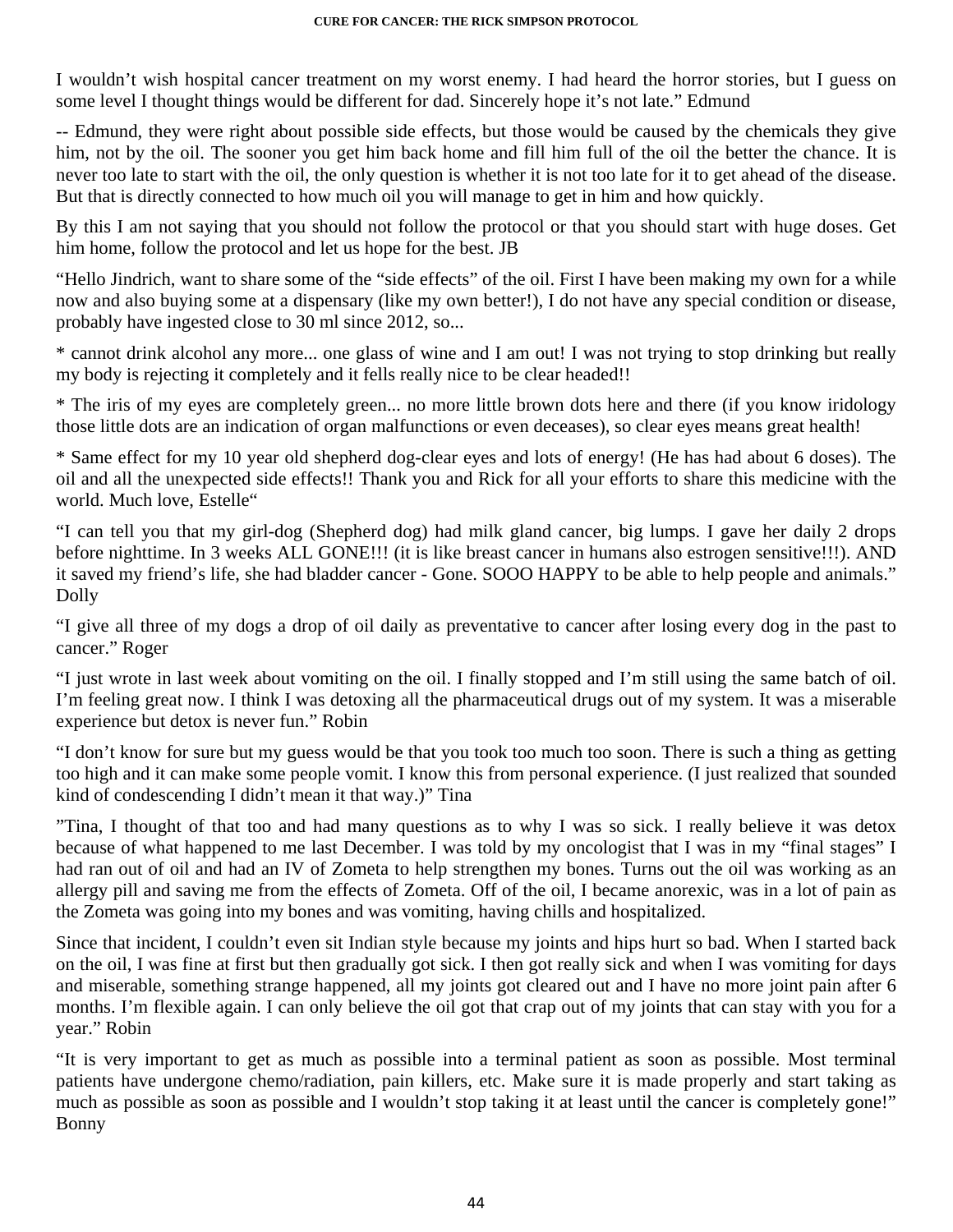"When your doctors tell you, "you are terminal," would you not want to try whatever is out there? Think about it... After a diagnosis like that, what do you have to lose? I have a niece who is alive today... because of this oil... Need I say more?" Carol

"That's me her niece. It really worked." Joanne

"I did a half-marathon, I raised \$5000 for cancer research. Little did I know there was already a fuckin' cure and they wouldn't give it to me. They gave me really strong chemotherapy twice. They ruined my liver; they ruined my kidneys. They sent me home to die in April of last year. They said I would not live for six weeks. And here I am today, still alive, because I found out how to make my own medicine so I could be here today.

We need to tell everyone about this cure. Everyone needs to know: there is actual medical marijuana products that will help you live, and help your friends live that have cancer. Everybody needs to know: nobody has to die from cancer. There is a cure, there's always been a cure. They just... Big Pharma won't let us have it. How dare they?! Cancer research is a multi-billion dollar industry... And what are they doing? They're killing people like me with their drugs. It's bullshit! There's a cure! Phoenix Tears oil works! Tell everybody. Please!" Joanne

"Hi, I have faith in the oil and am currently using it for my mother who has cancer, but I have a question, you say that should be consumed 2 ounces in three months, but my mom is very weak because of the disease and only taken as an ounce and is about to meet three months, but still taking it, and I want to know if it is the same effect, because you said it should be in three month. Please answer me the message because I am worried." Esmeralda

"Don't worry too much about how much she has taken so far. Just keep trying to get her to eat a little bit more. Tell her to eat a bigger piece than she ever has before, when she goes to sleep at night, little by little she will be able to eat more. Make sure she eats a bigger dose at night and she will build up a tolerance faster. My dad did the same thing the first three months. It took him a long time before he was able to eat over a half of a gram a day and the cancer was disappearing even when he was barely eating a 1/4 gram a day-(tumor was getting smaller). Now he is up to around a gram a day, and he has eaten more than a hundred grams in 10 months. Good Luck!" Jose

### **Replacement of Medications**

"With my experience with the oil, I personally do not know of a single pharmaceutical medication that I would be willing to use. I have several reasons for it but the main one is that they are not necessary. Your body can only process what your ancestors used to eat; it is not ready to process chemicals of any sort and consuming chemicals will eventually bring about trouble. They may help with the condition you are suffering from now, but you will pay the price later. The oil resonates with the human DNA and helps regenerate and rejuvenate cells in the whole body. The oil works selectively and attacks everything that is unhealthy in your body. In addition, the oil does not produce harmful side effects. In a slight exaggeration, we like to say that the only side effects of using the oil are sleep, happiness, and health. It is not to say that a patient will not experience unusual states of body and mind, especially when they take more oil than they are used to taking. But even if they do, if they use high-grade hemp oil, they will simply go to take a nap and sleep it off. There is no point trying to fight the effects of the oil, it is best to simply let it work and flow with it." JB

"Okay so I have to share this. I got some oil from a friend in another state. The first stuff I took was from a dispensary and I had a feeling it wasn't what it should be. I was taking a fairly good sized dose every few hours and it didn't seem to be doing much. When I got the stuff from my friend yesterday I figured I could take the same amount as I had been of the dispensary stuff. Boy was I wrong! Y'all aren't kidding when you say start slow! When you have the real stuff it is definitely potent! Unfortunately I didn't have a good experience at all, major paranoia and unable to sleep all night. My son actually had to come over and "babysit" me! I'm very tired today and still feeling the effects so I probably won't take any today and if I do it'll be less than half a grain of rice! I guess on the good side I don't have pain this morning. lol I'll stick to the directions from now on!"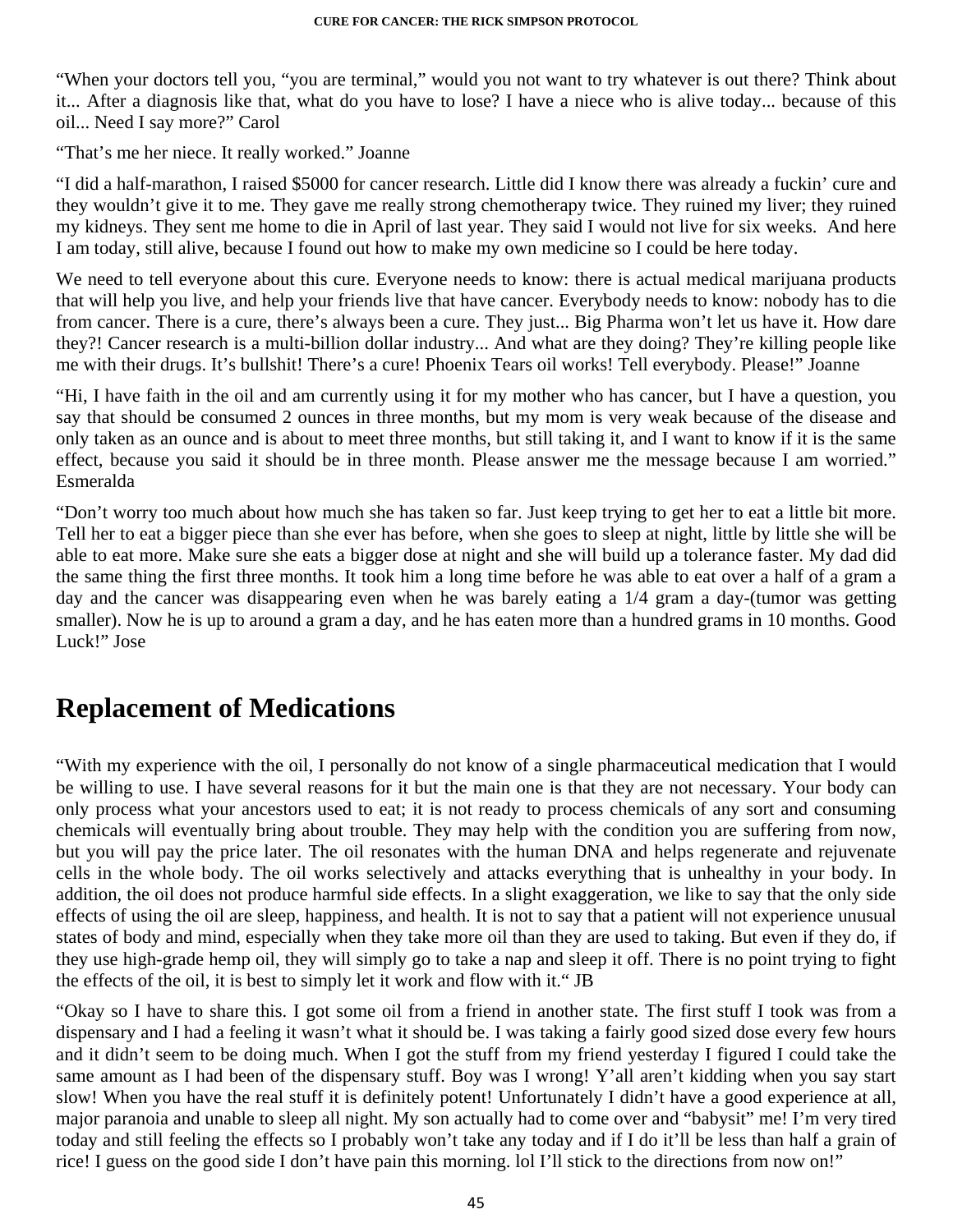-- Casey, lol. There is probably some sativa in the new batch, so try to get another one. Oil produced from what we recommend doesn't do that. I would try a new batch or half of what you took. These unpleasant feelings can occur sometimes to someone, but once you learn how to deal with it, it does not represent much of an issue, as your babysitter can probably confirm.

But again, like I say, there is probably some energizing sativa in the oil. But maybe it has better painkilling effects than you previous oil. Try to take less and see how it works. If you don't like it the second time either, give it to your son for recreational purposes or use it topically (for beauty etc.), and have him get you something more potent and sedative which will comply with the requirements specified in our "directions." Best wishes, JB

"It works for all sorts of disease and illnesses. If you're taking it, watch out for your potassium levels as they seem to drop in some people. For anyone with kidney, liver, and heart problems, look into glandular supplements in combination with RSO and q10 for regenerative effects." Matthew

"Only cannabinoids regulate cells. Most ointments/substances for wounds are disinfectants and only try to make an ideal situation for the body to heal. Cannabinoids are antibacterial / antifungal / antiviral etc. etc. and they regulate the cells so that the ugly damaged cells are regulated and not half-ass repaired and copied. In other words, you are less likely to have scars from using cannabinoids on wounds because cells are regulated with the following logic:

Am I damaged a little? - Yes= Autophagy to recycle/repair the cell. Am I damaged a lot? - Yes = Programmed cell death (Apoptosis)

Am I past my used by date? - Yes = Programmed cell death (Apoptosis)

Am I damaged exceedingly? Yes = Necrosis. When damage is so severe, unless cannabinoids are applied to the area, the endogenous cannabinoids in the blood will usually fail to reach the cells and regulate them and it will result in rotten flesh / Necrosis.

Cancer usually results from a damaged cell that remains unregulated because its CB receptors are not functioning due to damage.

Substances that are known to cause cancer are usually substances that are slow to exit the body and cause a constant cellular damage throughout their journey.

The more often cells are damaged, the higher the chance that a cell will exist with no functioning CB receptors." Scott

## **Healing Cancer with the Oil**

#### *Judging from observations of the number of patients you have treated, is the oil effective for all types of cancer, or are you aware of any types of cancer that it will not help with?*

"The oil is effective in the treatment of all types of skin cancers and to the best of my knowledge, the same holds true for internal cancers and other medical conditions. After years of experience in dealing with patients who suffered with all types of medical problems. I can honestly say I do not know of any condition for which the oil is not an effective treatment.

High-grade hemp oil, when made and used according to my instructions, seems to work on all types of cancer and I am not aware of any type of cancer that it would not be effective to treat. Some time ago, I did hear about a study that claimed THC can cause a certain type of cancer, but I think this was just more propaganda that was thrown in to keep the public from learning the truth. I can only say that this study must be flawed and I will now explain why I came to this conclusion.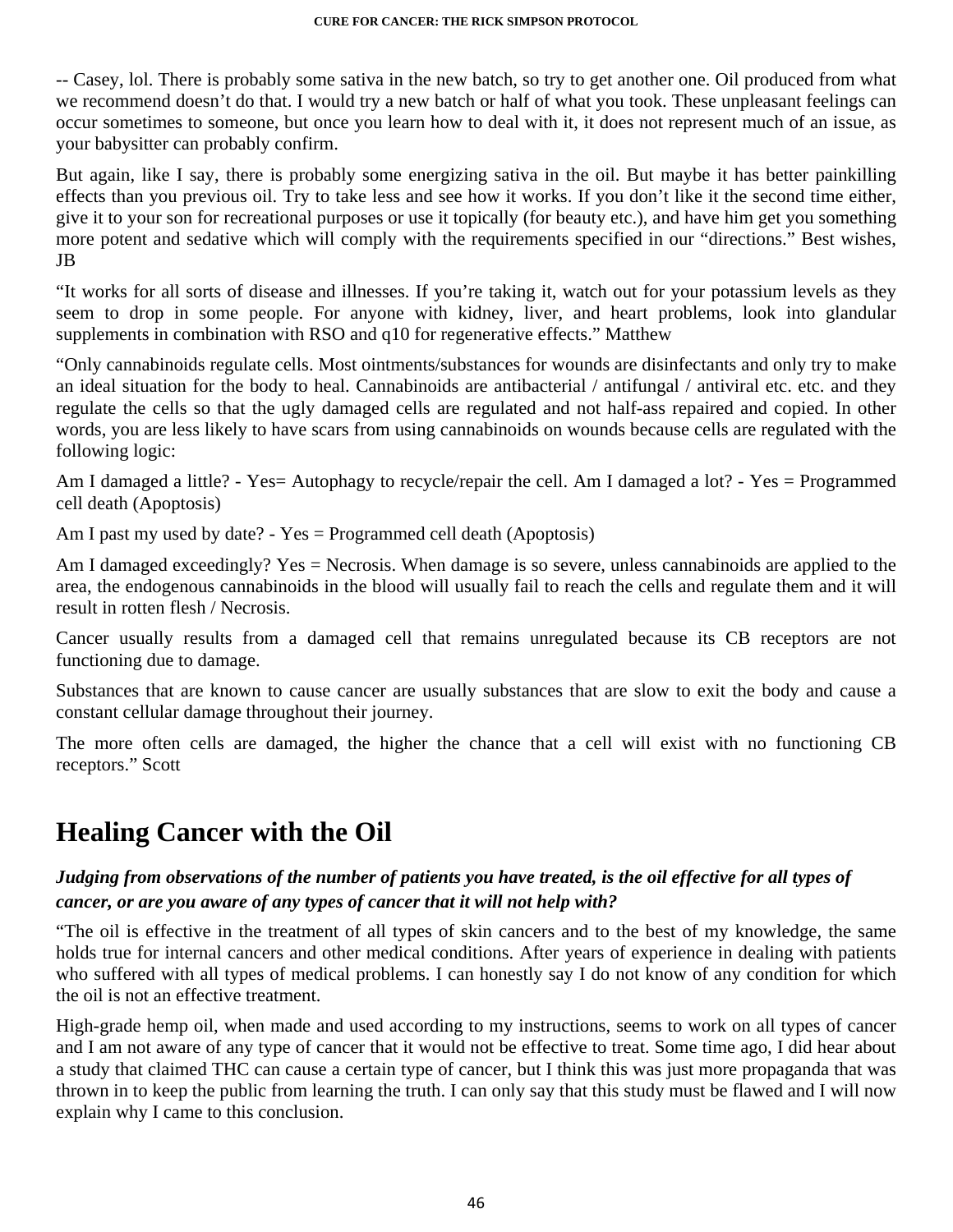Put simply, most research tells us cancer is just mutating cells that were allowed to multiply due to an underlying problem present in the patient's body. THC kills mutating cells. So how can THC produce the very cells that it is so good at destroying?

If you are looking for treatments that can cause cancer, look no further than chemo and radiation. Both of these so-called "treatments" are very carcinogenic, so, in other words, they can and do cause cancer. Even a CT scan exposes the body to a massive dose of radiation. Radiation causes cells to mutate and that is what we have all been told cancer is, mutating cells." Rick Simpson, *Hemp: The Most Medicinal Plant*

## **Can the Oil Be Used Along with Chemotherapy and Radiation?**

"When patients ask me this question, I tell them that yes, the oil could be used along with chemo and radiation. I have no doubt the use of this oil would be very beneficial and it would give them a better chance of surviving the effects such treatments cause. Still, why would anyone in their right mind even consider taking chemo and radiation?

Chemo and radiation do not cure cancer, they cause it, and in the past, I have refused to provide oil to people who are planning to take such so-called treatments. Why should I run the risk of going to jail to produce the oil for someone who plans to take treatments such as this from the medical system? If a person chooses to take chemo or radiation, by all means, that is their choice. But from my perspective I feel it would be foolish on my part to provide the cure, if these individuals are so intent on letting the medical system poison them. It is like supplying an antidote while pumping venom in the patient's veins.

In the past, I have provided this medication to patients who want an effective treatment that does no harm and gives them a very good chance to survive. But I consider most of what the medical system is supplying to be more about murder than it is about medicine. That is the reason I tell people with serious medical conditions to take the oil and stay away from the medical system and their doctors.

Unless medical professionals start behaving rationally towards the treatment of cancer, I believe the patient is better off not seeking their advice at all. What the medical system provides in the end usually does much more harm than good and lessens the patient's chance of survival. The damage caused and left behind by chemo and radiation will in most cases bring about the death of the patient, unless they ingest large amounts of oil to detoxify themselves. The vast majority of people who take chemo and radiation die from the effects these treatments cause and not the cancer they were being treated for.

As I said, from my experience, the oil seems to work on all types of cancer, but I have had a few people who acquired the treatment and then refused to take it. I cannot explain their behavior other than to say that in the end it seems they were unwilling to break with the medical system. There have only been a few who have done this and, as far as I know, in the end all these patients died. I wish that I could explain why people do the things they do and why they are so reckless with their lives. But unless they are willing to educate themselves about what the medical system has in store for them I expect that this will continue." Rick Simpson, *Hemp: The Most Medicinal Plant* 

## **Success Rate for Cancer Patients?**

"When people come to me with a diagnosis of cancer and they have refused to take chemotherapy or radiation, it is almost a given that they can be cured unless they have waited until they are at death's door to take the treatment, or they refuse to ingest the oil in the proper way.

Cancer can even be reversed in roughly 75% of those who have been badly damaged by the medical system if they take the oil treatment properly. However, there are about 1 in 4 who have been so badly damaged the best one can hope for is to give them a much better quality of life while they are still with us. But for patients in this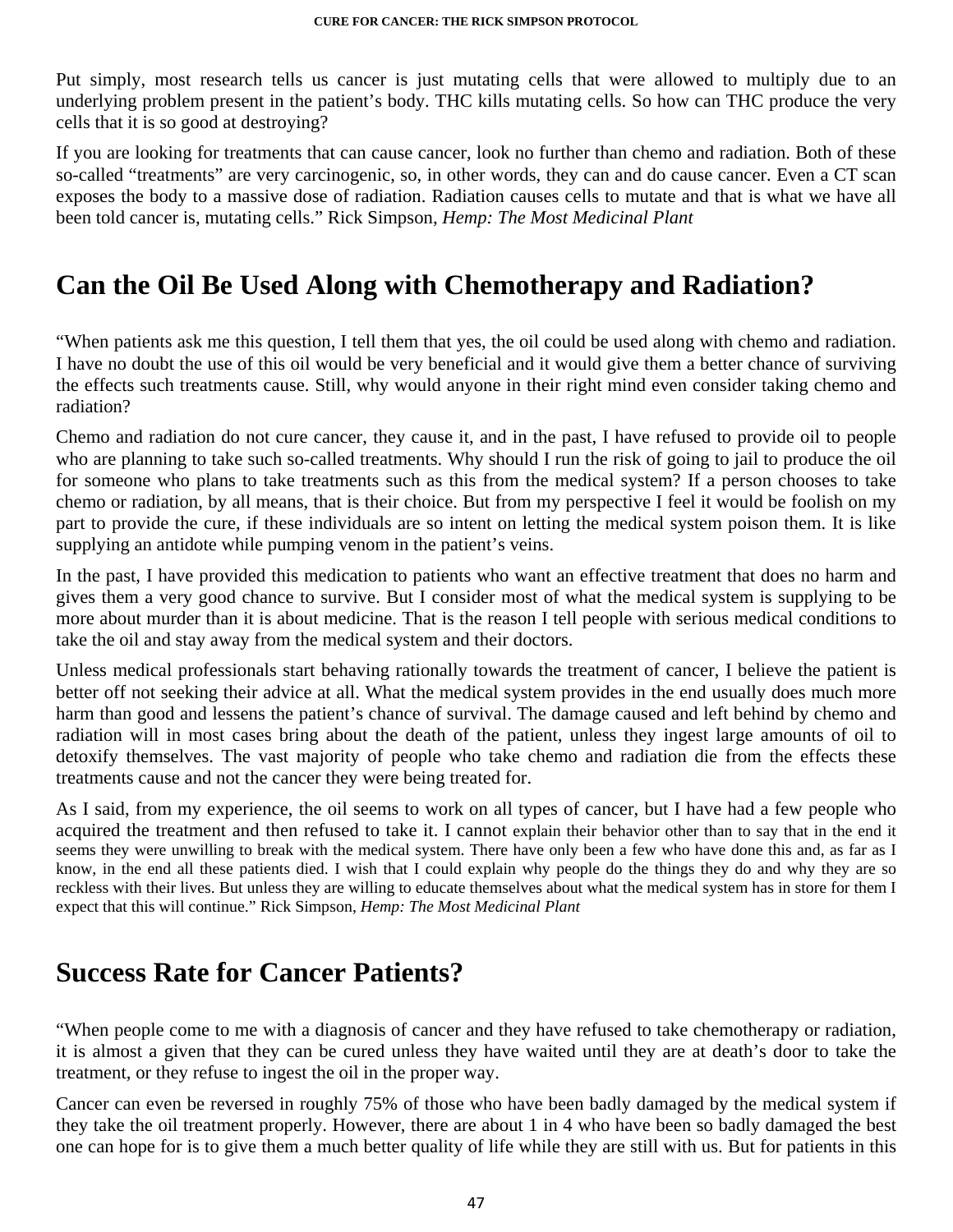situation, ingesting the oil still makes good sense, for it will ease their suffering a great deal and often they will live on much longer than expected.

Even if you can cure the cancer, in the end the damage from the chemo and radiation will often bring about the patient's death unless the harm that was caused can be repaired. These individuals are not dying from cancer; they are in fact dying from the so-called "medical treatments" they received from the medical system. As you can see, hemp oil does have an amazing success rate especially when no doctors are involved. But if the medical system would start behaving rationally and use this medication as they should, I think survival rates could increase even more.

#### *How many people that you know of have cured themselves with the oil?*

Since 2003, I have provided this oil to roughly 5,000 people who were suffering with all types of medical problems. Many of these patients had several medical issues which needed attention but most were brought under control or cured with the use of this oil. Due to the illegal status of this medication, I did not keep records, but it's safe to say I have seen hundreds of people cured with external and internal cancers, plus a great number of other conditions.

In addition, I receive vast numbers of e-mails every week from all over the world, telling me how much this oil has helped patients in faraway lands. When we put the instructions on our website and brought out the documentary "Run From the Cure", explaining to individuals everywhere how they can heal themselves, it drew a lot of attention and many used this information to help provide those in need with a medication that worked. Since this oil is so easy to produce, already untold numbers of people worldwide have experienced its benefits and it is my hope that in the near future we will all have the freedom to do the same." Rick Simpson, *Hemp: The Most Medicinal Plant*

## **Is It Ever Too Late To Start Using the Oil?**

"It's never too late to start using this amazing medication. Even people who have been badly damaged by the medical system still have a good chance of making a recovery. We had one gentleman with lung cancer who was in the hospital and doctors had given him twenty-four hours to live. Despite opposition from the medical system, his son gave him a large dose of oil and he left the hospital the very next day. About fifteen months later, this 83-year-old veteran did die, but not from lung cancer, he passed away due to a pre-existing heart condition that he had suffered from for years. During the extra months that he had lived, he enjoyed a good quality of life and he died in his sleep with no pain. Isn't that better than dying in a hospital, drowning in your own fluid from lung cancer?

We have had great results in the treatment of those who have stage 4 cancers and were not expected to live. Of course, we could not save them all, but one thing is for certain, we did save many more than the medical system could with their insane treatments and dismal survival rates. As I stated earlier, this oil is effective in the treatment of all types of cancer but the results I often witnessed in those suffering from lung cancer and leukemia were truly astounding. Frequently, these types of cancers respond very dramatically to the oil treatment and it is not unusual for patients to see improvements in their conditions daily.

I always encourage those who are taking the oil to get it into their system as quickly as possible. The idea is the faster they can ingest the THC-laden oil into their bodies, the more quickly they can cure their cancer and other conditions. This will ensure that the patient has a much better chance to survive, but still they will not be harmed.

I tell everyone with serious life-threatening conditions, "The oil will either save your life, or it will ease your way out." Even if the patient does pass away, they will do so with dignity and the effects of all those horrible pain medications can be avoided. Our aim is to save as many as we can, but for those beyond help, it's still nice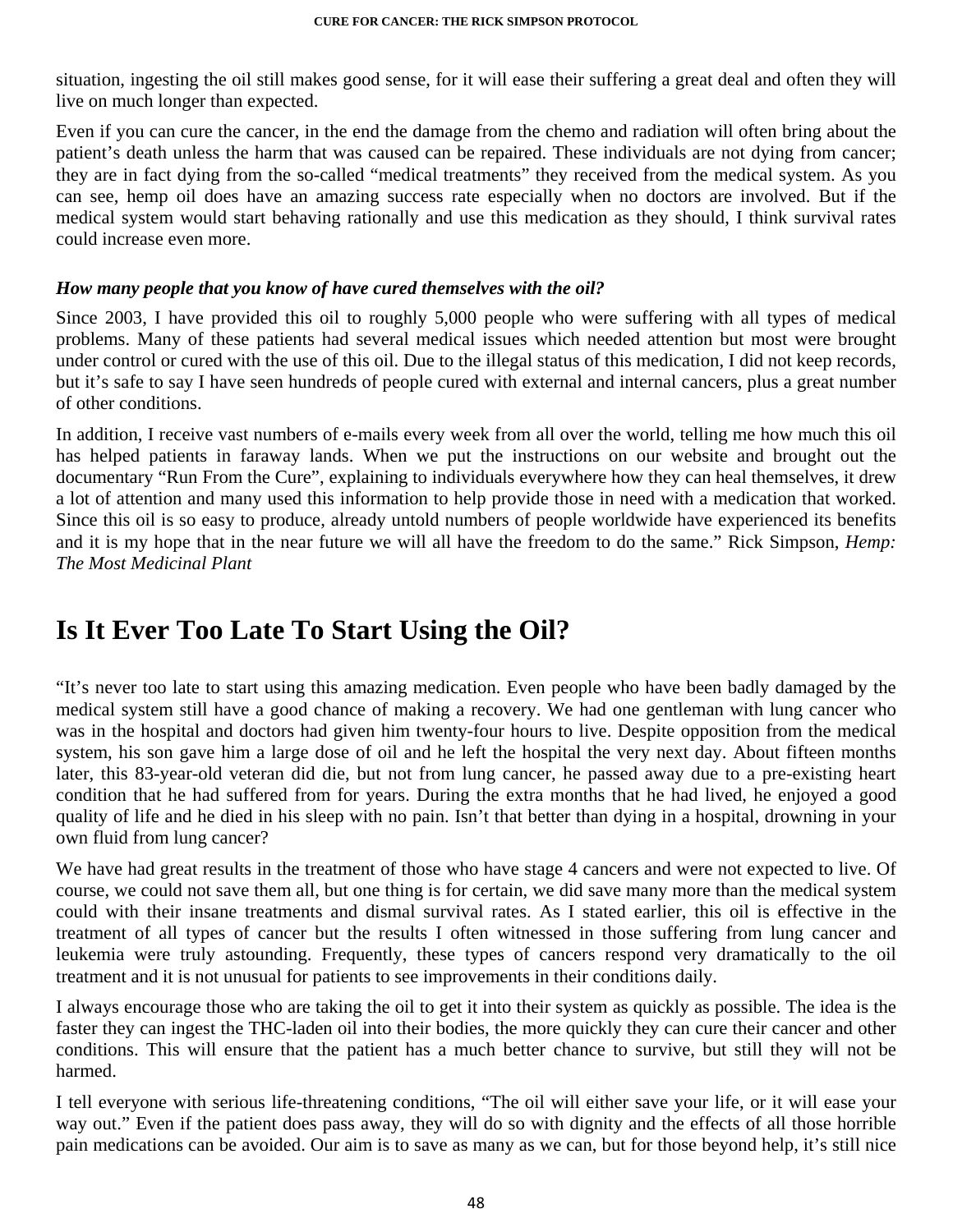to know that they will not have to go through a painful agonizing death, like others with the same conditions must endure in hospitals." Rick Simpson, *Hemp: The Most Medicinal Plant*

## **Are Some People More Difficult To Cure Than Others?**

"People who are the hardest to cure are the ones who have allowed themselves to be severely damaged by the medical system. Chemotherapy and radiation are both carcinogenic treatments, in other words they cause cancer. If the patient can survive these so-called treatments, they may witness a reduction in the size of a tumor. But in the end these treatments poison the body so badly that they are left with no immune system to protect them. This in conjunction with the cancer-causing effects of the treatments themselves helps to spread the cancer to other places in the body.

Since the patient no longer has an immune system which functions properly to protect them, they are now incapable of defending themselves against many medical problems that can bring about their death. Any rational person should have no trouble understanding why the treatments provided by the medical system do not work. Yet, doctors continue to tell us that there are no other forms of effective treatment available. I guess this proves that if you pay doctors and other professionals enough money to not understand something, in most cases they are happy to comply.

I must also mention the fact that quite often patients are already taking medications that block their cannabinoid receptors, or interfere with the function of the endocannabinoid system. Such medications include Remonabant, Surinabant, Taranabant, and Ibipenabant, just to name a few. Since it was the doctors who prescribed these substances in the first place, I feel this is something that should be discussed with them. This is one of the reasons I tell patients to get off the chemical medications as soon as possible. If the function of your cannabinoid receptors is impaired, it makes such people much more difficult or impossible to treat.

Many individuals today seem to think the power of our minds has a lot to do with recovering from serious illnesses. They often feel certain that a positive attitude and a strong belief in the treatment being used is very important when it comes to healing. But most of those who came to me did not believe when they began treatment that this oil would be of any benefit. So although I agree that the power of positive thinking could be helpful, the vast majority of those I treated seemed to be able to heal quite nicely without it.

I tend to look at healing successfully as having more to do with the proper medication being used, rather than the state of a patient's mind. I expect that many who believe in this new age rhetoric will tend to disagree, but I have no reason to twist the facts about what I have witnessed. In addition, our pets and other animal life have cannabinoid receptors in their bodies as well so they too can benefit from the effects of this oil. I have treated many animals and although some of these creatures were quite intelligent, I am sure the miracles this oil produced had nothing to do with positive thinking." Rick Simpson, *Hemp: The Most Medicinal Plant*

### **Leukemia**

"If you treat someone who has leukemia with hemp oil, it often produces results very quickly. Leukemia, from my experience, is one of the easiest internal cancers to cure and we have seen spectacular results with this oil's use. The first place THC goes after entering the body is directly into the bloodstream. If cancer is present in the blood, it will not likely be present for long. I have seen the white blood cell count in those suffering from leukemia come down dramatically in two days and in my opinion, I feel that there is no better treatment for those who suffer with this condition." Rick Simpson, *Hemp: The Most Medicinal Plant*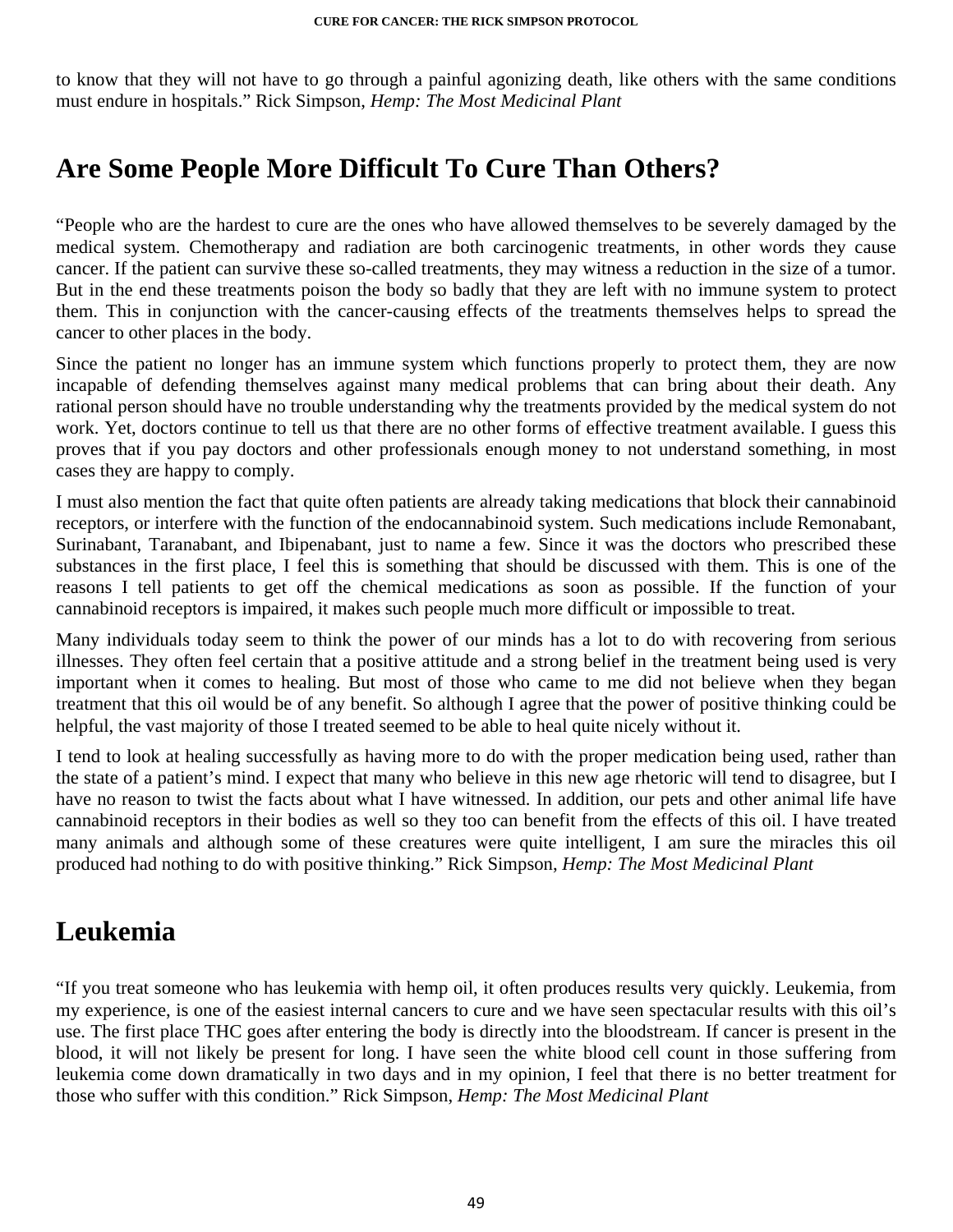## **Treating Skin Cancer**

"If the oil is produced properly, it will definitely work to cure skin cancer and it usually only takes a small amount of oil to accomplish the task. Apply the oil to the area that is causing the problem and cover it with a bandage, then reapply fresh oil and a new bandage every three or four days and the cancer should soon disappear.

I always tell patients to continue treatment until the cancer is gone and then continue to treat the area for about two more weeks just as if the cancer was still there. Doing this will ensure that all the cancer cells are dead and I have never seen a skin cancer return if my instructions are followed.

If you have had skin cancer for quite some time and the cancer is well established, it may take some time to cure, but usually even in quite severe cases, skin cancer will disappear in less than a month. In an extreme case, it may take longer, but if so, then just keep up the treatment until it is completely healed. Many people can cure their skin cancer in no time, but it all depends on your own rate of healing and how deeply embedded the cancer has become.

#### *How many people have cured skin cancer using your hemp oil?*

I have provided the oil to hundreds of people with skin cancers. Usually within three weeks, the cancer is gone and all that remains is healthy pink skin. I really cannot give you an estimate of how many patients have used my method of treatment to cure such cancers. Yet, since this is becoming so well known, I expect by this time hundreds of thousands, if not millions, worldwide have cured themselves of this condition in this manner.

#### *Can you compare this treatment to standard procedures?*

There is no comparison between treating skin cancers with hemp oil and what the medical system tends to call proper treatment. Quite often surgery is performed and sometimes they are successful in removing all the cancer cells that are present. But judging from those I have met, who had to return over and over again to have it removed, I would say that this is quite rare. In far too many cases, patients must return to their doctors to have these operations repeated again and again.

Even when these operations are performed several times, the medical system often fails to eradicate the problem. Doctors also use other treatments for skin cancers, such as liquid nitrogen and creams containing chemo. These treatments are usually painful and, in many cases, the cancer just keeps coming back and tends to get much worse.

When hemp oil is used to treat skin cancer, it kills only the mutating cancer cells and the condition usually heals quickly. This harmless effective treatment causes no harm to healthy cells and from my experience, I believe that it is by far the most sensible way to treat this condition. Methods used by the medical system are to say the least unpleasant by comparison and one does not have to worry about infections or other complications when the oil is used." Rick Simpson, *Hemp: The Most Medicinal Plant*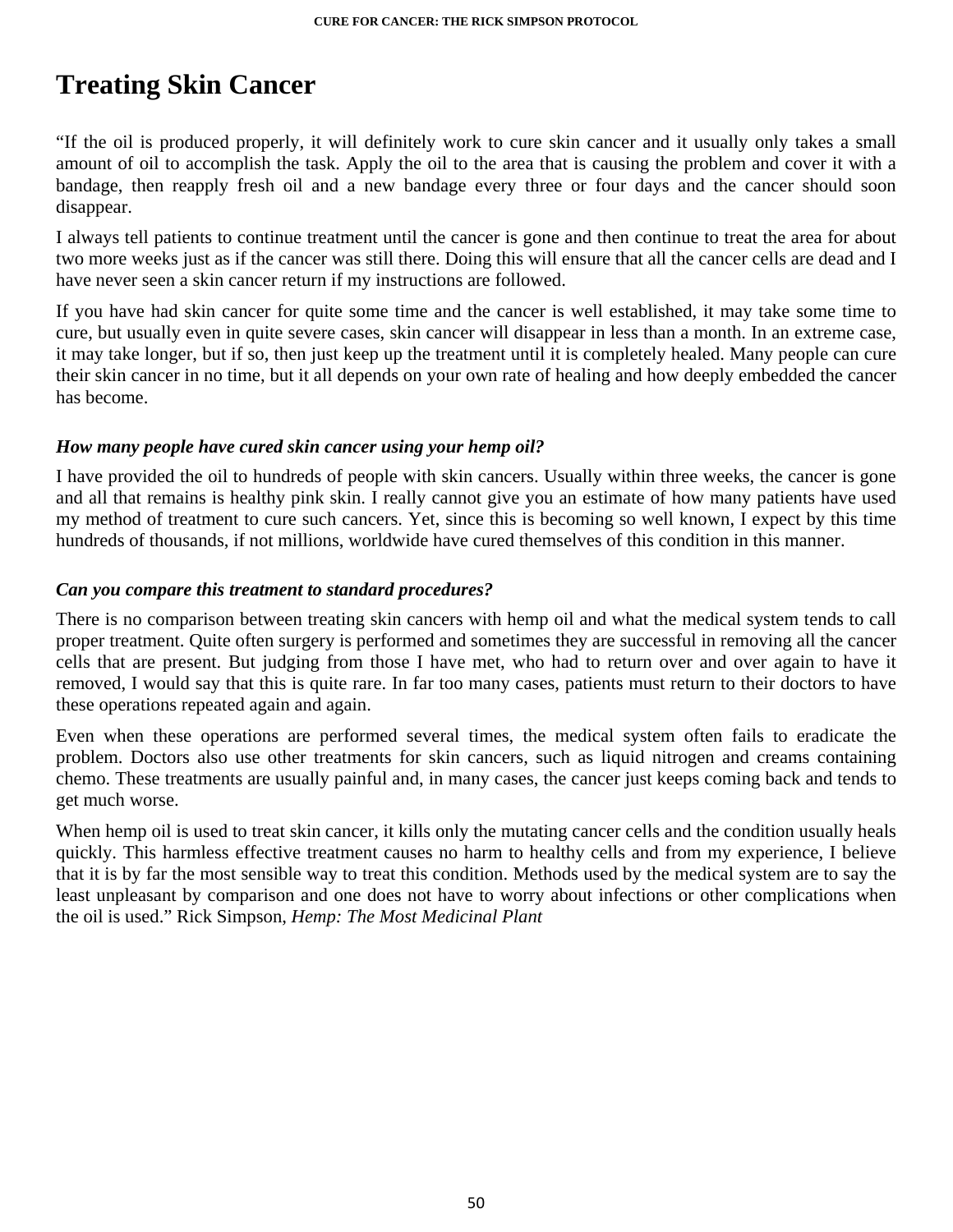## **Oil versus Chemotherapy**

#### *What are the main advantages to this treatment when compared with chemotherapy, radiation or other chemical medications?*

"Hemp oil has three main advantages over so-called conventional treatments. First, hemp oil does no harm, second, it works, and third, it does not kill the patient. Chemotherapy, radiation and other poisonous chemical medications do extensive harm to the body and, in far too many cases, lessen our chance of survival. In addition, patients enduring such treatments often end up with other medical problems caused by these treatments themselves.

I cannot really compare hemp medicine to what the medical system provides, since I do not consider what they are giving us to be medicine. Chemical medications are liver toxic. Which should make it obvious to anyone that such chemicals should not be in our bodies, since they are poison and present a danger to the patient.

Chemotherapy and radiation are both carcinogenic which means these treatments are not only poisonous, but they can also cause cancer as well. Often, the size of a tumor can be reduced with the use of chemotherapy or radiation but in a great number of cases, it simply allows the cancer to spread. Due to the carcinogenic effects of such treatments and their poisonous nature, they ruin your immune system when you need it most. In my opinion, it is ludicrous to call chemotherapy or radiation a treatment for cancer or any other condition, when obviously they should not be used at all.

#### *Can using the oil replace radiotherapy?*

The term radiotherapy sounds quite benign. It makes it seem as if all a patient has to do is listen to some music on the radio and they will get well. Of course as most of us already know this is far from what really takes place, so let's call it what it really is radiation therapy.

I don't think radiation therapy is any better than chemotherapy, since both of these treatments are poisonous and cancer-causing. Hemp medicine should be the first line of defense against cancer and all other illnesses, not treatments that could bring about our death or make our conditions worse.

As far as I can see, to allow the medical system to do such destructive things to our bodies is just a faster way to die. For some, chemotherapy and radiation does work as a delaying tactic, but in the end the damage these treatments do to your body is horrendous. If you are someone who happened to live through such treatments and their lasting effects, count your lucky stars because the vast majority are not so fortunate. In addition, I want to warn people that it's best to stay away from CT scans and such things, since they also expose patients to a massive dose of radiation which again can cause cancer or other health issues.

Hemp oil is not toxic to the body and when this oil is used to treat cancer or any other disease, it does not harm healthy cells. After taking hemp oil, it puts the patient in a very relaxed state so they can then get more rest and sleep, which promotes healing.

From my point of view, there is no comparison between chemical medications and hemp oil. Chemicals and poisons cause harm and affect your well-being; they can also have severe side effects and may even lead to death. Hemp oil is harmless and encourages good health and rapid healing. I like to say that this substance promotes life and from my experience with its use, I can actually report that this is the case.

#### *Would you describe how THC acts on cancer cells versus healthy cells?*

First of all, THC does not harm healthy cells but it can have devastating effects on cells which have become cancerous. Most individuals have little knowledge about how these cells behave but in reality cancer cells are trying to commit suicide and this is a well-documented fact. But if our immune system has become compromised, we cannot produce enough natural cannabinoids to put a stop to their growth. When cells become cancerous, they actually produce more cannabinoid receptors, which allows the natural cannabinoids that our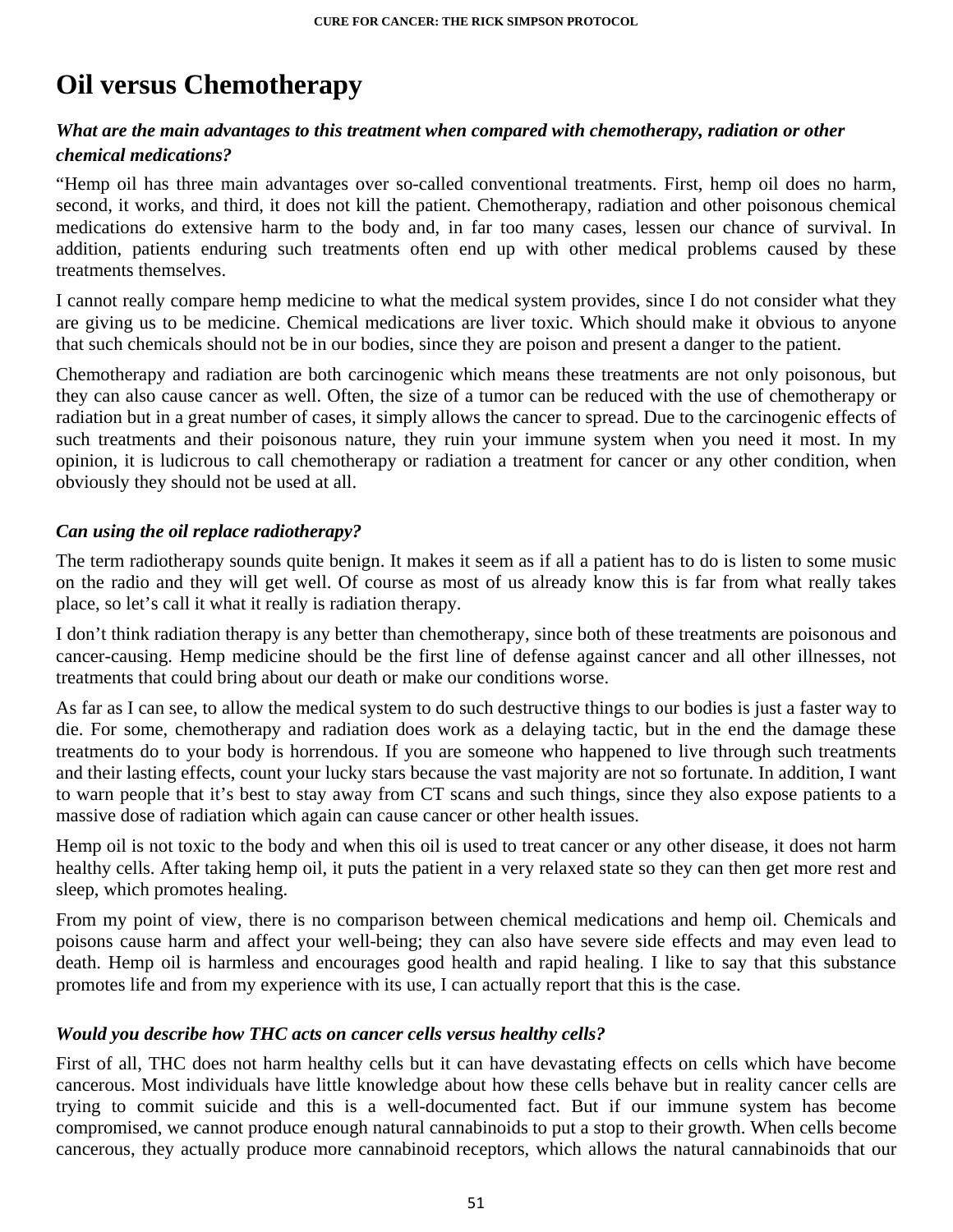bodies produce to enter more readily. These same receptors will also accept cannabinoids like THC that the hemp plant produces and this can be of great benefit to the patient. So if your body is not producing enough of these natural substances to stop the cancer's growth, then we must look for another way to bring up the cannabinoid levels in our bodies to fight off the disease.

By ingesting hemp oil, it provides these cannabinoids in abundance and then the disease can be brought under control and cured. Our bodies produce cancer cells every day, so in essence we all have cancer but if our immune system is functioning properly, these cells pose little or no danger to our well-being. When our immune systems become impaired, often that is when cancer will make its presence known. But if a person is wise enough to ingest hemp oil to give their immune systems a boost instead of going to the medical system, its presence will not be felt for long.

We have studied research papers on the subject and I will now give you the scientific explanation as to why THC is effective in the treatment of cancer. When hemp oil is ingested as a cancer medication, the THC in the oil causes a buildup of a fat molecule called ceramide. When ceramide comes in contact with cancer cells, it causes programmed cell death, while doing no harm to healthy cells. This is the way it was explained in the scientific research we have studied but I have never stopped looking for other explanations.

With the help of a wonderful lady named Batya Stark, I have developed a new theory which involves our pineal gland and the melatonin it produces. Fluoride and many of the chemicals doctors provide plus other things we come into contact with, often impairs the ability of the pineal gland to produce melatonin. Melatonin is the greatest antioxidant known to man and it travels to every cell in our bodies. The pineal gland and the melatonin it produces can play a very dramatic role in maintaining good health and indeed has a lot to do with our overall sense of well-being.

With the function of the pineal gland impaired, its ability to produce melatonin is greatly diminished. It has been found that as we age, melatonin levels decrease, and I feel this reduction could also have an effect on the development of cancer. It has been scientifically proven that just smoking hemp can raise melatonin levels a great deal. Perhaps this is one of the reasons why individuals who smoke hemp have lower cancer rates than those who don't. Now just think of what ingesting the raw unburned oil would do for your melatonin levels.

From what I can understand, cannabinoids in the oil causes the pineal gland to go into overdrive and subsequently melatonin levels sharply increase. This, at least in part, is what we think causes the wonderful effect this medication has on so many conditions including cancer. If the pineal gland is producing vast amounts of melatonin, it does no harm to the body, but it can have a devastating effect on the disease the patient is suffering from. When melatonin levels remain high, the illness or disease that has been plaguing the patient can often be brought under control or even completely cured. In reality, I am not a doctor nor do I have the qualifications necessary to become one, but I still feel we should leave our minds open to other explanations. If I am correct about the importance of melatonin, then it may give us a new way of looking at disease control and it could help to explain the anti-aging effects this medication produces." Rick Simpson, *Hemp: The Most Medicinal Plant*

## **Cancer Testimonials**

Motto: Spontaneous remission of cancer seems to occur surprisingly often in the presence of cannabis oil

"Friend has bone cancer. Just started the oil last week, pain is gone, he feels better. Oncology doctors are shocked." Joe

"A bit of great news yesterday. A man we had just given some floored his doctor when it was found a few weeks later that the tumors in his lungs were gone as well as the one on his liver which had shrunk down to only a spot. One small tube! We've got a few on the go and they are all doing well. I hope things are good. Phoenix Tears is alive and well." Chris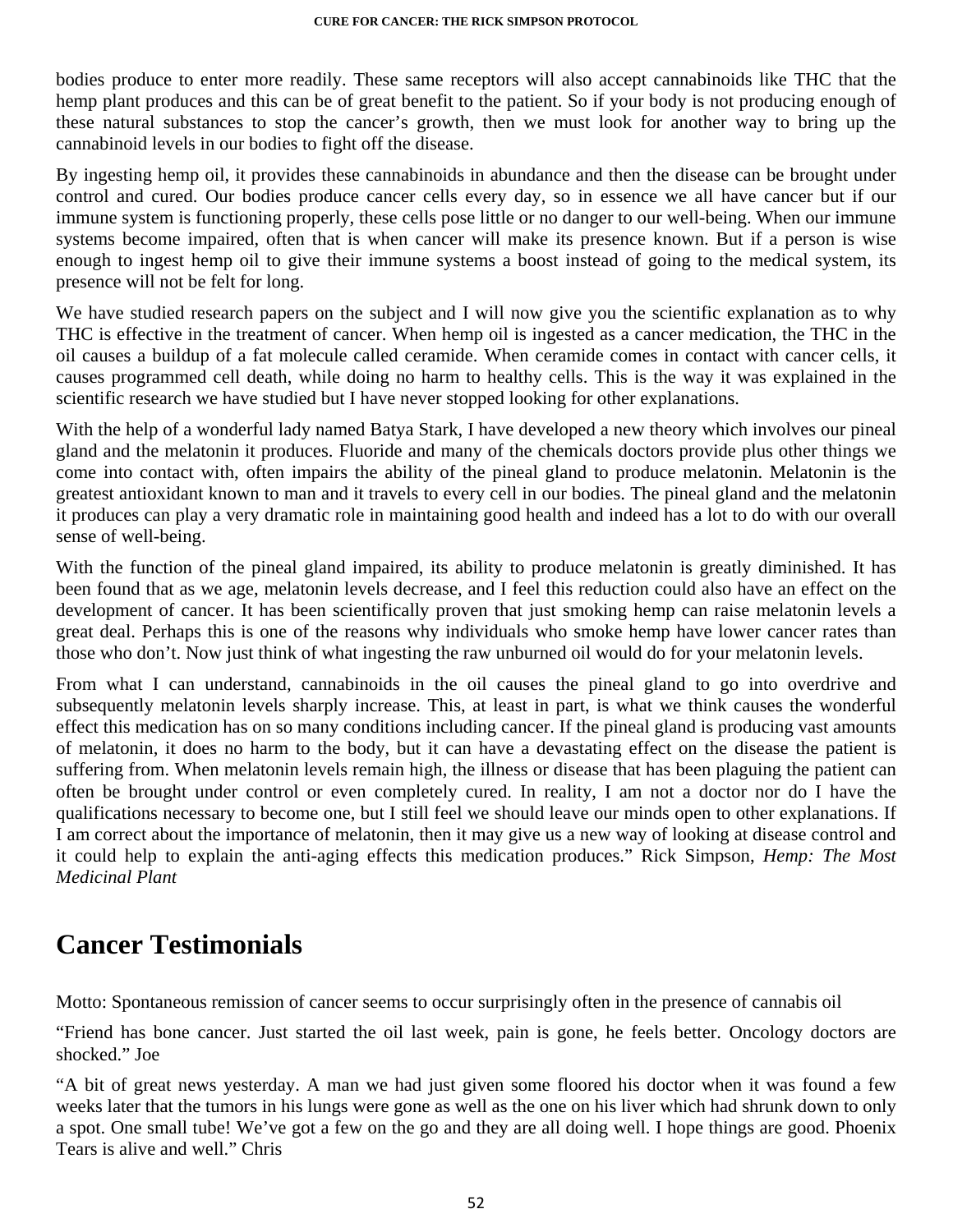"Update - My 81 year old friend passed 3 tumors all together from his face (skin cancer) squamous cell carcinoma. They didn't stand a chance against the world's best medicine. 5 weeks on the oil and he feels better than he has in 15 years. His appetite is back! He's winning the battle!!! We're winning the battle! Jose

Steve: Was he ingesting the oil and using it topically also? Jose: Both

Steve: Fantastic Isn't it amazing to know we can make a difference in someone's life like that

Jose: He started rubbing 68% THC oil mixed with olive oil and coconut oil on his cheek for 2 weeks before it surfaced. He also ingests it without the olive oil after rubbing it on the inside of his cheek.

Jose: His Dr called me yesterday and told me he also has skin cancer and would like some Oil to try on himself. Steve: Now that is fantastic news about the doctor wanting help. Well done my friend!!!! And I'm glad your 81yr old friend is back to enjoying life again.

Jose: Yes, it really is amazing! Dr P we'll call him, is a well-known author of a couple of books and a great Naturopath Healer and an MD. He has referred 5 of his patients to me in the last 2 weeks. All terminal cancer patients."

"Two weeks ago I gave another one of my skin/throat cancer patient/friend some healing oil to ingest and use topically, along with a little bit of coconut oil. Tuesday he told me the skin on his cheek had opened up and the tumor was exposed. I told him to continue applying the oil but, without the coconut oil, just the pure healing oil. He put the healing oil on the exposed tumor directly and he said "The bump that was sticking out disappeared by the next day. It started draining within minutes after rubbing it on. It oozed out - the oil drew the cancer out like a salve." The cancerous tumor was there, now it's gone... Two weeks!!!" Jose

"A family member had throat cancer golf ball size tumors within 48 hours of oil was throwing up the tumors it works. It's documented. Helps with female problems also. No one cares to find cures or help for that only give synthetic horse hormones then wonder why women go crazy." Debra

"Hello Rick Simpson & Jindrich Bayer, I wanted to share some very HAPPY HAPPY news. Mom's scans showed a "measurable" decrease in the size of ALL tumors in liver and pancreas. As well, the tumor in her lung is now COMPLETELY, 100% GONE!!!

There is so much thanks to go around but the number one person who deserves the most love is Rick for so openly sharing this information with the world to begin with.

Thank you Jindrich for all that you do including your supportive kindness and instructions. I know we are still walking on egg shells with her diagnosis/prognosis but if things continue to improve (tumors shrinking or "resolving" as they call it with no further metastasis). I will eventually send you her before and after medical reports so you can see that you helped save the life of an incredible, loving, active, giving woman, who is outdoors planting her herb garden as I type. :o). Much love, Barbara"

-- Hi Barbara, thank you, you made our day with your e-mail. Say hi to your Mom for us and make sure she does not go for any other scans or Xrays or other carcinogenic nonsense. Have her go by how she feels, she should eat 120-180g of the oil over six months or less. If I were her, I would then eat the oil every day for the rest of my life anyway, cancer has a very little chance when there is oil present in the body. Maintenance doses are an extremely important part of this method. Best wishes, Jindrich

"My mom cured her stage 3 small cell lung cancer with the oil!! J Did I mention she was cancer free only four months after diagnosis? Well, that's what happened. J" Dawn

"My dad also has pancreatic cancer that spread to his liver and lung during chemo then it spread again he was very unwell and deteriorating quickly. He started the oil 3 months ago latest scan on Monday shows all 7 spots have disappeared and pancreas cancer has shrunk he feels 100% better and has quality of life back. The oil is truly amazing." Lisa

"My dad is also on the oil for pancreas cancer that spread to seven other spots he has been on the oil for 5 months all seven spots that appeared while on chemo have disappeared since starting the oil and the pancreas cancer has shrunk, the oil saved his life!" Lisa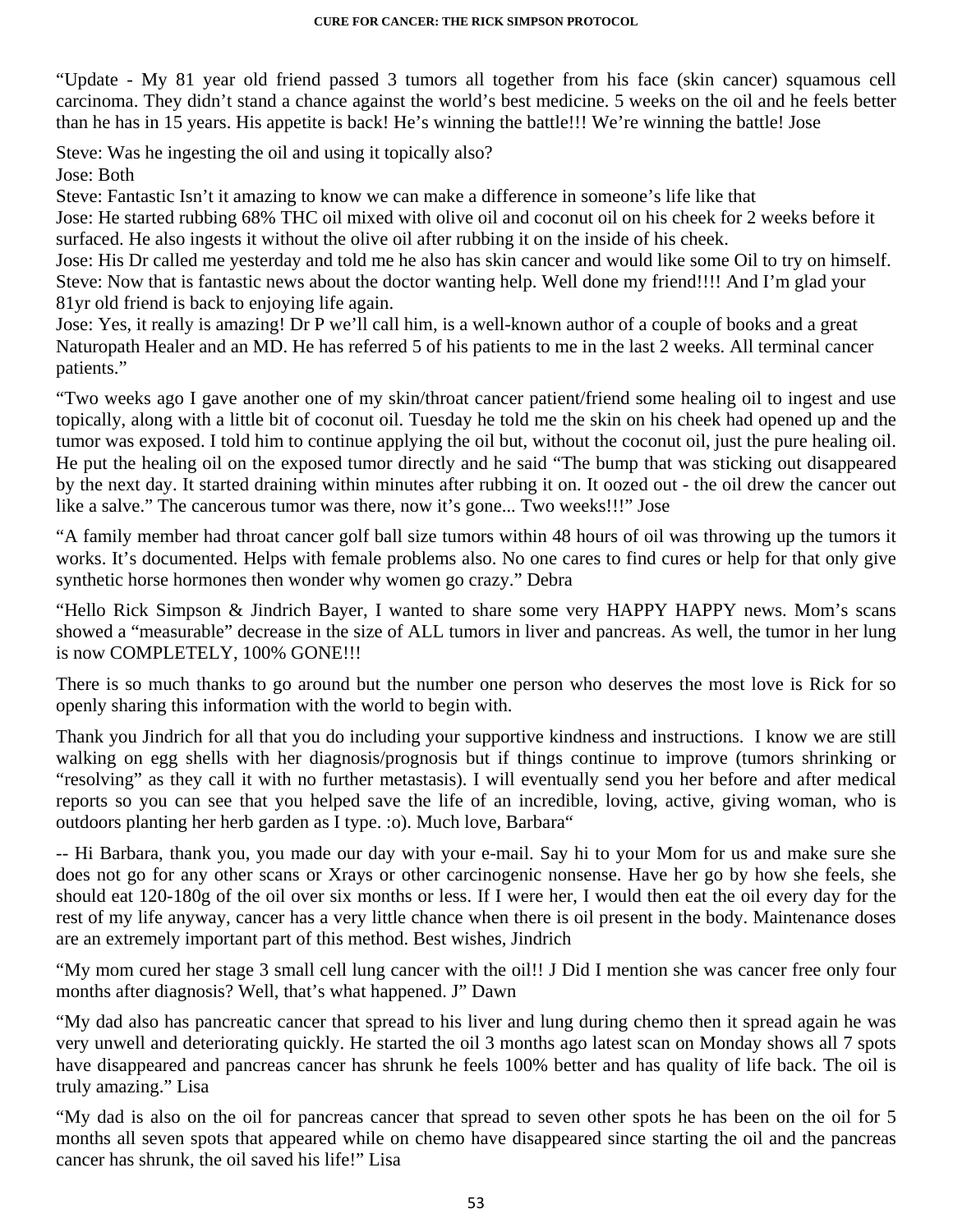"Hi, I just wanted to update you. Dad has had another scan since starting the oil 5 months ago for pancreatic cancer. Last scan showed the cancer in the pancreas had shrunk and the other 7 spots that had appeared while he was on chemo had disappeared since starting the oil. New results show the cancer in pancreas has shrunk again and there are no other spots which is bloody fantastic considering that's why pancreatic cancer is so deadly because of the rate it spreads. So 8 months along 5 of those months using oil dad is doing great in fact he feels better now than when he was first diagnosed. So thanks again Rick, J.B and everyone that helps get this information out if it was not for the oil I would not have my dad!!" Lisa

"My dad was also stage 4 pancreatic cancer. He also had 10 spots on liver... that was late November 2012. He now has 1 spot on liver (.08) and 1 spot in pancreas (8 mm). We are beating this. His doctors are shocked. He is gaining weight and all in all feels great. Cannabis infused oil is good also." Angie

-- Don't play with diluted medicine, Angie. It is good for topical use but you don't want to give cannabis infused oils to cancer patients as their only treatment. Full power full spectrum attack works best.

Especially for those who "have to" go take a scan "too see" how it is healing. Such people should automatically add another 60g of the oil to the protocol because they just unnecessarily went through a highly carcinogenic procedure "to see" how they are feeling. Curiosity costs money, sorry about that.

Congratulations and best wishes. It is great to see the success of people who think different. JB

"I am factual proof that RSO has a direct effect on MPNST and NF1. Medical records, MRI, PET, CAT scans prove significant reduction in tumor size and avidity." Kristyne

"Ok my Peeps. Today is the day I had only hoped would ever happen. The biopsy results are in. Corrie Yelland HAS JUST RECEIVED CONFIRMATION THAT HER CANCER IS 100% COMPLETELY GONE!!!! I AM CANCER FREEEEEE!!!!! Not even any dysplasia let alone the big C.

To my incredible, amazing friends who collectively were responsible for me being able to afford the medicine = there are absolutely no words to describe how grateful I am to each and every one of you. You are all amazing!

To Heather who first sent me RUN FROM THE CURE--That video quite literally changed my life. Who would have thunk it, hey? I love you! To Rick Simpson, to Jindřich Bayer from the bottom of my heart... THANK YOU for your knowledge and your support. I'm alive today because of all of you! I am truly blessed to have such amazing family and friends." Corrie

Hi Jindrich, just a quick note to let you know I saw my doctor today. The report says the cancer (anal canal cancer) is no longer detectable. Last fall I was told I had 2-4 months if I didn't do radiation. I chose to do no radiation and to try the RSO instead. Obviously, it worked! From the bottom of my heart, thank you, Thank you, THANK YOU to Rick and to yourself!!!!" Corrie

"My latest success story. This is a woman in her late 50's who was diagnosed with Stage 3, but very close to Stage 4 Lung Cancer. Today I received this: "Well my mom went for her CT scan a month ago and got her results back a couple days ago. It's completely gone! Her doctor read them and said the larger mass is clear and there is nothing left...

She has COPD still but we will work on that and her smoking lol... Thank you so much for all the advice and knowledge of things we never were aware of. Everything came together for a reason and we are so happy. God bless you and your family." Corrie

-- Spontaneous remission of lung cancer seems to occur surprisingly often in the presence of cannabis oil. JB

"Ok, all my wonderful Peeps, this is going to be a long read, but I think I may have hit PAYDIRT yesterday. I haven't seen my dentist since last September. At that time, I was in the midst of fighting for my life. My dentist was told at that point that I had cancer. We had the usual conversation, where I told him I was not doing radiation and was doing an "alternative treatment." At the time, he had asked what I was doing. I was hesitant to tell him, as he was known for his "rigidity," but told him to watch Run From the Cure. He actually called me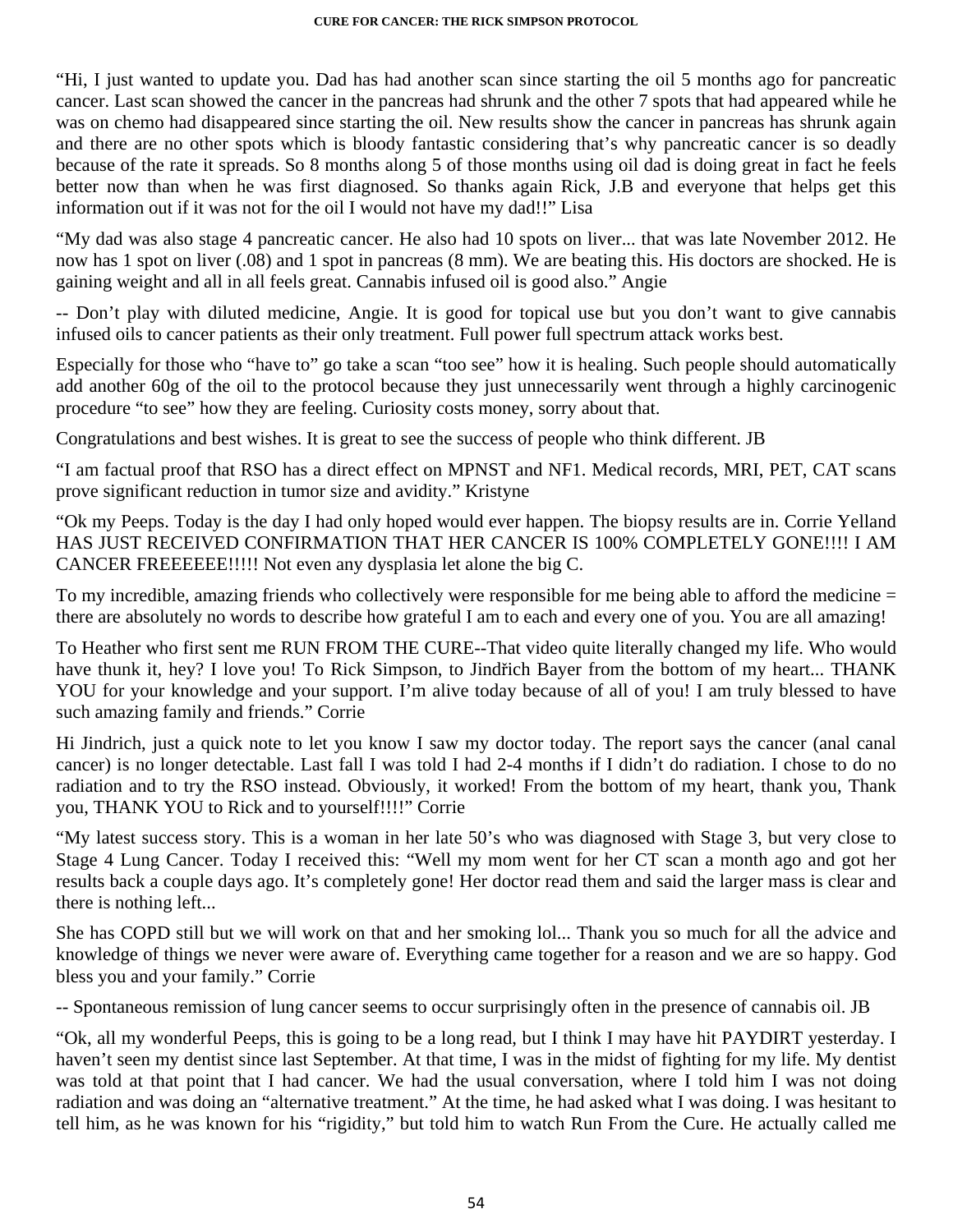after he'd watched it. He said that as a medical professional, he tended to be in the box, that he had a brother, (a doctor), and another brother, (a pharmacologist) and how sometimes they "don't have all the answers."

Fast forward to yesterday. He was Stunned to see how well I looked, and momentarily speechless when I told him the Cannabis Oil had worked. He began asking all sorts of questions. Many of them "scientific questions" that I couldn't answer. He asked about clinical trials, diff. disease conditions treated with Cannabis etc. He wants to talk to his brother about myself, as well as Cannabis as a cancer "cure", and also wants his brother to research Cannabis as a medicine. Would it be ok if he took my cell number and email address?

Here's where it gets big. His brother, Dr. Jake Theissen, used to be the Dean and pioneered the Pharmacology program at Waterloo University. He is now a consultant for drug companies and specializes in "New Approaches in Cancer Treatment." He is strongly tied to the Canadian Cancer Society. (As well, he is the one that has been asked by the government to head the inquiry into the diluted chemo scandal.) John was saying, that his brother has often said, there has to be something better out there for treating cancer. Something natural, rather than chemical. I told him to "look no further." Cannabis is the "something natural."

Fingers crossed my Peeps. To have somebody this influential be on "our side", could be freakin' huge! Janet Sweeney, Robert Melamede, Peter O'Toole, Lester Grinspoon, Gersh Avery, Rick Simpson. Cannabis Science, would you guys be on board to help me on this one if need be, and would you be ok if I directed my dentist or his brother to you guys?

Thanks for reading Peeps. Keep spreading the word... CANNABIS OIL KILLS CANCER!" Corrie

Q. Have you ever seen RSO help cure prostate cancer?

A. Of course. Follow the instructions for best results. Here is an example of how it works and Dennis also provides some scientific explanation about how the oil works. Still, follow Rick's instructions, eat the oil as instructed (low doses such as the ones that Dennis used might not be enough for other patients), and use the oil in a suppository form, too. Best wishes, JB

"In early 2013 I was diagnosed with prostate cancer getting a Gleason 9 rating. As my first option I made the decision to try Rick Simpson's Cannabis Oil. Most of the cancer was gone 90 days later according in a second biopsy but the tumor was still there. I decided my dose was too small, which was one tenth gram per day so I decided to do it again for another 90 days. This time I increased the dosage to 3 tenths gram per day for the first 60 days and 5 tenths gram for the last thirty days except for the last day I took a full gram. The next biopsy showed the tumor was gone. And better yet, my cancer was 99.9% gone! I thank God for leading me in the cannabis direct.

Prior to my cancer I had been very much against marijuana in any form but when you are facing death with the horrible radiation and chemo I figured I had nothing to lose. My urologist said he had never seen anything like this, it was completely off the chart." William

"I just got off the phone with the urologist. My husband has been having a lot of medical issues after prostate cancer years ago. He was sent in for a biopsy over about 2 months ago but because of problems in the tube from kidney to bladder they could not do a complete biopsy. They did however get enough tissue to see that the prostate cancer was back and now there were cancer cells on his bladder walls. They had to treat him for other issues before they could go back and resume the biopsy due to other medical issues. With great difficulty, this was accomplished today. I just got off the phone with the doctor and although he has kidney issues due to radiation and may possibly lose a kidney, she was more baffled by the absence of the cancer cell she detected 2 months prior. No evidence of cancer and she just can't figure it out. After the first biopsy, I immediately made phoenix tears. We both have a pretty good tolerance so within a week to 10 days I had him at the 1 gram dose. A month later, we have no cancer present! I am dumbfounded although I have never doubted the miraculous powers of the almighty weed. I too have autoimmune disease that is rare (same as actor Harold Ramis). I amaze myself daily as I have been in remission for over 3 years which I guess is pretty uncommon. I don't know why but maybe my daily consumption could have something to do with this also. 2 of my doctors are aware of my treatments and are 100% supportive. So I am thankful Mr Simpson! Thank you for leading the way! I just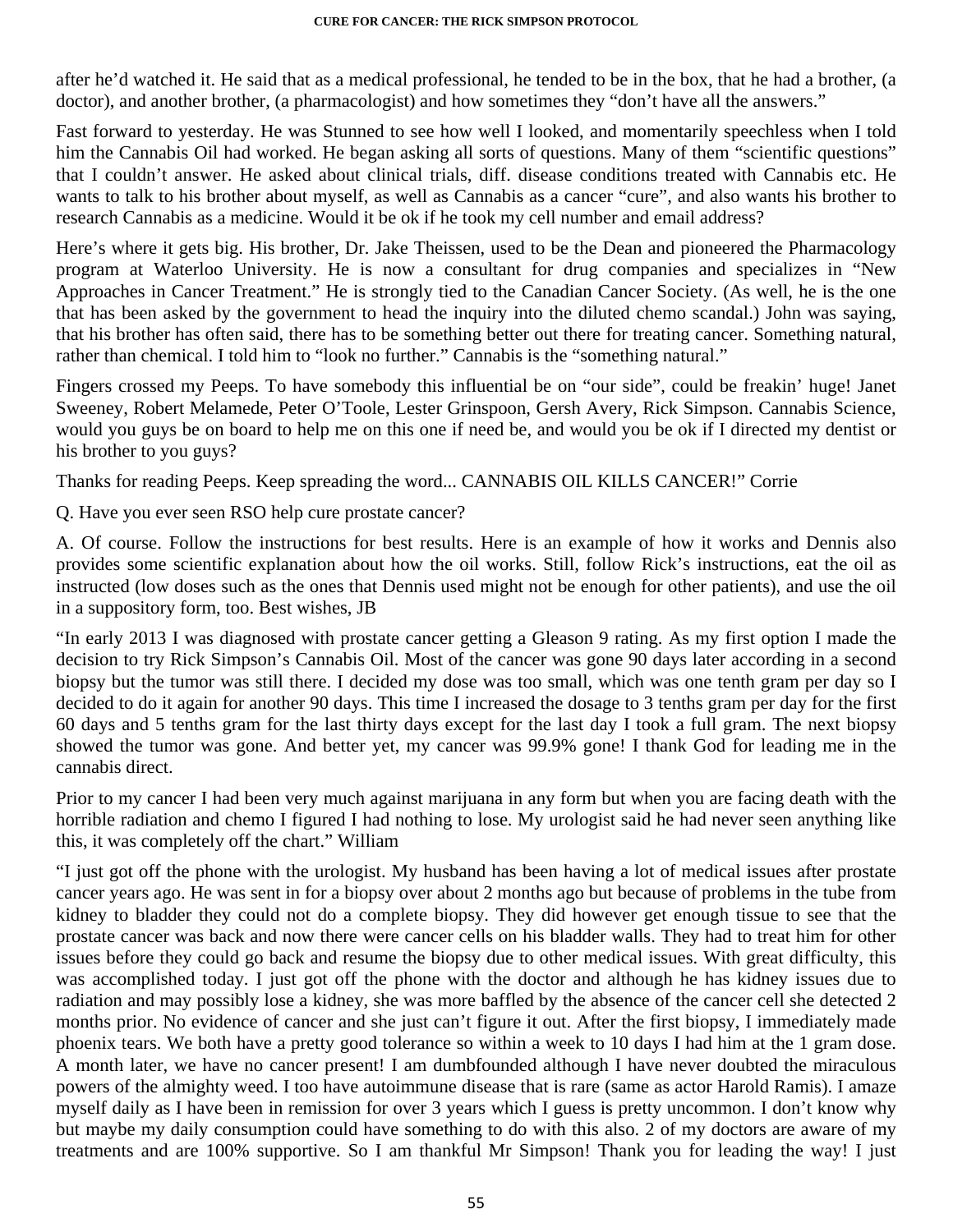wanted to send my testimonial to you becase I am so grateful. I will be donating to your cause once he is home and I have him settled in. Again thank you from the bottom of my heart! Sincerely, DKS"

"I have the same disease Harold Ramis died from last month...vasculitis. I have had it for over 15 years but was actually finally diagnosed about 4 years ago when the symptoms were so horrible that I couldn't even walk. I have been in remission now for 3 years since original treatment of cytoxan (chemo) and prednisone. Then on imuran for maintenance. I wanted off all drugs because to me, their side effects were worse than the disease. My doctor said no. So I did what any other hard headed, stubborn person would do... I took myself off them with my own permission!!! Hehe. Steroids down to 2 mg per day now. They are hard to quit!!! Last doctor visit, because I was doing so well my doctor finally took me off the meds I quit prior (she never knew I quit years prior). I don't know, but I have been in remission for 3 years now.

Most people who suffer this disease have so many problems all the time but I feel like a normal person with only a few problems the disease created in the beginning like neuropathy in feet and hand. Other than that, I am good. Work out every day and run. All I know is that as a daily cannabis user, I seem to be a very lucky person compared to so many others that have this disease and are on handful of horrible pills to suppress immune system and control the disease. The only thing I know for sure is that cannabis has helped make me feel as I do today. I have 100% support from 2 of my many doctors, one being my neurologist!

It is very easy to make your own RSO. I was nervous at first so tried to make a small amount first. It turned out wonderful so with that knowledge, I made more. I just followed Rick's recipe with a little help from a friend! As of a recent Facebook post I made (I am OUT about this miraculous herb) I have had numerous private messages about the success my family has had looking for help! I am about to put my healthy adult children on maintenance just so they stand less of a chance of getting anything catastrophic. I love this!!! Thanks so much Mr. Simpson!!! Your dedication to everyone is greatly appreciated by this California gal!!!" Deborah

"My husband did the Phoenix Tears program when he had stage 4 bladder cancer. The path report after surgery (which he would NOT have had if we'd had more faith in the program) showed absolutely no cancer. I'm not willing to claim success with Alzheimer's, but for cancer there is absolutely no better option." Caren

"Hello again Rick! I hope this e-mail finds you well. I am writing today to ask you how long should a patient stay on the oil? We have a patient with a huge tumor. He started March 15 and has been through 40 grams so far. He has been on 1.5 grams or more/day since day 2. Do you stop at the Therapeutic dose of 60 grams? Money is a factor for this patient. He has paid nothing for his medicine so far. Their Caregiver has donated the first 60 grams of oil, but cannot give free medicine forever. Thanks for your input. I value your insight. Sincerely, Janet"

"Dear Janet, You say he has been on 1.5 grams or more a day since day two. The oil I produce is so strong that it usually takes the average person about 5 weeks to get to the point where they can ingest 1 gram a day. There may be a problem with the strain that was used to produce this oil hemp strains can vary a great deal in their healing abilities so the problem could be the strain. Usually by the time the patient has ingested 60 grams of oil the cancer is gone. But if it is not, I would continue to give them the oil until it is. The time it takes and the amount of oil required can vary a great deal from person to person. We are all different and some people heal much more quickly than others. Usually people who have been badly damaged by chemo and radiation will require a longer treatment and more oil. The oil has to undo all the damage these so-called treatments left behind. My advice would be to try producing the oil from another strong indica strain but by all means keep him on the oil it's the only thing I know that may save his life. Best Wishes, Rick Simpson"

"I'm not sure if this is a success- But I sure count it as one! Just in case anyone wonders why I have a manly voice, it's not because I was a cigarette smoker or anything- I never smoked, but because I had my thyroid removed. I'm 51 (and a half!) and have used oil since my 20's. I just always found it delightful to vaporize. A few years ago- I started to have trouble swallowing, and my doctors found nodes on my thyroid. Nodes on my thyroid that I had to go for cancer testing. When they do that- they just stick a big ass needle in your throat and get into the nodes to be tested. They don't give you anything- no anaesthetic- because of the location. So- do this a few times and see if you can sit still. Anyway- after being stabbed at 6x- and my thyroid becoming so big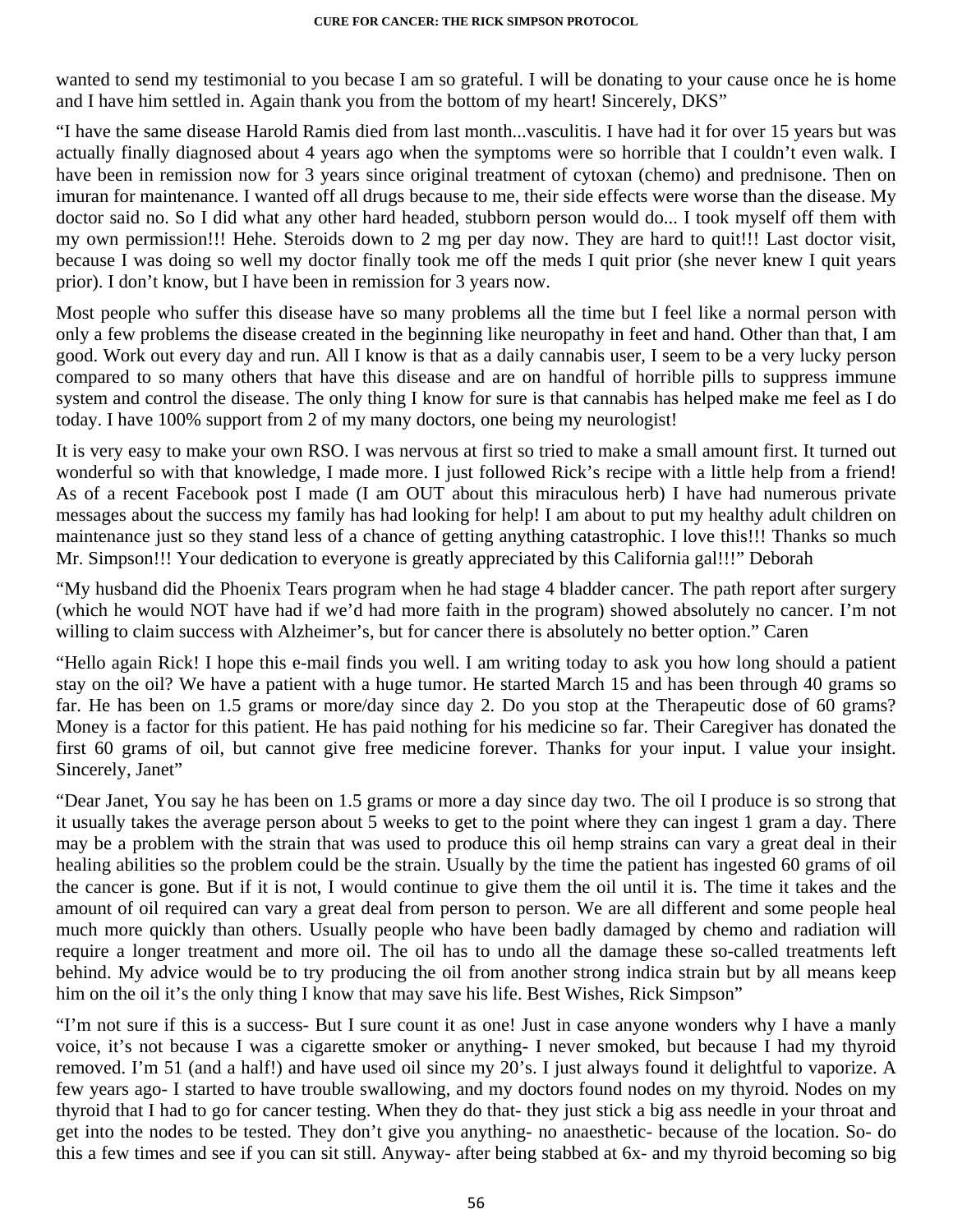I had trouble swallowing and breathing- I had my thyroid removed. With all the cancer in my family- I figured I'd be ahead of the game. No Cancer. None. I'm the only one in my family to escape cancer so far. I've been doing oil since my 20's. I've had just about every cancer test out there due to family history- and nada so far Thank God! You do the math :-)" Janet

"Hi Rick! Amy passed away this morning. Amy stopped using the oil when her numbers came up strange. You said something didn't smell right- well the doctors screwed up her lab results, and they were bad. Amy was so tired (23 rounds of radiation, 3 or 4 of chemotherapy). She just gave up. I'm not kidding. She had been through so very much before us, that she felt her time had come. She was right. Without the oil- it was over. The week before she looked so great- I swear! She wanted to go up to two grams a day, and really kick this. Then those damn tests came back, and she was done. I begged her to keep taking it. How do you deal with this? I'm devastated. Janet"

"Dear Janet, I know how you feel, dear, I've had the same thing happen to a few people that I had under treatment and it is not a good feeling. At least we can take heart in the fact that what we were doing did help and we are not the ones who caused the harm. It's often very hard not to get deeply involved with those we are treating and when something like this happens, it always makes me want to strangle those who are responsible. I don't care how much those idiot doctors think of themselves and their profession, murder is murder and before this is over, the public is going to see them all for what they are. I look at it this way Janet, we can't save everyone, but what we are doing, is easing the suffering of countless people. So about all we can do is continue on, until we can bring this world to their senses. You are a wonderful woman with a huge heart and what you are doing, means so much to the suffering masses. So try to concentrate on all the good you have done and don't blame yourself for the incompetence of others. It's people like us that make the difference and its people like us who will change this world, so please don't let anything sway you from the path we are both traveling. Best Wishes, Rick Simpson"

"I shared Rick Simpson's Phoenix Tears on my Facebook wall many times... then one day a friend of mine was on her death bed with Lymphoma. When she saw my posts on the oil, she immediately started taking the oil and is now CANCER FREE! Her doctors are amazed they told her she had three months to live… THEY WERE WRONG." Jamie

"Dear Mr. Simpson, I have a patient in the U.S. who has recently started on Phoenix Tears. It is legal in our state. He is about a month into the program, but has been requesting well over a gram a day from the second week. Does more than a gram a day do any good? I took this patient on for free, and I have a feeling he is playing me a bit. He wanted a gram a day since week two, and then wanted two grams a day - and this is extremely potent. I get looped on a quarter of a gram. We are using Buddha - 100% indica with over 15% THC content. How do you deal with patients who want more and more? Thanks, George"

"Dear Doctordoctor, I encourage everyone with a serious condition to take the oil as quickly as possible. The faster they can take it, the more quickly they can be healed. I have seen a few people ingest the whole 60 gram treatment in a month and cure their terminal cancer. But people like this are rare and it is more than possible that this guy is playing you. I had a couple of people try this with me and I put the run to them. I do not mind supplying oil to those who need it medicinally but I will not supply it to fools who are out to pull a scam. If you feel this guy is trying to scam you just tell him he will have to come up with the hemp himself to produce the medicine. If he is for real, he will likely try to do just that if not then you will probably never hear from him again. You do not have an endless supply of this oil and it has to go where it will do the most good. Keep up the good work. Best Wishes, Rick Simpson"

"I am treating a woman with TERMINAL cancer, with RS hemp oil and she is finally getting better. IT WORKS!" voodootattooo

"Doing the same thing now. 25% THC SKYWALKER OG, last OG oil my PSA was 160. After 100 grams today its 7." Jimmy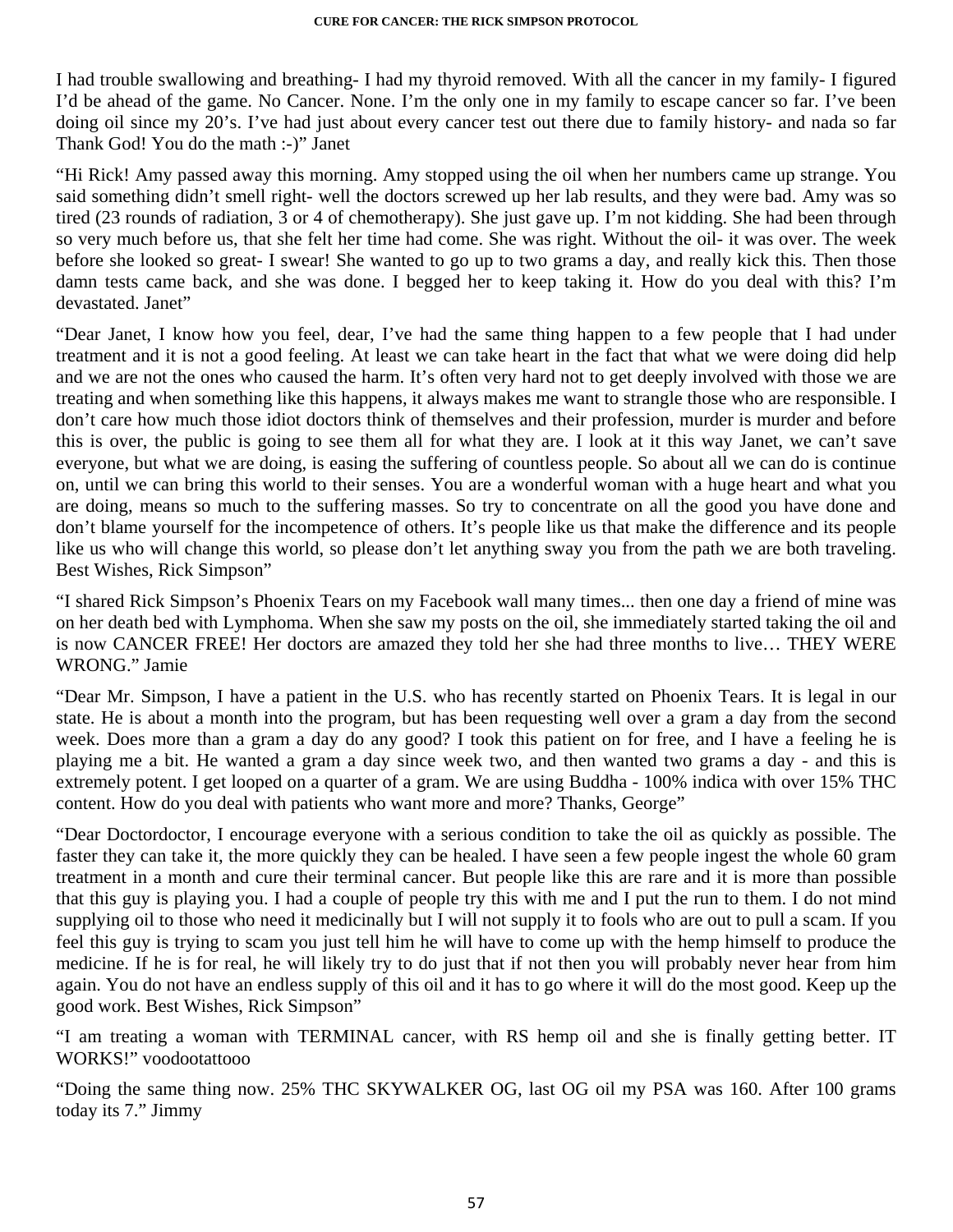"Hi Chris, Update... cancer is going away... she got a call from her confused oncologist yesterday morning. Usually we have a face to face appointment but he called her this time to advise her of the results of all the scans done a few weeks ago.

Liver - cancer no longer can be seen. Lung cancer, one lung cancer gone and the other lung cancer significantly reduced. Breast - he didn't comment... He didn't mention the breast thought... so Mom is calling him back for a few questions and to set up an appointment for us to go in and talk to him and to view past and recent scans. I am afraid she was a bit shell shocked when the Dr. started speaking about her liver and lung cancer disappearing that she forgot to ask about her breast area.

All the scans were for a prescreening for a new hormone therapy trail... but the Dr. says she is no longer a candidate for the hormone study as a patient has to have growth in the cancerous areas and all her areas are NOT growing but dying.

We are over the moon with the results of the oil!!! When I spoke with Rick a month or so ago regarding my mother he suggested that she should go on a 2nd 90 day treatment and so we are planning on that at the beginning of Sept. In the meantime we will put her on a maintenance dose.

Wow! She knew from the start of the treatment that the oil was working on her tumours she could feel them shrinking and going away. We are all so thankful that you introduced me to your documentary idea and shared this treatment. I am home tonight if you have time to chat. Forever Grateful, Cindy"

"Hello dear Corrie... Just wanted to let you know that I gave the oil I had from my mom to a friend's friend who has breast cancer... She took for a month and it's in remission... Some cancer cells are dead in the tumor... And the doctor was amazed and positive and apparently if she has better results next time the will start to do something about the oil. I'm am so so happy and thanking God for letting me be able to give that information about the cannabis oil to this woman.. :)) So wished my mom could have taken the oil everyday..."

"Hi Rick, I got some good news. My mother couldn't stand any more psychically the cognition that she's got cancer in her breast, so she underwent the surgery. However, she ate 30g of the dose, and she was drinking some herbal teas from some guy which has all sorts of medical herbs and she put the bandages from these herbs also. Anyway, when doctors took that cancer out, it was no more than 7mm big and of 100% tissue, only 1% was active, and malignant and in the dying phase. 3 doctors were looking at this, and they said that they never saw something like that... So, if she went more 1 or two weeks without the operation, everything would be gone. Now, she is taking every day the oil for 1 and a half gram and she understands now that the operation was completely unnecessary.

However, she's much more calmer now then she was, because she was freaking out, so we couldn't talk her out of the operation... but now everything is good, and the herbs and the oil did its job also. Anyway, the stupid doctors gave her 23 radio therapies, but she said she wouldn't do it and the doctor said between the lines that she's right. It's unbelievable how far these doctors go. Everybody says hello, Rick. Thank you very much for recommendation, and give big thanks to Jindrich once again." Sasa

"Rick... a friend just had a brain tumour removed from his head... he has spots on his lungs... they want him to have chemo and radiation... would taking the oil be a waste while on chemo and radiation? Seeing how he is after the brain tumour was removed is remarkable, he is 80 % better than he was last week with that thing in his head... I want to tell him not to do chemo and radiation and do the oil but it's not my choice..." Sharon

-- Sharon, it would increase his chances of survival. But in fact, the chemo will only cause that he will have to eat 120-180g of the oil afterwards just to undo the damage. Of course, that is if he survives the poisoning. Best wishes, JB

"For all you chuckleheads who think Rick Simpson is a fraud, you should know that Michelle Aldrich just cured her stage 3 lung cancer with cannabis oil, provided by Valerie Corral and WAMM! Why can't the media and doctors start telling the truth for once?! Cannabis cures cancer, goddamit!!! And the irresponsible people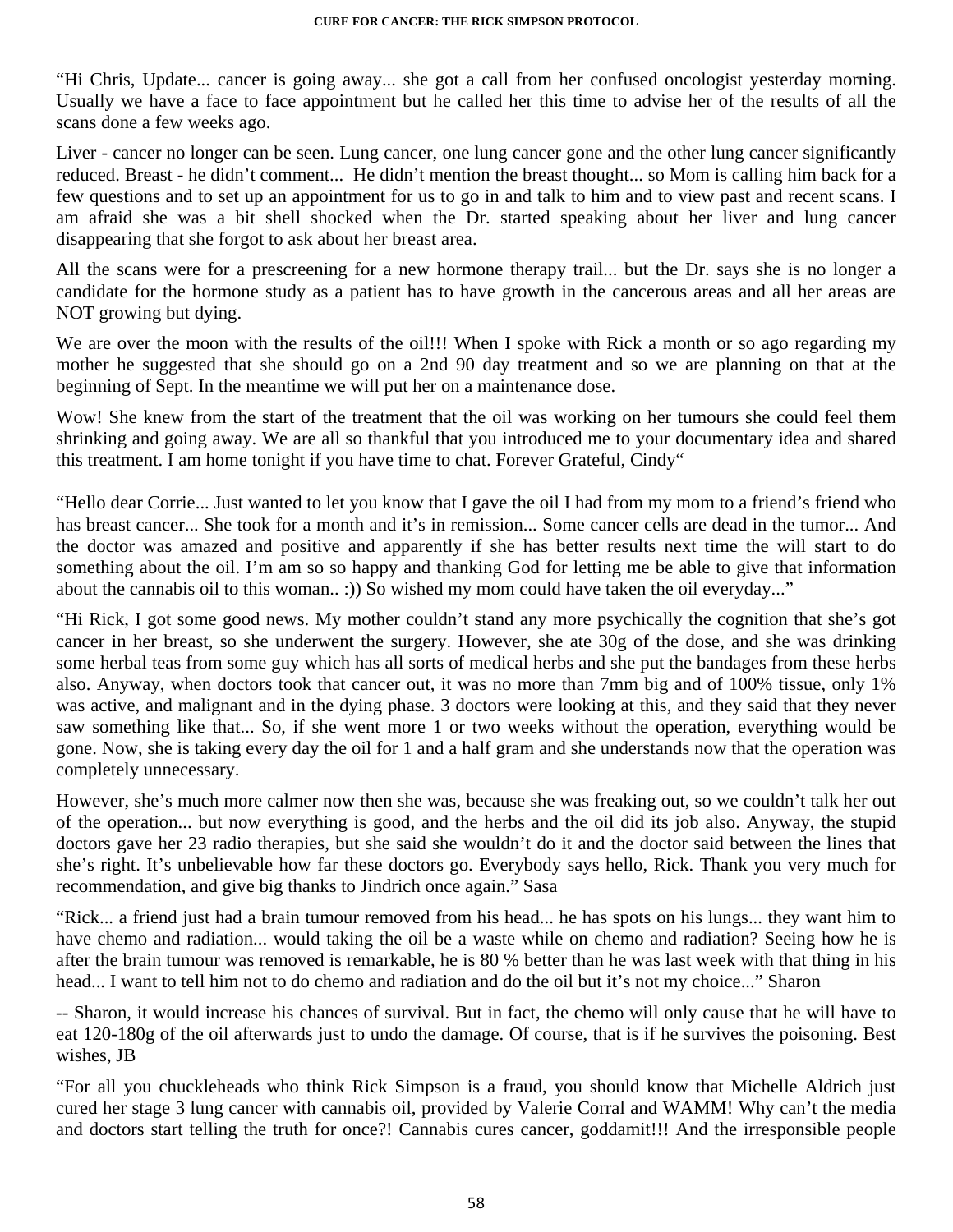are the ones trying to hush up this reality, not people like me and Tommy who want the world to know the truth about cannabis and cancer." Steven

"Hi everybody, I got great news. The wife got her PET scan result Monday. She had cancer for 5 years after 6 rounds of chemo and one stem cell transplant, then it still came back. 6 months ago she was supposed to do another transplant but it got cancelled because they could find no donor. So she started on the oil. On Monday the doctor told us the cancer was gone. Thanks for the oil, Rick. You are the man, thanks." Luc

-- Thank you, Luc. Medical documentation would be more than welcome. She should stay on a maintenance dose, I would eat as much oil as possible whenever possible. Have her stay away from more scans, if possible. A Youtube video testimony would be great. Best wishes, JB

"The year 2013 is now gone and I am glad I can see 2014 which Doctors didn't think I can see the year 2013. But here I am still alive and well. A few people that I haven't seen for several years said, wow, you're still alive! Yes, I am still alive because I have been using the right herbal medicine (Cannabis Oil) to kill my incurable GBM Brain cancer.

So Thank you God for showing me the way to heal. And Dr Tiew Han for your skills in Craniotomy, Also Rick Simpson for sharing your knowledge about this God Sent OIL, and my wife Cinimin Mansur for taking care of me, and my Angels for your humble help, and friends and my family for their awesome support and love. Without you all, it's impossible to see me healthy again. I feel so lucky and blessed. And yes, I believe in Angels.

All the best everyone for 2014, try not to stress, be happy and stay Healthy." Elia

"I would love to thank (xxx) for the oil that was donated for my cancer!! As of now, there is no cancer to be found in my body!! It really works folks, the proof is all in my medical records! Thank y'all so much and big props to the Tears!!!" Becky

"Thumbs up to Jindrich, he was absolutely right about topical application being applied directly on the skin rather than on the bandage. The difference was like night and day." Roland

-- Of course. Tinctures with 20-30-50% oil also work great, because they get under the surface easily. In some cases, hemp seed oil (or shea butter) and hemp oil mixes are also very beneficial. But logically, the more oil you get right on the wound, the better. JB

 "I wrote before that we had success treating breast cancer. Now doctors said to the patient that her results are so good that she has to go to work. The patient said THANK GOD and the doctor said that she has to thank him not to god and I'm asking what for he didn't do anything but keep telling her that she has to take chemo and radiation... crazy doc...

But we took it to next level, we are healing someone's face because it was destroyed with pills 5 years ago. This person had big problems with intestine and they think that it was cancer at first and they give her some strong pills which than destroyed her face she was like a frog. Then they said it could be Crohn's disease and so on and so on.

My point is that this person was trying to heal her face for 5 years with no success. She put hemp oil on her face for 5 times and again we can't believe how her skin looks now. OMG she is so happy now she can be herself again.

I try to take some pictures but in every 3 days but the skin healed so fast that I can't show you how did her face looked before, but with her permission we will in following days show her old pictures (only her face skin) and new one so you people can see the difference..." Jasmin

"I'm a 39 year old woman with a 2 year and have met breast cancer. This oil is my medicine and cure. These people so full of greed. They have no idea of the pain and anguish we and our families go through. Just selfish greed. Karma." Sally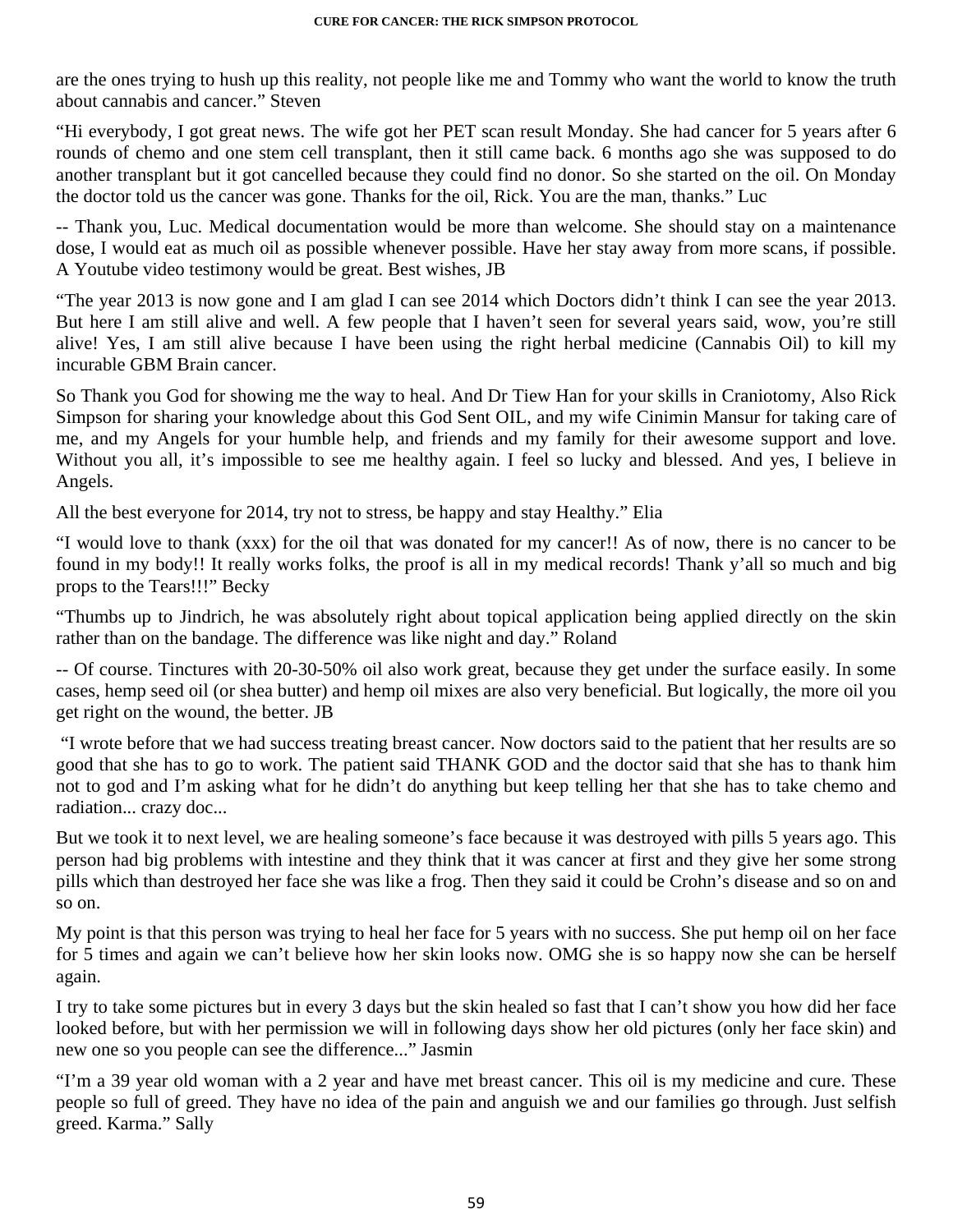"Well, two weeks... Doctor said I had a 2-3 cm tumor in my bladder. Wanted to take me directly to the OR. Made it go away in less than 14 days. Confirmed by CT scan. Diagnosed on 2/15, CT scan done on 2/29." Gersh

"This CT scan was done 14 days after a 2-3 cm tumor was observed, via scope, in my bladder. In only 14 days, using only essential cannabis oil, no tumor is observed in the bladder. Cannabis only … 14 days... gone. Lawmakers please understand this. Don't take away my medicine. This isn't just another way to get drunk. This medicine saves my life." Gersh

"OK... I received the pathology report. The tumor in my bladder had shrank before they took it out. The last time the doctor saw it, it measured about 2.5 cm. When they removed it, it had shrank to 0.5 cm. I wonder what this doctor will say about that." Gersh

"Dear Rick, God Bless You! I have lost my Mother, my Grandmother, beloved aunts and uncles and friends to cancer over the years. But the one that hit me the hardest was my gorgeous, intelligent, wonderful sister Kim. She was diagnosed with stage 4 lung cancer in July of 2010 at the age of 42, and by February 2011 she was dead. I don't know what treatments she employed because she didn't tell anyone in the family that she was dying until too late, and her junkie ex-husband stepped into her care and locked the family out. I didn't find out about the oil until the last month, and I've been researching hard since then. At first I thought it was snake oil, like a lot of other stuff, but so far I've listed 27 people who claim to have cured or significantly reduced their cancer with it. 27 People!!! And that's just on YouTube and online blogs alone! I wish I had known about this back in 1997, when my Mom was diagnosed, or in 2000 when my Grandmother came out of remission, or in 2010 when my sister was told to go home and die, or last year when my brother-in-law was diagnosed with cancer of the mouth and throat and had to have half his face removed and reconstructed. But now I do, thanks to you. God Bless You and all you love, and thank you for working so hard to make this wonderful medicine available to everyone." Denise

-- Dear Denise, what am I to say? They killed my Mom with chemo due to early small-cell lung cancer, so I know exactly how you feel. Nothing pleasant. All the time, the medicine should have been available and was not only because someone wants to make money. C'est la vie, but not everyone will just swallow it as peacefully as I have. It is a very traumatic experience when you find out about what all the oil can cure or control and what all has been used instead of it.

Please send me the list of those online testimonials, it could be interesting and helpful for others who were just as brainwashed as I was before I met Rick and found out about the real state of affairs in the field of "conventional medicine".

Thank you for your support and helping us spread the word about this medicine. After two and a half years of working with Rick, all I can say is that properly produced and used oil does exactly what he says it does. JB

"Hi Corrie! AMAZING news once again. My friend \*\*\*\*\* \*\*\*\*\* you spoke to and sent to \*\*\* in Los Angeles, well he has been on Cannabis oil for about 2 or so months now and he went to have his medical scans done today and there is NO MORE CANCER in his body!!!!!!! ALL CLEAR!!!!!!! He is beyond beyond grateful to you to me for telling him about you and beyond grateful for you telling him about \*\*\*\*!!!

THANK YOU forever more. You are so so so good to be helping all these people you don't even know and saving lives all over the world! I am going to be driving down to Los Angeles to work with \*\*\*\*and try to stop all my diarrhea and get me off the toilet from going 60-80 times a day. How about this for yet another amazing report? We so LOVE this!!"

"I want to share a comment from my Doctor today. I have had a Bladder Infection for a LONG time and the Dr has been treating the infection. Today he took a firsthand look with a camera (not much fun) AND it appears I have the remains of a bladder mass (tumor) that has DIED in place (his words not mine) and is causing the infection to linger.

AGAIN! HIS WORDS NOT MINE; The Dr. said "I have been practicing medicine for over 40 years and have never seen a tumor die in place without some kind of outside intervention." I have been taking oil off and on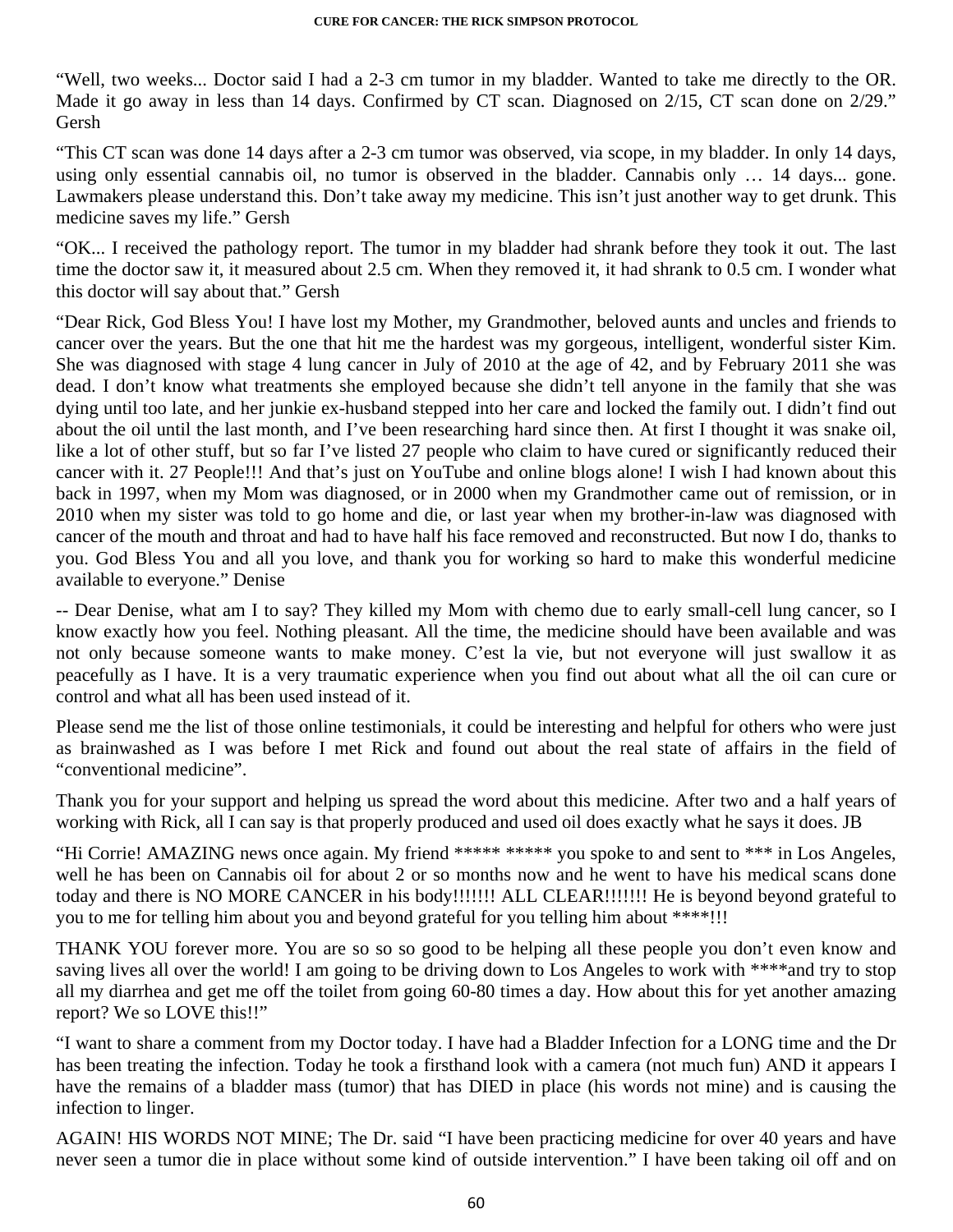since March but since my crop came in I have been double dosing oil for about 6 weeks. Going to have a little clean up surgery on Oct 8th to make sure the mass is gone (if I don't pass it before then). I HAD some doubt about the oil but FOLKS I HAVE DOUBTS NO MORE.

I have enough bud material to make up about 5 or 6 ounces of oil. The material used is Sativa Blend Pineapple Kush, 25% THC. I cannot tell you how happy I am with the results so far. I have not told my Dr. anything yet because in FLa some Dr. will then refuse to treat you. So for now he knows nothing." John

-- But you know more than enough, John. Congratulations. I would continue taking the oil and I would leave the surgery for later. No more scans if at all possible. And I would also take the oil in suppository form, you always want to get the oil as close as possible to the sore place. Also, try to make the oil from more than one strain for best results, if you can. Best wishes to you, JB

"Full agreement there JB. And underscore the delay of surgery. Any invasive body work allows infections into your system. Trough slovenly habits and a total disrespect of their own wonder drugs we now have antibiotic resistant flesh eating bacteria, rife in most hospitals. RSO will fix that one but what about a surgical "botchjob"? Run From the Cure says it all." Tielman

"3 days ago we treated a friend's basal cell carcinoma with RSO. We checked it today and it had almost gone. We reapplied RSO and covered with a bandage. We will be checking it in another 3 days and expect it to be gone judging by the previous 3 days result. This one is on his right hand. Previous cancers we cured of his were on his left hand. Hooray, it works." Mark

-- Yes, it does. We would not do what we are doing if it didn't. JB

"My name is George, and I'd like to give you my testimony. At age 82, December the 22nd, 2010, I was diagnosed with esophageal cancer. I was told that I would have 6 months to 2 years to live and possibly may require a stint placed in my throat at some point after radiation treatment to help with swallowing.

Prior my diagnosis, I was having trouble breathing and swallowing food, had swelling in both my legs and became fatigued with light activity. I had undergone radiation treatment in early 2011. By September 2011, I was having a hard time swallowing and chewing solid food. I felt like I was choking. My food had to be cut up into small pieces. I preferred to eat mushy food and Boost shakes instead. I was also experiencing severe gas in my stomach. The gas ripped through my stomach like thunder and lightning. I was starting to experience dizzy episodes difficulty breathing, shortness of breath and sweating. My balance was poor and I was not able to get around very well. It was difficult to carry groceries to my suite without shortness of breath and sweating.

Later a severe episode of dizziness sent me to the hospital and the doctor put me on a second blood pressure pill. Shortly after my hospital stay, a stranger approached me and offered me some hemp oil to treat my cancer and directed me to the Phoenix Tears website for more information. I was uneasy at first and terrified about taking hemp oil, I always thought that cannabis was a gateway drug that would cause an addiction and lead me to other hard drugs. After researching Rick Simpson's hemp oil I decided I was going to take the treatment. I realized during and after the treatment that hemp/cannabis oil is "gateway" to better health.

After my first dose -1/2 rice grain of Hemp Oil, I noticed it working in my body right away.

- … I felt it flow through my body from my fingers to my toes.
- … I experienced a sense of relaxation, happiness and an enhancement of my humor.
- … My legs felt rubbery which after 6 hours faded.
- … Breathing was quieter while resting and also while sleeping
- … After days/weeks:
- … My piles/haemorrhoids disappeared.
- … Pain in shoulder lessened
- … Shortness of breath lessened.
- … From the second day the build-up of gas and stomach discomfort was soothed and became more regular and continued the treatment.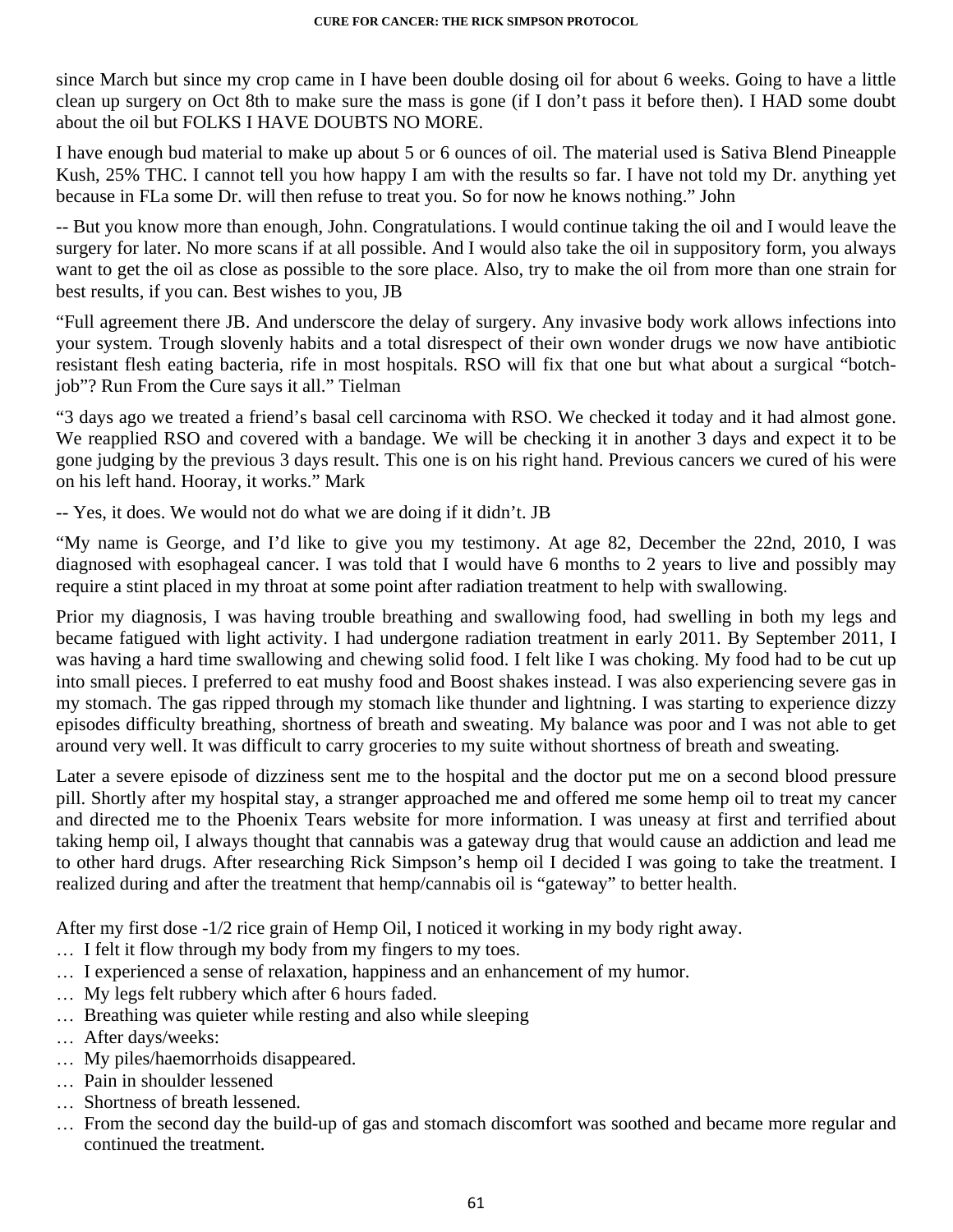- … I reduced and stopped taking my blood pressure pills as my blood pressure was getting too low readings. Once off blood pressure pills, my blood pressure normalized
- … Swelling in both legs and ankles was considerably reduced.
- … Curbed my appetite and regulated my weight I lost 26 pounds so far.
- … Skin color improved
- … Dizziness disappeared
- … Heartbeat seems more regular and not so bothersome, considered I have an irregular heartbeat since birth
- Bowel movements became more regular
- … Experienced better, more restful sleep.
- … Balance and Coordination improved
- Able to get around better without shortness of breath.
- … Became more articulate in conversations
- … Changed my outlook on things and elevated my mood
- … Changed my view on Marijuana

In general, all symptoms I was experiencing before I took the hemp oil treatment, disappeared.

It took me 3 1/2 months to complete the treatment. This experience was not that unpleasant. It was an adjustment though, when I increased the doses but after a day or two everything was adjusted. I followed the dose increments suggested by Rick Simpson more or less.

After 2 months of treatment, my visit to the Oncologist was surprising. He stated that my skin color looked good, blood pressure and heartbeat was normal, and because I was having no problem swallowing, there was no need for a stint. Also, he stated that the x-ray from a prior appointment looked good and that I didn't have to come back for at least 6 months. Normally, I was scheduled to see the Oncologist every 3 months...

I believe that the hemp oil killed my Cancer. All the other health improvements that I experienced from the hemp oil makes me feel like a new man. I am totally amazed of the miracle of hemp oil. I am so thankful that I decided to take the hemp oil.

Hemp oil renewed my health and prolonged my life. I thank-you Rick Simpson, God bless you! Keep up the good works! I am completely convinced that hemp-oil can save lives. Thank you." George

"Mini-update for George... To date he has lost +31 pounds, now, a short while ago he had to visit his denturist, because of his weight loss (he used to be something like 280 pounds). He has learned he could gain the weight back pretty easily if he wanted now, however he is choosing a healthier lower weight & lifestyle), he had to have his dentures re-seated/adjusted. His denturist remarked on how well he looked and on his colour being better as well.

I have to mention that George said he has had good breathing still, and no problems with choking anymore to date, he had a steak, potato, and vegetables for supper earlier this week, and his food goes down much, much easier than it ever used to before his "treatment." He tells us that he visited his G.P. (regular doc) earlier this week... His doctor exclaimed "WOW!, are you sure you're the same George I seen before?" Also his doc said his colour has improved. George tells me he later showed his doctor how much more fluid he lost in both of his legs telling him he thinks it is almost gone... Then doctor said, "George, you no longer have oedema."

He has procured some old medical info papers, and was told too (now) he should/ could try to get his an old xray plus CT scan image (on a disc) from his Oncologist on his next appointment (June). He is trying to get into his oncologist appointment earlier now... with his G.P.'s help now. On that visit he will be asking for an MRI. He has come a long ways now... however his only real problem currently (otherwise he says he would be great!!) is he has had an irregular heartbeat since birth, and lately it has been spiking a little more than usual. I don't know if his weight loss triggers his irregular heartbeat or the excitement from this life-changing event or what is doing this for sure, I only know I want this too fixed for him. He has now a referral to see a cardiologist regarding his heartbeat etc. Also recently his colour got even more better he has more red/rosy face, his circulation appears even more better too. Well, that's all I could get for now... Peace 1" Freedom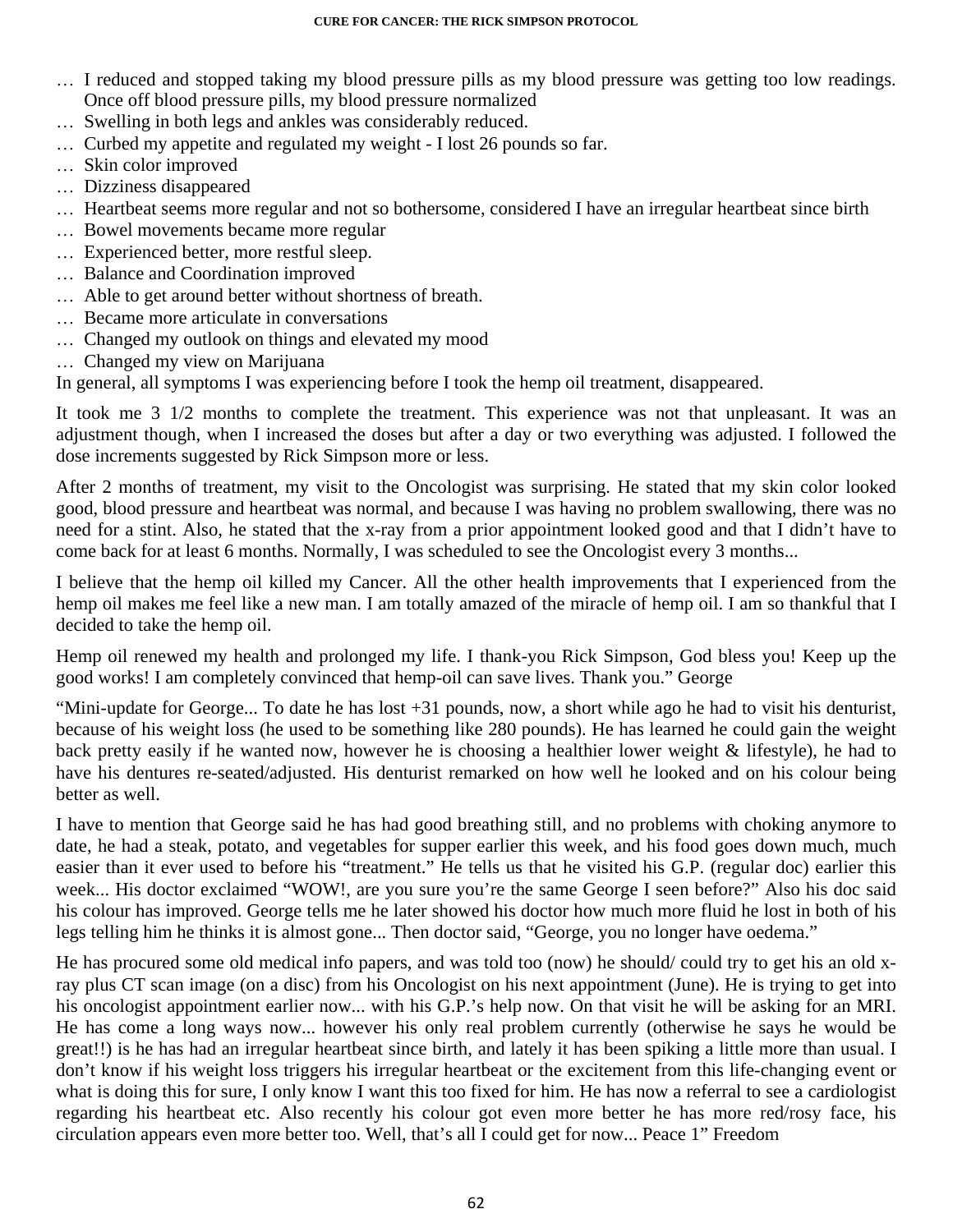"Well, Rick and Jindrich, my hard work and dedication to RSO has finally paid off. I've been following Rick and Phoenix tears since 2004 and I was an instant believer in the healing capabilities of the oil. I spread the word and stood behind it 100% even when people laughed and called me crazy. I've now cured 3 people with terminal cancer and my most recent patient I owe a lot of credit to for actually going through the medical system and refusing all there treatment and having it documented that he was using RSO to cure his cancer... both of his lungs were full of cancer and they gave him 3 months to live when he was first diagnosed... 5 months ago. Today he is officially cancer free and he actually gained 27 pounds. The cancer doctors are blown away by his miraculous recovery in only 5 months with barely any help from them and are actually saying he is healthier than they are now. Lol he was eating the oil in front of the doctors at the hospital and carrying around a Weed world magazine with a Phoenix tears article in it showing it to all the other patients and spreading the word about RSO. I will have copies of all the hospital documentation soon that RSO cured his cancer... it says it right on his paperwork that he used hemp oil for treatment. I will be putting together a story for him asap to help spread the word as much as I possibly can, I also know about 25 other people that have seen the RSO miracle work for many different illnesses and they are now working on curing themselves also... the word is out!!!! :) On behalf of the cured and soon to be many others in my area I would like to say THANK YOU guys for your continued hard work and dedication to the rediscovery of the panacea... You guys are lifesavers... Literally!! PEACE AND LOVE from P.A." Steve

"Hi, I have to tell you a story about a miracle that happened yesterday. I have a friend and her name is Shannon O'Brien. She is a 17 year Brain cancer survivor. She has had an inoperable tumor growing for about a year now. It had grown to almost the whole size of her brain. I shared with her the R.S.O., and yesterday her M.R.I. results showed the tumor had shrunk by almost half. She has been taking it since Feb. 14. You have to understand that this was a Hail Mary. I am so grateful my spirit found your story and I was able to pass it on." Nadine

"My friend has been totally healed of bowel cancer, in 4 weeks of taking cannabis oil. The doctors are scratching their heads, they can't figure it out. This man was to undergo radical surgery on Oct 12, he had a 10% chance of coming out of the surgery. On Nov 1st his doctors gave him a clean bill of health. These are the same doctors who told him he wouldn't be alive to see Christmas. Hallelujah. Praise the lord for putting this extremely healing plant on this earth, to heal all who have enough faith to use it. IT WORKS." Sherrie

"Well, I am feeling better. Been on RSO for about 30 days for brain tumor and diabetes. My blood sugar is dropping. I stopped insulin 2 days ago because blood sugar was dropping too low." Jeff

"It also cleared another friend's breast cancer stage 1. Went from a golf ball size tumor to smaller than a pea in two weeks. 0.4g twice a day, raw oil. Another friend with skin cancer removed it with topical solution rubbed directly on the skin.

On myself I have gotten rid of infection and swelling in a bad tooth, cleared out my lungs after a bout with asthma, and removed two funky spots from my skin that may or may not have been cancer... never got it checked and it is gone... oops. No chemo, no radiation, no side effects, no problem." Bruce

"I used oil I made myself using Rick's video instructions and cured myself of Stage 4 Diffuse Large "B" Cell Lymphoma, a supposedly "incurable" follicular cancer in just 58 days!! Since then I have continued to make the oil for myself and others and seen over 10 confirmed cases of Lung, Breast, Prostate, Brain, Colon, Leukemia, Pancreatic, patients cure themselves using dark green oils!! I make oil using BOTH leaves and flowers because of the special anti-inflammatory compounds found ONLY within the green leaves! I lost my entire large intestine in 1992. I have had a "pouch" made from my small intestine that works like normal plumbing for 20 years that should have worm out 7 years ago! According to my gastroenterologist at PAMF; he credits the heavy cannabinoid use to a healthy 'pouch' "in better shape than 20 years ago the day it was first put in." He has heard the same results from many other patients who use cannabinoids and now recommends it to his patients!" Craig

"Whoot Whoot, Rick Simpson Oil is AMAZING!! Thank you for sharing with the world how to make this wonderful cure to all. I made my friend Carmen take the oil when she was diagnosed with Hodgkin Lymphoma Cancer. She has been CANCER FREE for a year now!!! And my Addison disease is GONE with no trace of it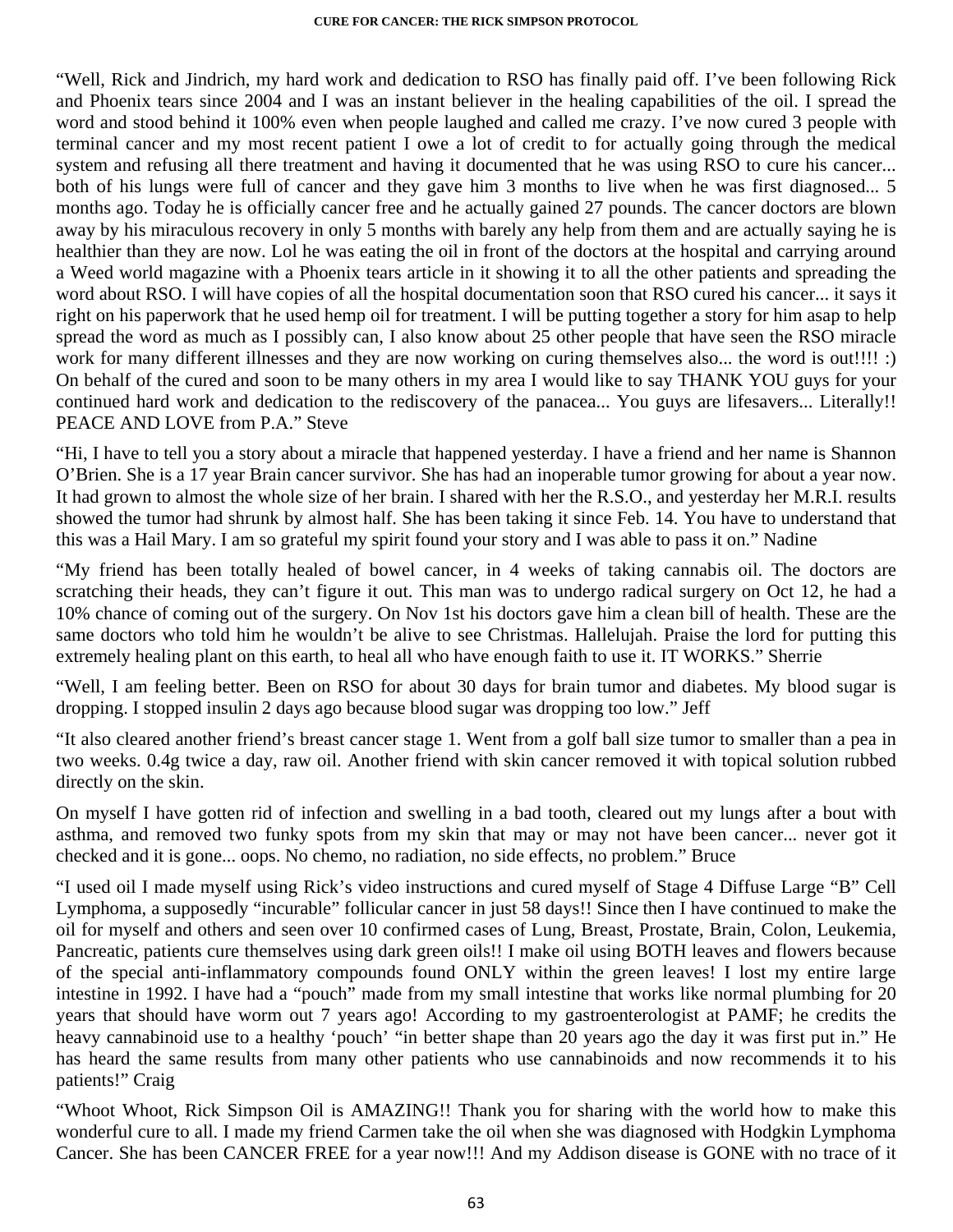and the doctors can't explain how or why as this has NEVER happened before. BUT I can and I DO!!! Cannabis CURES!!!" Amy

"Hello, I just thought I would share with you some good news. The cancer patient I spoke to you about previously has recently gone through a CAT scan. There are no tumors present!!! There was a tumor on his chest that was about the size of a baseball. It and the other tumors are completely gone! The only thing remaining is some scar tissue. He and I alike praise God for this wonderful medicine. Cannabis, an awesome plant, a gift given to us all from God. We should all thank Rick Simpson and the sacrifices he made to make the people aware of what God's plant can do. The patient has gained back the 40 pounds he lost. He looks healthier and better than I have ever seen. I am 100% confident and a true believer that the Rick Simpson Oil, when made and used correctly, can cure cancer. Now after 12 years of battling this disease, this patient is cancer free. We can only give our glory to God for this.

Thanks again Rick, for being a standup guy that made some very big sacrifices for the people. For a year now, I have been spreading the word of what RSO can do. Now I am 100% confident that everything that was said in your videos is true blue. I am taking on another stage 4 cancer patient and am very confident that he will become cancer free in less than a year. I will continue to spread the word the best I can. I will also help as many people as I can. The truth will prevail. Thank you for all you have done and still do. Sincerely, Grow Goddess"

"This cure is a reality NOW. They told mom she was stage 4 lung cancer last December. 14 months later she looks and feels better than she has in years! Thank You for having the balls to stick to your beliefs." CK

"Dr. Rondeau told me before Xmas that this black spot on my back was melanoma. I went to him after it started bleeding. I came home and started putting bud oil on my back and I also started eating oil steady. It took less than 2 weeks and the spot on my back cleared up and I continued eating about 2 ounces of the oil. Barely a mark on my back and I feel fantastic.

Philip also had his one year check-up and he has been cancer free for over a year. So they call that cancer free. He does not need to see a doctor for at least 3 years. HE TOOK NO CHEMO AND NO RADIATION, HE TOOK ABOUT 4 OUNCES OF CANNABIS OIL AND HE STILL EATS A LITTLE BIT ALMOST EVERYDAY. NOT MANY PEOPLE BEAT BOWEL CANCER. RICK IS OUR HERO." Flute Wood

"My boyfriend and I have recently made your oil and offered it to a good friend who had a bad looking melanoma on his foot. We explained how to use your oil, and just yesterday he called to exclaim his surprise that it was completely GONE! With fresh new skin growth underneath." Gwendolyn

"It is only hard to believe to the people who have not had a chance to get educated on the healing power of cannabis oil… I live in the area where Rick Simpson is from, and we have seen the healing power for 10 years. It cures cancer, diabetes, muscle disorders, tooth aches, especially a miracle remedy for burns (you have to see it to believe it).

So far there is nothing that we have seen that it won't work on, if taken properly and regularly. Especially good for skin cancer, nausea, cramps in the stomach, and whatever one needs. A good night's sleep. There is nothing that relieves stress life cannabis oil, and most of our internal problems are caused by stress. So there you go. Good luck to everyone. It really works, you just have to trust it. Put your trust in God and Rick Simpson." Terry

"All I know is I was ready to go, couldn't take it anymore, put my story on here, and my angel stepped up and hooked me up will the RSO oil. I had stopped eating, and with just a few rice grain size of the oil, I could feel the change inside of me. Before that my life was on the couch with heating pad, kept down drinks. But by the second day, I was up, in the ice box, looking for something to eat, took a shower. To some that's not a big deal, until the time comes when you can't stand long enough for a shower. I stayed on it, gained weight, started living again, really getting my life back. Only regret I didn't know about it before I had surgery. 56, white female breast cancer victim Kathleen"

"My friend's mother had breast cancer 3 times. She used marijuana regularly but her doctor told her not to use it when she was going through chemotherapy. She listened to her doctor and discontinued the use of marijuana but she never got better. The third time it came back she ignored the doctor and used marijuana throughout her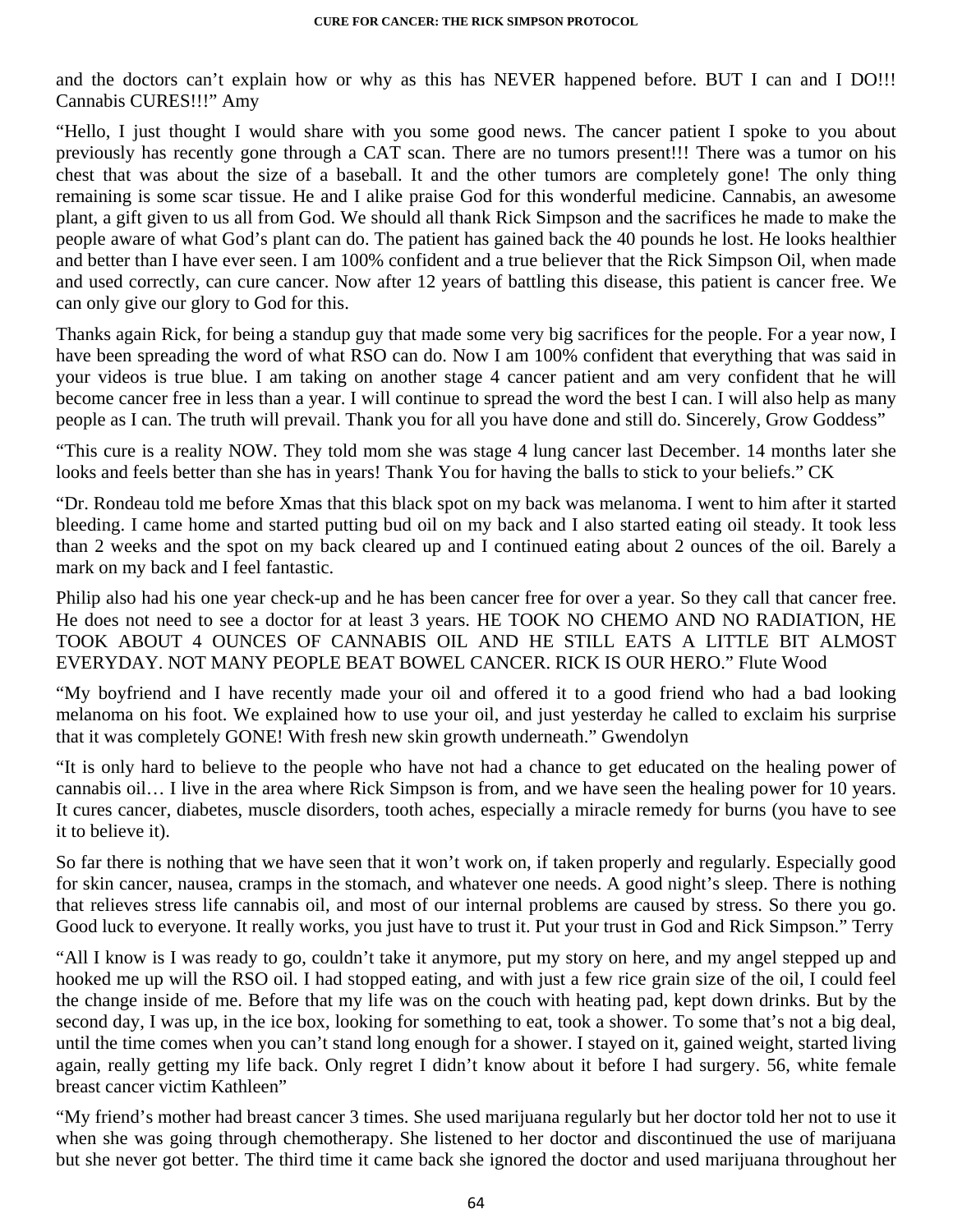treatments and continues to use it via Rick Simpson oil and edibles. She has been cancer free for 5 years now and has no signs of it coming back!" Duane

"I just have to share this excellent news with you and your following... My wife's work friend told her a few months ago that her husband's pancreatic cancer had returned for a second time, my wife and I already knew of your RSO so we put them on to your site to learn more about it etc., well he started on it straight away and yesterday went back to the hospital for the results of his most recent tests, the hospital were pretty much telling him that he need chemo again, but what actually happened when they looked at the results is, the cancer had definitely become much smaller than it was when they first noticed it had come back, almost disappeared in fact. They were baffled as to how it could have shrunk (they should learn about all types of medicine then eh, not just the poisonous ones). They said they want to remove what's left, but I advised him to just carry on with the same doses he was doing before, as it has obviously had a positive effect, and not bother letting those butchers anywhere near him. I was so happy to hear the news though and couldn't wait to let you know. :)" Mark

-- Well done, Mark, Go by how the patient feels, scans are not necessary in most cases. If he eats 120-180g over six months, he does not have much to worry about, it seems. JB

"There are thousands of documented proofs that it indeed cures cancer in people who refused to have anything to do with doctors, just the oil. I had stage 4 cancer. I only had 3 months to live and that was 14 months ago." Tom

"Just to let you know, here's an update on my uncle Tom. His new PSA level is 0.1 and stable. Thank you for giving us the knowledge to save his life. He was at stage 4 prostate cancer. We are looking to do a testimonial. God bless you." Sherri

"Since my recovery from Ulcerative Colitis and Cancer my Gastroenterologist now has ALL his patients on Cannabis products because they are the most powerful anti-inflammatories he knows of... and they work BETTER THAN ANY DRUG HE CAN PRESCRIBE!!!" Craig

"I know it cures cancer... I cured my mom's 3 times and she is now cancer free." Mc Jay

"Dear Lara, I just wanted to send you a message really quick to thank you for everything you do. I have been following your page for about 6 months now. (Sorry this is the first time we've spoken. I guess I'm not much of a big talker.) Although I very rarely ever say anything on your page, I have greatly appreciated the research you have done because it led to me doing my own research. One of the things I learned about when I first started following your posts, was how cannabis can cure cancer. This hit home for me because my mother has been very ill with pancreatic cancer for about a year now. She was really bad for a while and we were really terrified she wouldn't pull through. One day I read your post about cannabis oil, and decided to ask my mother if she would try it. She had never consumed any cannabis before, but at this point she was willing to try anything. Since we live in southern California, I was able to order her a 3 month supply of cannabis oil from a local distributor. We figured we'd cut out the chemo for a few months to see if the cannabis worked on its own. Amazingly, you could see her getting better right away. She felt better, she was able to eat better, she had more energy but she was able to get a good night's sleep without constantly waking up.. She was even able to walk across the room without assistance of a walker for the first time in months. Just a few days ago we took her to the specialist to see how much the cancer had shrunk. She's been taking this oil for 2 months and 2 weeks as of today, and I am pleased to announce, her cancer is almost completely gone. The doctor said its only 5 PERCENT the size it once was. When I told him how it happened, the doctor couldn't believe it. I really think you helped save my Moms life. The struggle isn't over yet, but it's almost over and it's totally winnable now. This message is from me and my whole family… Thank you for what you do Lara. Thank you from the bottom of our hearts. ♥" Dean

"Dear CureYourOwnCancer.com, a while back, I read about the Rick Simpson Oil and decided to try making some. I have been growing marijuana for a very long time. I used some of my best buds, and made up some premium hemp oil. I tried it and could not believe it. It was so potent it was like nothing I have ever had.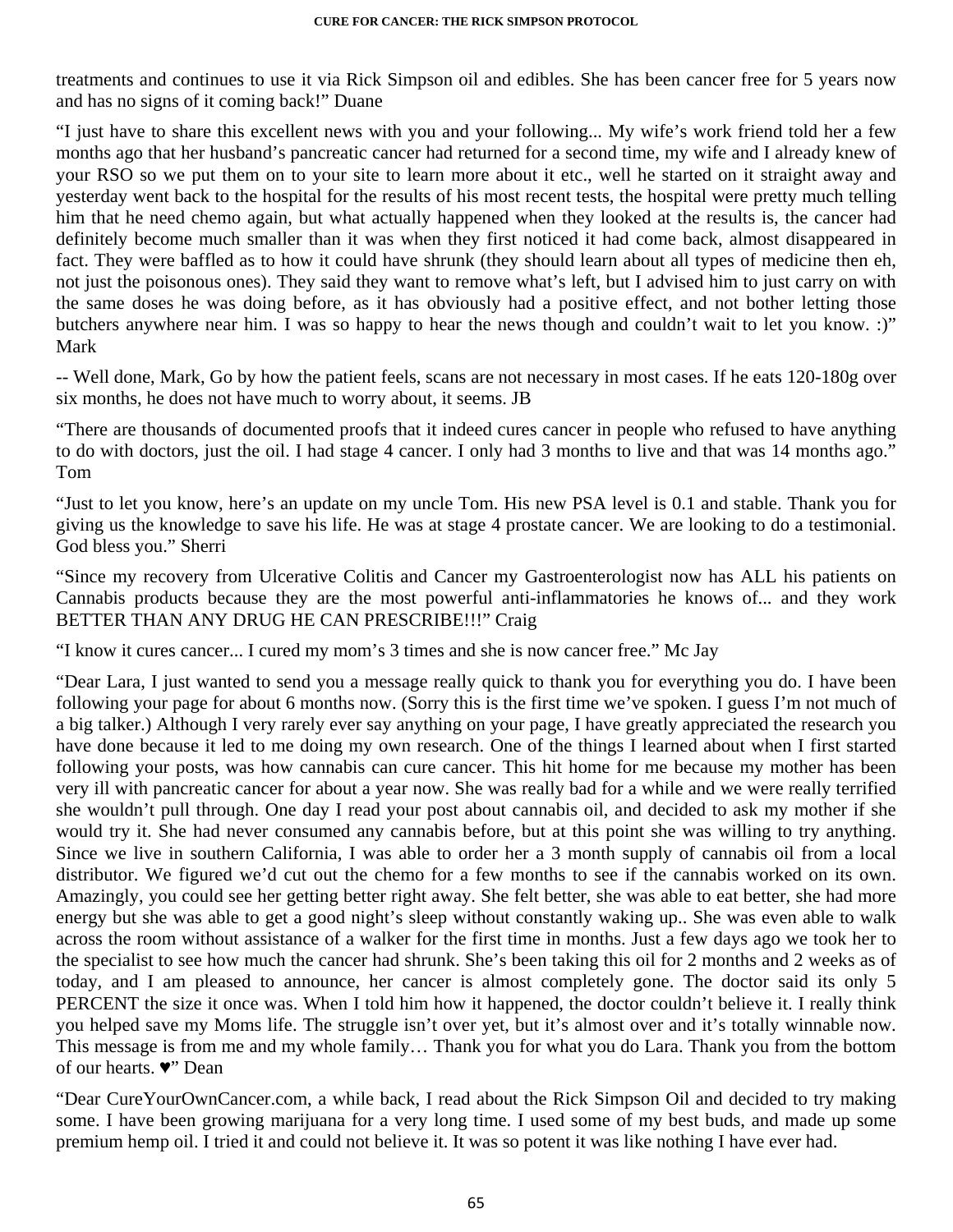After trying it, I knew of a patient that had been battling cancer (Hodgkin's Lymphoma) for about 11 years at that point. I offered to be his medical marijuana caregiver, and supply him with the oil at no cost to him so long as he would take the oil as recommended. At that time, he was a stranger to me more than less. I had met him about a year prior at a compassion club meeting and learned then that he had the cancer. I really wanted to see if the oil could cure cancer, as mentioned in Rick Simpson's "Run From the Cure".

So, after getting in contact with this patient and presenting the offer to him, we filed the proper paperwork with our state and began treatment. We set it up to where he would be in possession of the plants, so eventually, he would be able to provide the oil to himself. That was also part of the agreement, that he learn how to help himself. We began treatment. At first it was difficult for him because the oil was so potent, and taking it three times per day can be quite difficult.

After three months, a very tumor on his upper chest started to shrink. After five months, the tumor was completely gone. He then went in for a CAT scan. The results came back that he is cancer free! The doctors have been trying to cure his cancer for at least 11 years. Chemo, bone marrow transplants, and so on. All it took was about a pound of premium bud converted into hemp oil. He has his before and after CAT scan results on disk (will be provided to us soon). He has come forward and spoken publicly to people. In fact, he is now a caregiver helping other patients with the healing hemp oil!

This story is the real deal, no B.S. I have two videos (both to the right) that were taken at a local cannabis camp. One video is just my patient. The other video is my patient and other patient's testimonies. My patient and I give the glory to God for this miracle. Sincerely, GrowGoddess"

"A year ago my oncologist told us to contact hospice soon, colon cancer was back in my lungs and colon, had been removed from colon in 09 and liver in 11. My husband insisted that they try one more round of chemo, at the same time I discovered Cannabis oil, I started taking the oil the same day as chemo. My tumor marker was 17.6. After ONE treatment (and 2 weeks of oil) my tumor marker was 10.6. Last Friday after 2 treatments and 5 weeks of oil, my tumor marker is 4.8. My nurse told me she didn't know what I was doing, but this chemo was not supposed to produce these results. I feel better than I have in a long, long time." Diane

"I tried it, I had colon cancer, cancer is gone!!!" Jean

"Dear Rick, even though I don't know you in person, I feel almost like you would be a member of my family for how important your role has been already for my life and life on my family!

I will never have enough words to thank you for your commitment in helping the entire humanity in a totally selfless aim. I live in Slovenia and I heard you will be here on the end the month and I won't miss the chance to thank you in person to shake the hand of my hero!

My girlfriend mother has been diagnosed almost 3 months ago with 4 stage small cells lung cancer (a tumour big as tennis ball in her right lung, with 2 metastasis on her liver and lymph nodes). Just few months before I had the big luck to come across your video "Run From the Cure" and even if I knew of the many benefits of medical marijuana, I was shocked by the revelation made in your movie and I remember thinking "if it happens to me to have a cancer I will for sure go for the oil." Then it didn't happen to me but to my girlfriend's mother, a really special person which I always loved beside the fact she is my girlfriend mother!

So we decide to take action immediately and I was lucky enough to find all the raw material to prepare the medicine! Although she was open to the idea of taking oil, she also started with chemotherapy because at that time she was so scared she would do anything to get rid of this shitty disease.

So at first she started with chemo and from the day after she also began with oil. She could see the great antichemo effect after just 1 hour after she took her first dose of oil. It was incredible, even though we knew the oil would probably work we were not expecting such a quick improvement! After 24 hours of continuous vomiting and feeling like she was passing away, she started to feel better from any point of view (no nausea any more, no bad taste in her mouth, big appetite, great sleeping etc.) and she kept getting better and better till the next chemo.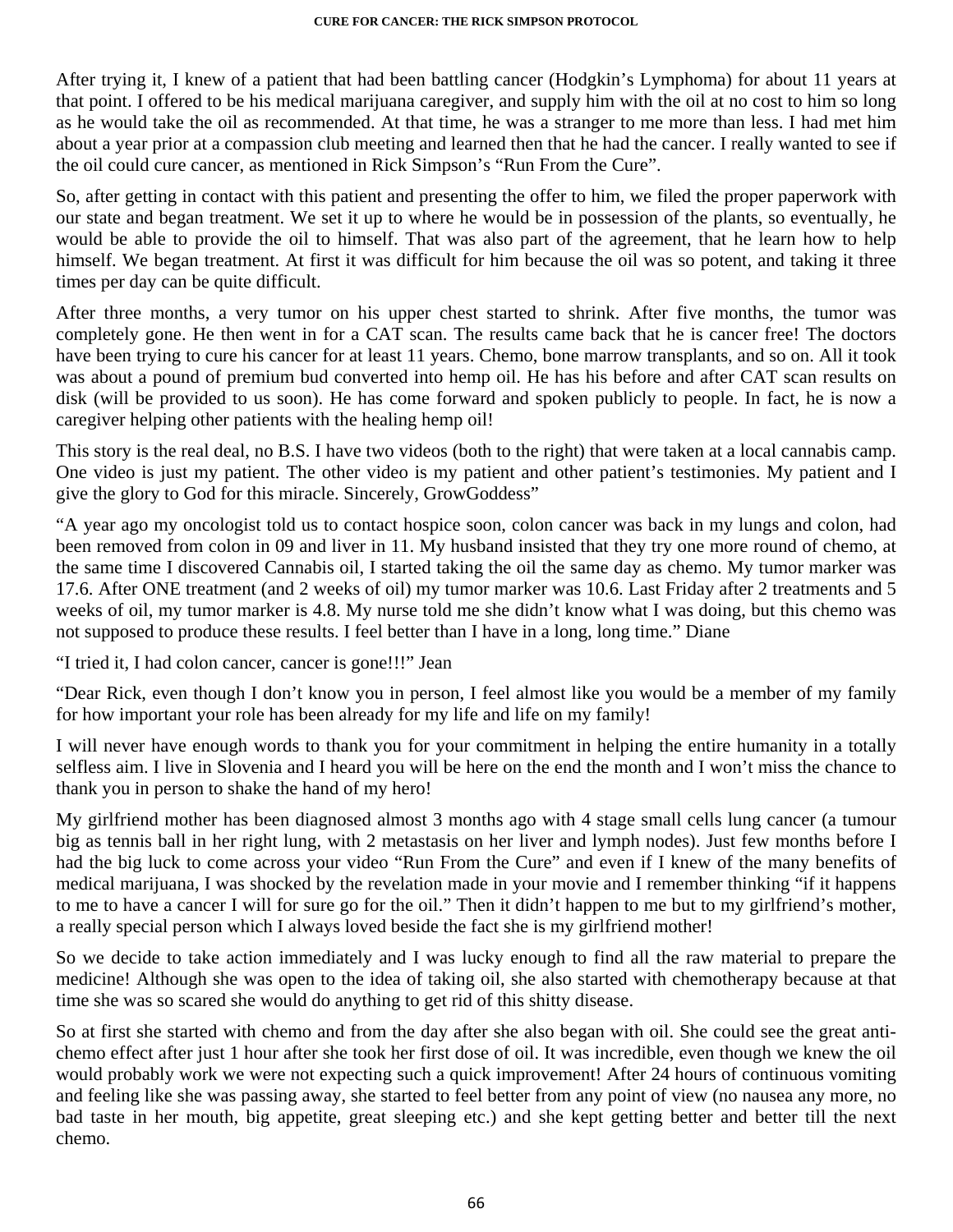After 3 rounds of chemo and 35 ml of oil, she had her first CT scan and the results were really encouraging, the big tumour on her lung was now the half of what it was on the previous CT, and of the 2 metastasis there was just one left, and it was smaller!

In this period I also started to do a lot of research on the endocannabinoid system and on the properties of cannabinoids. And it's incredible to see how many researches, studies and experiments exist on the subject and it really looks like all the science is supporting what you discovered almost by chance. Lately even the National Cancer Institute (of America) opened a section in their web site called "cannabis and cannabinoids" and just one month ago it was updated with a lot of documentation on THC & cancer.

Now the reason why I would like to meet you in person (beside the fact that I need to thank you like you deserve) is because I need help to convince my girlfriend mother to quit this nonsense chemo which, even if she is getting cure from cancer, is harming her tremendously!

I have calculated that on 15th of this month she will have completed the 60ml treatment, but on 27th she would have to go for the 5th round of chemo (which will be followed even by a 6th!).

So as you can understand, I want to avoid her to go for a chemo when she could be already cancer free! The problem is that small cell lung cancer is known to respond good on the beginning of chemo (or at least this is what doctors say) so they told her is really not so surprising the good results she had on her last CT scan...

What I suggested her is to do another CT scan before to go for the 5th chemo to be sure she won't do a chemo on a clean body. She agreed but still I know she is scared to go against what doctors say...

I was wondering if maybe it would be possible to have a private encounter with you before the congress and before her 5th round of chemo. I'm sure she will be enthusiastic to meet you and probably you would be able to find the right argumentation and to give her the right incentive to quit chemo!

I can imagine you are probably overloaded with all kind of requests for help so I would totally understand if you don't have time and energy or even wish to get involved in every personal sad story you meet in your path… And independently from your availability to meet in person I'll always be endlessly grateful for what you have done for me and for the entire world!

Thank you from the bottom of my heart. I wish you all the best for your life and I hope one day you will also be able to go back to a normal life in a normal world! Respect, xxx

P.S. If you want to post this testimonial feel free to do it, but please do not tag or use my name because we are still using the oil and still living in prohibitionist country so I can't afford the risk of being caught. I'll anyway keep you updated we the development of the treatment and I would be happy to provide you with a full goodending story.

"Xxx, she should eat 120-180g of high grade oil over six months of more quickly, if she can. No more chemo, no more CT scans if possible - they are both carcinogenic and will spread the cancer even further. Make suppositories with 0.2-3g of oil in them (melt cocoa butter, add oil, stir, pour into molds, let cool at room temperature) and have her use them two or three times a day in addition to the oil she will eat (if she can take it, if not reduce the oral dose slightly). She should also vaporize the oil several times a day - coughing will help clean the lungs and later she will also cough out the tumors.

As for meeting you in person, we will be more than happy to, but we usually do a very short process with those who want to take chemo, we don't waste our time persuading them anymore, the decision is up to them. From our point of view, all info they need is on our site and in Rick's books. If someone came and said they wanted to take the oil with chemo, we wouldn't even supply the oil to them, someone else will be more than happy to eat it without the deadly chemo. Any rational person must know that taking poison is not a good thing to do. The oil will do a much better job without the chemo.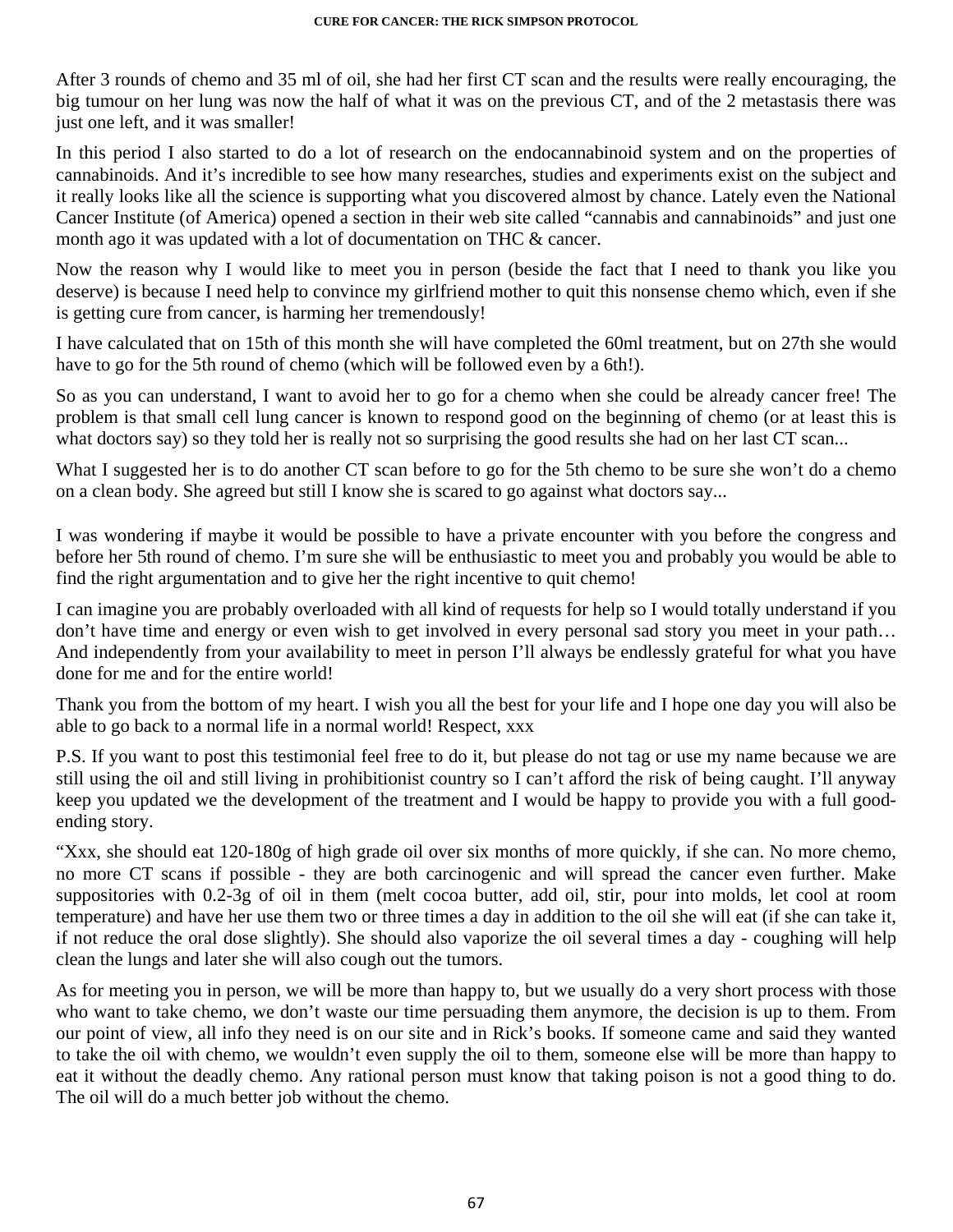Then, anyway, the more chemo she takes, the more oil she will have to eat to undo the damage - if she survives the chemo, of course, that you never know in advance and each injection might be the last. Sorry to say that, but that's how it is.

So, the way I look at it, she should pound the oil in her and stay away from doctors and their treatments as much as she can. She should increase the pH of her body, eat seeds from two apples every day and then eat the oil, take it in suppositories, vaporize the oil and maybe also use it topically on her chest in an alcohol tincture or in a mix with hemp seed oil or similar. Simply follow the instructions on our site and in Rick's book for best results. Also check Rick's Youtube videos – you will hear pretty much the same sentences that you would hear from him or us in person, the message stay the same – and it is "Stay away from chemo and radiation" as much as you possibly can. Best wishes, Jindrich Bayer"

"As someone who had gone through chemo as a teenager I can tell you its no walk in the park!!! Feeling this I can tell you that we're trying to find a cure and why not try everything we can to find it in less painful ways. Giving poison to kill poison isn't always the answer try a natural cure and see what happens." Constance

"We need to see some real changes...and parents should not be forced to inject poison in to their child (chemo)! If people actually knew what chemo was they would second guess pumping it in to their bodies. Not to mention if you are lucky and beat cancer the side effects for chemo! It's disgusting! Time to wake up America and the World!" 46/7 Fighting for a Cure

"Hi Jindrich, yesterday l finished reading Rick's book. Great stuff! Honestly I really don't need any more evidence about the truly magic power of the oil!

I've done also some experiments and every day I discover something new this medicine can do! Amazing! Sadly even though I'm convinced and even if my girlfriend is convinced still her mother is somehow not able to "let go" completely... and still she is not sure if quitting shitty chemo…

I'm constantly trying to bring out good argumentations but I can't decide for her! She is the one with cancer and she is the only one who can decide what to do with her life.

I know she will get cured anyway on the end because we will stuff in her so much oil that it will be impossible for her to die. But still I feel it's so stupid and so dangerous to play with these fucking chemicals, especially when you have access to natural medicine which has been proved to cure cancer!

I read about your experience with cancer and medical system... I'm really sorry for your loss… and now I better understand your attitude toward the traditional so called "medicine"!" Luigi

-- Hi Luigi, thank you for your nice words about the book and it is a pity that you have to go through. It is her choice which treatment she chooses but I would not go near the chemo - just read my Mom's story for her, maybe she will grasp that taking poison is never a good idea, especially when it is not substantiated nor necessary. Her chances of merely surviving the chemo will greatly improve if she takes the oil, but again, why cause even more damage to her ill body? It makes no sense at all. Best wishes, Jindrich

"A friend sat me down to watch Run From the Cure about two and half years ago thinking it may help my psoriasis. We made the oil together- the first time for both of us- within three weeks, my plaque psoriasis was gone. I have been making the oil and ingesting it ever since. If I ingest every day, and apply the oil topically at night to the individual spots that pop up randomly, the psoriasis is very controlled and almost invisible. Because of this experience, I jumped in with two feet and now own the first fully state licensed Medical Marijuana Business in Colorado. A year into my business, my dad was diagnosed with stage IV Melanoma- it had spread into his lungs and liver. His oncologist gave him 3 to 12 months and told him to be prepared for hospice care. I immediately started him on an RSO regimen and five months later, his cancer is gone. Gone. Easiest thing in the world! Thanks Rick, for reintroducing this amazing medicine to the world! :-)" Erica

"Cannabis oil cures cancer. I am a stage 3 breast cancer patient and using the oil to cure myself." Adele

"No Chemo, no radiation... RSO & diet change... RSO cured my stomach cancer without any of that shit..." Dale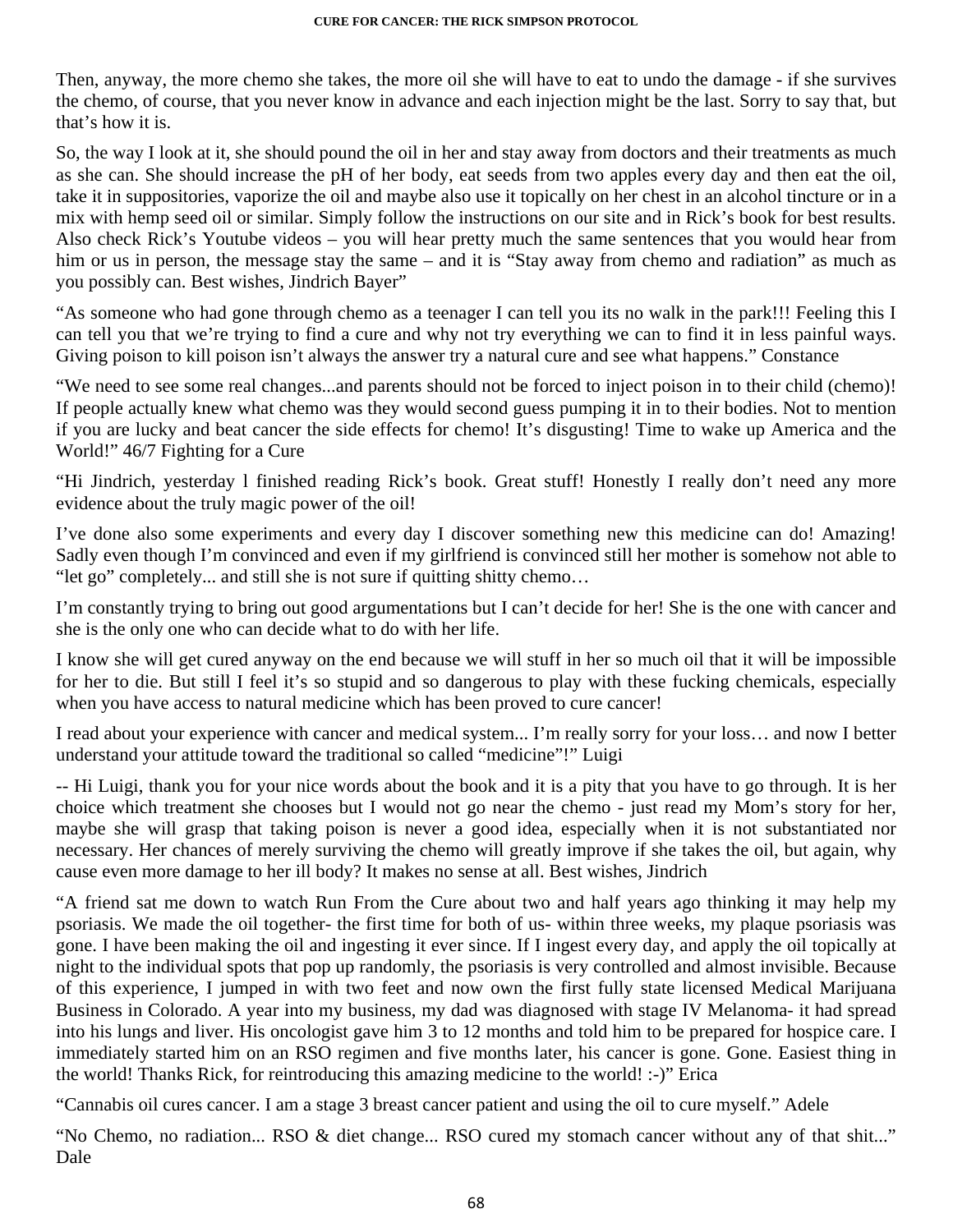"Made it, administered it to my 18 year old son… No sign of any cancer now. I owe you a massive thank you Rick Simpson. My son was diagnosed in October with synovial sarcoma after removing a tumour before having a biopsy... Was told that the cancer would still be there and could have spread to his lungs due to the aggressive type of cancer it is... Most recent test results, they cannot find any trace of it to their bewilderment... Cannabis oil was one of many things I started him on almost immediately after diagnoses." Amanda

"A close friend of mine used to be given morphine for brain tumor pain. The morphine itself caused addiction, withdrawals and it only made things worse during its use. Cannabis itself was the one medicine that provided relief for withdrawal symptoms, depression, pain, and the cancer itself. Your message is what saved my friend." Jasper

"I am so excited about the oil. This last month was the first time I had ever read or heard about it. I am enthralled... Mr. Simpson, many of us thank you for the unselfish and loving work you have done for all of humanity. You are my definition of a Humanitarian!!! I have volunteered with Hospice since 1998, I have seen many suffer and pass away, even in my arms. To think that so much of this suffering could have been alleviated is literally mind boggling..." Cindy

-- It surely is, especially when one considers that all the info about the "miraculous healing powers" of the Rick Simpson oil is true. Properly produced and used oil can really cure cancer, diabetes, and thousands of other conditions. It can really help with pain that morphine won't touch. It really does rejuvenate the body and regrow muscles. The word mind boggling does not describe it fully, I think. JB

"OMG. I just got word from someone whom I am giving Phoenix tears to who had and I mean had cancer of the kidney. After taking the oil for 90 day the newest PET scan shows the tumors are gone. This is incredible. I have seen Phoenix Tears cure many since I have been working with it. Thank you for helping me help others heal."

-- Congratulations and thank you for helping others, Gregg. No more scans, just the oil. The scan is carcinogenic, it might cause the cancer to return and who wants that? JB

"Hello dear sweet Rick Simpson & Jindrich Bayer, I hope you are both well and happy. Considering the amounts of email you must get I'm sure you don't remember me from months ago so I included our prior correspondences.

Mom is alive and very healthy! Saying we are so very grateful is an understatement.

At diagnosis Feb. 2012 (stage 4 pancreatic adenocarcinoma with metastasis to liver and lung) her prognosis was 3 to 6 months with anticipated severe decrease in health during that time frame. Instead she is alive, happy and well 10 months later.

I know you both oppose chemo and so do we… But when they said 3 months we threw EVERYTHING at it including chemo along with starting RSO right away. We have been told no one stays as healthy as mom on as much Gemzar chemo as she received. The RSO had to have kept her healthy during that time.

Chemo stopped 6 weeks ago when she decided she could feel the beginnings of chemo damage. She has now been off chemo for 6 weeks and is feeling great.

Since her diagnosis in February 2012, after initial build up, she has taken a gram RSO a day (approx 300 grams total so far).

The latest scan done Monday 12-17-12 showed more tumor shrinkage including documentation that some of the tumors were too small to be visualized via CT scan. It was incredible news! Then on Tuesday we got the results from her lab work. After receiving such good scan news we were shocked to hear that her tumor marker test (CA19-9) had increased from 285 up to 2100. Have you ever seen this happen before? Do you have any explanation regarding why or how the markers increased? Any ideas at all? Any suggestions? This question has gone out to several RSO makers but so far no definitive answer.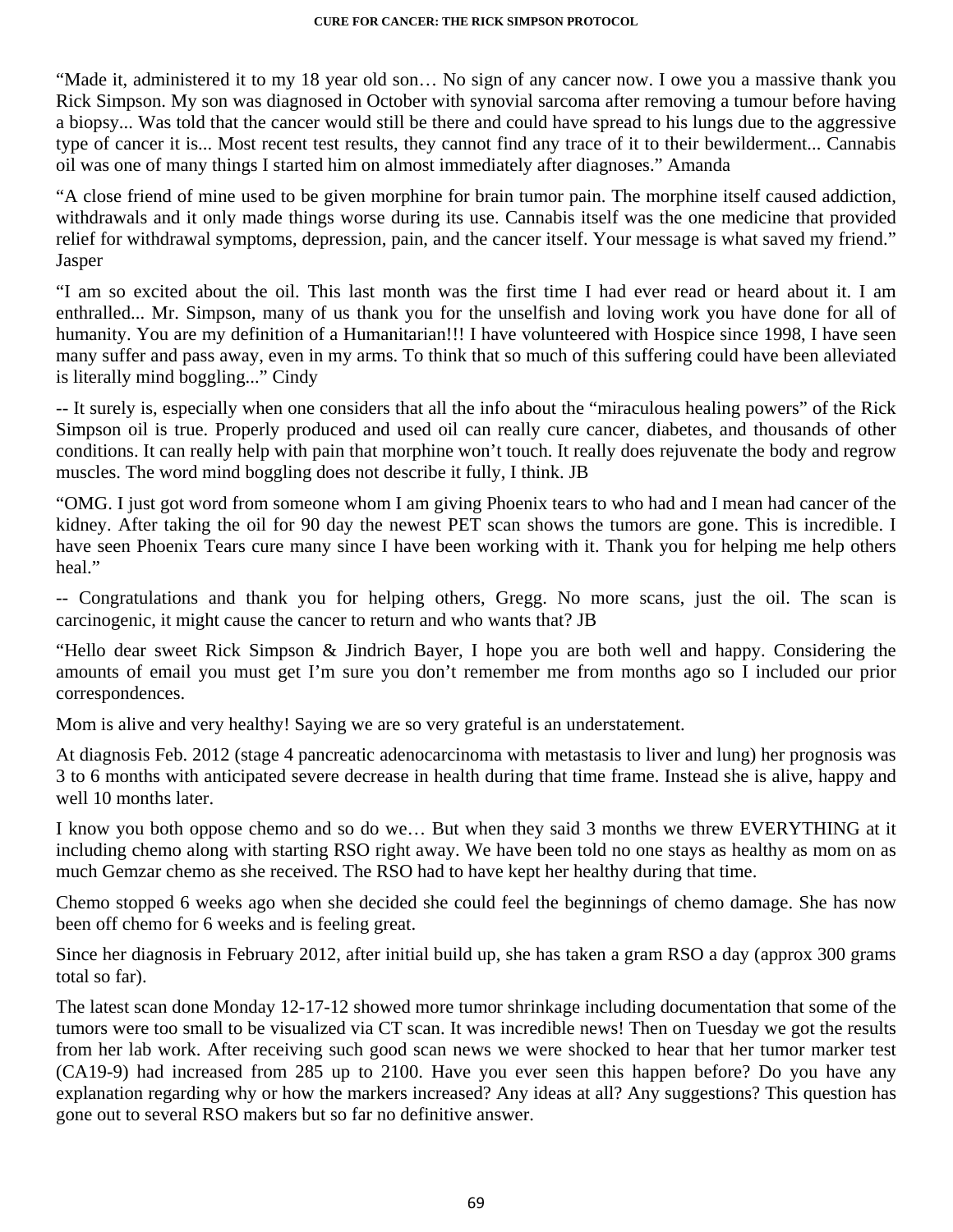Here are her CA19-9 results to date. Normal level is LESS THAN 37. There was non tumor marker test done at initial diagnosis in February. 4-30-12... 23,568; 5-30-12...5,240; 6-18-12... 4,458; 8-8-12... 538; 10-8-12... 285 (Last chemo was 10-29-12); 12-17-12... 2,100. Any input you may have will be treasured by my family! Much love, B"

-- Dear B, CT scans give a massive dose of radiation and that is what might have caused it, plus the chemo was totally unnecessary. I would have her eat 180g of the best quality oil as quickly as possible. No more CT scans or any other carcinogenic nonsense, just the oil and as much of as she can take. You have to undo the damage from the chemo and radiation first and it will take some time, it just made the job harder for the oil. Like giving an antidote while pumping venom in her veins, it makes no sense at all to me. Best wishes, Jindrich Bayer

"I was approached by a woman with breast cancer about 4 weeks ago and managed to get her pointed in the right direction. She has a pretty significant tumour, (I think she might have more than one.) and is able to feel it. It's been only 3 weeks since she started the oil and already the tumour is definitely softening. Not bad for 3 weeks! I feel very encouraged for her and I just KNOW this lady will be another success story. One Love." Corrie

"My dad is 89, has skin cancer on his face. Three times I've taken him to hospital to have some cut out, which opens him up to infections not to mention taking from the nursing home and back it's hard on him. I have started with cannabis oil a couple of weeks ago. Some of these are the size of my baby finger to my thumb. There were 11 I have treated now there's 4 the one the size of thumb size of baby finger. They just die and fall off skin healed. I'm amazed as are all the nurses and doctor." Steve

"I would just like to say that I am extremely happy to announce that my father in law's scan for his cancer has come out completely clean for the second time after the first one showing spots on the lungs. We started him on the oil right after the first one showed spots. Cannabis has taken his lungs and cleaned them up! He was told he needed Chemo. We were against it and put him on the oil instead. Cannabis cures cancer!!! I have also started my little pomeranian on the oil because he has a collapsed trachea and congenital heart failure. He has not been on his regular meds since summer and he has not coughed barely at all for the first time since summer (he constantly coughed and gaged even on his pharmaceuticals given by the doctor). He has more energy and is doing better than he was doing when he was on the meds." Karen

"It cures Cervical Cancer too! I couldn't afford treatments (not even ONE...) and went a year without any kind of medicinal help... but I did smoke nearly every day... then a year later at my annual exam, the doctor and nurses were blown away... they couldn't find a THING other than slight scarring where the cancer had been... I'm 100% cancer free now... thanks to Marijuana... not doctors... not "medicine"... not treatments... but because of a pure, herbal, NATURAL plant... I'm living proof...

The doctors said that I should have been at a level 5 cancer from going without any treatment... but yet it was GONE... with NO help from them... they were so blown away that they sent me to the STATE HOSPITAL in LITTLE ROCK (UAMS) for more testing... and UAMS didn't find anything other than slight scarring either... they said it was a miracle... I think it was just the Marijuana... Legalize it already... help people... isn't that what humanity USED to be about?" Monica

"I am soooo thankful David Triplett put his video out there...loved the video and it was one of the stories that got me to try cannabis oil on a basal cell carcinoma skin cancer on my forehead...which is now gone!... Don't stop spreading the truth!" Dee

"I used Cannabis Oil to treat Basal Cell Carcinoma on my head neck and face. SUCCESSFULLY. This is an ideal cancer to do research on. It is clearly visible to the naked eye, and any changes that take place are easily seen. I've tried to generate interest in this here in the US, but the feds have anybody, and it seems everybody scarred to death to touch. See what you can do." Joseph Siler (First post on the CANNABIS CURES CANCERS! Facebook Group admined by Kane Slater, January 7, 2010)

"I have a lump in my thigh, it used to be hard, almost 2 cm, now it's less than half the size & getting softer (4 weeks)." Katri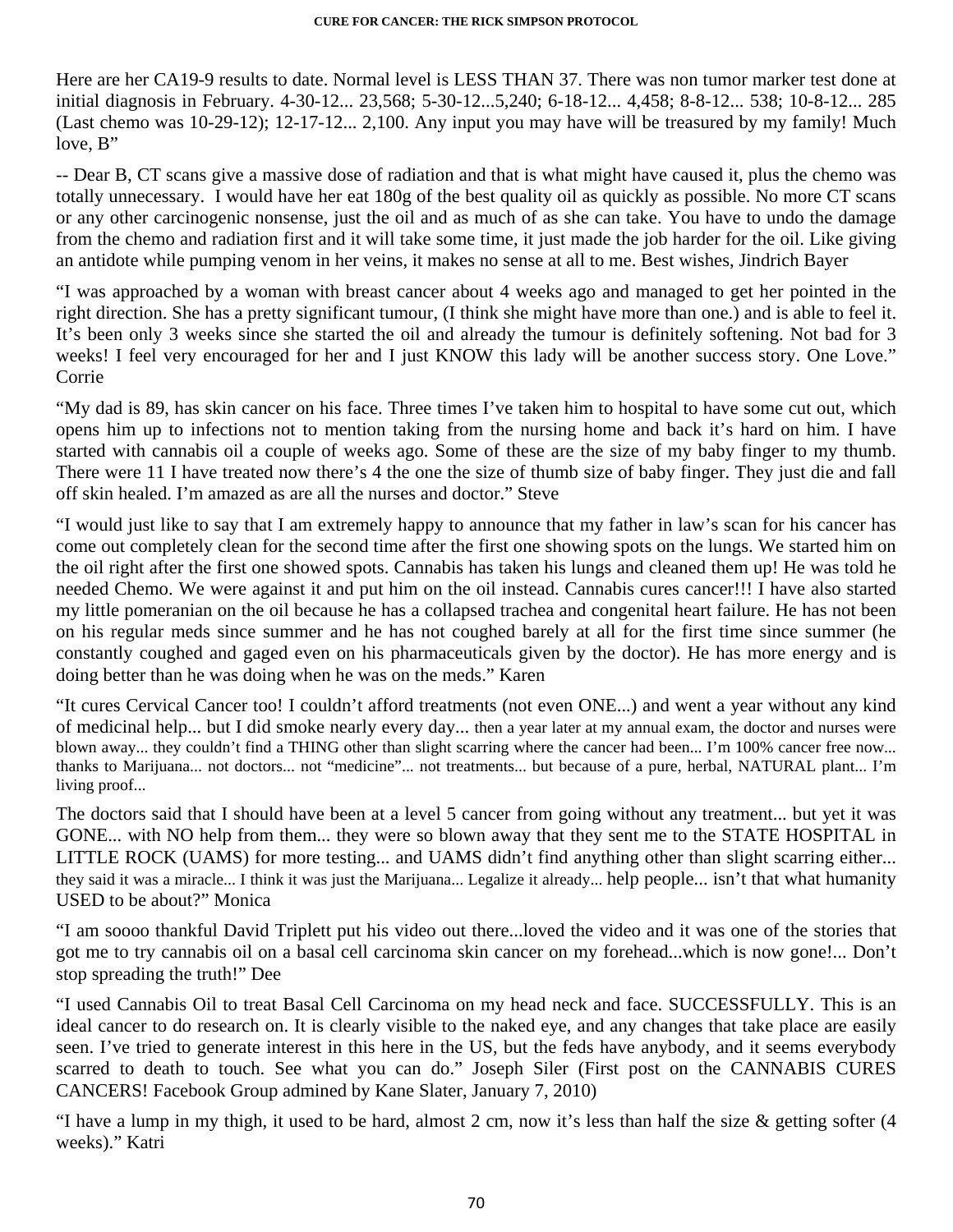"I just found out I'm cancer free after being on the oil for 5 months straight!!" Mimi

Q. JB, do you have anything on healing certain tumour types called "hemangioblastomas"? I follow your posts, as well as others. I have NEVER seen a treatment of this type of tumour other than excision. I have a bunch of them. Graeme

A. Not in person, we certainly have not had a chance to treat all diagnoses known to man personally, but judging from what I have read about it now, I see no reason why the oil should not help. As far as I know, they can only diagnose it using CT scans, and the way I look at it everyone who takes a CT scan should eat at least 60g of oil afterwards. And if the eat those 60g before surgery, in most cases I'm sure the surgery won't be necessary because the tumors will not be there. So I would definitely give the oil a try myself. All good wishes, JB

"The very fact placebos heal some people is reason to discard medicine forever and study the art of placebo. Having said that you never do a placebo study when you have an effective cure, you're right, that would be killing half your patients, sick and cruel." Christopher

-- It indeed would be sick and cruel, and that is why I personally will not do it. Others can if they wish, but I won't. I want the medical system to start using the oil as a placebo - if they prove that whatever they want to use is safer and more effective than the oil (and more fun/pleasant for the patient), then they can go ahead and sell it. If not, then not. It is quite simple and very rational, I think. And that's how it is going to be in the future anyway, so why wait? JB

"It is never too late to accept the fact that cannabis is simply medicine. At the same time, it is never too late to start using the oil as medicine, no matter what your condition is or how severe it is. With the use of the oil, there is usually a chance for the patient or the oil will provide them with maximum quality of life until the end. And that's a lot, too." JB

"When patients who have taken chemo start using the oil, the first thing the oil has to do is to detoxify the body. So it sometimes takes say 120-150g of the oil before it starts attacking the cancer itself. It is really not a good idea to take chemo, especially when it is absolutely unnecessary considering that the medical system has known about cannabis as a cure for cancer for dozens of years." JB

Q. 'Terminal' Cancer patients: Do you start them out aggressively on 1 gram a day or work them up to it over a week or so? Advice from experiences?

A.No, we always start with small doses and pretty much follow the instructions. Of course, if they have previous experience with cannabis and know there is nothing to be afraid of, sometimes you can start with a higher dose. But you never know how the patient is going to respond to the oil, plus they are usually on a mix of various medications, so you might want to be careful and watch the patient's blood pressure etc. The general recommendation is to follow the instructions, the less formal one is - follow your instinct and judgment and when the patient has "nothing to lose",

I would not hesitate to give them a high dose when necessary (acute back pain etc.). A gram of really high grade oil can get an unexperienced user very very high. Sometimes this hemp-induced comma would be beneficial, and I am sure it will be used that way for anesthesia before surgery sooner or later anyway, but right now we want to see patients stay in their comfort zone as much as possible. I hope I explained it well. Best wishes, JB"

"Corrie, my friend, you helped me with \*\*\*. I have been giving him med for his neuroendocrine tumors. He has been on the med for 1 month and it is starting to shrink. It was so big it was pushing on his stomach but now it's down to the point that he can eat again and his doctor said he never seen a tumor like that shrink so FAST. It freaked him out and all blood work came back normal so another one on the way of being cured and that is AWESOME. And you are AWESOME and God is great."

"I have a friend that has brain cancer and I have Cml. The oil is working for both of us!!! My friend is first hand proof in my eyes that this oil is a miracle... I had my doubts before but not now! Take the oil, IT WORKS!" Tyler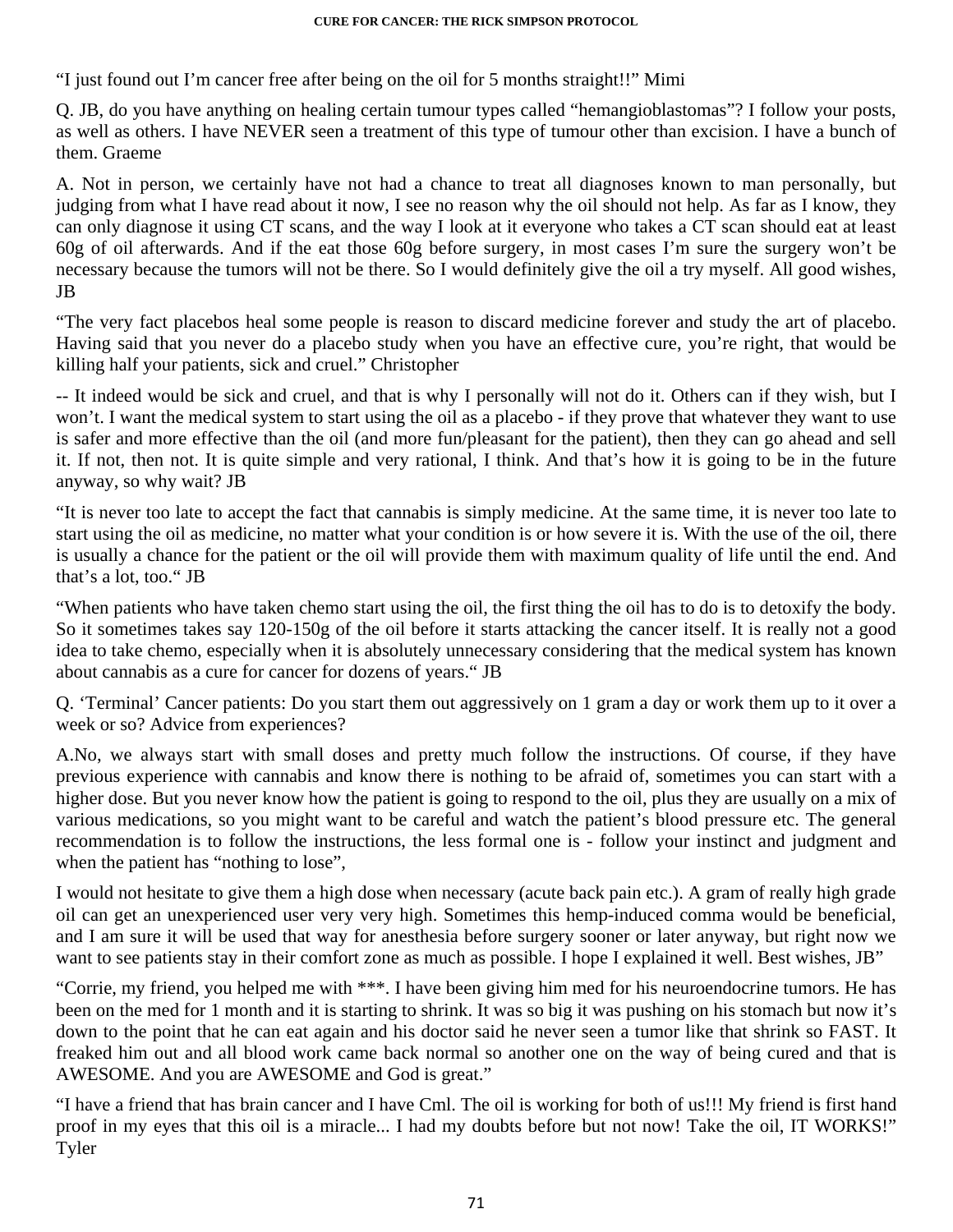"I was asked last year by my mother's friend if I could make a 6 month course of hemp oil for her mum, from the highest grade cannabis. She had cancer of the neck. I made her the oil following the Youtube advice, I then posted it to Russia. She used the first 6 month course with amazing results and asked for another 6 month dose, I sent another load over to her, and now 14 months later she is in good health. You are doing amazing work, Rick. Thank you." Gareth

"Hello my name is Alysa Erwin and I am 16 years old. In 2011 I was diagnosed with stage 3 anaplastic astrocytoma. We (my family and I) made the decision to use a cannabis concentrate. The University of Michigan told us I was not likely to survive more than a couple of years and the cancer itself was inoperable because it was in a spider formation. Last January I went for my regular MRI at the University of Michigan. All the tumors are gone."

"I was diagnosed with cancer again. Third time. Stage 4 bone and liver mets, from breast cancer. My cancer story started almost 7 years ago, I'm one of the lucky ones to have survived the amount of chemo I have subjected my body to, not to mention the radiation. This third diagnosis had me convinced that I was done for; I mean who survives this kind of diagnosis??

So I went searching for miracles and I found Rick Simpson. I was sure there was no way this guy was telling the truth, so I looked deeper. I began to connect with people in Michigan and learned more about Rick Simpson Oil or cannabis oil and the result people just like me were experiencing, which was survival, remission, cure!!

At this point I have nothing to lose, so I reached out and asked for help. I began ingesting a gram a day of my medicine, working up slowly to that dosage. Rest became a big part of my day, which is exactly what my fighting body needed. The only side effect I ever experienced was the amount and wonderful quality of sleep I was getting. That plus my blood pressure regulating and my pain is now under control.

Less than a year ago I was diagnosed with Stage 4 bone and liver cancer with innumerable tumors (so many they just quit counting), I was told to get my things in order. (That still takes my breath away.) Fast forward to today and I am inches away from remission. My PET scan last week was negative... Negative! I've never had one of those before. It means that there is no cancer. The only reason I am not in full remission is because there are a couple of shadows on my bones in the cat scan, but I am continuing my treatment and those too will soon be gone. This is nothing short of a miracle, innumerable tumors to a couple of shadows that don't even show up on a PET scan.

People may say be careful with the word cure… But, I mean, it is what it is. I am here and I am getting healthier every day and John has helped me get there. He took me in when I called to him and asked for help. He and his group have taken the time to sit down with me to make sure that I am educated on the seriousness of this medicine and the commitment it takes on all of our parts to make this possible. To me, and to you this is a life and death matter. I hope everyone takes it that seriously! We will depend on this medicine for the rest of our lives.

The Michigan Cannabis Club has taken care of my needs medicinal and my educational needs. This is a serious group and they need serious support, bless you John Roberts, your sacrifices have kept me alive. Please help them now, so they can continue to help so many. Thank you!!"

-- This update was posted several months ago and she is now in full remission. Michigan Cancerproject

"I am a 68 yr old male who was living in what I considered a normal healthy life with no major issues and maintained myself with a yearly flu shot and checkups. My body functions were fine and all seemed ok until I awoke one morning with awful stomach pain.

Thinking it was appendix or hernia my wife rushed me to emergency. I had emergency surgery about 2 hours later, Aug 15 2012, and there was a massive tumor on my colon that was removed along with 14 lymph nodes. One week later my insides broke open and poisoned me and that led to a second surgery.

Starting to feel better 4 days later, I was on my feet and slowly getting mobility back and I started to bleed out. Back for surgery number 3 and a day later had a mild heart attack.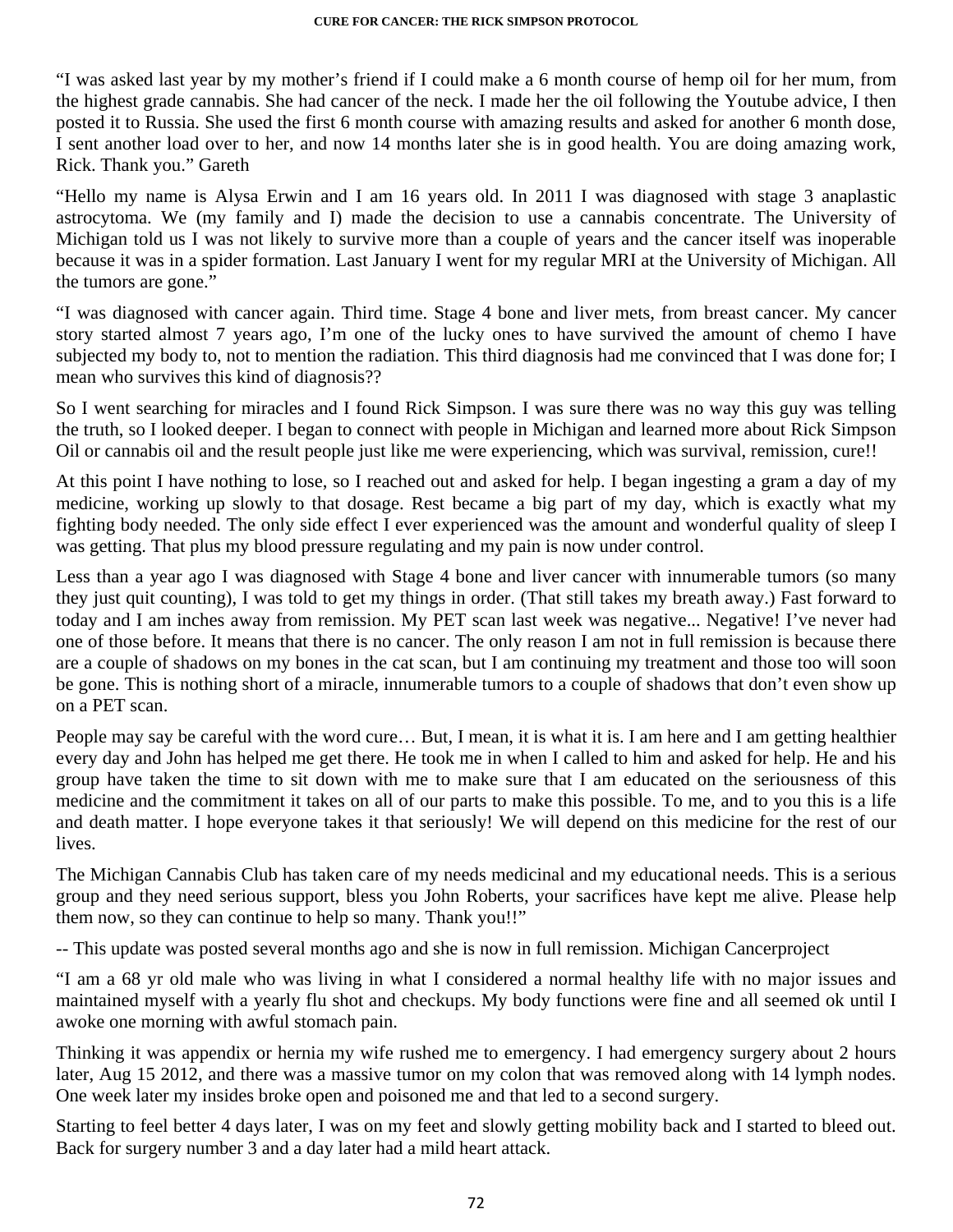Shortly after that -33 days in ICU- I was discharged and toting an OSTOMY BAG. The bag was with me 8 months and a reversal surgery was done with no complications. The surgeon said cancer had not spread beyond the nodes.

In spite of that they marched me to the Cancer Clinic and started to discuss Chemo and radiation as a "followup." Standard protocol they said. BULLSHIT said I! There will be no radiating my body or poisoning it more with Chemo or Radiation. The oncologist at the Cancer Clinic did not argue and outlined follow-ups every 3 months for a year, which entailed a CT scan and blood work.

I sourced the material as outlined by Rick Simpson and produced the RSO. Following all instructions for the extraction process and using Naphtha as my solvent, I had the finished oil in syringes and started to ingest it twice a day, a tiny amount each time.

I completed my 4th follow-up at the Cancer Clinic and they stated that the CT scan does NOT show anything that would indicate the presence of CANCER. The blood work showed CEA level at 1.4, but what the heck, everyone has a cancer cell or two in them. They consider anything 5+ to cause concern. I am now preparing another batch and will ingest daily as a preventative measure.

To ANYONE suffering now from cancer I suggest you do the same. We have NOTHING to lose and everything to gain." Gerry

"Is it too late to save someone who has stage 4 and is already skin and bones, and can barely walk anymore from the loss of strength?" Tumble

"It's never too late. Many miracles have been seen with use of this oil. If it can't save them, the least it will do is ease their suffering without the harsh side effects of pharmaceuticals. Note that if they start on high doses there will be a lot of sleep until there tolerance is built up. It is very potent." Nick

"I am a two time breast cancer warrior. I would like to be living proof that your oil works to help save lives." Michelle

"Me too, thyroid cancer free!!" Michelle

"Dawn: Say what you want about me, defriend me, judge me... Your argument is invalid! This is the final scan mom will ever get!!! CANNABIS KILLS CANCER!

Stacy: What stage was your mom? I know you posted it once before, but I forget. That's a fabulous report right away!!

Dawn: Stacy, it was stage 3 small cell carcinoma of the lung. 5 tumors with small mets to the upper lymph system.

Debbie: That's so phenomenal! I've never heard of anyone curing small cell, even with all the regular protocols. This is remarkable! You not only saved your mom's life, but this will save other lives because it's proof that cannabis works. Thanks so much for sharing this!

Dawn: Debbie, she did it all, cannabis oil - chemo - radiation BUT was cured before her chemo & radiation treatments were done so she refused the remaining treatment and stuck with the oil... Which she still takes and will take EVERY DAY for the rest of her life!

Steve: says 'this is most compatible with post-radiation changes'. Did she have radiation therapy? Dawn: Steve, yes she did but she never finished... Dr is floored!"

"Patient: Linda V., Service Date: 11/16/2013, Procedure: CT CHEST WITH CONTRAST

A CT of the chest was performed... Comparison is made to prior chest CT from 7/8/13

INDICATION: This is a 64-year-old female with history of lung cancer...

FINDINGS: There is increased interstitial change and interlobular septal thickening... which is improved compared to prior exam... No definite mediastinal soft tissue nodules or mediastinal adenopathy is demonstrated. There is no definite evidence of axilliary lymphadenopathy or hillar lymphadenopathy. Aside from post-radiation changes in the medial aspect of the right upper lobe, no additional parenchymal pulmonary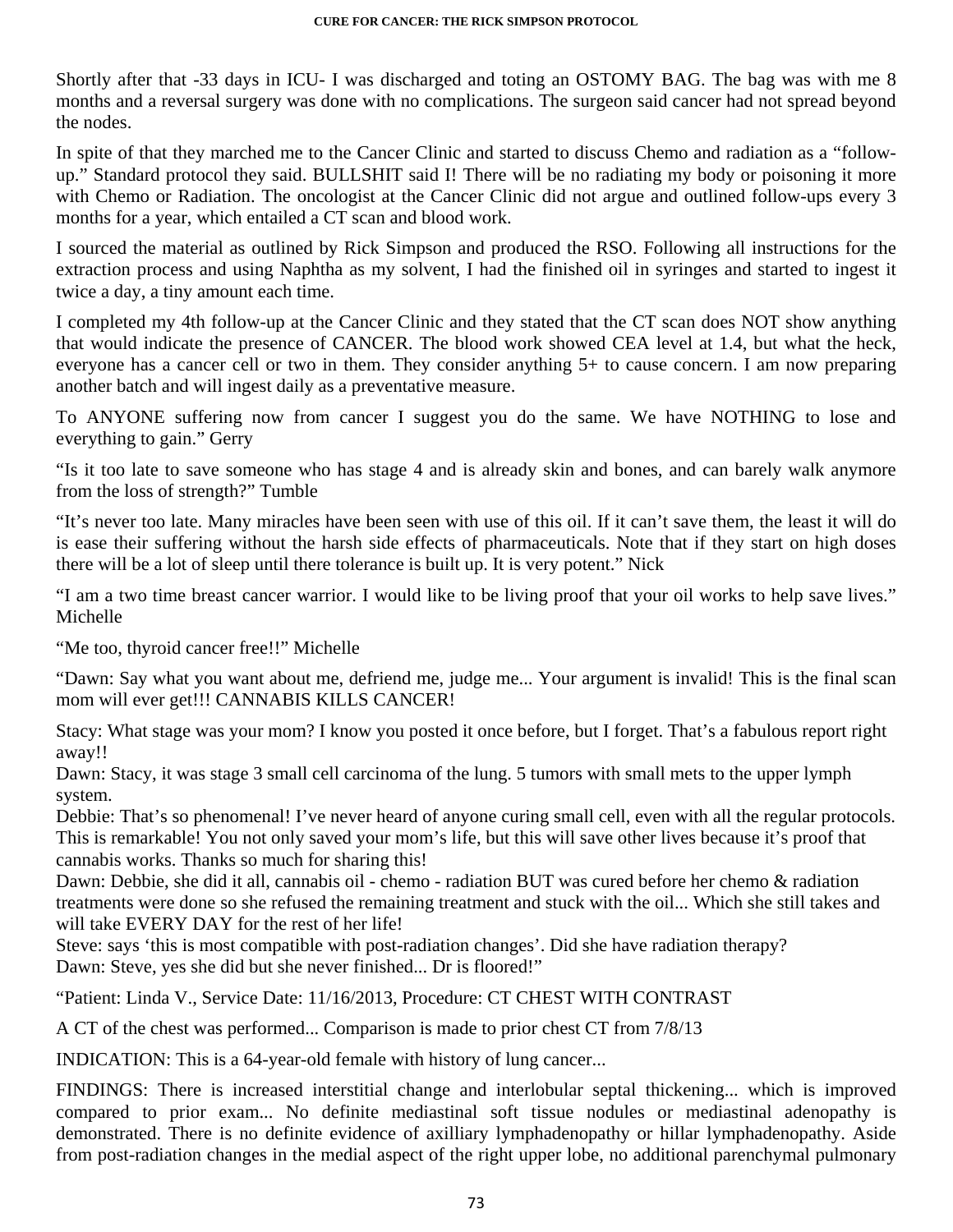opacities or suspicious pulmonary nodules are demonstrated. The trachea and main bronchi are patent. There is no pleural effusion. The heart size is normal. There is no pericardial effusion. The visualized portions of the upper abdomen are unremarkable. There is no focally aggressive lucent or sclerotic osseous lesion.

IMPRESSION: Improving post-radiation changes in the right hillum and medial aspect of the right upper lobe. No definite evidence of recurrent or residual disease."

"Oil reversed all radiation damage and healed beyond belief... Medical Marijuana SAVED me and keeps me off of 5 pharmas. I lost my right kidney to chemo and it starts to seize to where it hurts to have skin on me... and within minutes of consuming the oils in a tincture that I make the seizures stop and stay away for months... Amazing and that is just one the oils reversed nerve damage in my eyes caused by chemo to where I was diagnosed with glaucoma, and at my last visit just 6 months ago shows no sign of glaucoma at all and my vision is better when I medicate..." Teresa

"My aunt, with stage 4 glioblastoma, went from wheelchair to walking after just three doses! Her left side was paralyzed for over a month. But now fully functional!! So excited!" Nicolette

"I worked at a collective and for many years and had skin cancer on my left arm due to hanging it out the window while driving. Now I know no one needs to believe me but I started putting RSO oil on it every day and I swear it's gone. It took a couple months but it's really gone where it has been for years." Randy

"This has changed my life after being diagnosed with CML (chronic myelogenous leukemia) almost a year ago and I watched the video Run From the Cure about how cannabis oil cured terminal cancer patients. Well, I am living proof that is works. It has changed my cancer levels. Not cured yet but hopefully one day soon I can say I am a survivor, so unless you have walked a mile in any cancer patient's shoes, don't start bashing something you know nothing about." Denise

"I believe. My friend was diagnosed with 3 kinds of cancer. He was given 3 weeks to live. Now 2 years later, he's down to 1 kind and doing good." Sandra

"My brother had lymphoma, stomach, metastised to his spine. The drugs they gave him kept him up all night every night and day and never got to sleep or eat for weeks. One gram pill of oil and he gets to sleep for 18 hours and eat to his heart's content. A week later, he's 78% cancer free. The doctor was baffled. We didn't tell him because he was in a nonmedical state but cannabis saved his life and ours. Now a year later MY BROTHER BEAT LYMPHOMA! Nobody does that... without cannabis." Errl

"I currently have stage 4 cancer. I've had liver ablation  $\&$  resection as well as folfox chemo. I've used the oil  $\&$ tumor markers went from 1200s to 3. All med team saying NSD. No signs of disease." Jim

"I got rid of 5 of my tumors using cannabis oil... was interesting to see the doctors face when he couldn't find the 5 of the original tumors... where did they go? Does it matter? Thank you cannabis oil." Kelly

"I had a large vial of it, a while back. I would take a drop a day. The person that gave it to me asked for it back. He ended up giving it to a woman who was fading away from cancer. She couldn't eat, drink, let alone actually live. She weighed less than 70 lbs. My friend gave her the oil... voila! She began to eat, drink, and continued her fight... successfully. Firm believer of the healing properties in cannabis." Tara

"Today I got word a man I donated a large amount to. He had a cancer's tumor in his throat. Completely has been tube feed since early April 2013. The sick man's wife calls all in tears. After 4 weeks of taking oil 2 times a day it's gone. Completely gone... He has eaten solid food... No new treatments or new drugs, just RSO. Share the knowledge, save a life." Jared

"Dean: My aunt used chemotherapy. Same results. DEAD.

Stephen: Sorry for your loss. I've seen hemp oil pull skin cancer out of my godmother. I think you still have to catch it early. I'm sure cannabis helped."

"I just got word that my 16 year old patient who HAD non- Hodgkins lymphoma is CLEAR! Tumors gone, labs normal." Janet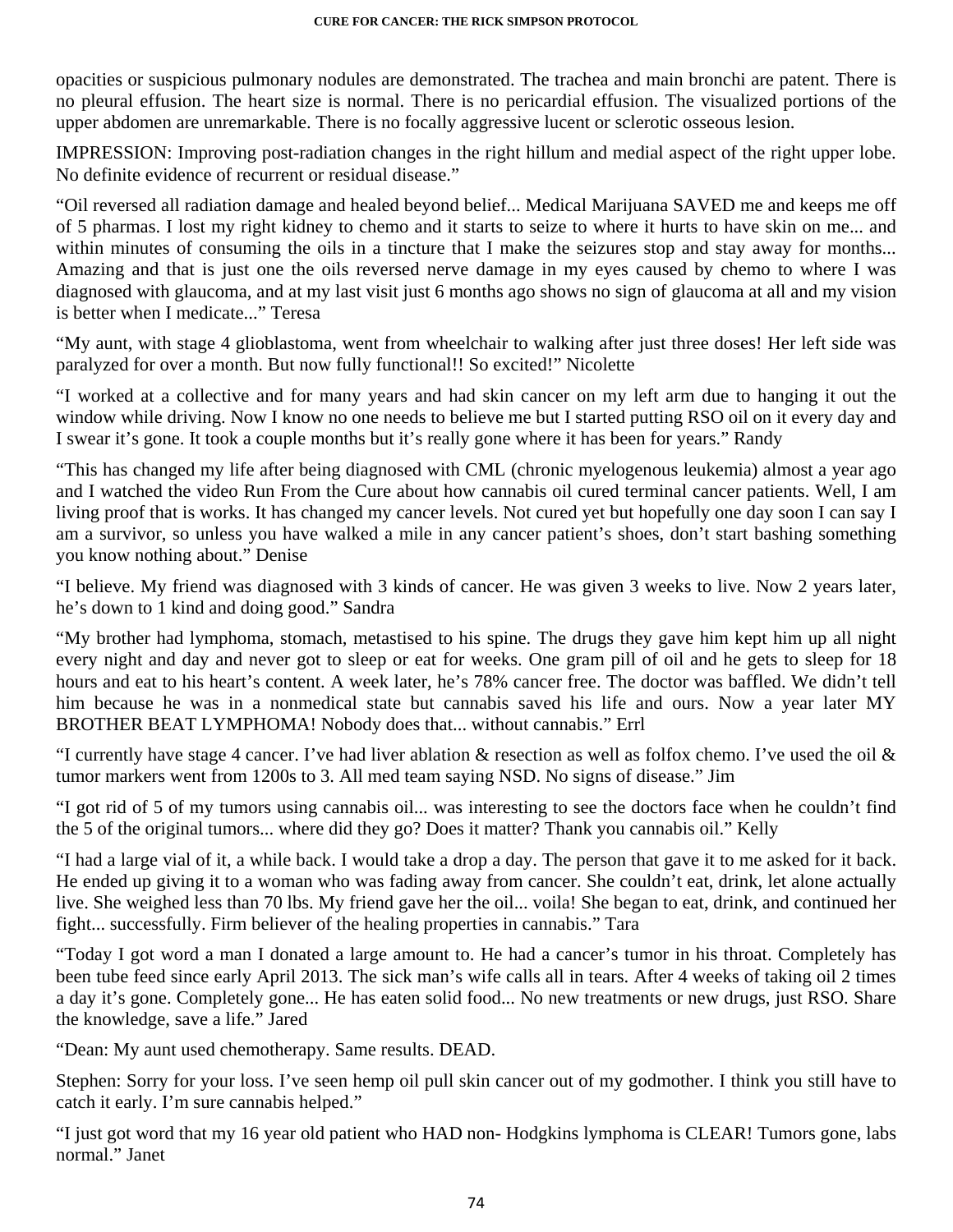"Received a call from a terminally ill patient. She is treating with RSO for a couple of months now. Intestinal cancer. Dr. Ted her she had months to live. Jindřich Bayer, I am happy to report that at the last Dr. Appt, he gave her the best Christmas present ever. He told her, I can't find any cancer, and you might live!!!! That is a Christmas present. Thank you Jesus!!!! Never say never..." Raymond

"I've had two friends who survived cancer by doing the famous Simpsons Oil! One had lung cancer and was given 6 months to live, he's been alive for 7 years now and the other has gone through cancer twice, the last was ovarian cancer and I'm pleased to say as of 2 weeks ago, no more cancer! Both times she used the cannabis oil!!" Vicki-Jane

"I've been following Rick's page about a year now, ever since my Mom got her diagnosis of small cell lung cancer. She was diagnosed in March last year and started chemo soon after. She endured chemo and chest radiation through the summer and became very ill as the radium burned her throat so she could not swallow/eat etc. she was hospitalised for near two months. She then had some brain radiation (preventative, bleh :/) all this time we'd been researching big time and had begun our journey of getting everything together to produce our own oil from scratch. Which we succeeded in doing -yay!

So after her first two days of brain radiation she became very very ill from it so we made the decision that she would start the oil (October ). From the very first dose, she never looked back!!!! She sailed through the remainder of her brain rads and amazed doctors that she had no migraines or severe vomiting or memory loss etc etc! She was flying!

So after her checkup in October it showed big reduction in lung tumour but it was still there. They wanted to see her again in January to decide the next steps. So we ploughed on through November and December administering her just oil and no other treatment. She had a minor setback at Christmas and became v depressed and vomiting for two weeks but we put her back on her raw vegan smoothies and wheat grass and she has really perked up and looks glowing. Her big checkup after her latest scans was yesterday vas guess what... My mom is CANCER FREE!!!! It has disappeared!!!! How amazing is that!!!!" via Janet

"About 6 months ago my mum was diagnosed with terminal cancer metastatic melanoma with 6 tumors on both her lungs. The doctors told us that chemo and radiation wouldn't do anything and said they had a new treatment that they had that had been successful in stopping tumors from growing and maybe expanding her life for a couple more years. We started the new treatment and the side effects were horrible so we stopped. About a week later a friend of mine mentioned your documentary on Youtube, Run From the Cure.

After watching this I decided what harm could come from trying? Hey, if it doesn't work she is going to die anyway. To cut a long story short mum has been ingesting the oil for about 3 months and she had scans 2 days ago and 5 of the 6 tumors are COMPLETELY gone and the last one is half the size it was.

I can't express in words the gratitude I have for your information and saving my mum's life. It's horrible to think of all the people and children in the world that are suffering and dying when a simple plant can fix all this. I am now determined to spread the word and maybe grow some of my own and make oil for people I know that need help. Thanks again and good luck in the future with everything." via Janet

"Ovarian cancer, 5.5" tumor, 90 days to live, spread to stomach... Ingested 90 grams in 38 days. No cancer anymore. Have all documentation one would need to believe but still people don't! God bless you St. Simpson for helping us keep our Mommy!!!" Larry

"I have some pretty awesome news folks. One of my Peeps back east gave one, count it...ONE tube of oil to a friend who had a massive tumour wrapped around his Carotid artery. He just ignored it, grew his hair long to hide it as it grew bigger and bigger. His brother, a physician, was at a loss as to what to do as the patient refused chemo/radiation. Unable to ignore it any longer, 2 days ago they took him into the operation room for what was to be a massive surgery. Several specialists/ surgeons were in attendance as this was going to be a highly dangerous, long and complicated surgery. They would try to remove as much as possible of the tumour and were going to have to take a vein from the leg and transplant to his neck. They opened up his neck, and VOILA the tumour was completely encapsulated and detached from the Carotid. They quite literally reached in and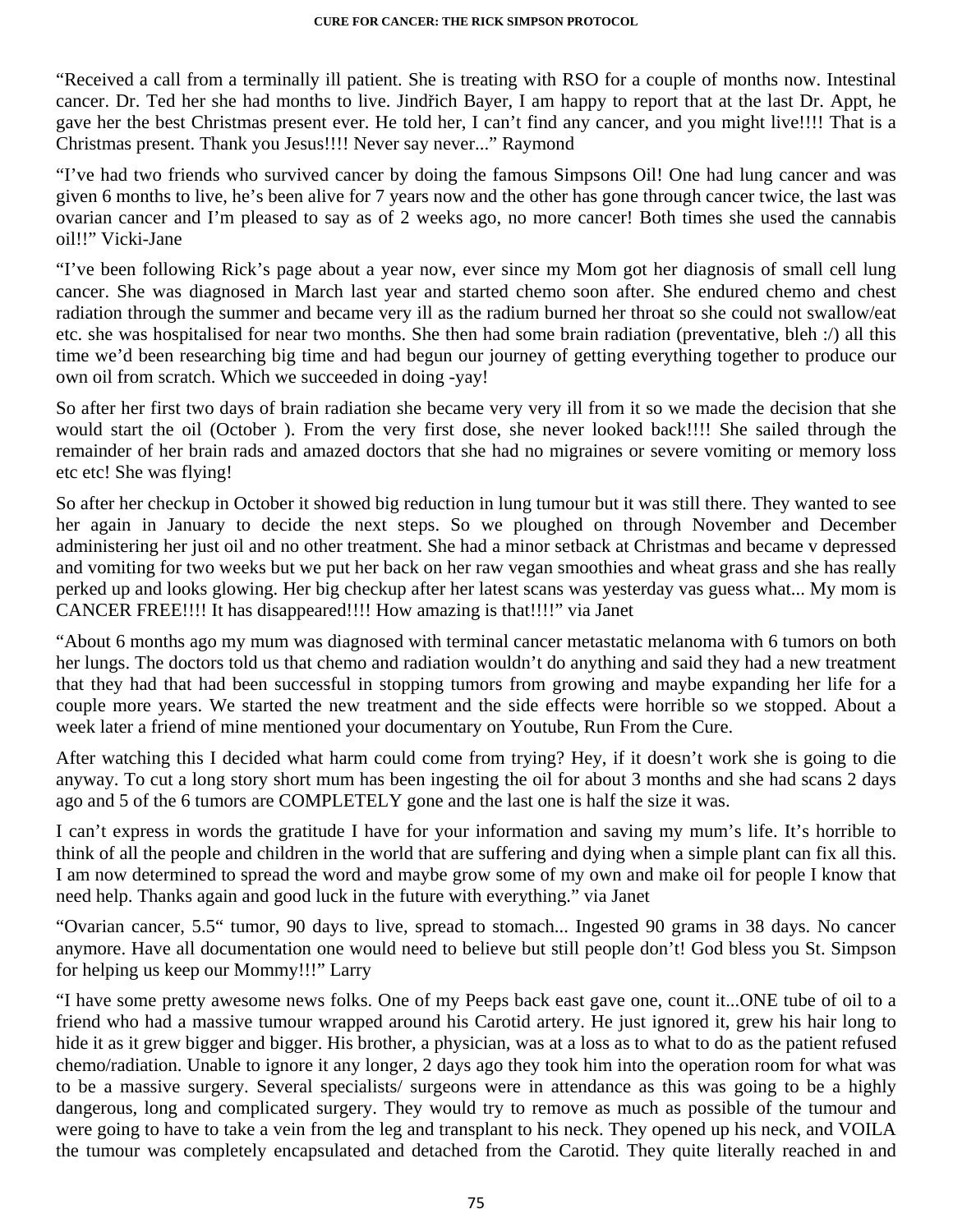pulled it out! The doctors are flabbergasted and want a detailed report of everything he did. It won't be a long list folks. Just juicing and ONE tube of oil." Corrie

"Oil is amazing!! A friend of mine had ovarian cysts...she had surgery to remove one and a month later she was back in only to discover she had more! A month went by and it doubled in size and she was told if anything happens to come back and they will do emergency surgery! Her guy made her some oil...she took it for 3 weeks...to her amazement when she went for her next ultrasound it was almost gone!!!" Jolie

"1 year ago today someone very close to me told me he had terminal cancer. He was told he has 8 months to live. Within 5 days I gave him some cannabis oil to ingest by eating a half of a rice grain size bit of the oil. Within 6 weeks there was a reduction in the size of his tumor and there was no sign of it spreading like they said it would.

I am happy to say the tumor was the size of a large grapefruit and today it the size of an acorn. The cannabis oil has saved his life. He will continue eating the oil until it is gone. Not only is it curing his terminal cancer but it has also had an amazing effect on his health. He was pre-diabetic and obese and he is now down to the perfect weight and is happy than ever!

I encourage everyone to look into cannabis oil therapy. Please watch ->RICK SIMPSON "RUN FROM THE CURE" Video on Youtube... It just might save your life or someone you know. Give them the gift of life!" Jose

# **Evidence**

"Rick Simpson Oil has full scientific credibility if you bother to read the scientific literature" Robert Melamede, aka Dr. Bob

"The inhibition of the cell survival pathway leads to dephosphorylation of Bad, and translocation of this Bcl-2 protein into the mitochondria, and subsequently to apoptosis." Ummmm, Layman's terms please???" Chance

-- That translates to: "Cannabis kills cancer cells," Chance. JB

Q. Why should I expect doctors to support the claim that cannabis cures cancer?

A. Well, because it does cure cancer and that's all there is to it. THC causes apoptosis, so surprisingly it causes apoptosis in all cancers. Why? Well, because decarboxylated oil gets into all cells in the body somehow if ingested in the right quantities. The endocannabinoid system regulates the immune system, so when you get the immune system working right, it can fight cancer, too. Not much to this, really, it is really offensively simple.

Properly produced high grade oil is the best chance the patient has anyway (surgery will be required in a few life-threatening cases, maybe). And if you know of a treatment option that is safer, more effective and more fun for the patient than the oil, well, tell us. There isn't any.

Look at what Mechoulam and Pacher say: "Inflammation/tissue injury triggers rapid elevations in local endocannabinoid levels, which in turn regulate signaling responses in immune and other cells modulating their critical functions. Changes in endocannabinoid levels and/or CB2 receptor expressions have been reported in almost all diseases affecting humans, ranging from cardiovascular, gastrointestinal, liver, kidney, neurodegenerative, psychiatric, bone, skin, autoimmune, lung disorders to pain and cancer, and modulating CB2 receptor activity holds tremendous therapeutic potential in these pathologies." http://www.ncbi.nlm.nih. gov/pubmed/21295074

And how do you do all this? Well, with the oil. You balance the levels or put them in an overdrive, when necessary. You can eat the oil, rub it on, vaporize it, and take it in suppositories, and between these four methods, you can find a way to help each and every patient on this planet. Later on, doctors will be injecting the tumors with the oil and shrink them in record times that way (not recommended at home).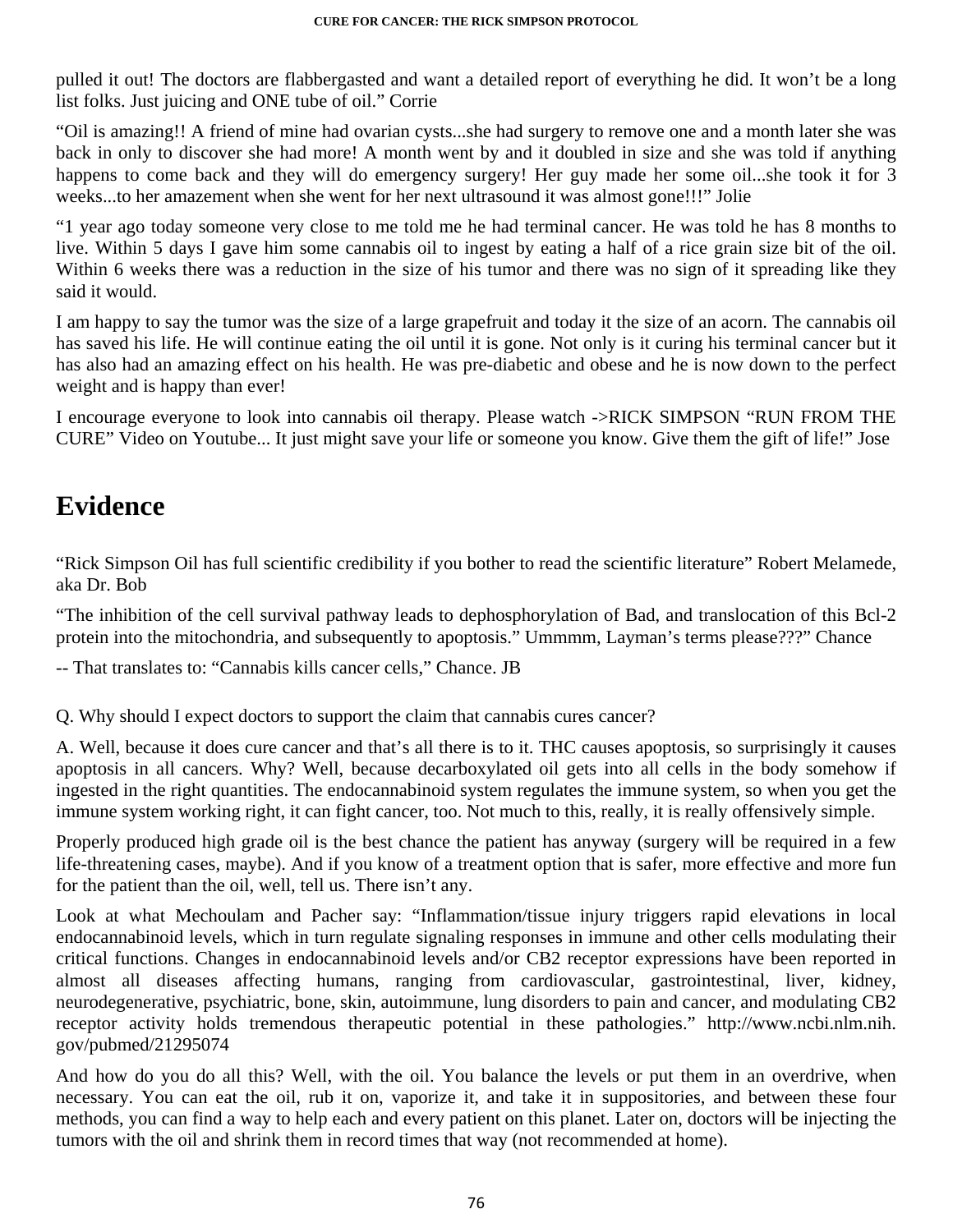And why did I suggest skin cancers (or diabetic ulcers or burns)? Well, because you can see what is happening there and it usually does not take long to cure them with the oil, a few weeks max in most cases. Then simply realize that the same thing that happens after topical application on your skin happens inside your body when you ingest the oil. Again, offensively simple, but that is a very precise explanation in the end. And then go back to what Mechoulam wrote: "Changes in endocannabinoid levels and/or CB2 receptor expressions have been reported in almost all diseases affecting humans, ranging from cardiovascular, gastrointestinal, liver, kidney, neurodegenerative, psychiatric, bone, skin, autoimmune, lung disorders to pain and cancer, and modulating CB2 receptor activity holds tremendous therapeutic potential in these pathologies."

-- Knowing all that, I am going to go modulate my CB2 receptor activity immediately. JB

"It cured me of cancer… Stage 4 brain… So yeah." Crystal

"Saying it cures cancer is quite a dangerous and illusive overestimation of an otherwise valid point that deserves more research. But no, no, no. Cannabis does not cure cancer. There is no definitive and no real cure to cancer at the moment, and only a number of conceited medical, alimentary and psychological efforts can help to reduce the risk of death by cancer. Cannabis does not cure cancer, and patients must know this." Davide

"RSO kills cancer, mate... Smoking it, no, but RSO yes." Kevin

"Care to help me here please mate...?" Jeff

"First of all, "cancer" is anything from a cyst to neuroblastoma, so "cures cancer" is generic, illusive, nonspecific. Then, cannabis does have a very good effect on cell duplication, which surely helps, but does not systematically cure tumours. Again, every type of cancer is different and cannabis has shown a somehow positive response on breast cancers, which are a type o carcinoma, widely and very effectively treated by conventional medicine as well. That being said, I am TOTALLY for legalising cannabis, but even though I'm very open to alternative therapies I have to find myself disagreeing with this pompous claim." Davide

"Jindrich Bayer, help, please!!!" Kevin

"Saying that cannabis shows a positive response in fighting certain types of tumours is a claim I can accept." Davide

-- Davide, accept whatever you wish, that's ok with me. Yes, there is very little hard data available about the Rick Simpson oil, but that is only due to the corruption of the medical system and their money masters. This will change very soon when Colorado and Washington start supplying their data. Plus, Israel and the Netherlands are starting to test the oil now, Czech republic will probably join very soon.

As far as we know, and from our practical experience with thousands of patients, the oil seems to work on all types of cancer much better than anything currently supplied by the medical system. If you want proof, make some oil and find someone with skin cancer and watch what happens when the oil is applied to it. Best wishes, JB

"Make it yourself, we were asking Rick where we can get it and after a while we realized, since we live far far away from America and we cannot travel somewhere to get it due to financial limitations, we just watched the video like 100 times, practically memorised it, found cannabis from a local provider, bought the rice cooker, the alcohol, even a thermometer to be sure of the temperature. It was easier than we thought, WE MADE IT OURSELVES, my boyfriend has been taking it for 4 days now... We will wait and see. We have read medical journals and watched many documentaries, all of their findings are the same (clinical trials done at UCLA, Harvard...) -- the oil kills cancer cells! So we decided to make it because after all you can never now until you try it!" Ioanna

"The very fact placebos heal some people is reason to discard medicine forever and study the art of placebo. Having said that you never do a placebo study when you have an effective cure, you're right, that would be killing half your patients, sick and cruel." Christopher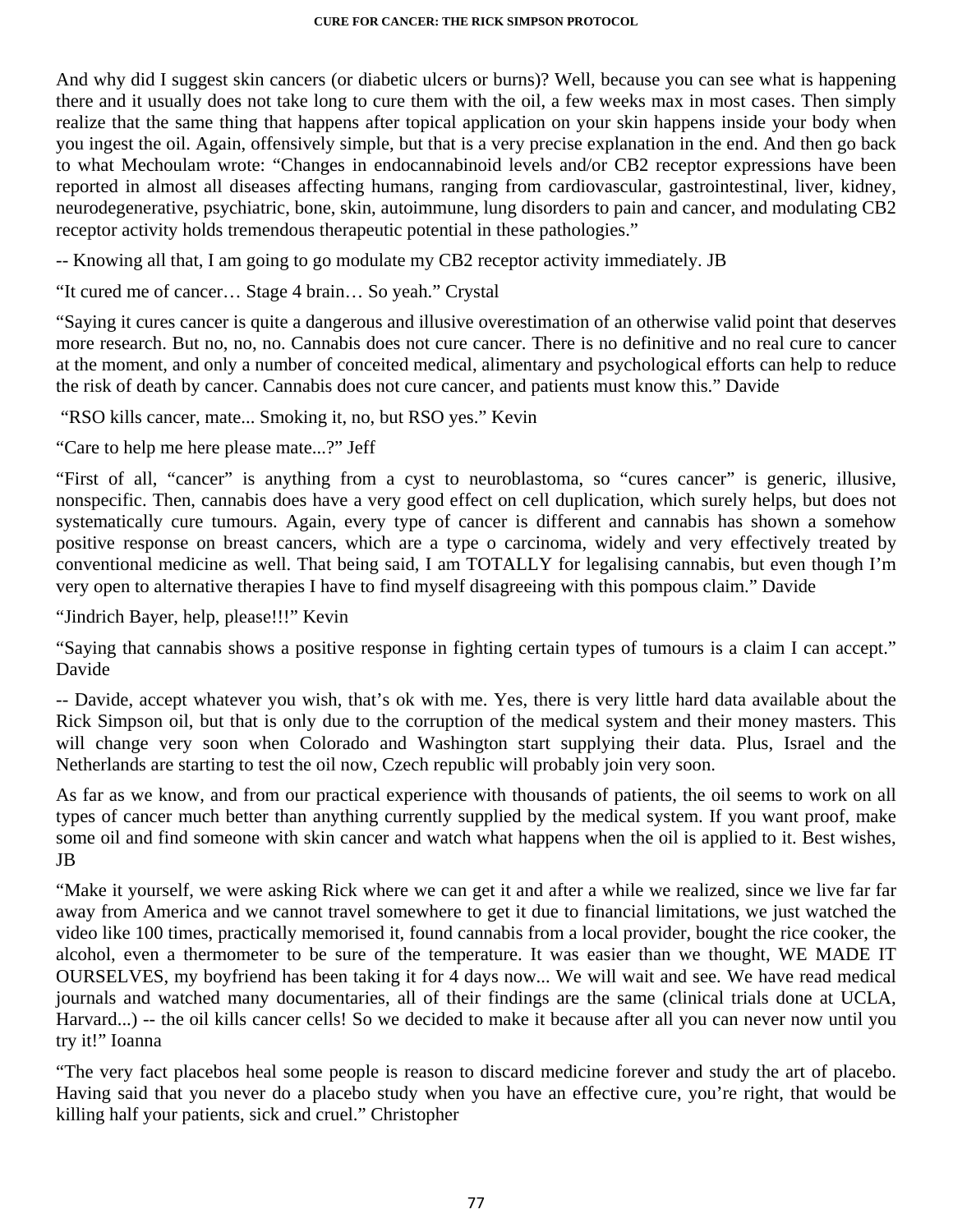-- It indeed would be sick and cruel, Christopher, and that is why I personally will not do it. Others can if they wish, but I won't. I want the medical system to start using the oil as a placebo - if they prove that whatever they want to use is safer and more effective than the oil (and more fun/pleasant for the patient), then they can go ahead and sell it. If not, then not. It is quite simple and very rational, I think. And that's how it is going to be in the future anyway, so why wait? JB

"Hey Kim, I challenge you to PROVE that Cannabis as a non-toxic life-saving medicine is "rhetoric". Good Luck with this. I USED TO sound just like you do. Then I decided I was going to blow holes through this "rhetoric" because this HAS TO BE BULLSHIT... boy was I wrong. I mean DEAD WRONG. You cannot deny the scientific 100% IRON CLAD FACTS. I could not do it and you won't do it either. The FACTS are the FACTS and this is a FACT, Kim. The AMA & Big Pharma are CRIMINALS. They knowingly have allowed this wonderful gift from God to be demonized and lied about for PURE PROFITS! They have allowed your family members to suffer and die, Kim. If you think these Petro Chemicals that they peddle are Medicine, you best think again. You want to discover some "rhetoric", go talk to your Dr., go talk to the American Cancer Society, go talk to your poison pill manufacturers. Please note, Kim, EVERY PILL THAT THEY CLAIM IS "SAFE" is NOT! Find me one that is not TOXIC, just ONE! Yet here we have a NON TOXIC VEGETABLE that produces THE most powerful medicine on EARTH that's been PROVEN TO CURE DISEASE and our "health professionals" and Government has seen fit to deny us this life saving vegetable, allowing us to suffer and die AND be put in prison to make things even safer in society... You want to talk about "RHETORIC"??? I hope this post opens your eyes to the TRUTH. If not, RIP Kim, there is no hope for you and your kind, you have "Clinical Endocannabinoid Deficiencies." Look it up, it's true." Dan

"My husband is right. I have 4 PET scans that prove it. When I was heavy on the oil my tumors were going away like mad. When I had to reduce my dose, they're more stable than shrinking. I have visible evidence the stuff works." Maria

"Sounds like a hoax to make money. You really think the law is going to let me grow hemp to make some oil? Get real dude. I got leukemia and I don't believe a word of what you say. You freaking scam artist praying on the sick should be imprisoned. If you are so sure this works, then do some real clinical trials. Plenty of countries will let you do them, don't use some Lame Ass FDA excuse!" Steven

-- Steven, the sooner you get on the oil the better for you. Don't blame me for the lack of scientific studies about the oil, really. If the medical system really did what they are supposed to do, these eighty testimonials alone would have been all they would have to see to conduct all those tens or hundreds of thousands of studies that will need to be conducted.

Rick and I really cannot afford to conduct all those studies, it is way beyond our budget, plus we cannot conduct them legally and the way we want to conduct them, so it is really up to others to do their job now. As far as I know, there are states where medical marijuana is allowed, I don't know why they didn't conduct a study yet. For instance on skin cancer, that would be done a in a few months, with topical use of the oil only. But it doesn't seem to happen, or I don't know about such studies.

But there is scientific evidence to back up everything we are saying, just do your research, check PubMed and connect the dots for yourself.

I hope it will satisfy your scientific needs and I hope you will get on the oil before your doctors get a chance to kill you with their chemical poison, which would have been never allowed if it were tested in a proper and ethical medical study. JB

"The researchers concluded: "The data reported herein are the first of which we are aware of to demonstrate the critical role of CB1 (cannabinoid) receptors and endocannabinoids in the etiology of PTSD in humans. As such, they provide a foundation upon which to develop and validate informative biomarkers of PTSD vulnerability, as well as to guide the rational development of the next generation of evidence-based treatments for PTSD."

But don't expect federal officials to help move this process forward. In 2011 federal administrators blocked investigators at the University of Arizona at Phoenix from conducting an FDA-approved, placebo-controlled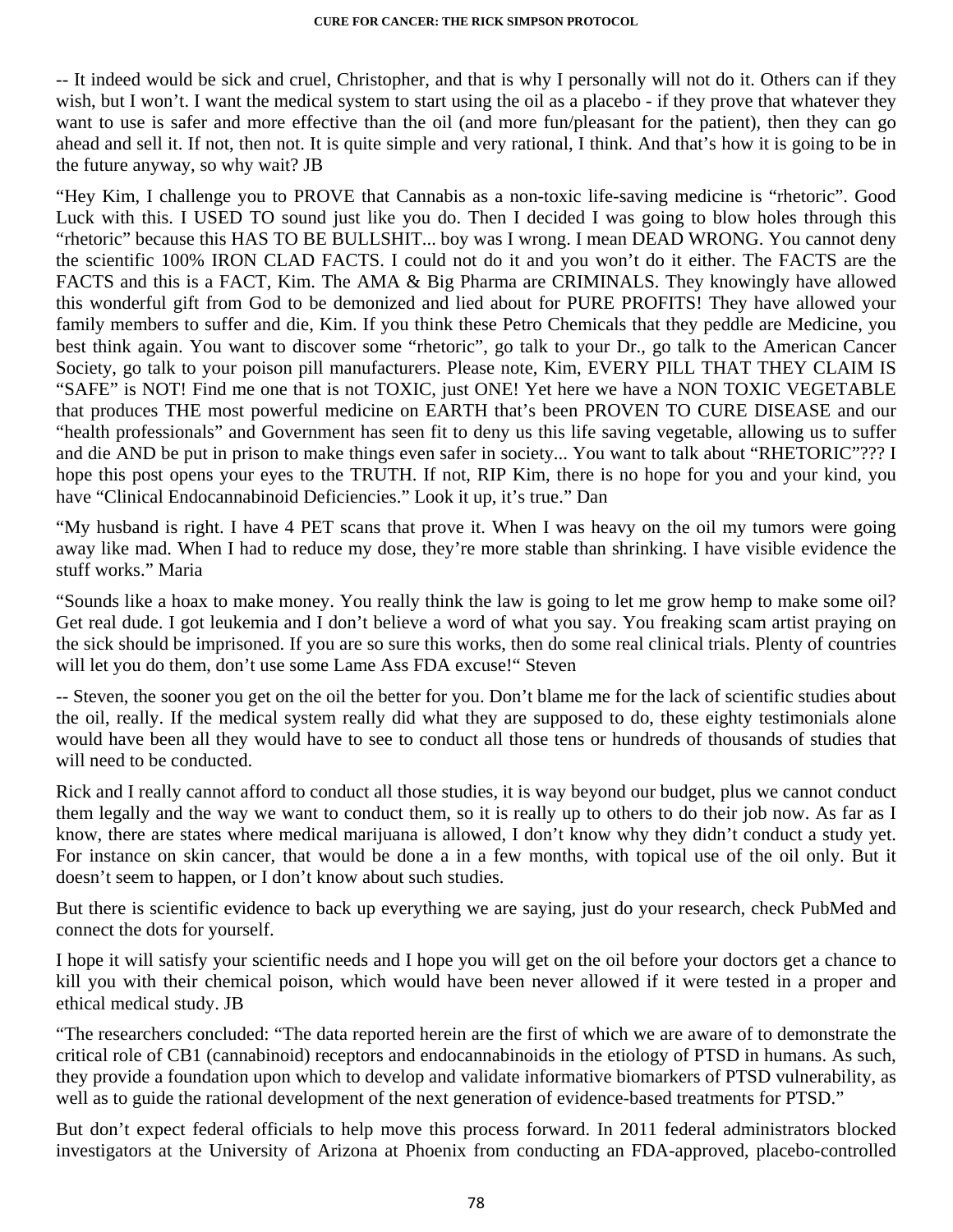clinical trial to evaluate the use of cannabis in 50 patients with PTSD. Scientific integrity? Not when it comes to marijuana. Not by a long shot."

-- Please do not blame us for the lack of medical studies about cannabis oil. The sooner you will realize that yes, there is a group of people who really control this world and that they simply will do anything to delay the comeback of cannabis the better for you. It does not mean that we will not push cannabis medicine through, it only means that it is going to take longer than necessary or expected. JB

"I am a firm believer in the oil. My husband's son had leukemia, the doctors gave him 4 months. He lived for 2.5 YEARS all because of the oil he ingested in applesauce. Thanks to Rick Simpson!!! God bless you." Terri

"4 days without to get a new job. No side-effects, withdrawals, and not biting peoples' heads off! There's your research, lol. Spread the word! We need this. We owe it to humanity to make the World a better place. This is the start :)" Christina

"Last April, after being 5 years free of breast cancer, I was diagnosed again. This time it was stage 4, terminal with mets to spine, rib, lymph nodes, sternum and breast. I was basically offered palliative care and told they would try and keep me out of too much pain... to go home and sort out my affairs. I was in a lot of pain and they kept prescribing more and more toxic painkillers with VERY nasty side effects, (Percocet, hydromorphone and dexymethasone). I couldn't function on these.

My husband started reading this stuff on the internet and I was, to say the least, skeptical but figured I literally had nothing to lose by trying it. Chewing a very tiny amount of White Widow 3x daily. Last week I got the news that my bone mets have completely gone. Today I was told that the MRI shows SIGNIFICANT shrinkage of the soft tissue tumours. Not so skeptical now and feeling great, no pain." Julia

"It does cure cancer, I am living proof. Stage 4 bone and liver mets with innumerable tumors, used the oil and am now cancer free." Laura

"Hi Jindrich, yesterday l finished reading Rick's book. Great stuff! Honestly I really don't need any more evidence about the truly magic power of the oil! I've done also some experiments and every day I discover something new this medicine can do! Amazing!

Sadly even though I'm convinced and even if my girlfriend is convinced still her mother is somehow not able to "let go" completely... and still she is not sure if quitting shitty chemo…

I'm constantly trying to bring out good argumentations but I can't decide for her! She is the one with cancer and she is the only one who can decide what to do with her life.

I know she will get cured anyway on the end because we will stuff in her so much oil that it will be impossible for her to die. But still I feel it's so stupid and so dangerous to play with this fucking chemicals, especially when you have access to natural medicine which is been proved to cure cancer!

I read about your experience with cancer and medical system... I'm really sorry for your loss… and now I better understand your attitude toward the traditional so called "medicine"!" Luigi

-- Hi Luigi, thank you for your nice words about the book and it is a pity that you have to go through. It is her choice which treatment she chooses but I would not go near the chemo - just read my Mom's story for her, maybe she will grasp that taking poison is never a good idea, especially when it is not substantiated nor necessary. Her chances of merely surviving the chemo will greatly improve if she takes the oil, but again, why cause even more damage to her ill body? It makes no sense at all. Best wishes, Jindrich

"This is the battle many good people have to deal with, an ignorant Doctor who thinks he/she knows more without ever moving forward on new evolving and existing information on cannabis, its cannabinoids and the ability to kill cancer without harming the patient. How insane from our perspective that they would demand poison over something so safe, why? Is it ignorance or are they running scared?

I have seen a Doctor Once in 5 years since learning of this oil for my IBS and it was for something I could not do myself. A dislocated pinkie and I used the oil to never get infected, removed the stitches with no suffering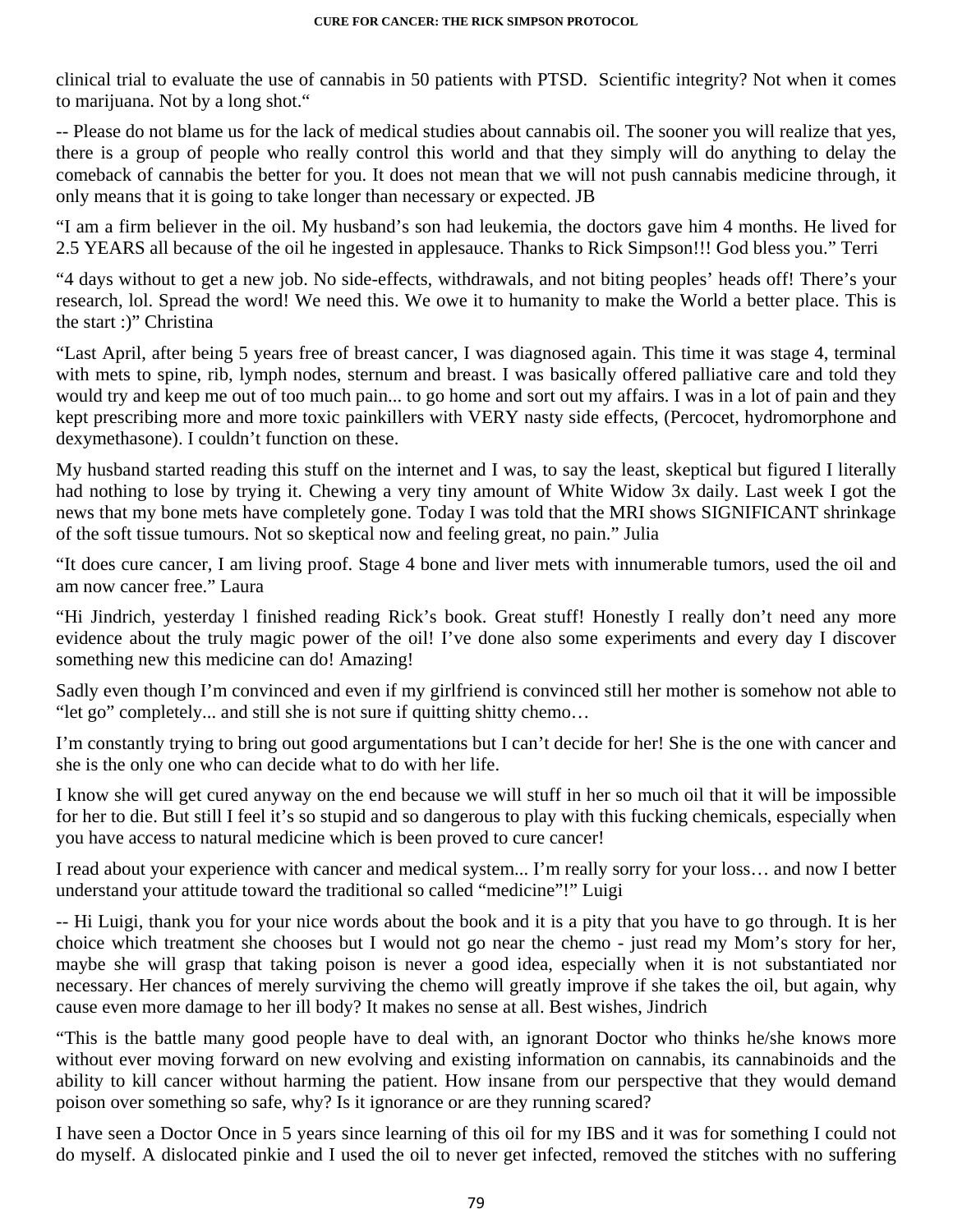and every time I applied it, the pain instantly vanished because of inflammation being removed. It was fully healed in 2 1/2 to 3 months instead of physiotherapy and about 9 months to a year for healing. I have seen with my own eyes time and time again and no one can take that from me." Covey

"Doctors are NOT scientists nor do they practice science. If they did, they would be demanding the government allow them access to marijuana. The reason is a now proven part of the body, the endocannabinoid system, has been completely ignored by American medical society. While other countries are doing more and more research on marijuana and specifically cancer treatment, American medical establishment is run by Big Pharma, big insurance, and big money. The doctors have given control over their craft to non-physicians and fear-based politicians. They will spend years trying to find alternatives under control of patent lawyers, while threatening potential cures.

If marijuana was hidden in some deep jungle, controlled by some illiterate tribe, Big Pharma would be the first to control its production, patent its 64 different cannabinoid compounds, then turn around to doctors to 'prescribe' it. But the biggest tribe in the US is already starting to shout out the truth. Too bad for Big Pharma this tribe ain't for sale." Bryan

"That evidence is with us. And we are sharing it. The medical bunch [no longer to be treated with respect] of drug pushers, who work for incentives are being exposed. They're squirming in their wallets. They are aware of what's happening and their playmate the FDA is going down with them. No different than any form of tyranny we've encountered before accepting this time it's domestic. We're doing this to ourselves. There is a cure for cancer, there's NO CURE FOR the way MEDICINE is being forced on us at the moment unless we vote with our pockets and our ballots!" Thielman

"I've watched relatives, friends, decline and die so quickly after being forced to spend tens of thousands of dollars to be slowly killed when the cure grows right out of Mother Earth. Come on now, wake up and smell the bullshit. Don't jump on stereotypes and do some REAL research." Amy Jane

"I know I'd rather have RSO than chemo/rad… Funny how some people can call RSO when the side effects of everything else can leave you with very little quality of life." Kerry

"It needs to be easily obtainable. It NEEDS to be available" The more I read, the more fascinated I am." Shelley

"All cancers are unregulated cells. The cell just needs to be regulated. If his body cannot regulate the cancer cells then the cancer cells might have broken/damaged CB receptors. When a phyto-cannabinoids (phyto = plant based) comes into contact with an unregulated cell, it can signal to the cancer cell via more gateways than just the CB 1/2 receptors. This is how a phyto-cannabinoid succeeds where an endogenous cannabinoid fails.

Here are some notes on the process of how cannabinoids regulate cancer cells: Cancer

1) Cancer is an unregulated cell.

2) Inducing Apoptosis Regulates the cancer cell.

3) Cannabinoids induce Apoptosis in cells.

Cancer is defined as "a broad group of various diseases, ALL involving UNREGULATED cell growth." https://en.wikipedia.org/wiki/Cancer

Q: How do we regulate cells? A: Via Apoptosis. Apoptosis: http://en.wikipedia.org/ wiki/Apoptosis#Process "Apoptosis (pron.: / æpətoʊ sɪ s/ also pron.: / eɪ pɔ ːp toʊ sɪ s/)[2][3] is the process of programmed cell death (PCD) that may occur in multicellular organisms. [4] Biochemical events lead to characteristic cell changes (morphology) and death."

"The process of apoptosis is controlled by a diverse range of cell signals, which may originate either extracellularly (extrinsic inducers) or intracellularly (intrinsic inducers). Extracellular signals may include toxins,[13] hormones, growth factors, nitric oxide[14] or cytokines, that must either cross the plasma membrane or transduce to effect a response. These signals may positively (i.e., trigger) or negatively (i.e., repress, inhibit, or dampen) affect apoptosis."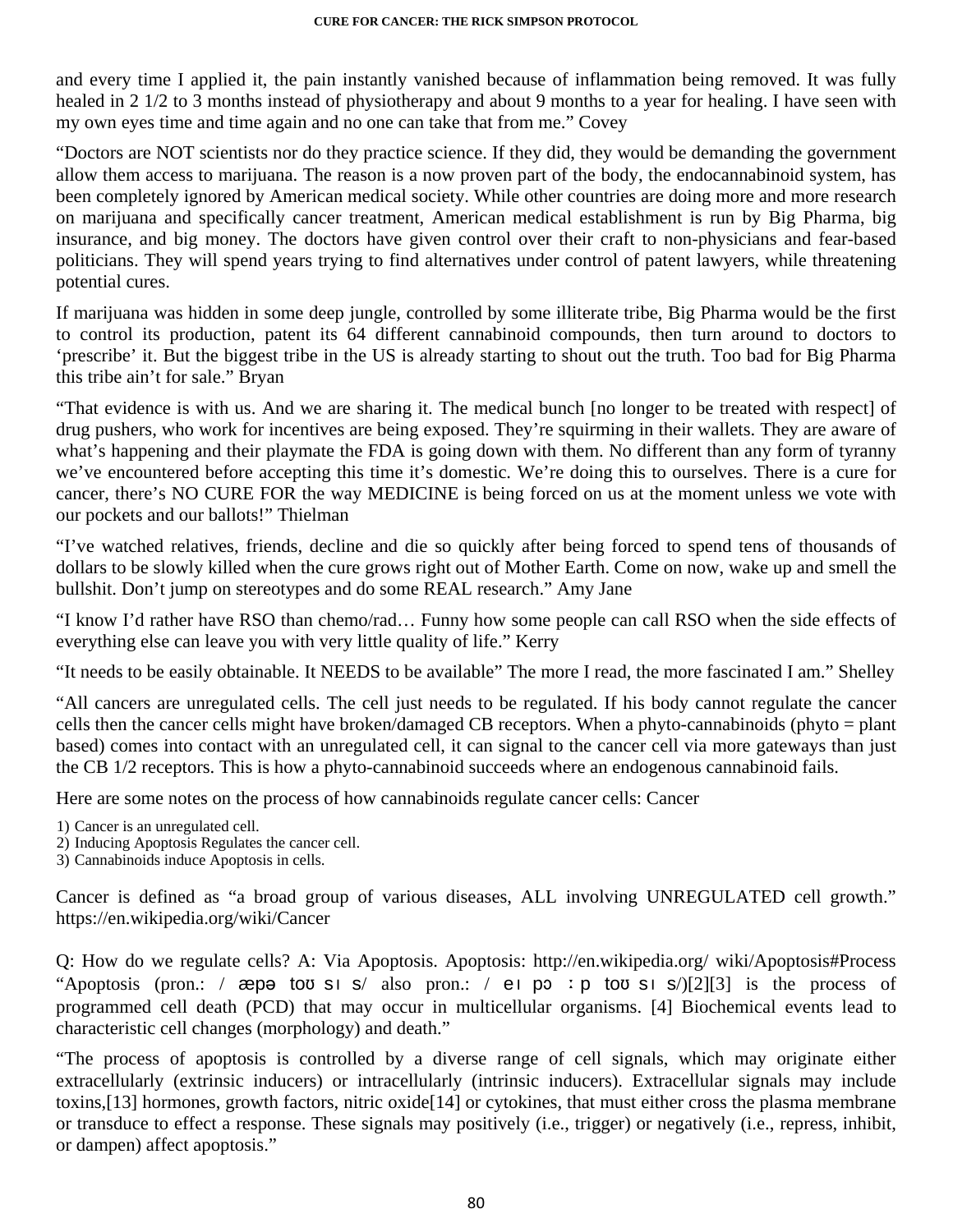How do we make a cancerous cell go through Apoptosis?

We need cannabinoids/endocannabinoids to signal to Cannabinoid Receptors (CB1R, CB2R) to induce Apoptosis (it has long been suspected there are more than 2 receptors):

What is a CBR? (Cannabinoid Receptor):

"Cannabinoid receptors are activated by three major groups of ligands, endocannabinoids (produced by the mammalian body), plant cannabinoids (such as THC, produced by the cannabis plant) and synthetic cannabinoids (such as HU-210). All of the endocannabinoids and plant cannabinoids are lipophilic, i.e. fat soluble, compounds." http://en.wikipedia.org/wiki/Cannabinoid\_receptor

Can Cannabinoids signal to a CBR to induce Apoptosis?

"Studies in these disease models along with many in vitro experiments show that cannabinoids exert their immunosuppressive properties in four main ways: (1) induction of apoptosis," http://www.ncbi.nlm.nih.gov/pmc/articles/PMC3005548/

Autophagy - If I'm incorrect please correct me but from what I understand:

Autophagy is a process where a cell can be repaired or recycled. Usually with cancer cells they are just programmed to die however Autophagy can still play a part in this process.

It's like you have a recycle container and a garbage container and you are collecting various waste and organizing it into the 2 containers. Sometimes you need to recycle, sometimes you need to just dispose of something." Scott

"In the new study, Chen and his team discovered that ∆9-THC treatment caused an increase in levels of an enzyme called cyclooxygenase-2 (COX-2) in the mouse hippocampus, a brain region involved in learning and memory. Drugs or genetic techniques that reduced COX-2 levels in mice prevented memory problems and neuronal abnormalities caused by repeated ∆9-THC exposure. Because COX-2 is inhibited by over-the-counter painkillers such as ibuprofen, the findings suggest an easy strategy to prevent the side effects of marijuana.

The researchers also discovered that ∆9-THC treatment reduced neuronal damage in a mouse model of Alzheimer's disease, and this beneficial effect persisted when the animals were simultaneously treated with a COX-2 inhibitor. "There are no effective medications currently available for preventing and treating Alzheimer's disease or halting disease progression," Chen says. "Our results suggest that the unwanted side effects of cannabis could be eliminated or reduced, while retaining its beneficial effects, by administering a COX-2 inhibitor along with ∆9-THC for the treatment of intractable medical conditions such as Alzheimer's disease." http:// www.eurekalert.org/pub\_releases/2013-11/cp-pmm111413.php

"New government-funded cannabis/cancer study SHOCKS scientific community...

THC, cannabis' main psychoactive ingredient, may actually change the human genetic code, in order to prevent cancer and inflammatory diseases. What?!!!! What-WHAT!!!????

Rick Simpson and his Chief Elf, Czech activist Jindřich Bayer, have been saying this for many months, and I was polite but secretly scoffed at the notion, because it sounded like a bunch of hocus-pocus to me (and because of other minor technical disagreements I have had with their perspective). . . Medicines can't change DNA, right? WRONG, apparently! HOLY [BLEEP]!" Alan Gordon

"Background: Cannabinoids induce potent myeloid-derived suppressor cells (MDSC) in vivo. Results: Functional MDSC induced by THC show distinct miRNA expression pattern. Conclusion: Specific miRNA may play important roles in MDSC development and function by regulating target genes involved in myeloid cell differentiation. Significance: Select miRNA could be important molecular targets to manipulate MDSC activity in cancer and inflammatory diseases." http://www.jbc.org/content/early/2013/11/07/jbc.M113.503037.short#ref-list-1

-- OK, whatever this means, this is beyond my sphere of expertise. It probably says something like cannabinoids can cure cancer, and they do it via gene modification, somehow. And that more research is needed, as always.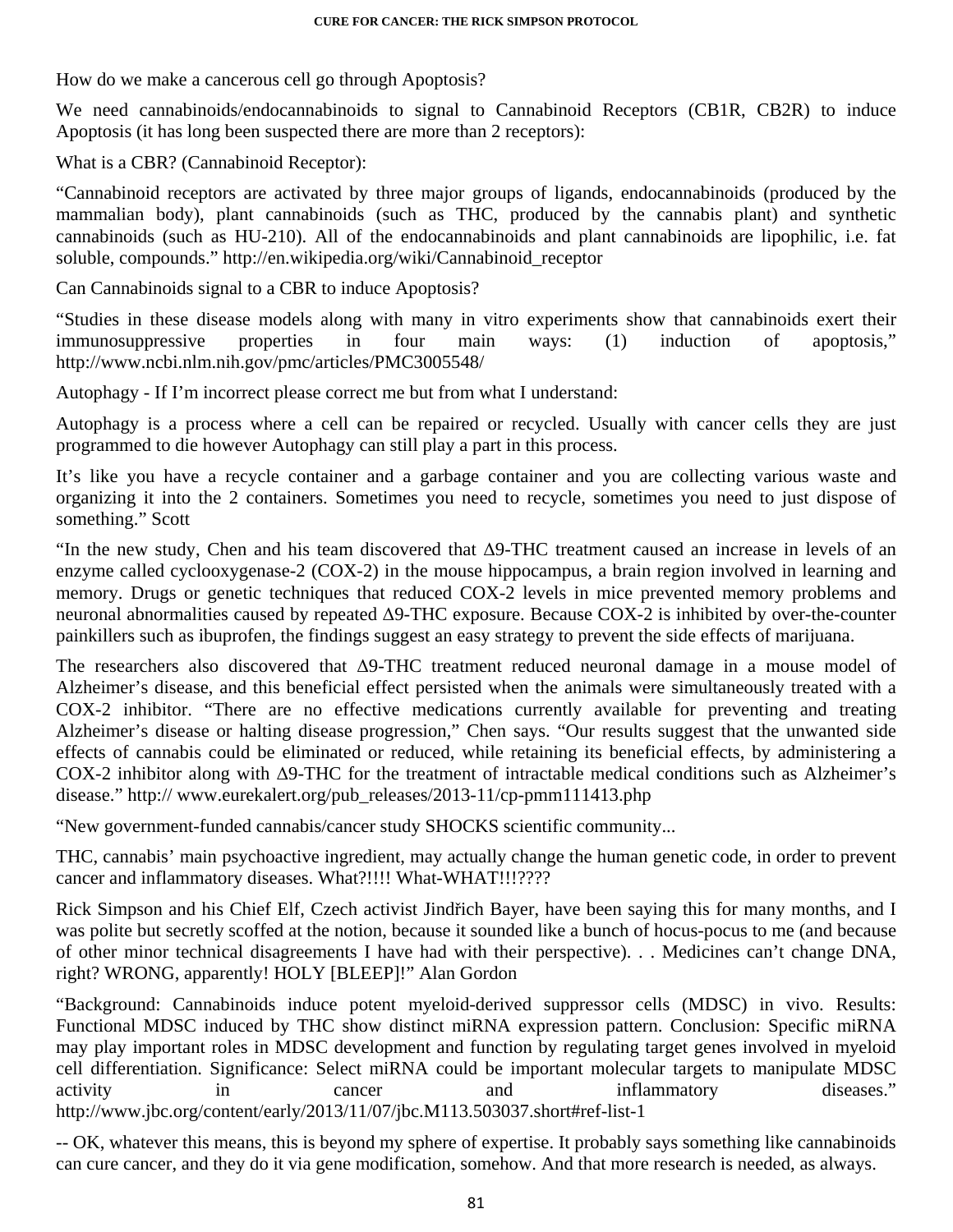All I say is that the very thought of a matter is the smallest particle of the matter and the oil can fix thoughts, too. Genes are still too big. The research should focus on what cannabinoids do with the smallest particles of our bodies, atoms, quarks, strings etc. That's where problems start, in the smallest particles, that's what you need to fix if you want to really fix the problems. JB

### **Information about Healing Other Illnesses Skin Conditions**

*"From my experience with my currently banned hemp cosmetics, in which we used oil from industrial hemp buds, which is much weaker when compared to the oil you make, we found hemp is basically a cure-all because it can be used on almost any condition. Can you confirm this?* 

History calls hemp a panacea, which means cure-all and in the past it was used to treat a vast array of medical problems. From my experience in seeing hemp oil used for various medical conditions, I too call hemp a cureall. Hemp is useful in the treatment of practically any disease or condition; it promotes full-body healing without doing any harm. So to me and many others, this has become the ultimate medicine and I firmly believe that there is nothing better.

In the world we live in today, many are even afraid to go out in the sun but this medication mixes well with such things as skin creams and suntan lotion, so why hide in the dark? Wouldn't it be nice to go out in the sun again and enjoy life without worrying about things like skin cancer? You bet it would and now this wonderful substance can make this all possible." Rick Simpson, *Hemp: The Most Medicinal Plant*

### **Burns**

"I know from personal experience that there is no better treatment for severe burns than hemp oil. If oil is applied to a burn, it takes the pain away within minutes and greatly accelerates the healing process. If hospitals would use hemp oil in their burn units, human suffering could be greatly reduced.

Back when I first started producing the oil, I was ingesting many harmful medications prescribed by doctors that affected my reasoning abilities, so my thinking was not very clear. This altered state caused me to be somewhat careless and this resulted in an explosion and fire, which left my right hand with severe third degree burns.

When I say severe, I mean severe, three quarters of my right hand had literally melted and was now hanging in gobs. My girlfriend Leah came down and after she looked at the burn, she took a pair of scissors and cut off all the dead flesh. I know this sounds gruesome, but what she removed was dead, so in reality I did not feel a thing.

In eleven days, my hand was completely healed, leaving no scars. The only way you could tell that I had even sustained an injury, was the presence of all the new pink skin that was visible and even the hair follicles grew back.

Now look what goes on in these burn units that our medical system provides. Children and adults which have endured severe burns will find that burn units are little more than torture chambers, which seem to provide no end to the suffering. These patients are subject to infections, many painful operations involving skin grafts and in the end, they are usually still badly scarred.

The essential oil of the hemp plant is a natural anesthetic and a natural anti-biotic. When you put the oil from the hemp plant right on a burn, within 5 minutes the pain is gone and the healing begins. Judging from what I have seen this substance do to heal the burn I sustained and others who have suffered similar injuries, I firmly believe that this amazing medication could possibly re-grow the face or other parts of the body for those who have suffered a severe burn.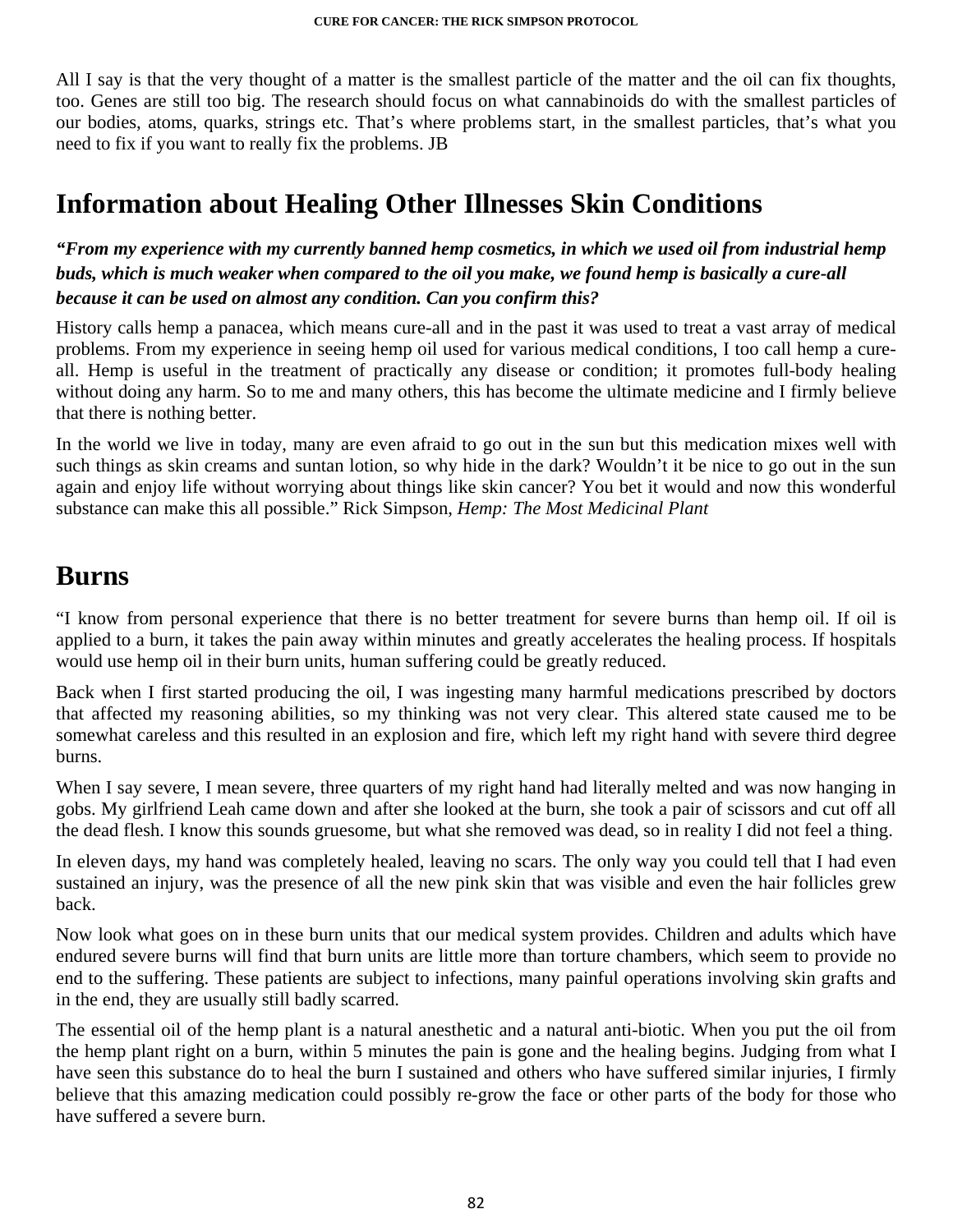If the oil can re-grow my hand and leave no scars, then why not a foot, or even a face? So, if those who run burn units would really like to help their patients and ease their suffering, perhaps it's just about time that they started using something that works." Rick Simpson, *Hemp: The Most Medicinal Plant*

"I received 3rd degree boiling oil burns on my fingers on Sunday morning. Large blisters and very painful. I remembered reading RSO is amazing for healing burns, thus I tried it. OMG Folks, the burn is totally gone in only 40 hours. No sign of it at all. I applied a gooder amount of RSO onto the blisters, a fillet of fresh Aloe Vera and a bandage. Repeated 12 hours later. No need for the 3rd application." Bobbi

"My daughter in law was deep frying pork chops and basically dipped her fingers in the boiling hot oil up to the first knuckle and they turned white like cooked chicken. We put RSO on them and the pain was gone in about a minute or so, she coated them 2 x's a day with the RSO. They healed very quickly in just a few days and there was no skin loss or scarring at all. It is amazing we now keep a little in the kitchen fridge so if anyone gets burned (especially the children) we will apply the RSO immediately, there's no need to feel that kind of pain when we have a natural plant that will take care of it." Debra

"Used it on severe sunburn. Worked great, I have seen it heal a knife wound in less than a week. It cures halitosis as well. I have been using it for six months or so and came off seizure medications completely. When I ran out I had a minor seizure. I am lucky to be able to get medicine like this, I lsao recommend for nerve pain." Jack

"I use a wood stove for heat so burns on my wrist have accompanied me plenty of colder months. Did a deep scalding last fall, not quit awake yet. I was given RSO oil prior so applied a dab, covered the burn and in two days the area was a pink, clean patch, no blister or burn look at all! I am sold 100%!" Janine

# **Scars**

"I have seen burns healed with the use of this oil that should have left horrible scars behind. But afterwards, all that remained was healthy pink skin and according to the medical system such things should not be possible. Throughout history, hemp has always had a reputation for having the ability to heal wounds while leaving little or no scarring afterwards.

I have supplied this oil to many people who had bad complexions and scarring problems on their faces. After treatment with the oil, the improvement in their complexions was astounding. Even scars which have been there for years can be completely or for the most part removed simply by treating the affected area with oil.

This can be accomplished in much the same way that one would treat a skin cancer: simply apply the oil to the scar, and cover with a bandage. Keep repeating this until the scar fades away and in time, the area that was treated will blend in with the surrounding tissue.

I came into contact with a man in the Czech Republic who had a horrible scar on his face that looked like it had been caused by a sword. After he treated the area with oil, I had a very hard time even telling where the scar had been. From my perspective, those who have been disfigured by scaring can be helped and the treatment is painless, so if you have a nasty scar, now you know how to deal with it." Rick Simpson, *Hemp: The Most Medicinal Plant*

## **Ulcers, Warts, Moles**

"Ulcers within the body can be cured by ingesting the oil. Unhealthy ulcers, warts, and moles on the body can be removed by simply applying oil and covering them with a bandage. The oil goes after unhealthy or mutating cells and destroys them painlessly in most cases. Quite often, warts and moles can become unhealthy, at which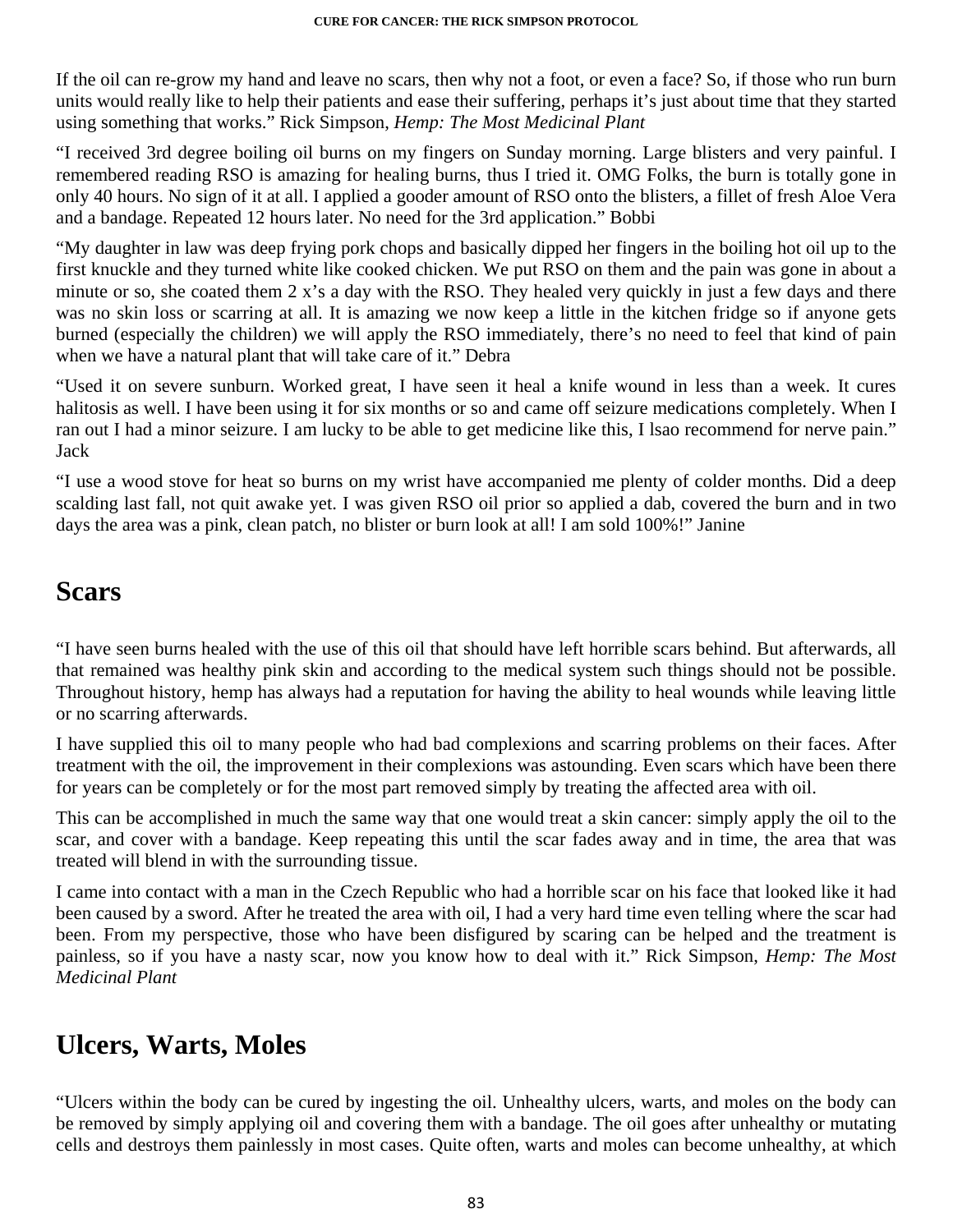time they will usually darken in color and begin to grow. If you have something like this to deal with, doctors can often remove the problem, but in many cases, it just returns. To rid the body of such things in a sensible way, give this medication a try.

In the past, I have even treated people who were suffering with plantar warts on their feet and this type of wart develops roots, which usually can only be eradicated by an extensive operation. Rather than let the medical system cut your feet to ribbons, simply apply a drop of oil to the head of the wart and cover with a bandage. Try to keep the bandage in place for about three days, then reapply the oil and another bandage. Usually after doing this three to four times, the roots of the wart have been destroyed and the head of the wart just falls off. When the oil is used to treat this condition, all this takes place painlessly, so if you are suffering with planter's warts, why go through the torture that the medical system has in mind for you, heal yourself in a sensible way." Rick Simpson, *Hemp: The Most Medicinal Plant*

"My joints flair up on my fingers and voila, rub some oil on, pain gone. Burned myself on the burn barrel last week, 3 inches of black, bubbling skin on the inside of my wrist. Small amount of oil, bandage, two days later, amazing pink skin. Applied again, same, two days later and it was healed... U.P. of Mi. ~ Thank You!!!!!" Janine

"I've used RSO style oil on a witchy-wart on my face. 2 applications covered with a band aide and it's almost gone!" Leslie

"I've used cannabis infused olive-oil on burns and cuts and they heal within a couple days. Never seen anything like it. I know the RSO would even be better. Cannabis was used to treat everything before our government got greedy." David

"I burned myself on an exhaust pipe pretty good and I put some cannabis oil infused with grape seed extract and it healed in less than a week and hardly no pain or irritation and NO SCARS!" Daniel

"I have lots of scaring from a skin condition that I was given awful meds for nearly 6 months. Oh surprise! A few weeks after treatment my skin is bad again. This is good to know. I was horrid on them meds, moody, dry flaky skin, sweating, my god it was terrible. Won't be seeing doc again." Nikki

"Dear Sir, I'm an old hippy from the 60's and live in No. Calif. Have been hybertising a variety of Train Wreck and White Widow for 8-9 years with excellent results. I saw that Rick has used White Widow too.

I'm currently aiding a Hospice patient in convalescence, who was/is? dying of the last stages of MRSA as directed by my old doctor Dr. Ronald Sand... I started him off on tinctures I have been making and giving cookies from both water to budder extraction and just butter extractions four months ago.

Another grower brother friend I attend Unity Church with turned me onto your web site just three weeks ago now. Have started Jason on the 'JOY GREASE" and he has gone thru his first tube and is now on his second. A little over a month ago his balls were the size of a very large melon bigger than a softball... Since eating my baked goods and now straight of the "Magic Grease", he is getting better each day and his Gonads have almost gone back to normal size... They say there is no cure for MRSA???

Jason has had very bad large bed sores on his back since he cannot lay on his side or stomach. He now tells me they are subsiding and when our doctor showed up with another team in tow they all could not understand why he was not dead or why he was getting better. I have not told the doctor yet about my/our Hemp Oil treatment but will soon any day... I really want permission from the doctor to treat his sores now with the Oil topically, don't you agree??? If we can stop MRSA in a patient who had only months to live just think about what this could or should I say SHOULD say to the medical community. Peace & respect, Craig"

"My husband had a 30 year scar from a burn that required a skin graft... So I thought, aha, another place to experiment with this amazing product. Well, he had less than zero belief it would do anything... After a few applications it's morphing, he now has pigment where there had been none. Hair growth where none has grown in 30 years." Rebecca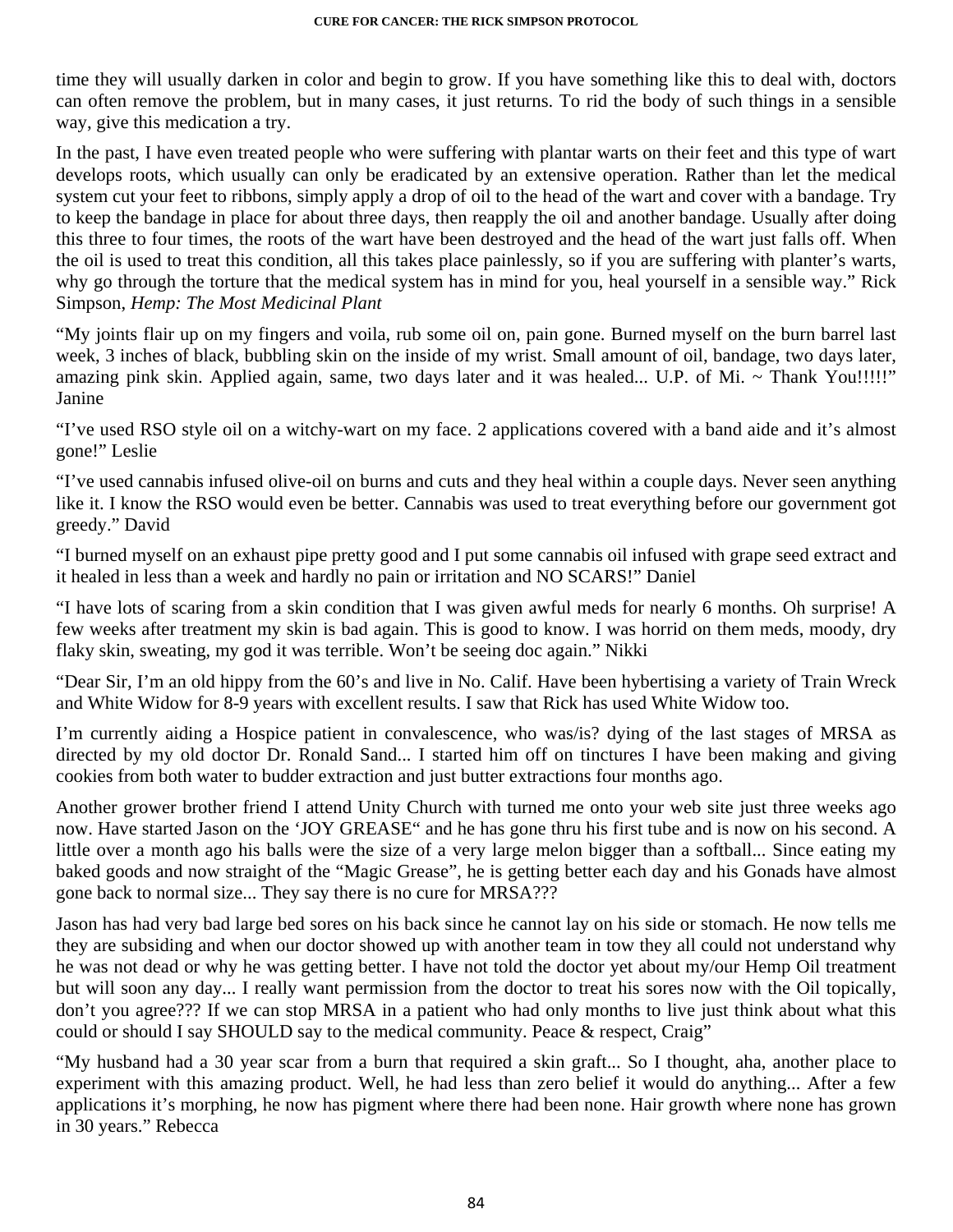"I had second degree burns all over my face and arms from a house fire. I put RSO mixed with cocoa butter all over for a month and you can barely tell I was ever burned. It is amazing how quickly it works and it's the best pain killer I have ever had." Amerikanisch

"I had a mole on my scalp that began to itch recently. I applied a dab once a day for a few days and the mole actually started shrinking! Talk about amazing." Amanda

"I'm a believer... fixes gout... it must bring the yin & yang into balance cause I thought I was happy before but lately I find a sense of happiness emanating from deep within... Thanks Rick Simpson." Irving

"Since the age of 11 (I am now almost 30) I have been developing a kind of fungus on my skin, mostly around my neck chest and back. These red round stains appear on my skin every year and I have taken everything there is to take to treat my skin condition. The medications the dermatologists prescribe take 5-6 days to take away these spots and another 5 days to totally eliminate them.

The other day I noticed these spots were starting to show once again, BUT this time I decided to put some cannabis oil on it... and it truly was magic!!! I only applied it 2 times and the spots are ALL gone. I couldn't believe my eyes! No more pills and creams and special shampoos for me! Now I made coconut oil infused with cannabis oil and I will continue to apply it for another week or so to make sure the spots will not reappear. Thank you so much RS & JB for all the help and information, I will be forever grateful." Ioanna

"In 2002 I was in a horrible accident. I had lacerations all over and lost part of a bone in my arm. After skin and bone grafts I was almost healed and got an infection in my arm. Turned out to be a bone infection and had to start all over. Because of that anytime I get cuts/burns (I am a welder) they would always get infected. This past year I got a horrible burn from a steam line at work on my stomach. By keeping it clean and using the oil it was healed in just a touch over a WEEK! My little weld burns could last 4-6 weeks. Not anymore with my oil. Screw Neosporin, I use OIL!" Chris

"Poison ivy on my arm… Rash and burns gone within 5 minutes… No bumps, no rash, no pain… I used one grain of RSO with a little coconut oil… GONE in five minutes!!!" Estelle

"I got poison oak on my face, after the second day it was from my forehead to my neck, big itchy blotches, raw and some bleeding from scratching. I mixed some oil with a bit of coconut oil to make it easy to spread. I put it on and instant relief from itching and pain, within an hour the rawness and inflammation was gone, by the next morning it wasn't visible unless you really looked. It certainly raised a few eyebrows and finally some skeptics got to see what I'm always talking about. The Healing Power of Cannabis!" Cindy-lee

"Arthritic psoriasis in less than a month… J" Giulliana

"My Psoriasis disappeared after I started eating the oil... Just using the oil topically was not helping mine that much- didn't disappear completely until I started using it orally. It has not returned yet. I am on a maintenance dose now, so I HOPE that is enough to keep the psoriasis away. I haven't had any signs of it in almost 4 months. The doctors told me it would never go away completely, and that the only time it would 'clear up' was when I was really sick and my immune system had other things to fight. Well... I don't feel sick, and the crap is GONE!" Lindsay

"Also cured tendonitis in a few days. Even a 7 month old injury. Just rub a little pot butter or RSO on the painful area once a day. Amazing shit. I used the RSO on a 3rd degree burn last Sunday-Tuesday, no sign of the burn after 40 hours of treatment. Sure wish I'd used it the second it happened. It would have saved me hours of big pain and holding ice on it." Bobbi

"What can't it help? Through my studies the possibilities are endless. I have a cyst on the right side of my cheek on my face. Five days of taking the oil (ingesting) the cyst rapidly shrunk. The oil was made of frosty leaves and small bud which was soaked in ever clear. The mixture sat for 2 weeks. First night of the oil my cyst had a tingle feeling. Five days later gone. The oil works. There is way too much proof and the science behind it all is amazing. There is chemical compounds out there that respond to all of our receptors in the nervous system is a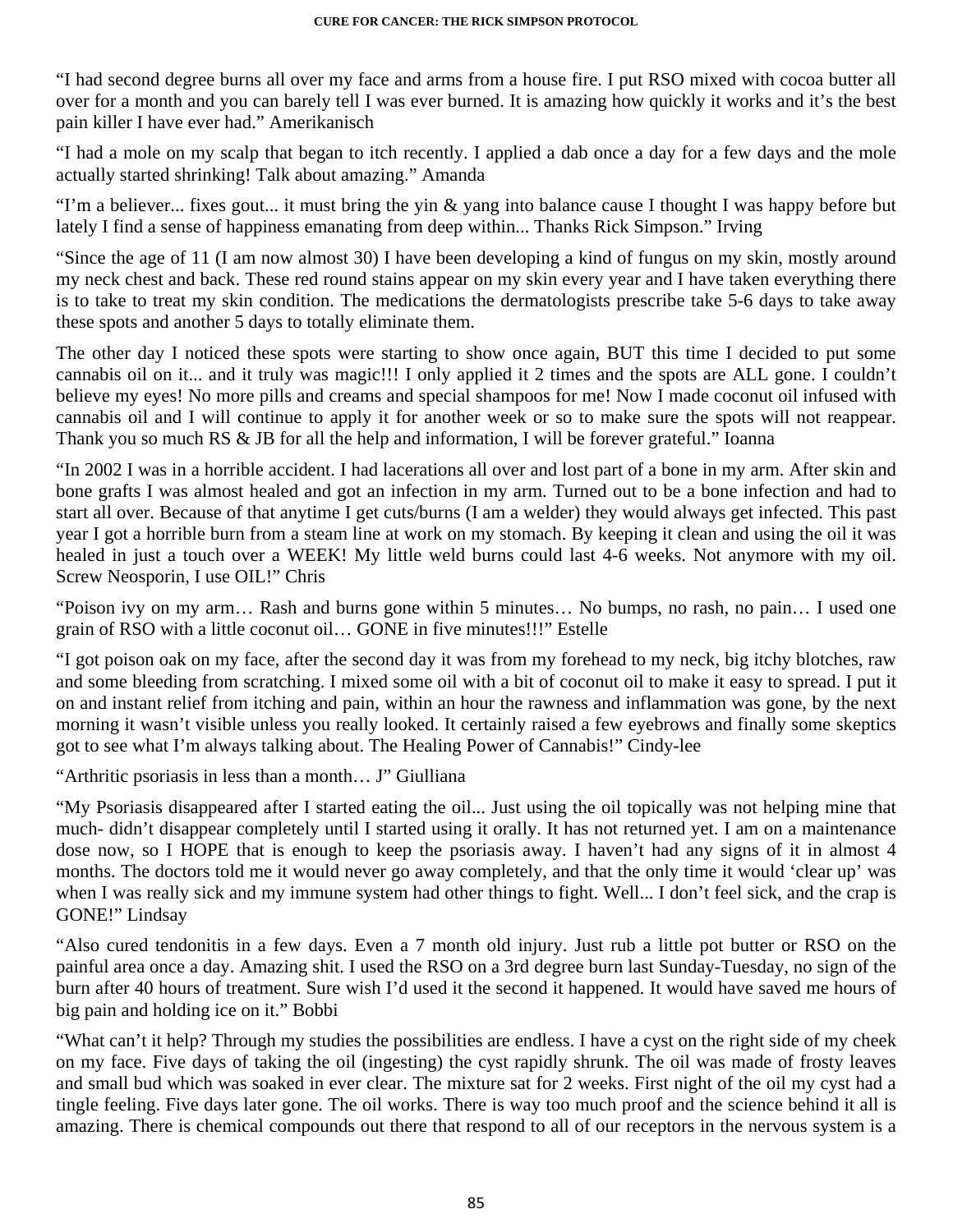work of nature. The amazing part is, it is all found in one plant. CANNABIS. It's time to see how far humans can go. It's time to evolve. Dr. Dank" Jeremy

"The first time I made the oil (infused in coconut oil) was for the topical treatment of an elderly neighbor's back. She had sores all over that itched badly. Bed bugs are ruled out, so was scabbies, flees, skeeters, and such because she was affected nowhere else but her back and there are no signs of critter activity on her bed. Know what her son did??? He sprayed the mattress heavily with chemical to get rid of bugs that did not exist. I gave her a new mattress with the explicit instructions that it is to NOT be sprayed. She had to go into the hospital for bleeding ulcers and while she was there, she expressed the issue of her back and you know what the doctors told her to do??? Wash her hair and body for lice, she has no lice. So who do you think I am going to listen to to help her? The doctors? NO. I made the oil, treated her back with it and there is improvement and healing going on." Michele

"Morning Scot, spoke to my sister last evening and she says she is all healed!!!!! The medicine cured her shingles :) She says she feels wonderful. Just wanted to be 100% sure before I wrote you. Thanks so much for your help."

"The girl with the shingles had something else happen to her and she never told the family what was wrong. Here it is, she just sent it to me:

"Hi again, just found out yesterday that my sister had a growth on her thyroid a year ago but didn't tell our family. Apparently the doctor told her they would keep an eye on it and if it grew, then they would operate. It was not big enough to get a biopsy of it. Anyways, she had her doctor's appointment this past week and found out that the tumor has stopped growing. She believes the medicine stopped the growth. Isn't that wonderful news? She is continuing to take it in hopes that her next appointment will prove that the oil kills tumors. Will let you know more when that happens." Scot

"Yesterday I got a woman started on the medicine. This is her report from the first day. Simply amazing! Here's my day one report:

Woke up with eczema on my lip yesterday morning and put some oil on it. Stinging stopped in about 10 minutes. Soreness was gone in 30 minutes. Swelling was down in a few hours. Blisters on my lip are about half gone today – it normally takes up 2 weeks for them to heal up. Breathing the vapours from the oil on my lip. Noticed the aching that's been in my right sinus for several weeks has stopped And my nose stopped running. Have only sneezed once since yesterday Noticed my fatigue wasn't as deep as usual. Noticed that I felt relaxed and that anxious edge was gone. Noticed decreased body pain in the evening - Normally I'm in so much body pain by the evening that I can't sit still (ankle nerve and muscle pain, knee/shoulder/ elbow/wrists/thumb pain significantly decreased).

Also, I get a very light glow with each dose. Am not having any difficulty working or focusing and wouldn't hesitate to drive. I'm very clear headed even though I forgot to take the Citicoline this morning. I'm putting the equivalent of about half a grain of oil on a Craisen and taking it that way."

Q. Hi JB! I wanted to ask you something, I was wondering if RSO would help my mother's burns from radiation? She decided to go ahead with the "conventional" treatment, and now she has her chest, in lack of other words, fucked up. It hurts just to look at it. I remember that either you or Rick once got burned, I guess while preparing RSO, and showed pictures of how the oil works also on burns. So, would it do any good for her?

A. Hi Enrique, of course, rub the oil or a hemp salve on her chest and back. Of course she should eat the oil and stay away from doctors and all other such forms of unnecessary damage. JB

"My Mom (72) has had painful cracked skin on most of her fingertips for about 2 years now... very painful. Doctor says, "Yep that comes with age." Dufuss!!! We mixed a very small amount of the oil with aquaphor... one treatment, overnight... gone! Her painful cracks are healed and continues to be good for over a week now! AMAZING!" Dolly

"I used the oil on a fresh open surgery wound. In September of 2012, I had 2 Basal Cell Carcinoma tumors removed from my face. One was big and was the feeder tumor that was spreading it. As well, an internal tumor in my cheek was scraped for a biopsy. When I got home and unveiled my wound, I had a crater in my face.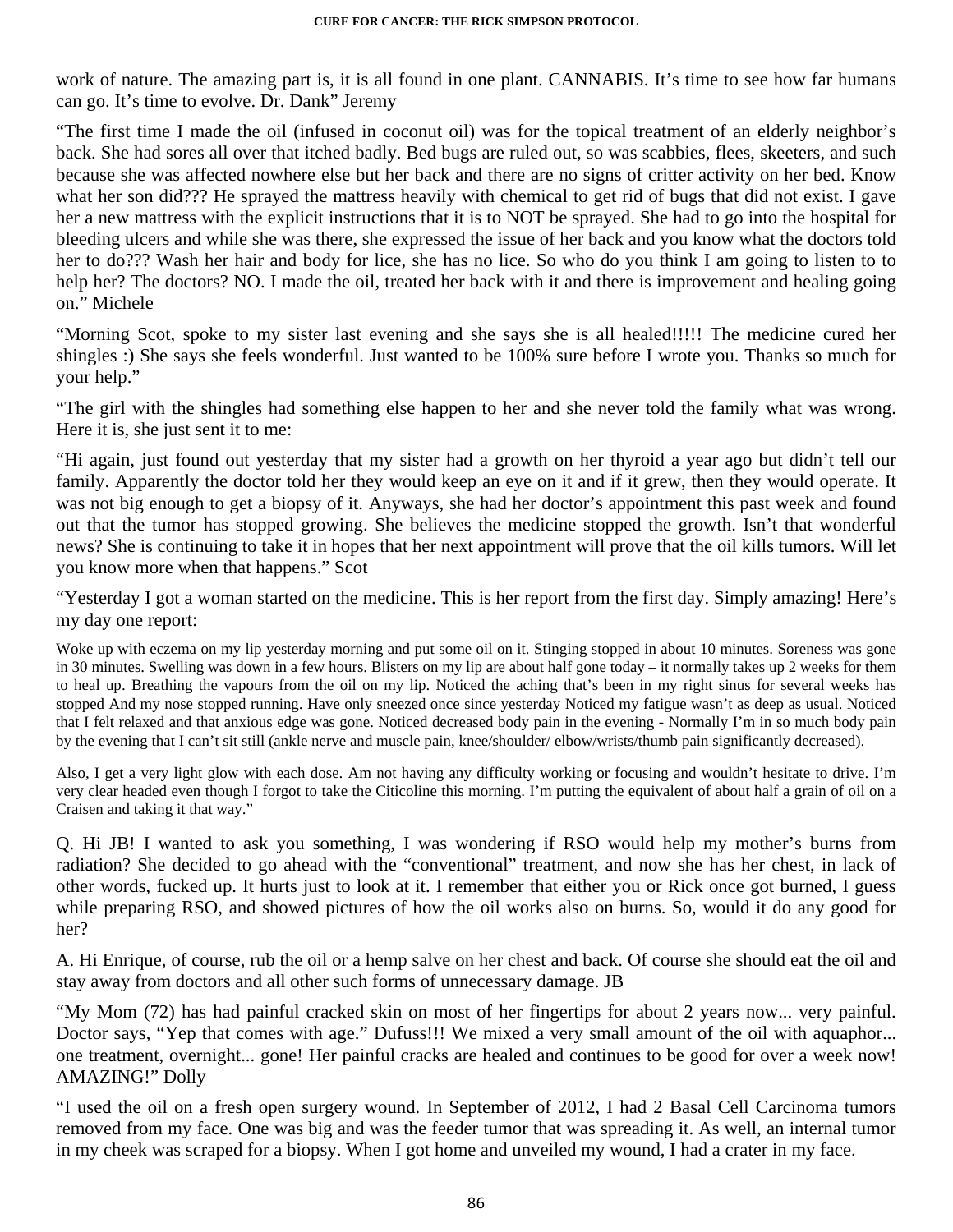For the first 4 days I mixed Shea butter and oil and applied it. I then switched to straight oil and have not stopped. When I went for my post op appointment, the Dr that thought I was going to have plastic surgery was amazed at my healing. I decided to tell her the truth, that I had not used the prescription, that I had healed it with Cannabis Oil. She had heard of Rick Simpson & Phoenix Tears, she did not judge me, and said to keep up the good work.

In one month, I go for my second surgery, plan of action to heal this wound...

Cannabis Oil. Will I tell this surgeon? At my Post op appointment! In love & light." Patti-Jo

-- Patti, there won't be any surgery required if you continue with the oil. Or postpone by another 60g if necessary, but stay away from surgery and doctors, if at all possible. It is a sad prerequisite for the success of the treatment in many cases. JB

"RSO has made my psoriasis almost non-existent. I have been ingesting a maintenance dose for going on three years now and my skin is clear, my mind is clear and I have never been healthier." Erica

"I've seen someone close to me use Rick's oil on a bad burn that would have left a nasty scar and within a week of applying the oil it was gone and no sign of a scar or that it was burnt." Janice

"We have my daughter on the oil now. She has psoriasis on both elbows, forearms, and one knee. Took pics at start. So far the dry scaly areas are gone. The skin is red, but smooth instead of raised and inflamed. Smaller areas on the outside have cleared completely. We are convinced this is going to work. We are taking pics every other day or when there is noticeable improvement. All this in less than a week using the oil topically. Thank you so much for bringing awareness to this medicine that will ultimately heal nations Rick and JB. I am sharing posts every day and telling anyone who will listen. It's starting to sink in." Ron

Q. Do these mixtures work for acne?

A. Jennifer, the oil works for "all sorts of skin conditions." That means including acne. Best wishes, JB

"(I found about the oil) 3 months ago searching the internet for a cure for acne and rosacea. It cleared that up instantly! I add iso oil to coconut oil to use it on my face and neck once a day. My husband says I look 15 years younger! Thanks so much for sharing this information. God bless you all. Keep up the good work." Toni

"It works for ingrown hairs on the face as well. I used it on my 23 year old son with success in 2 applications. ONE LOVE." Patti-Jo

"Charlie is walking. No pain meds. He is standing tall. His strides are straight and wide. He can run jump and play. His neck is almost 90 percent healed. It has not looked this way in two years. He ate a banana, pizza, a half a sandwich, fried rice, yogurt and more yesterday. He has NEVER eaten this much. (...)

Charlie's right knee, was the worst. It is about 50 percent better. The left one is almost healed completely except for the fact that he itched it the other night and blistered it back up. But nothing major... The biggest change is the wound on his neck and under his armpits. The neck is just about healed completely as well as his armpits.

I use a small drop of the oil in his g-tube before baths. It also has helped with knee pain. If his knees hurt, he gets that drop. I do not add any tylenol or ibuprofen. It does the trick. I also make my own ointment. I have a water machine that filters water and separates alkaline water from acidic. Since acidic oxygenated water is so good for the skin and is also an antibacterial, I take place acidic water and mix it with methocelullose to create an ointment.

I add the concentrate to make a salve which is like the consistency of vaseline. I butter his dressings with this and use it on his wounds. THIS alone is making an incredible difference with the pain, itching, and healing. I will send you pics soon. I have been taking them every change. I think the oil will last for another month, but since this is the first time I have ever done this, I am not sure. I am thrilled. His appetite is never been so good. He ate more food yesterday than he has all year." Trisha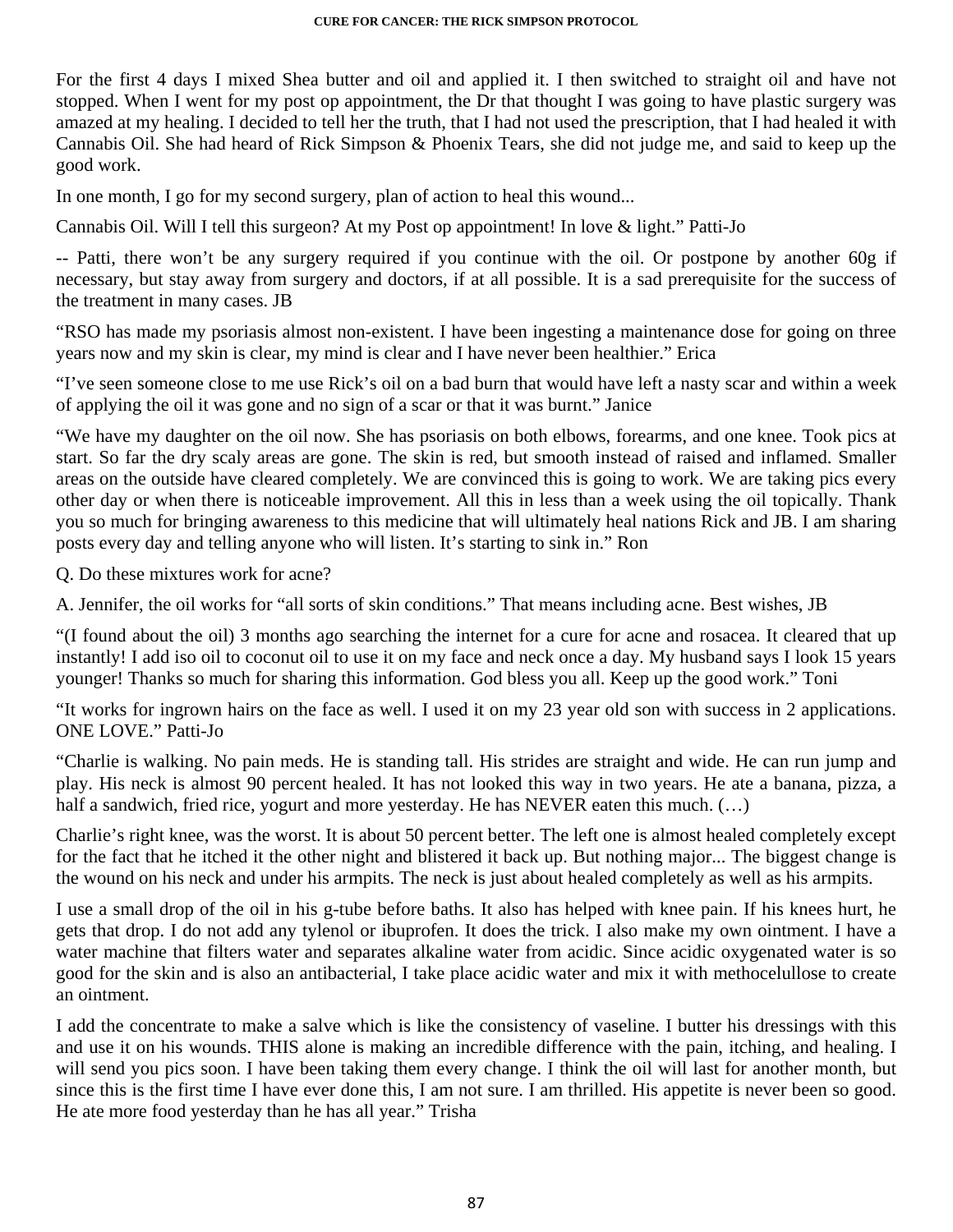"Hey Rick and friends, I have a friend who has had this sore (approx. 2 inches by 4 inches in diameter) on his left shoulder blade for going on 4 years now, eeeking infection, with no scab in site, just a pure raw opening, under the surface you could feel a hard baseball size lump sensitive to the touch.

He has topically applied the oil 8 times in 7 months with about 2 weekends on internal use also.

Scabbing and scarring lump is gone, open wound scarred over and my friend feels blessed to have had a chance to use the oil." Rebecca

"Yesterday I cut my finger on a blender at work. At 3 am I woke to a pounding finger that I tried ice, peroxide, neosporine. Nothing worked. Was throbbing still. I then remembered hearing oil would help cellular regeneration and stopped pain and healed scars n skin issues so why not try it. So I took a drop and spread it around the whole tip of my finger. Within 1 minute the pain was 80% gone. Within 30 min. I was able to flick my finger with only a little soreness but no real pain. I am sold. At 12 hours later I reapplied and have no pain since." Rebecca

"Hey Rick, I'd like to keep my name confidential if you happen to post this (which I don't mind). My girlfriend had a really rough upbringing and resorted to cutting her wrists when she got depressed, this problem is years and years behind us but some pretty nasty scars on her wrist still remain. There extremely visible and bubble out quite a bit, it's the first thing a lot of people notice when they first meet her, she'd like nothing more than to be rid of them.

So my question is would the oil help get rid of the scars? Or at least help make them less visible? I love what you're doing and I wish I knew about the oil when my grandfather got sick with cancer, you're a hero for all the lives you've helped save!"

-- Dear XXX, start applying the oil topically on the scars, they will most likely disappear within weeks or months. I would also get her on the oil, too, it will help with her PTSD from all those memories of what she went through, it will also improve the quality of her sleep. Take photos and videos if you don't mind, the scar will really go away - either completely or they will be hardly visible. Best wishes, Jindrich Bayer

"Hey Rand, I have the same problem with the leg sores. First because I was pre-diabetic. But I found out I'm highly sensitive to bug and mosquito bites. I put the oil on them and put a band aid on overnight and the bites are healed." Michelle

-- What the oil can do for mosquito or tick bites is simply amazing. Give it a try and you will see why we say that no one should leave their house unless they have the oil on them. The oil has so many uses that it is irresponsible to try to live without it. JB

"Eat the oil... I've been taking the oil for two months, my psoriasis almost 80% clear, and I don't have to use any medicine at all… And took my arthritis away too..." Giuliana

"I've used a cannabis olive-oil mix and in a week my psoriasis started to clear. Sadly I just had a little and I didn't have enough to take it more both internally and externally. OBSERVE, I didn't even have real RSO, but a cannabis oil made on olive oil." Teemu

-- Let us hope you will get some more oil soon, Teemu. It is best to use it topically to control the symptoms and also to eat the oil, you want to remove the underlying cause of the problem, too. Best wishes, JB

"It works well on mosquito bites & tooth aches too. My daughter was bitten, not kidding, at least 50 times by mosquitoes in 15 minutes WITH OFF! Deep Woods bug spray on. I tried a banana peel, deodorant, aloe vera, dermaplast & hydro-cortisone. None of it brought the swelling down (she's allergic to mosquito bites they swell badly) or provided her relief. In desperation I scraped the resin out of a vaporizer, mixed it with just a bit of coconut oil so it would spread easier & "greased" her legs down with it. Within about half an hour all the swelling was down & while she still had red dots where the bites were they weren't bothering her I avoided giving her Benedryl.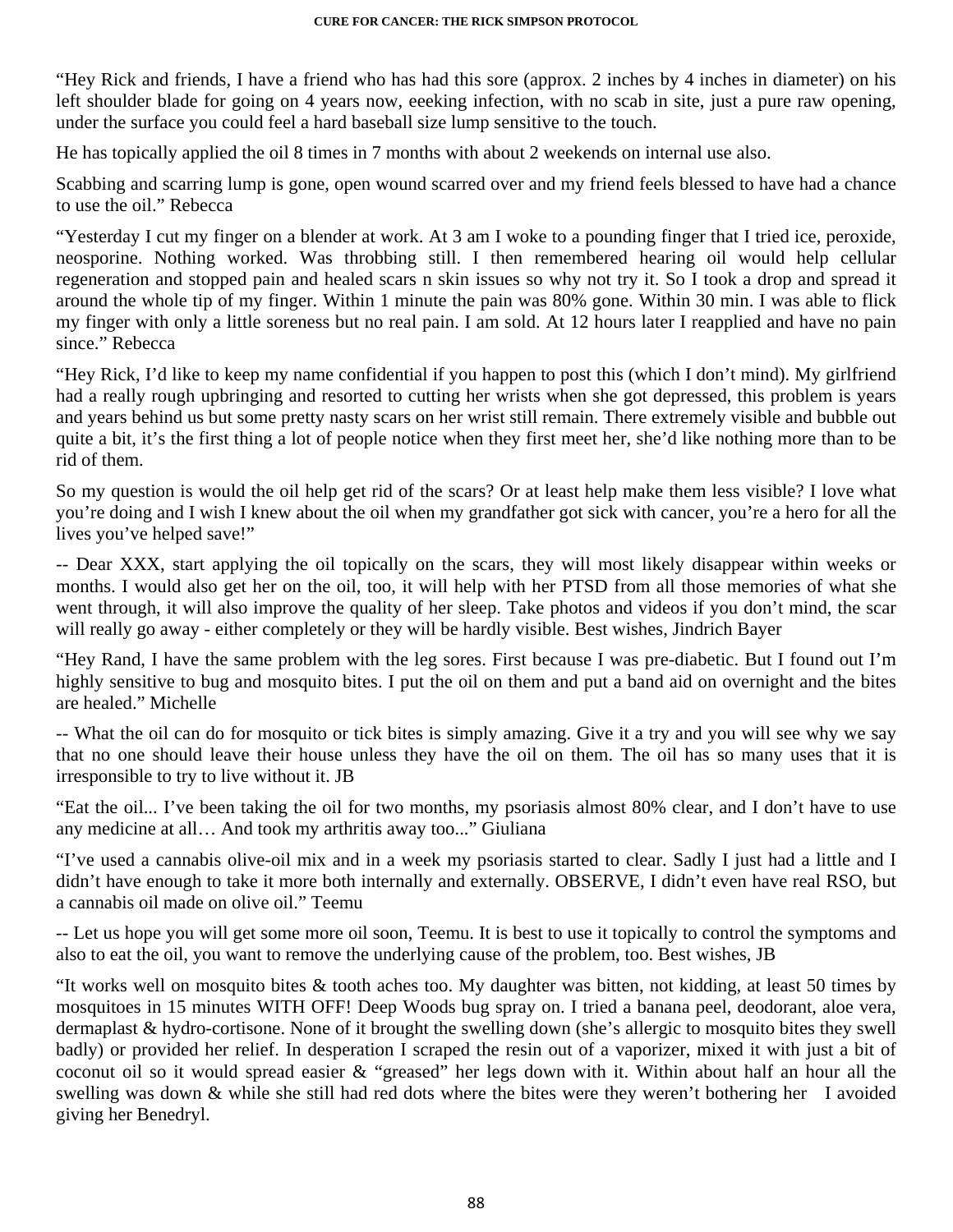I had an abscess forming in my mouth  $&$  I packed the resin from the vape around the affected tooth  $&$  again within about half an hour the swelling went down  $& 1$  was able to heal it, no problems with it since. I did pack it two days though to be sure. Now I can say that packing the resin (if you have a Vapir No2 inside the cone where you change the screen collects almost pure hash, concentrated too.) around my tooth I got incredibly high, probably higher than I have ever been in my life.

I even texted my husband from the living room to ask him for help getting to the bedroom. Sub-lingual medications work better though, which is why in the ER if they suspect a heart attack they spray nitro under your tongue. All is fine now though, I didn't die from an overdose, I didn't wake up horribly hungover & best of all... I didn't have to take large amounts of Tylenol or Advil & do even more damage to my stomach & liver.

I know the resin isn't the most effective way & I wasn't even sure if it would work but it was what I had to work with since I live in an illegal state. I figured it couldn't hurt though. I can't wait to live in a state where I can freely grow my own organic starting material of the highest possible quality, make my own oil & heal myself & my entire family... including my almost 2 year old daughter who has been going through hell the past year because no one can figure out what is wrong with her.

They think now she has a protein disorder but that's just another thing they are throwing around because they have no clue what is in fact wrong. Getting her on the oil might just save her life.

While I would love to have an accurate diagnosis so I know what I am treating but the bottom line is I just want my baby feeling better  $\&$  if that means bucking conventional society then that is what I will do." Sara

"Thank you isn't enough for what you have done. I'm sitting here with oil on my poison oak. I NEVER would have tried without you. It lasted over 2 month touching nearly 100% of my body last year because of someone starting a brushfire so I will now get it everywhere & worse they say cuz we don't build immunities to this one.

A day ago it popped up. So, the oil last night, didn't stop the itch at all. However I see it healing scars daily so I have faith. This morning, 24 hours after 1st application I see it worked and is healing any injured skin from my scratching. So with some zinc oxide paste over my oil I believe I may have just found the 1# aid for poison oak.

I actually can't wait till next season to see if maybe the oil heals to repair this issue for life. I'll let ya know. Wouldn't that be great? Again Thanks for all you do." Rebecca

-- The oil can fix that, too. It is a cure or control for all medical problems. The sooner it is applied the sooner it will fix what needs to be fixed, that's about all there is to it. JB

"I want people to know that RSO cleared up a huge blister my husband got on his heel while lying in bed so long from being so sick. I put the oil on it and within a week it was gone. I was totally afraid it was going to develop into something much more serious. It covered his whole heel. Thank you Rick Simpson for all you do." Susan

"Being a mechanic I have used the oil on some pretty bad cuts and you are 100% correct... It heals the skin way faster than anything else." Cory

"Cured my HPV in two weeks with only three topical applications." Miles

"I am in the process right now of treating a nasty mole that has turned black. Every morning I apply a generous amount right on the mole then cover with a band aid. In 3 weeks I can visually see the mole is shrinking. It WORKS. I also eat a little everyday... what a difference in energy level. MEDICINAL BLISS THROUGH CANNABIS!!!!!!!" Beau

"I admit it... I'm clumsy... I have a bad habit of sticking the tines of the pitch fork into my foot. RSO directly on the spot, cover with band aid, pain gone in seconds, healed in 3 days." Heather

"I've seen a much less potent balm version of the oil destroy psoriasis in days, reduce ovaries swelling on 1st day of period in 20 mins, and prevent scarring and pain when applied immediately to minor burns. Truly makes me wonder what the oil could do..." Beres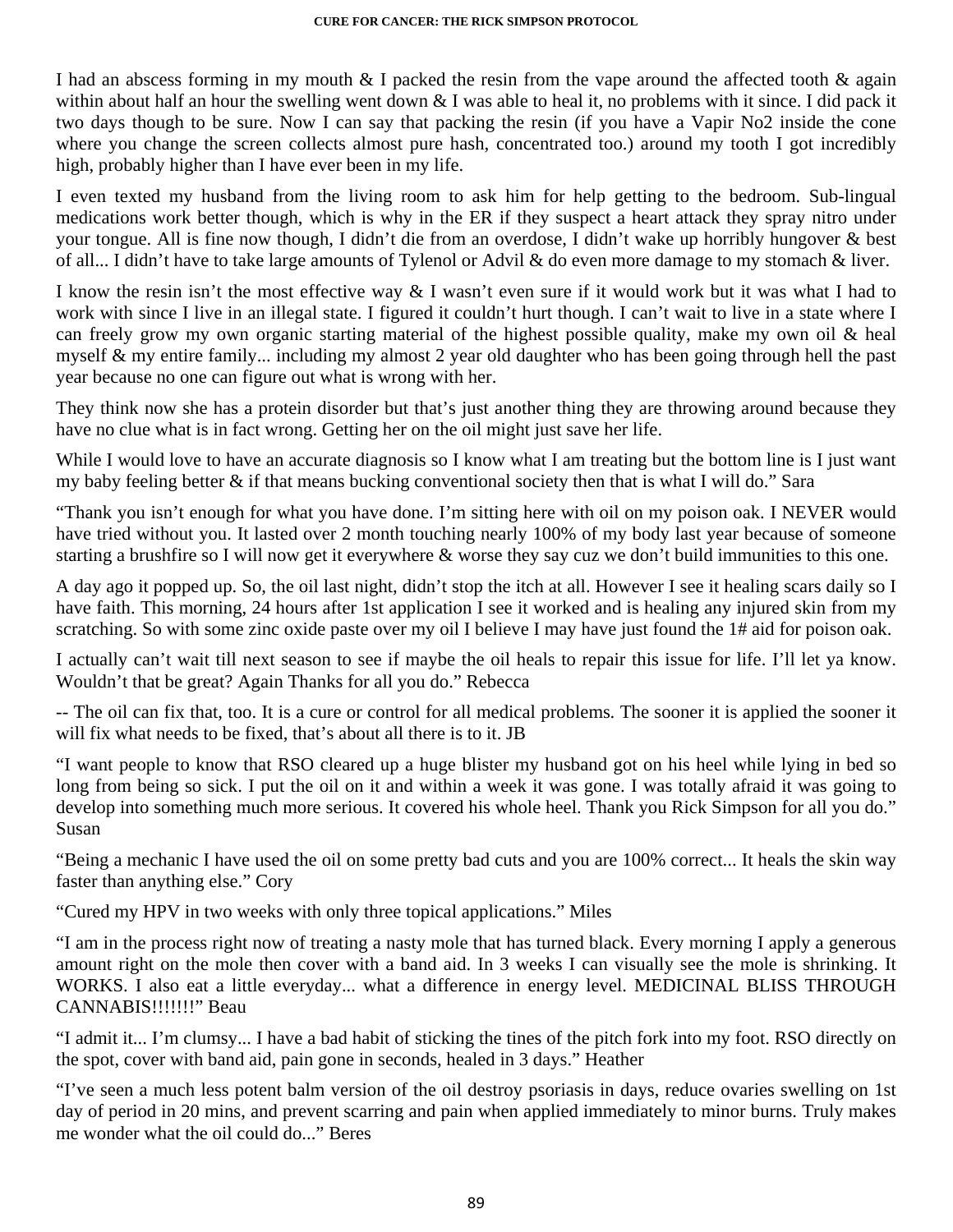"I had one of the worst cases of athlete's foot when I was 10, I wish I had the oil. But I have it now. All is well 47 years later. Cures most everything." Donald

"My daughter in law was deep frying pork chops and basically dipped her fingers in the boiling hot oil up to the first knuckle and they turned white like cooked chicken.

We put RSO on them and the pain was gone in about a minute or so, she coated them 2 x's a day with the RSO. They healed very quickly in just a few days and there was no skin loss or scarring at all.

It is amazing we now keep a little in the kitchen fridge so if anyone gets burned (especially the children) we will apply the RSO immediately, there's no need to feel that kind of pain when we have a natural plant that will take care of it." Debra

"I had a small batch of lumps on my elbow, treated them with the oil... A week later my elbow is smooth and no bumps... I think they were warts but because I don't believe in doctors I couldn't tell you for sure." Carla

-- No matter what is wrong with your skin, simply apply the oil, cover it with a band aid and reapply the oil every day or two or when the band aid falls off. Burns, warts, eczema, psoriasis -- the oil doesn't care what it is and will fix it, just give it time and oil. JB

"My friend had a cyst on his face and after taking the oil for a few days it was gone. And he was ingesting it not using it topically." Jonathan

"Not a cancer patient but I had an infection on my heel that would not respond to treatment. I even had a wound care tech work on it... he got the infection to stop spreading but it still wouldn't heal. I smeared the oil on it and in ONE day the redness was less. Day two and redness gone. Day three and the infection is looking like skin again! Wonderful healing oil!" Tammie

"I worked for a pool and spa company... I'm fair skinned, outside all day. I had some crazy spots appearing on my face, head and arm that was always out the driver's window. The oil cleared those spots right up in a matter of weeks! I now ingest.5 gram of pure THC every day to help battle any illness and to keep my immune system strong. BTW no flu shot ever! No flu since I was a kid." Jay

"I know the guys here are always saying use the pure RSO, and I am a really big fan of that stuff. However I just want to let people know that a coconut oil infusion made with the sugar leaves, has completely replaced neosporin for us, I have not had to buy that stuff for 2 years. It works better and faster, and I can slather it all over people's hands and face and I don't have to worry about them getting sick if they accidentally eat it." Tina

-- Tina, nothing works better and faster than pure RSO but I know what you are trying to say. Of course that less potent forms of cannabis medicine can also do wonders. The problem is that the success is not as reliable as with undiluted most potent RSO.

Cannabis cosmetics will replace most currently available cosmetics soon, namely after women find out what the oil can do for their beauty. Hemp seed oil, coconut oil and shea butter are my favorite carriers but one can use whatever is popular locally where they live and add the oil to it. 20-30% RSO in creams works marvels but 0,01-1% can also be of great benefit for less serious conditions and everyday maintenance. JB

"My girlfriend is highly allergic to mosquito bites and last night she had one on her temple... it was huge, anyways I suggested getting a band aid and putting RSO that we had made from cannabis leaves onto the bite. This morning when we woke up the bump had completely disappeared."

-- Thank you, Jimmy. I am sure this piece of information will help many people. The mosquito season is here. And the oil works as a repellent, too, give it a try. It is always better to prevent problems from happening even though it is so easy to fix them with the oil. The oil can be used topically on anything that itches, burns or hurts. The sooner you apply the oil the sooner the problems can go away. Remember it. JB

Q. How long can the oil last? Forever? What is the best storage, fridge, freezer, pantry? Thanks.

A. In a syringe and if kept in a dark cold place the oil will last for years, especially if you manage to protect the oil against visitors and family, namely women, because they seem to like ingesting the oil even more than men.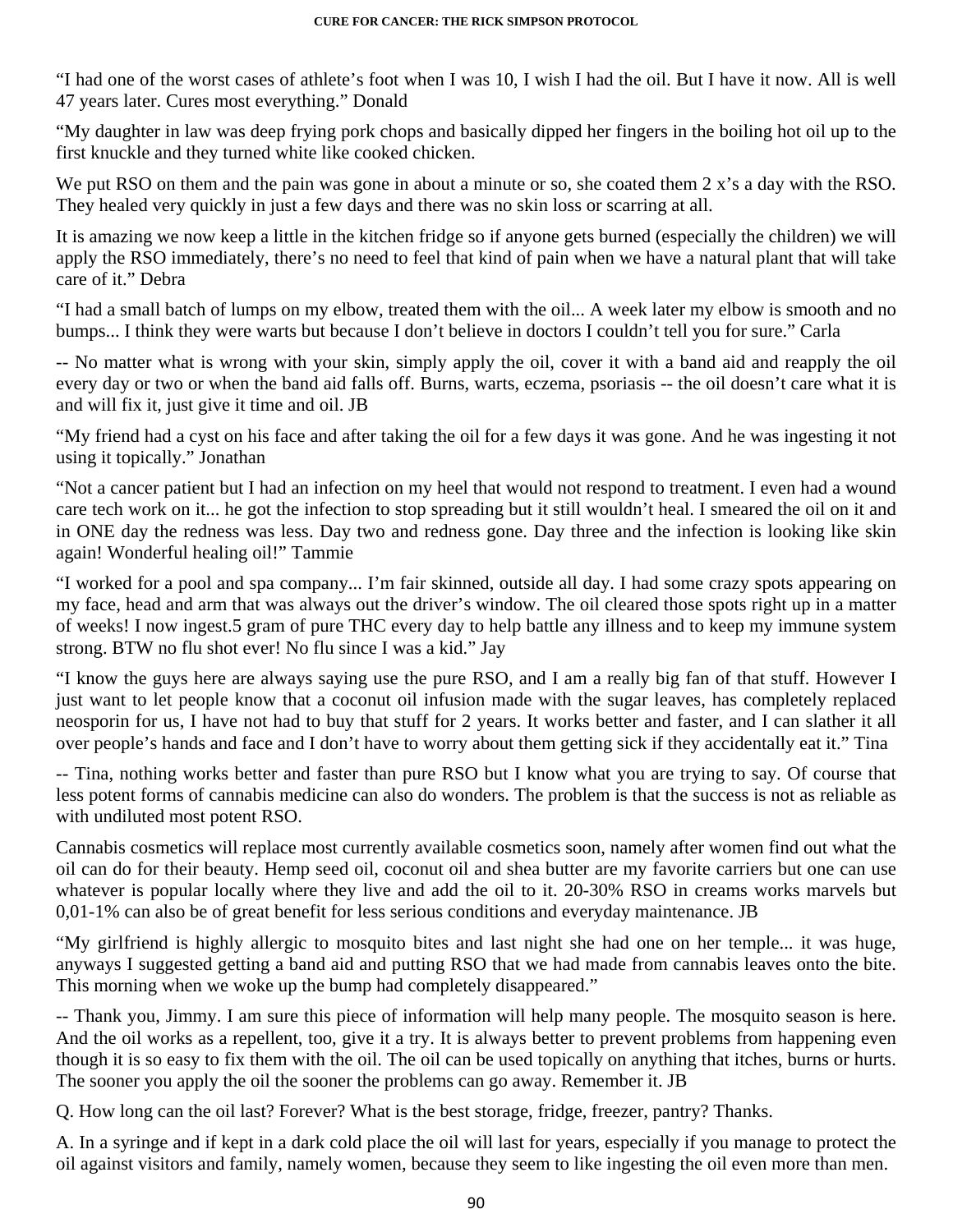The moment women in your family find out about the rejuvenating effects of the oil and what it does with wrinkles, you will not have to worry about how long the oil will last, it will always get eaten or used topically very quickly. If you want to preserve your supply of the oil, do not tell women that cosmetics with 20-30% of the oil will do miracles for their complexion and make them look as young as physically possible, otherwise they will simply take it from you no matter what you will try to say or do and you will not have to worry about how long the oil will last.

This is not (meant as) a sexist comment, I am only informing of what I have seen happen many times, it is just an observation and an attempt to draw attention to what the oil can do for your complexion regardless of the gender. JB

"If women knew that it reversed aging skin and repaired damaged skin (like in this person's case) cannabis legalization support would go through the roof! The entire economy has thrived because of the suppression of this amazing natural medicine and we will all watch it crumble together as more and more people become informed and simply start medicating themselves." Gil

Q. Do you apply it to your face for wrinkle treatment> or take it orally or both?" Toni

A. Both for best results, but topical application only can do a lot, too. JB

"Did I read wrinkles? It helps WRINKLES? :0" Margie

## **Chronic Pain**

"If you have the proper varieties to make the oil from, there is nothing better for chronic pain relief than hemp oil. The oils from many types of hemp are a wonderful natural painkiller that is not addictive or harmful. The medical system gives chronic pain sufferers dangerous, addictive, and harmful medications to control their pain. I do admit that such medications are somewhat effective but essentially all they do is mask the pain while providing no healing effect. When you are taking hemp oil for chronic pain, it not only reduces the pain, it actually goes to work trying to heal the cause of your suffering. For anyone suffering from chronic pain, hemp oil is by far the best treatment, since it is non-addictive and does no harm to the rest of your body.

I have seen people with bone cancer in agony when morphine and all the other pain medications the medical system uses could not kill their pain. But the hemp oil brought it under control in a matter of hours and they were able to get off these harmful substances very quickly with few withdrawal symptoms. I have also provided this medication to many patients with chronic pain and some of the results have been truly amazing. It was not unusual for me to receive reports from people the very next day, telling me that they are no longer suffering.

As I said, hemp oil has the ability to eliminate pain, but it also goes to work healing its cause. Again, the idea is to get off these dangerous addictive pharmaceutical medications as quickly as possible and replace them with the use of this oil. Realistically, there is no comparison between hemp oil and pharmaceuticals. Most pain medications supplied by our medical system are dangerous, addictive, and deadly, while hemp oil presents no addiction or danger to the patient.

If a patient is taking morphine or other opiates to control their pain, I suggest they begin with doses about the size of a piece of short-grained dry rice. Then increase the amount you are ingesting as rapidly as possible, while reducing your intake of these substances until you have no further need for the pharmaceuticals at all. There are vast numbers of people who have been taking medications that their doctors prescribed for years and they have done little or nothing to help. If you want to know what it's like to feel good again, give the oil a try and leave the insanity of the medical system behind." Rick Simpson, *Hemp: The Most Medicinal Plant*

### **Back Pain, Scoliosis**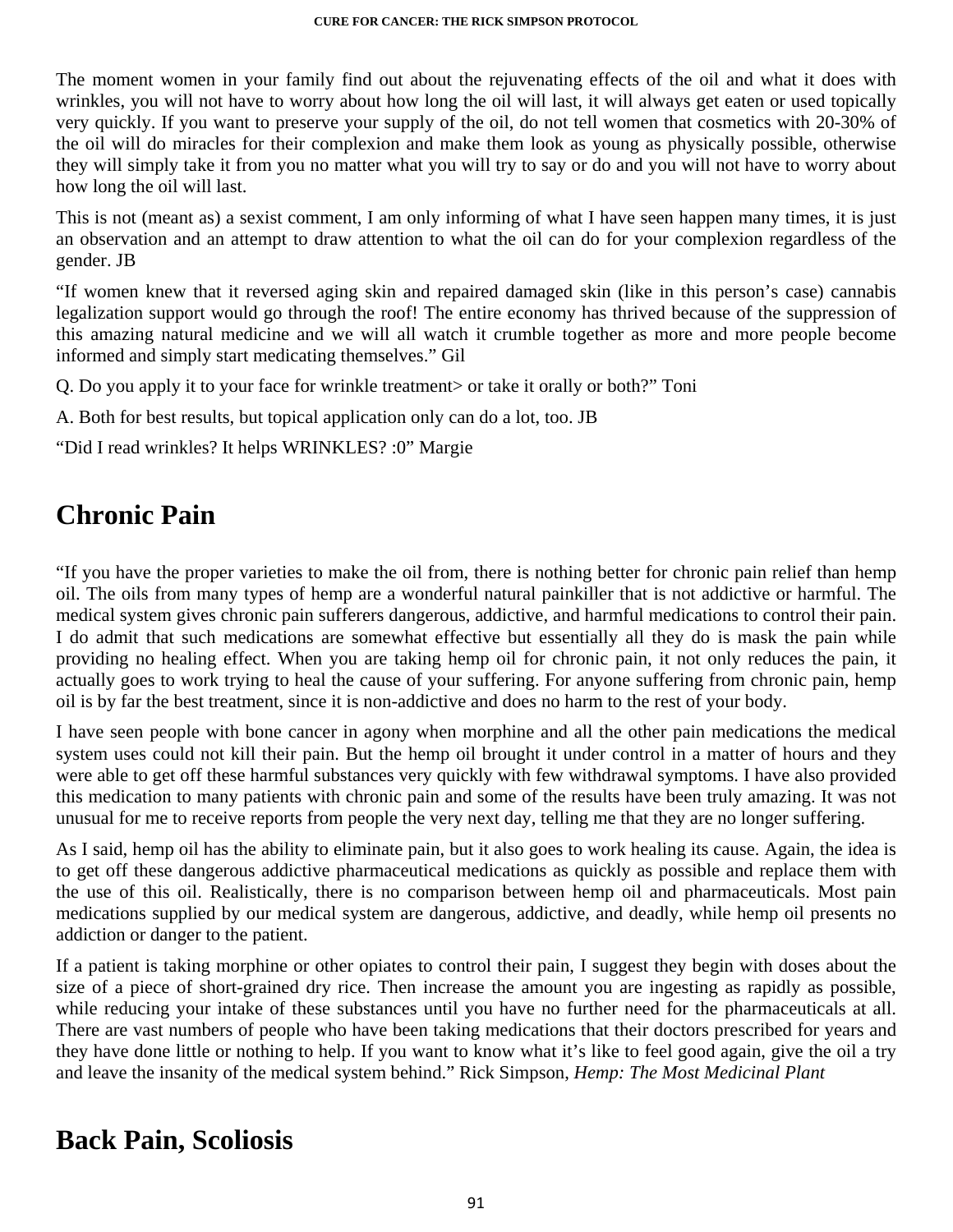#### *Have you had any patients that experienced relief from back pain or scoliosis?*

"The producer of our documentary "Run From the Cure" Christian Laurette had suffered with scoliosis for years. About thirteen years ago, the medical system offered to do an operation but they would only give Christian a 50/50 chance of walking again. With odds like this, he felt his only alternative was to live with the pain. Almost daily, he would collapse in agony from the scoliosis and he had more or less convinced himself that nothing could help. I provided him with some hemp oil and within hours he reported that he experienced no further back pain.

I explained to him that he had lived his life with a condition that would not allow him to exercise the way a normal person should, therefore his back muscles were very weak. As expected, after taking the oil as directed, Christian now functions normally with no pain, his back muscles have strengthened and he can now go without the oil for extended periods. Christian is just one of many with back problems who have found an effective cure or control with the use of this medication to ease their discomfort. In my opinion, there is no need for anyone to go through life in a constant state of agony. If you have back problems of any nature, I am sure this medication's use will be of great benefit for most who have these conditions." Rick Simpson, *Hemp: The Most Medicinal Plant*

### **Diabetes**

"Diabetics that have just been diagnosed are usually quite easy to cure and in no time they are often free of the disease. But in patients who have had this condition for a long time and have suffered the effects of the disease for years, it will often take longer. Even in badly damaged patients, if high-quality oil is taken properly, often within six weeks they no longer need insulin. Unfortunately, the damage this disease causes within our bodies can take considerably longer to heal, but given time, most of this too can be repaired.

The oil seems to often have the ability to rejuvenate the pancreas quite rapidly, so it can again function properly. We were first able to prove this on a diabetic I had treated for cancer. At the end of his cancer treatment, he went off the oil completely for ten days. To my surprise, his blood sugar levels remained normal and he was eating many things that a diabetic should not. This man had been a diabetic for over thirty years and he had been taking two injections of insulin a day. So after he had taken no oil for ten days and his blood sugar levels remained normal it became obvious that his pancreas must be functioning properly again.

I always tell patients I am not a doctor, but I think it would be in their best interests if they could get off the chemical medications they are using for other conditions. Quite often, certain medications can impede the oil treatment's effectiveness and the oil's use will usually replace these medications anyway.

I have had reports from patients who were suffering from both type 1 and type 2 diabetes that stated the oil had treated them successfully. For instance, I have encountered patients who have been injecting insulin for thirty years, and, after starting the oil, within six weeks they no longer needed to take these injections. At the same time, other reports I received from some stated they were only successful in lowering their insulin intake. But they also stated that with the use of the oil it also did other wonderful things that improved their overall health.

The way I look at it, getting off insulin and having the pancreas controlling blood sugar levels once more is the goal. Yet, even if this cannot be completely accomplished, the effects of the oil will still be very beneficial to the patient's body. Since this disease causes circulation problems and other complications, often an infection caused from an injury is impossible to heal using the medical systems so-called conventional methods. For example, if a diabetic gets an infection on their foot and it refuses to heal properly, in the end, the medical system's answer is to remove the foot or at least the part that had become infected.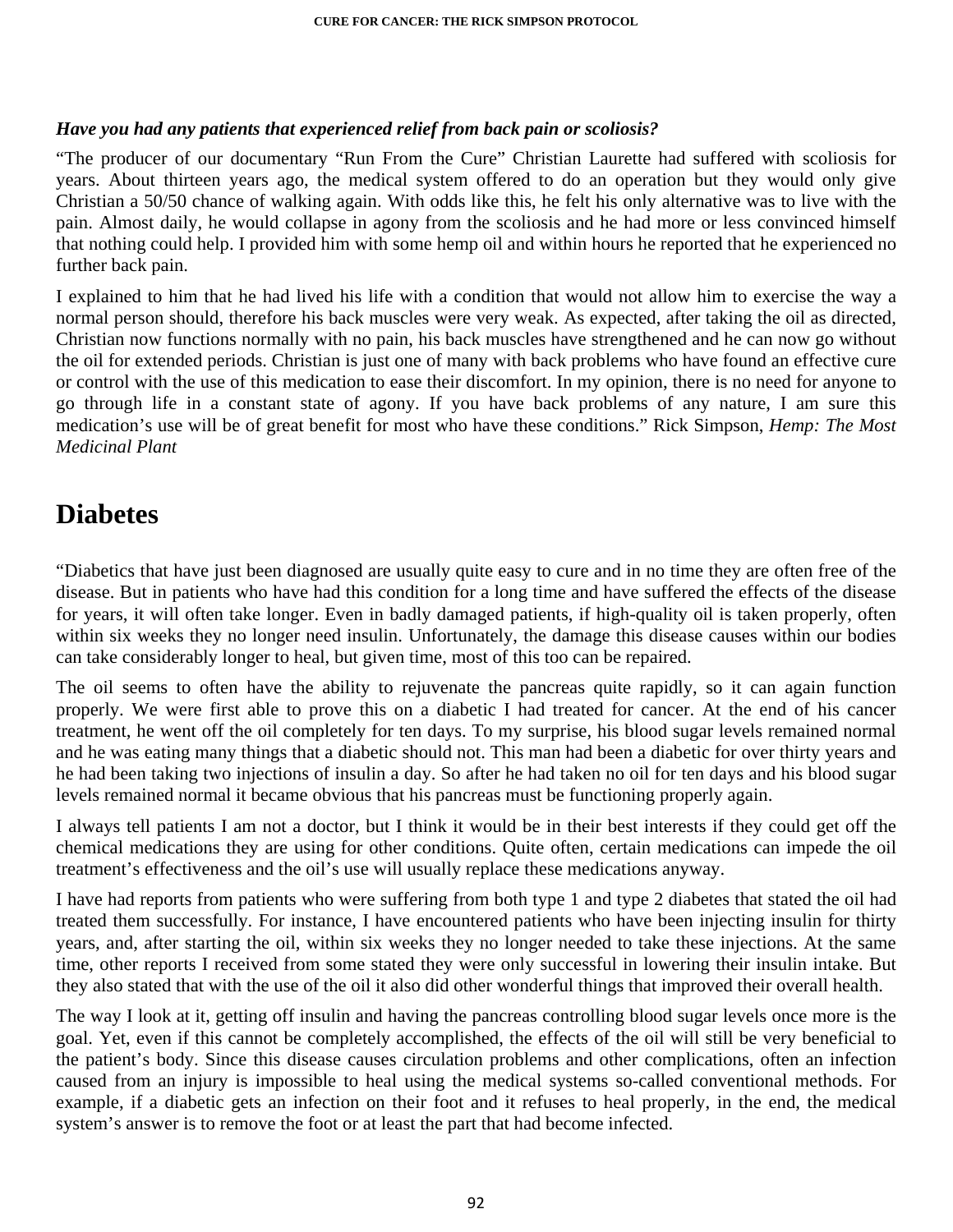I have known of diabetics personally who had this done and in no time they usually need to have more removed because infection continues to set in. What a horrible prospect for a diabetic to face and what makes it even worse is the fact that these operations are completely unnecessary.

At that time, I knew nothing about the healing abilities of the hemp plant and all I could do was watch the agony these patients had to go through; but since then I have finally learned the truth. If the oil is used externally, it will heal diabetic ulcers in a very short time, so you can imagine the benefits a diabetic receives when this substance is ingested. I have been making this information available for years but still doctors choose to ignore the use of this medication and continue to mutilate their patients. This is one of the reasons that I have no use for the medical system and all these so-called doctors who feed off our suffering.

After taking the oil treatment, many diabetics who have been on restricted diets for years behave like a kid in a candy store. Suddenly, they can again eat foods that a diabetic should not and some patients will tend to overindulge themselves. As time goes on, the oil can reverse damage that has been done to the bodies of diabetics such as bad circulation, etc. The oil will also heal those nasty infections that diabetics have to deal with in a sensible way, and from what we have witnessed, high-grade hemp oil is effective in the treatment of all types of diabetes." Rick Simpson, *Hemp: The Most Medicinal Plant*

"The oil rejuvenates the pancreas and, believe it or not, it then often starts producing insulin even after years of inactivity. Many patients can stop shooting insulin after several weeks on the oil. The oil also helps cure or control all the other diabetes-related problems in the body.

I would eat the oil and/or use it in a suppository. Smoking or vaporizing can also help reduce blood sugar level, but the effects are very limited when compared to ingesting the oil. I would use the oil topically for diabetic ulcers, simply apply the oil, cover it with a bandage and repeat this every three days until the ulcer is healed. I would mix hemp seed oil with the extract and use it for massages, which will promote blood circulation and help prevent swelling and other discomforts. I would also include hemp seeds and hemp seed oil in my diet." JB

## **Heart, Blood Pressure**

#### *Have you had any beneficial reports about hemp oil and heart conditions?*

"For those with heart problems who are commencing treatment with the oil, they should be aware that often the oil can increase a patient's heart rate, until they become comfortable with its use. The increase in heart rate is usually only slight, but I feel that the patient should know that it can happen.

This medication is effective to reduce cholesterol levels and improves blood circulation, so that in itself would be of great benefit to the patient's heart. Certainly, the heart is a vital organ and from our experience, hemp oil can rejuvenate vital organs. Although I have never told people to stop taking their heart medications, many have done so with no detrimental effects. I feel that hemp oil's effect on heart conditions requires more research, but from what we have seen, this medication appears to be very beneficial for the heart.

#### *Can the oil regulate blood pressure?*

Hemp oil can regulate blood pressure, indeed. I use it myself to help me sleep and to regulate my own blood pressure. When commencing treatment with hemp oil, I tell patients that are already taking medication for this condition to keep a close eye on their blood pressure. Most who were using pharmaceuticals to control their blood pressure no longer require them upon commencing treatment with hemp oil.

Since hemp oil reduces blood pressure, anyone who tries to continue using their pharmaceutical blood pressure medications will likely find that the combination of the two will drive their blood pressure down too low. It's a good idea to avoid this situation and with the use of portable blood pressure testers available today, this can easily be accomplished.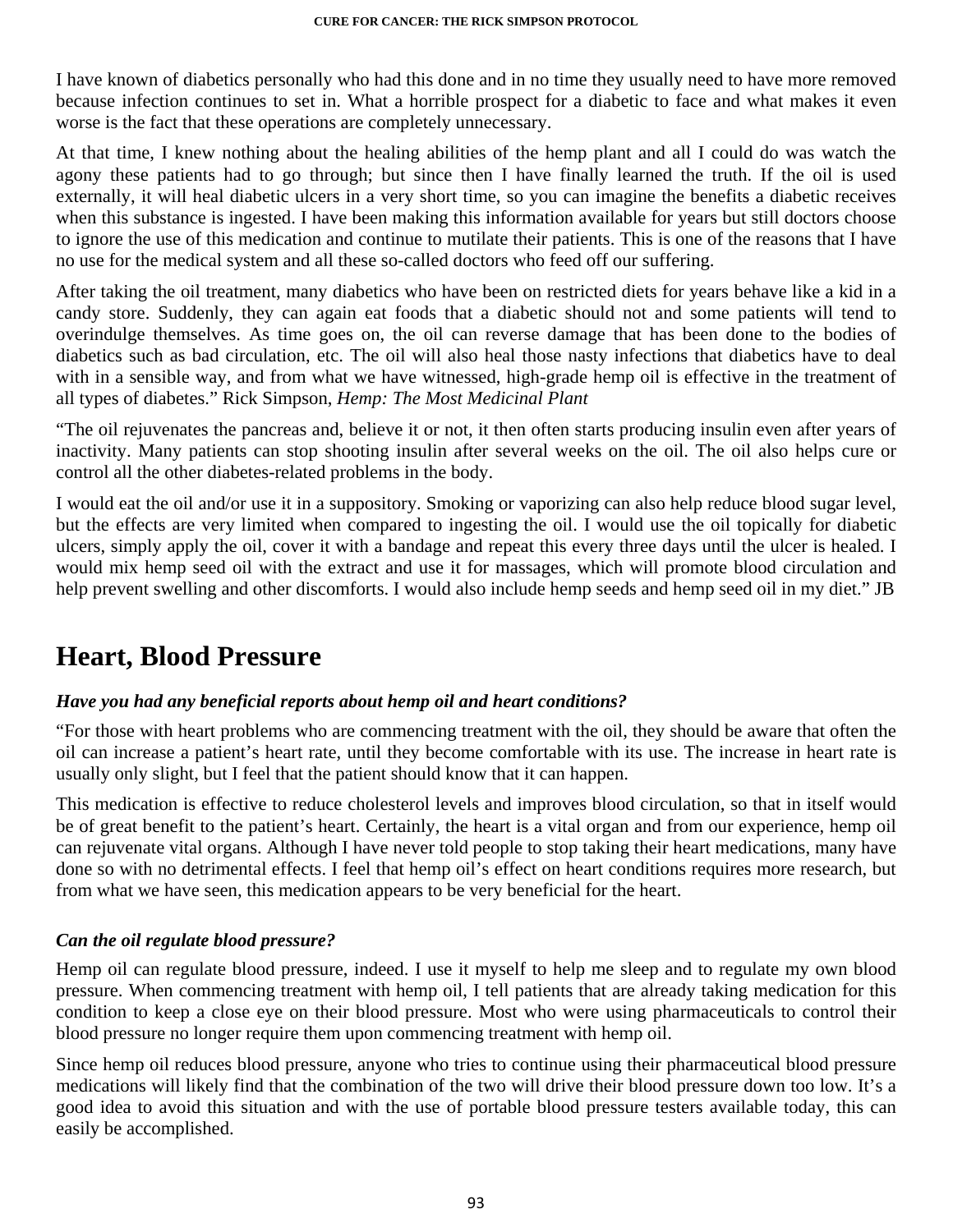#### *Can it help with other internal organ illnesses?*

From what I have seen with the use of hemp oil, many internal organ conditions and associated problems can be controlled or cured. When an internal organ is rejuvenated and healed, it can once again resume its duties within our body. Personally, I think it makes much more sense to rejuvenate our own vital organs with the use of this oil, rather than to go through an organ transplant with all its associated dangers and then spending the rest of your life taking medications so the organ will not be rejected. In some cases, an organ transplant might be the only answer, but if this medication was used properly to rejuvenate vital organs, I think that there would be much less need for transplants." Rick Simpson, *Hemp: The Most Medicinal Plant*

"Heart is an internal organ and the oil rejuvenates vital organs. When patients start using the oil, they usually cut down their doses of their heart medication to a half, and most stop using the medications as soon as they feel they can stop using them. The oil is very beneficial to the heart.

The oil can regulate blood pressure and arrhythmia very easily. It usually lowers blood pressure, so those who use blood pressure medications should be careful with the use of the oil until they get used to it. A combination of blood pressure medications and the oil can drive the pressure way too low, and so it is a good idea to monitor blood pressure using a blood pressure tester. In many cases, the oil increases heart rate slightly.

This area requires much more research, so patients should follow their common sense when commencing with the oil, but they should also stay in touch with their physician to make sure that the heart.

Heart patients should check the electric wiring in their home or employment.

The heart works on electromagnetic impulses, and so they should avoid staying in electromagnetic fields as much as possible.

I would eat the oil and I would also use it in suppositories. As for topical application, it never hurts but I cannot say how beneficial it really is at the moment. As always, I would use hemp in all ways possible. I would also include hemp seeds and hemp seed oil in my diet, both seeds and the oil are known to have very beneficial effects on many heart conditions.

If I were a doctor and were to carry out a heart-related surgery or transplant, etc., I would try to rejuvenate the organ with at least 60g of the oil. If 60g would not bring the patient to a sufficient state of health, I would still continue to give them the oil." JB

### **Asthma**

"Even smoking pot is beneficial for many asthma sufferers, but ingesting the oil or vaporizing it is a much more effective and medicinal way to treat this condition. Using the oil in suppository form is also very effective for those with breathing problems, and so this method could be of benefit as well. We know many people who have asthma that have been helped with the use of this medication and I can honestly say that I am not aware of any treatment for this condition that is more effective. Even those who suffer from such things as COPD have witnessed amazing improvements in their ability to breath properly with the use of this medication. If you are experiencing any type of breathing problems, give the oil a try and I am sure you will have no regrets." Rick Simpson, *Hemp: The Most Medicinal Plant*

"One would expect that vaporizing the oil is the best treatment for asthma or breathing problems. Surprisingly, we found that hemp oil suppositories are extremely efficient in opening airways. Usually, within 30 minutes after a patient takes a suppository, they report that they feel as if their lungs opened and they can breathe much easier. Of course, as with any other illness, I would ingest a standard 60g dose over three months and then I would stay on a gram a day until I would feel completely healthy. Then, of course, I would stay on a maintenance dose for the rest of my life. I would use the oil orally, topically on my throat and chest and in suppository form." JB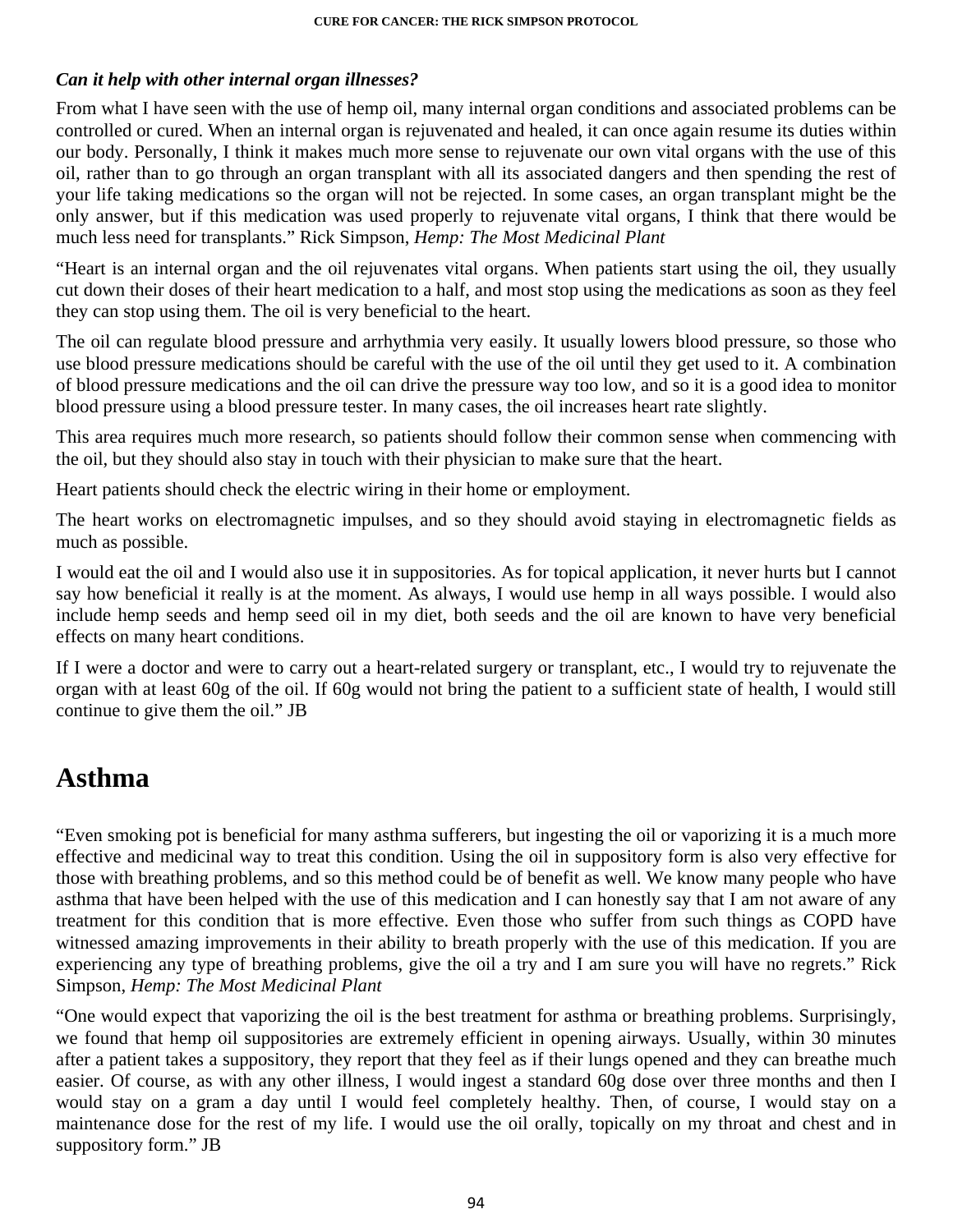# **Children and the Oil**

#### *Mothers in particular will worry if it is safe to give oil to children. Is it safe then?*

"I consider hemp oil to be perfectly safe in the treatment of children in all age groups who suffer from cancer and other diseases. I really do not know how doctors treating little children in oncology units can live with themselves. Do they not know the damage they are doing to these little ones with their radiation, chemo, and other harmful, poisonous chemicals?

Anyone who has ever studied medicine knows the effects of such treatments and is aware of the fact they are much more likely to produce death with the use of these treatments, rather than a cure. If parents would only take the time to fully understand what the medical system intends to do to their children, I am sure that most would rather have them treated with hemp oil, because it is a natural substance that is safe to use and will cause no harm to the child.

Knowing what I do about the medical system, I would never let them get their hands on any child of mine. In the event that someone tried to force me to do otherwise, the situation would instantly turn very ugly indeed.

I think it is only natural that any parent would want to protect their children and keep them out of harm's way. If I thought the medical system presented a danger as the parent of the child, I would feel that I should have the right to choose other methods of treatment. Recently in the US and Canada, there have been cases where the authorities took children and forced them to take chemotherapy against both the wishes of the child and the parents themselves. It seems that as adults we have the right to reject their insane treatments, but our children do not. Since chemotherapy is simply poison, if anyone were to go against my will and administer such a thing to a child of mine, it could likely be said that they would not have a very bright future.

In my opinion, anyone who would do such a thing without the parents' consent is guilty of attempted murder and if the child were to die, they would then be responsible for their death. I don't care how you choose to look at it, poison is poison, and if a doctor administers these substances, they are just as guilty as I would be if I were to do the same. Just because doctors wear white coats does not mean they have the right to harm their patients; in fact, it goes against their own Hippocratic Oath. If I were them, I would start practicing medicine in the proper way before someone connected to the patients they have harmed decides to seek retribution against them.

#### *How can hemp oil be used in disease prevention? Once again, would it also be safe to give the oil to children?*

I know of nothing better than hemp oil to prevent diseases and I also consider this medication to be perfectly safe in the treatment of children. I have often stated that if children were given tiny doses of hemp oil, diseases like diabetes, MS, cancer, and many others could be prevented from ever occurring in most cases.

If minuscule doses of oil are given to children, THC and its associated cannabinoids will build up in their systems and prevent disease. I am not talking about getting children high; this is about providing children or people of any age with a harmless, non-addictive medicine to prevent medical problems in the future.

There is no logical reason why we should be prevented from growing and producing our own medicine to treat the ones we love. Should our children or even we ourselves be suffering and dying because drug companies want to make more money? When there is a natural medication available to ease our medical problems that most people have little trouble producing? It's time to kiss the drug companies good bye and find out what Mother Nature can provide to keep ourselves and our children healthy.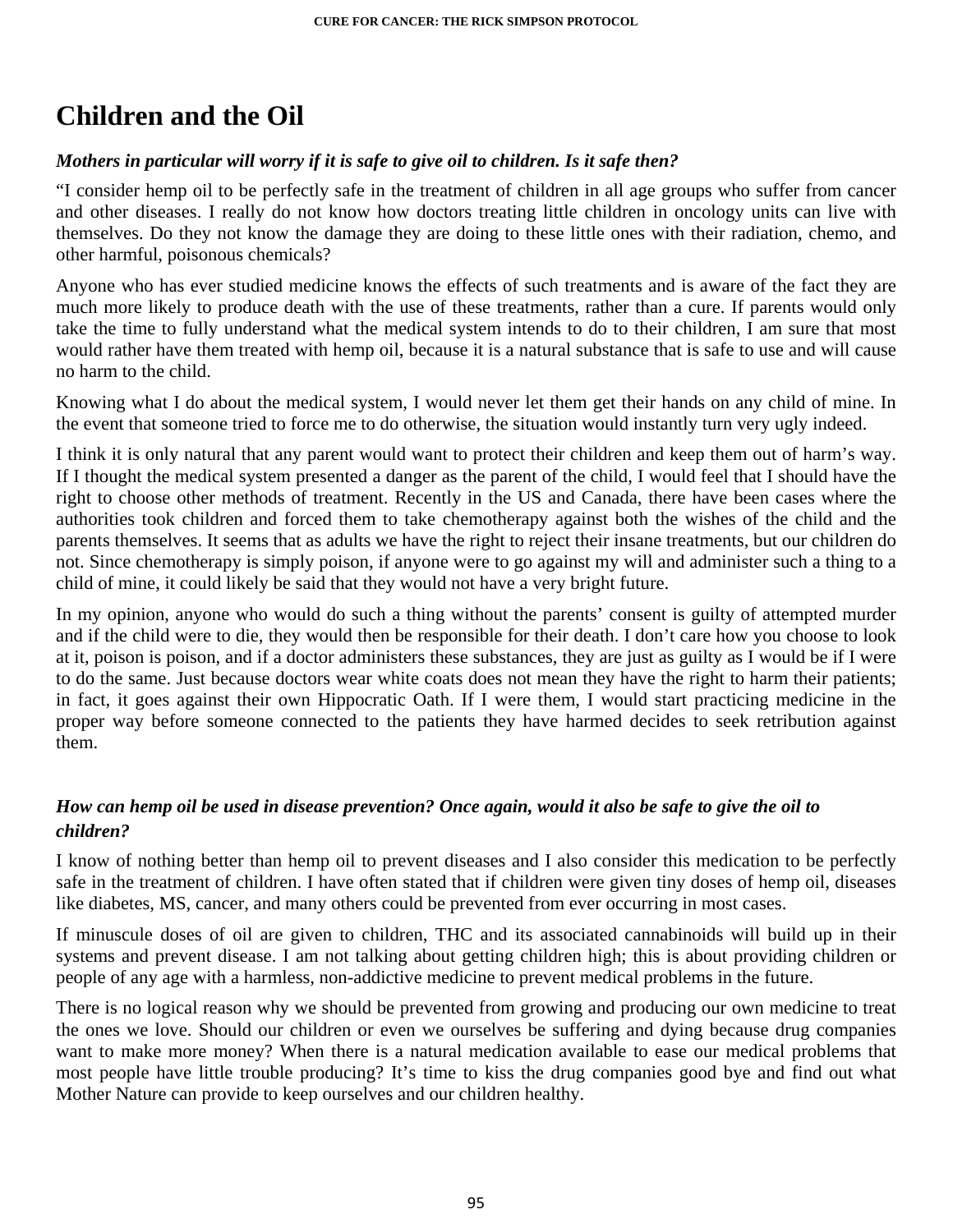#### *How to dose hemp oil for children?*

As for doses, children are no different than adults and they all have different tolerances for this medication. To prevent diseases in children, only miniscule doses would be required once a day about an hour before bedtime, so the chance of getting a child high would be very remote. Again, hemp oil does not cause any harm, so I do not know why anyone would hesitate in giving it to their children. In addition, imagine all the everyday injuries which take place that we could now treat ourselves if the oil was available. Things such as burns, cuts, scratches, sores, infections, insect bites, etc. can be treated so easily and effectively with the topical use of this oil.

After my experiences with this medication, it would be the first thing I would give my child for internal and external conditions. Yet, I definitely would hesitate and think twice before I would allow them to ingest chemical medications. In fact, knowing what I do about the medical industry, I would not even consider such a thing.

It takes experience with the healing effects of hemp oil to get to this way of thinking, but no doubt after seeing what it can do, you too will become converted. I firmly believe that if children and people of all ages were to take small doses of this oil on a regular basis, they could all live longer and be much more healthy." Rick Simpson, *Hemp: The Most Medicinal Plant*

Q. Is there an age that they can start this? My son is 3 and has bad eczema and its cold a good portion of the year here." Roxanne

A. Roxanne, it is absolutely safe to give the oil to children, even to newborns, especially when used topically in a mix with hemp seed oil or shea butter. It is a good strategy to mix hemp seed oil with the oil (1% of oil will do, but 20-30% would be ideal) and then add a few drops of it to the bath every day. It will leave a thin film on the whole body and that is usually all that is needed (or at least for maintenance). Take pics and videos, the improvement will be very very quick. The itching and irritation will go away in seconds or minutes, and the eczema should simply disappear within a week or more. Best wishes, JB

"That smoke is NOT healthy for kids or mamas... stupid mamas and what are you telling your kids? Oil or nada! Especially to kids!" Naia

-- I wouldn't be so radical, smoking or vaporizing also has beneficial effects, for instance against nausea in pregnant women. It won't harm the kid. JB

"Smoke isn't so great... especially if you have tendencies towards allergies... just saying. I cannot handle smoke! Also, kids are not capable of knowing when to stop... whether it is sugar, caffeine, food, etc. You have to be their guide. I do not think advocating cannabis smoking is a great idea for teens. Just saying. Just my opinion from what I have seen. Could also distract from school work and important issues." Naia

-- I used to get distracted from schoolwork and important issues, too, and we did not have any cannabis available to us at all. All it took for me was to see a good looking girl somewhere around and that was it for school work and issues that were important to others but not to me.

If you control how much tea your kids drink, of course go ahead and control how much cannabis they are going to take or ingest. Good luck with that. It is a vain effort but I am sure it will keep many people busy for the next few years until they realize how safe cannabis is and that it is really practically impossible to fatally overdose on it.

So who cares how much of it anyone ingests? I don't. I don't even care how many cups of tea or coffee people drink a day, imagine that. Why should I? It is none of my business. And it is none of anybody's business how much of this life saving and preventive medicine anyone ingests.

The more oil you have in you and the more often the better for your health. That's the only rule that really applies. To people of all ages, including children and pregnant mothers. If you don't like this idea, get over it, learn to live with it, that's the best thing you can do. No regulation of cannabis will work, it simply can't be regulated anyway. Plus, there is no reason to regulate it. JB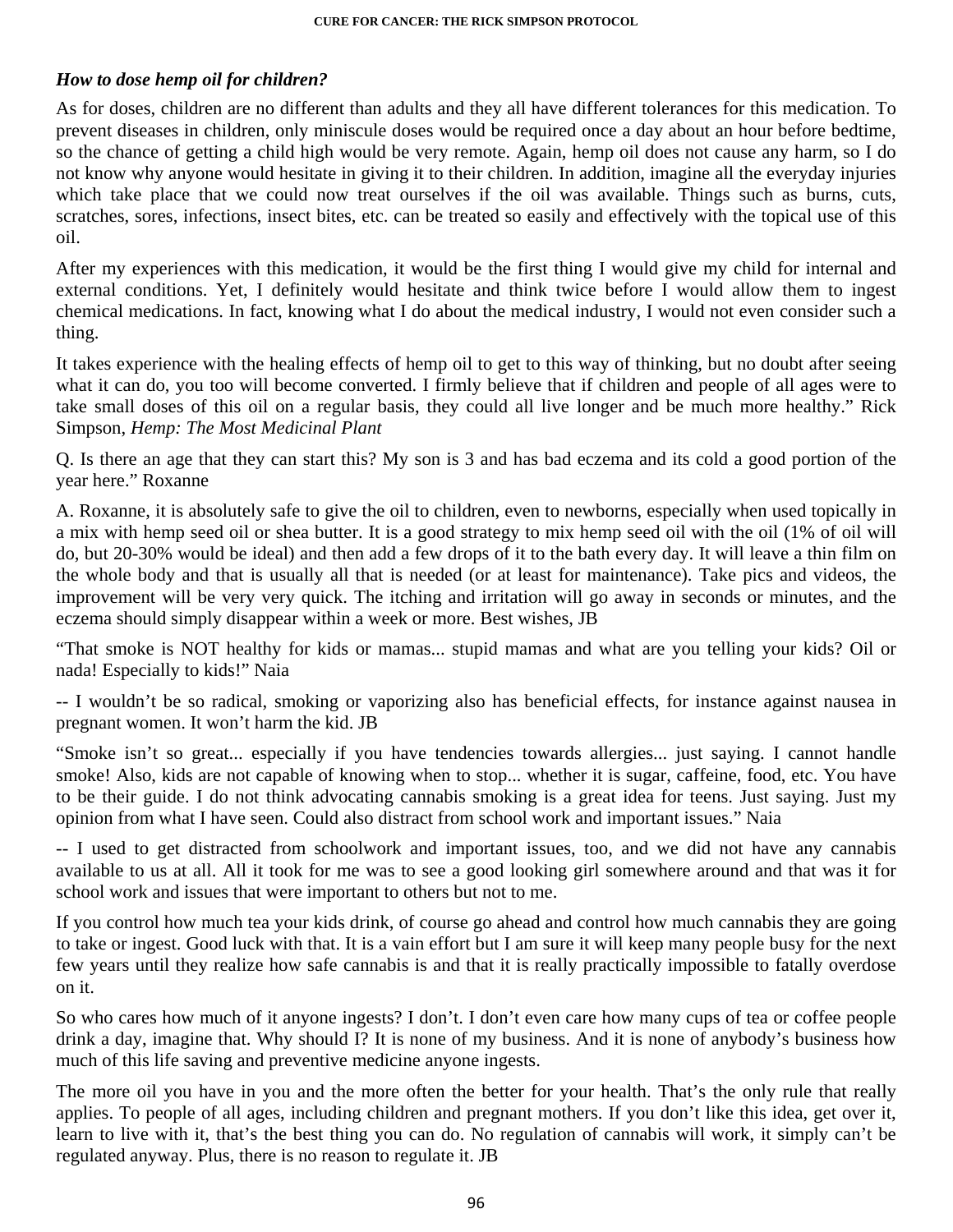"I am so happy to finally be able to announce that my sweet baby boy is using cannabis to fight the side effects of chemo & radiation AND to ensure that he doesn't grow any new tumors! This medicine has helped him tremendously. Before he was getting this medicine he was constantly throwing up, he wouldn't eat, he was very lethargic & cranky... now he's eating, he's keeping his food down, he's gaining weight & anyone who has been around him knows how absolutely happy he is."

-- Well, without the poison in his body the kid would be doing much better. It really makes no sense to use chemo and radiation along with the oil, it is like giving the patient an antidote while pumping venom in their veins. Oil only for best results. Doctors should know this, it is not so difficult to understand that it is not a good idea to give children poison when it is not necessary. JB

Q. "I'm a 29 years old single mother. My son is now 8 years old and lives with moderate autism. I wouldn't change my mini me for anything in this world, except to make his life a little easier. I was wondering if you've had any other parents come to you asking about the oil? Or any success stories with autism/Asperger's? If I did decide to go this route what kind of dosage would I be looking at? I appreciate all info! Thank you. From a frustrated mama & little boy."

A. "The oil is about the only thing that might work," said Rick when I read this to him. Dosage instructions and other info on how to produce and use the oil is on our site and in Rick's e-book. I have helped quite a few autistic children in the past, and this medicine does wonders for them.

Children love taking this medicine, they are not prejudiced, they don't know that they are "doing something wrong", and parents enjoy it a lot when they have some time for themselves. For best results, as always, I would start with a standard 60g treatment, no pills, and then I would keep the kid on a maintenance dose in an amount of his choice for the rest of his long and peaceful life. And the kid from the video should do exactly the same, if at all possible. Best wishes, JB

Q. My wife has severe lower back pain due to being 7 months pregnant, she describes it as a nervous twitch that's is extremely painful. I tried looking around on your site and here. Will RSO dramatically help the pain? Do you have a link to a previous topic on this subject? I am concerned if they put her on codeine it will harm the baby

A. I would have her ingest a tiny doses of the oil and apply the oil topically on her back. Give her a massage with a mix of the oil and hemp seed oil. Yes, there is a good chance that codeine might harm the baby. The oil cannot and will not harm the baby in any way. JB

"What is the youngest person you are aware of being treated with RSO? Is there a pediatric treatment protocol? While we have been unsuccessful so far in swaying grandma's opinion & be able to cure grandpa. I have a 2yr old with unknown gastric issues (yes she has been in "medical" treatment for over a year  $\&$  all the pills, creams, lotions & Big Pharma potions have been unsuccessful. They are now leaning towards a protein syndrome. Obviously a 25lb child can't handle the same dosage as a 175lb man so do you recommend it at all for pediatric applications?" Sara

-- Pregnant mothers should be using the oil and then increase the dose when they give birth. After birth, mothers should be eating small doses of the oil to make sure that the child will develop in an optimal way.

So, if you ask me, my youngest patient was minus eight months old and is still doing great, he is the best developed kid in his kindergarten and started to speak sooner than most others. His mother used the oil before she gave birth to him, and the kid also was given the oil after vaccination with a hexavaccine to make sure that the dangerous chemicals will be flushed from his body as quickly as possible.

Cannabis oil is a safe medicine for people of all ages. If you have problems grasping this, see what the oil does for eczema or a diaper rash and then come back and tell me that you would never give cannabis to your child. All you would hear from me is that a parent who would not give cannabis as medicine to their child is either badly misinformed, or they are psychopathic sadists who enjoy to watch others suffer.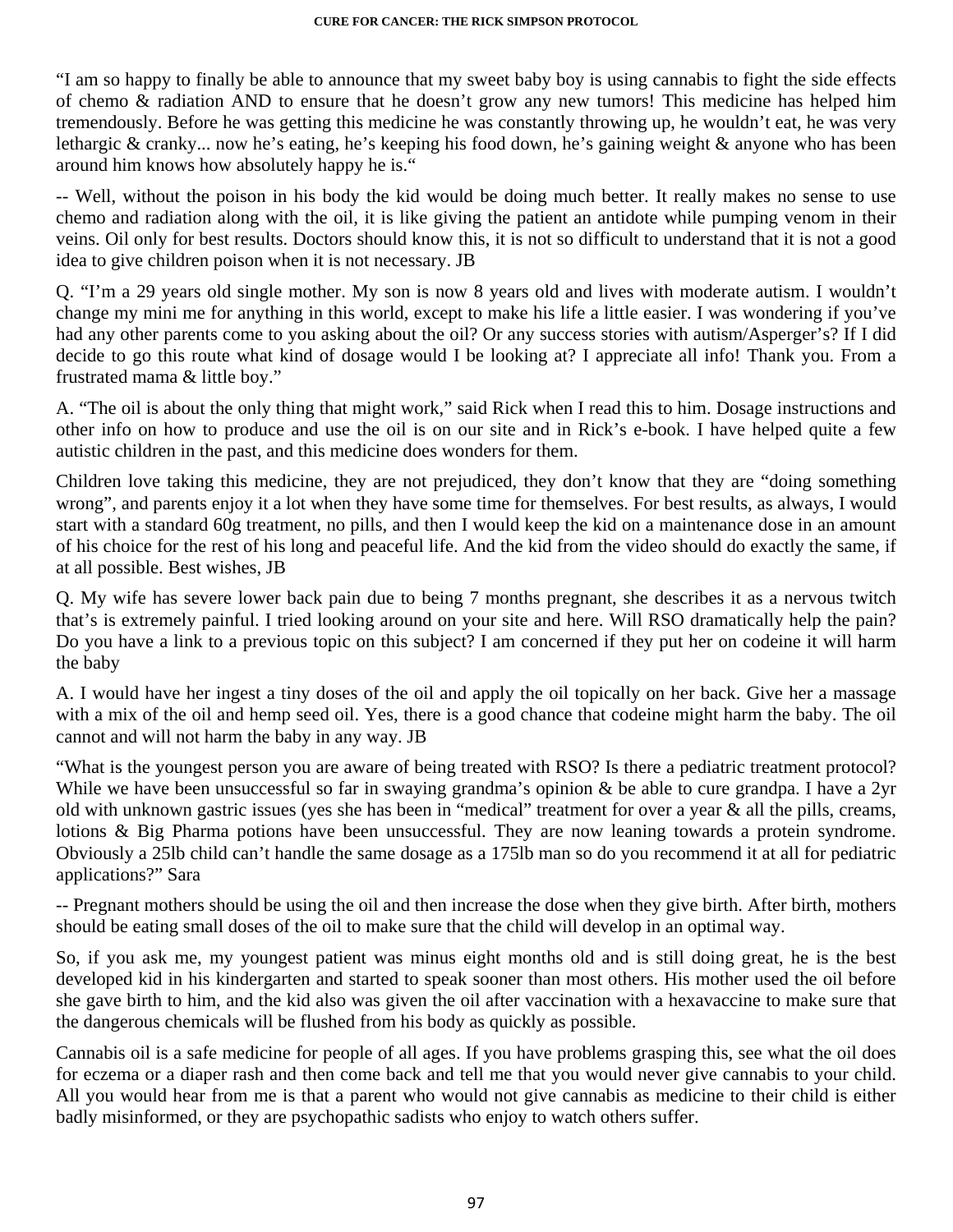Do you know how effective the oil is against toothaches? Would you give the child the oil to fight the pain associated with teeth growing? I would. With no hesitation at all.

Dosage for children is basically the same as for adults, when you are treating something serious. Start with a minuscule dose three times a day, get the patient used to it, increase the dose every four days or as convenient, and always try to get as much medicine into the patient as quickly as reasonably possible, while making sure that they stay in their comfort zone. JB

"A nurse friend used it on stage 3 diaper rash, gone overnight!" Alice

-- For those who think that children should not use cannabis. What other medicine would you like to give them if not this oldest, safest natural medicine that has been used for thousands of years? Or are you going to watch you kids suffer from all those eczemas and rashes for no reason? That's not a nice thing to do, I'd say. Especially when there is such a simple solution to all these skin problems.

Is it ok to watch your children scream from pain when you could simply give them a drop of the oil and they would be pain free? Hm? JB

"The neurosurgeon looked at Spencer's most recent MRI, and said, "The large tumor, on the pineal gland, and there is NO doubt it was a large TUMOR, is GONE!!!!" He then went on to say, "The brain stem tumor is totally calcified!! It's very unlikely to grow, ever!" Next he said, "I do NOT believe he has ANY tumors on his spine, these small spots of light do NOT look like tumors to me."

I found out the reason Spencer's mental status has improved so drastically, is because the pineal tumor is GONE!!! The neuro tried to say it was the chemo, but I pointed out that that tumor was still totally unchanged, 30 days AFTER we stopped chemo!! His response? "Well, I guess he is a lucky kid, whose tumor MAGICALLY disappeared!!!"

Magic? No. Chemo? NO, and we can prove that. I did not mention cannabis oil. He was VERY insistent that we do another MRI immediately to confirm his opinions. He said to call his office the very second we book the appointment for the MRI. So, there you have it folks! Neurologist confirmed, CANNABIS safely KILLS CANCER Peeps!" Corrie

"Can the admin please advise what kind of dosage to give to an 8 year old who has been sent home to die?" Ricardo

-- Start with a small dose, see how the kid responds and then up the dose as quickly as the kid can take it. Three times a day. Usually they are full of pills when they are sent home to die, so you want to detoxify them first because you don't know what the interaction will do, usually it's not very nice what the interaction with those deadly chemicals do. But it is because the oil is trying to clean the table so that it could start to work.

Or, if you have nothing to lose, you can also start with a large quantity of the oil and put the patient in a state of controlled coma that way. That's what I would probably do, but it is up to the parents which direction of treatment they choose.

All I know is that aggressive illnesses should be treated aggressively. And I also know that, in general, the more oil you manage to get into the patient and the more quickly you do it, the better the chance of success and survival. But I also know that the dosage instructions are mentioned for a reason.

If it were my kid, I would fill him full of the oil, I know that for sure. The kid would be swimming in it and I'd most likely not let any doctor come near him or her. But that's me and I know what to do. Best wishes, JB

# **Suppositories**

Suppositories with the Rick Simpson Oil (RSO) are a blessing for all women with PMS-related issues as well as for anyone with hemorrhoids, Crohn's, bowel and intestine issues etc. They are also great for breathing and for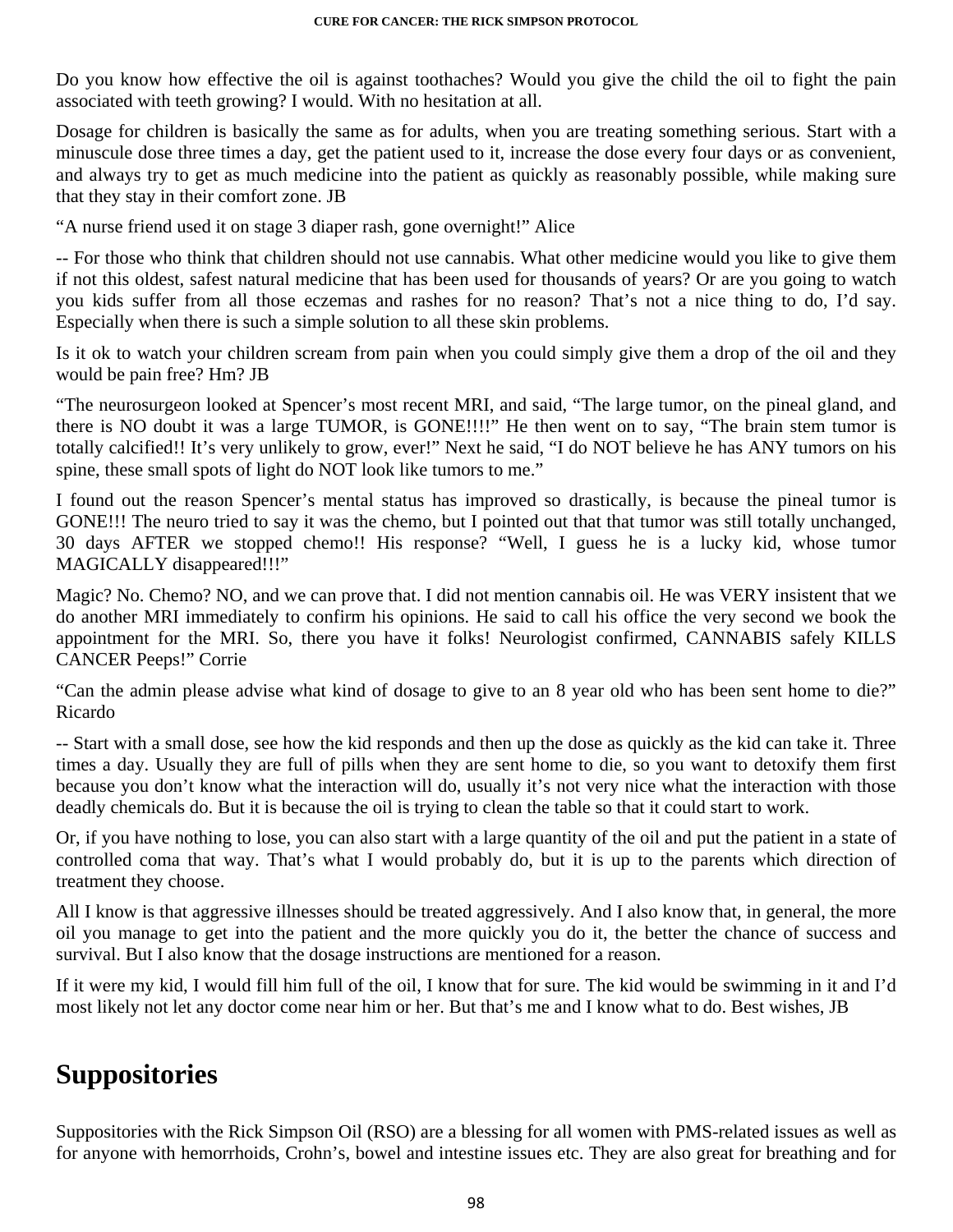lung conditions, not to mention flu control. They produce a very pleasant long-lasting feeling in the body. I have not seen anyone yet who didn't like taking them after they overcame their initial hesitations." JB

#### *HOW TO MAKE SUPPOSITORIES?*

Melt cocoa butter, add oil, approximately 1-2g of oil per 100g of melted cocoa butter to start with. Then increase the dose every four days until the patient uses about 0.33 g of the oil in each suppository.

1g (total weight) suppositories for children, 2g for adults, 3g (balls) for vaginal issues.

 $0.01$ -0.02g of oil per suppository will work well for beginners. If you start someone with 0.05 g in a suppo, they will probably not feel it much either, but it is better to start with a small dose (for those who have never tried hemp in the past etc.). Doses of up to 0.005g of THC are usually tolerated with no or hardly any symptoms at all.

The real RSO is very potent and you never know how exactly a patient will respond (blood pressure etc.), but suppositories would be a good way to get people accustomed to the oil.

The interesting thing about suppositories is how they seem to open the lungs and make breathing much easier within say 20 minutes - a dream come true for many with COPD or asthma etc. Patients have also used them to treat psoriasis, high blood pressure, Crohn's, PMS cramps etc.

You can also add other natural oils to the suppositories, it depends what you want them for and what the purpose is. Simply to some natural medicine sites and read what different essential oils do and you can experiment as much as you deem necessary.

Also, suppositories are a great way to treat patients that can't eat the oil or can't keep it in their stomach for some reason.

As far as I am concerned, judging by the effects, taking the oil in suppositories is the best and most pleasant way of using hemp. It sounds and looks funny at first, I admit that, but those who have tried agree. Maybe it opens the chakras from the bottom up, who knows, but it certainly feels great.

Women would love taking the suppositories - they also help with all sorts of bacterial and viral infections, "partner exchanges of microbiological information", allergies to condoms and the lubricants used on them, etc. Did I mention how greatly the oil takes care of (levels) hormonal imbalances? Best wishes, Jindrich Bayer

"Suppositories with the RSO can also be used for all sorts of vaginal issues, including but not limited to yeast infections, HPV, condylomata, herpes and many other illnesses or infections one doesn't necessarily need to suffer from. Especially when they can be taken care of so easily with the use of the oil." JB

"Can you give me advice on whether hemp oil is safe to use during pregnancy please? There is not a lot of info out there that I can find. My friend has just been told she has a umbilical cyst that may cause blood clots leading to her baby dying. I have seen the effects of hemp oil and the good it can do, I'm just unsure if it is safe during pregnancy." Christine

-- Dear Christine, of course it is safe to use it, hemp has been used during pregnancy and for labor pains, too, for centuries. I recommend that she makes suppositories with 0,01-0,06g of oil in each one (start with 1-2g of oil per 100g of cocoa butter). The cyst will disappear within several weeks, or it usually does. Three times a day, and no worries, the oil will not harm the baby. Best wishes, JB

"JB, I agree with the suppository however what type of cocoa butter are you using? Should I get unrefined pure unbleached cocoa butter? Also will coconut oil work as a suppository base?" Sara

-- Well, it is up to you which brand or type of cocoa butter you will go for. Coconut oil might be too runny. Cocoa butter works better as a suppository base. JB

"Would anyone have any ideas on how to give the hemp oil to someone through a feeding tube? I've mixed it with olive oil to make it not as thick, but I'm still afraid of it clogging the tube. Any ideas?" Steven Havre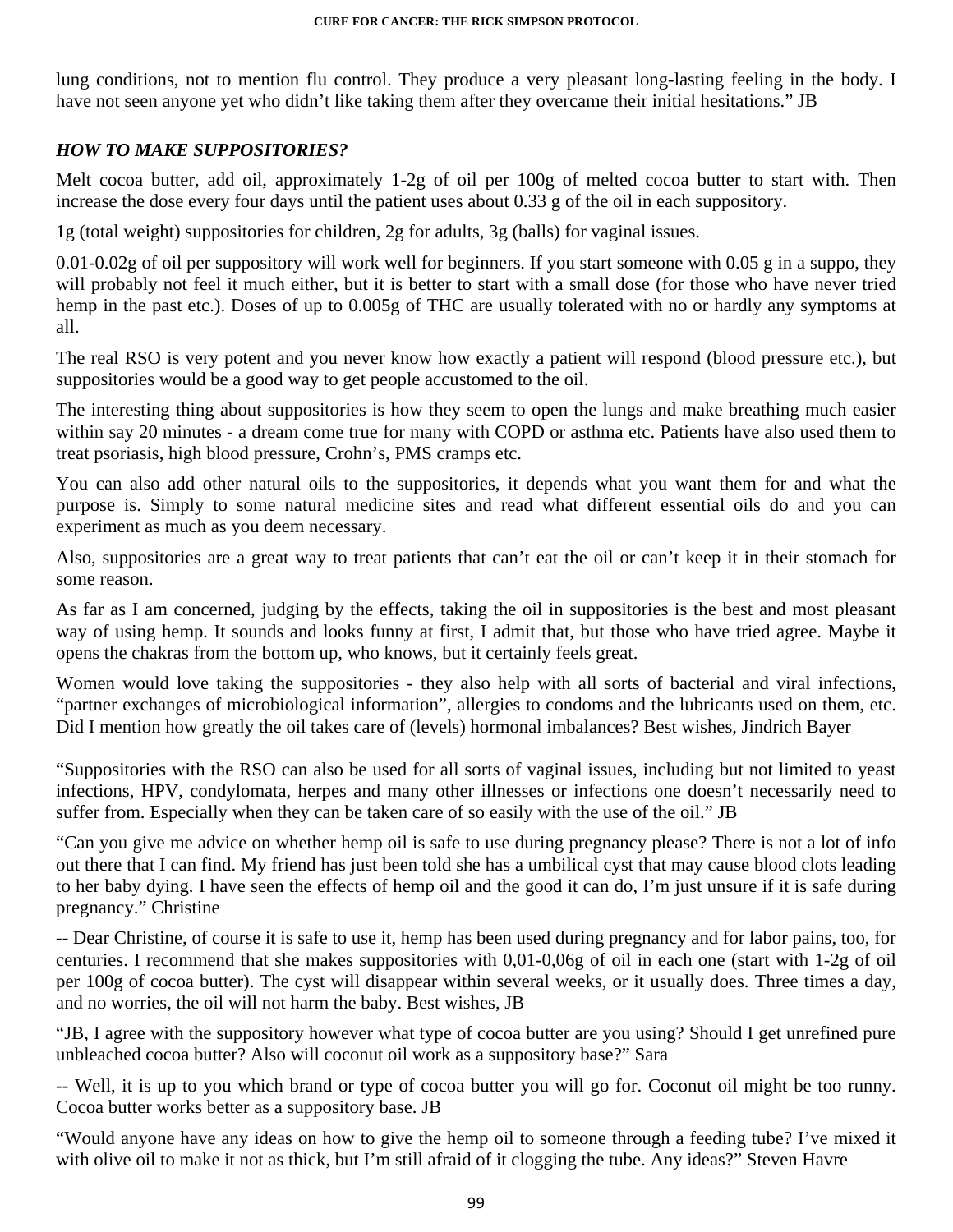-- Steven, it is always best to find a way how to administer undiluted oil, that is the best way to go. When you cannot find a way, you can mix it with the patient's food and have them eat it that way. Yes, it might clog the tube, namely if the oil is of a thick consistency. Some oils are thick, some are more runny. But when you warm them up to body temperature, they should be runny enough to not clog the tube.

Another way is to give it to patients in suppositories with cocoa butter. Still, eating the oil is the preferred way of taking this medicine, whenever possible. There are many ways of administering the oil and it is often very individual, so try to find a way that will suit the patient best. Best wishes, JB

"Exactly! I'm treating my Mother she has throat Cancer and have successively administered it through her feeding tube, warm it a little and I mix it with coconut oil! Never have clogged the tube!" Steve

"I am giving it to my son through his feeding tube when he won't swallow it - I pour very hot water onto the oil in a cup, then it dissipates, then I add some cooler water (not too much) so the water's not too hot, then pour it into the tube. It's worked quite well although sometimes oil does line the tube a little but it's never been blocked. The secret it to pour it down while it's still very warm." Angela

"I know it sounds terrible, but a little coca cola through the tube to flush it after administering viscous stuff, or just to clean clogs in general works well. An old RN standby." Ellen

## **Surgery or Oil?**

"You'd never take my tits, when I can ingest RSO!!" Chloe

"The very idea that breast cancer is a "percent risk" is a complete lie. In reality, everyone has cancer microtumors in their bodies, including myself. Cancer is not a disease you just "get" like being randomly struck by lightning. It's something you must "manage" or "prevent" day by day, meal by meal, through a lifestyle choice that involves vitamin D supplementation, nutrition, superfoods, vegetable juices and avoidance of cancercausing chemicals and radiation. So when a doctor says you have a "chance" of getting cancer, what he's implying is that you have no control over cancer, and that's an outright lie. Cancer quackery, in other words."

-- When you have a "chance" of getting cancer, simply get on the oil. It is a much healthier and safer option." JB

"Look at cancer or another serious disease as if it was a fire. The bigger the fire, the more power you need to extinguish it.

So, would you rather use a hundred buckets of water (RSO) or a glass of water (other types of oil) if your own house was on fire? Or would you like to see professional firemen come and help you with it? That's what I would prefer, but the current firemen, i.e. doctors, are not even allowed to use water to extinguish all those fires and they don't even know how to use it after all those decades of indoctrinating, brainwashing and not using cannabis in medicine.

Does it makes sense to you that someone would send expert firemen to a big fire in the city and did not let them use water, i.e. the most basic and traditional form of fighting against fire? Not to me. But still, that is exactly what those in power did to the medical system we have today.

Lots of fires, no water, i.e. lots of extra work for firemen/doctors who cannot do their job the best way they could. That is not how it should be, I think. They should have the best equipment and the best tools for their job, shouldn't they? That is what I would do if I were their manager/government. Is there anything wrong with looking at it this way? I don't think so." JB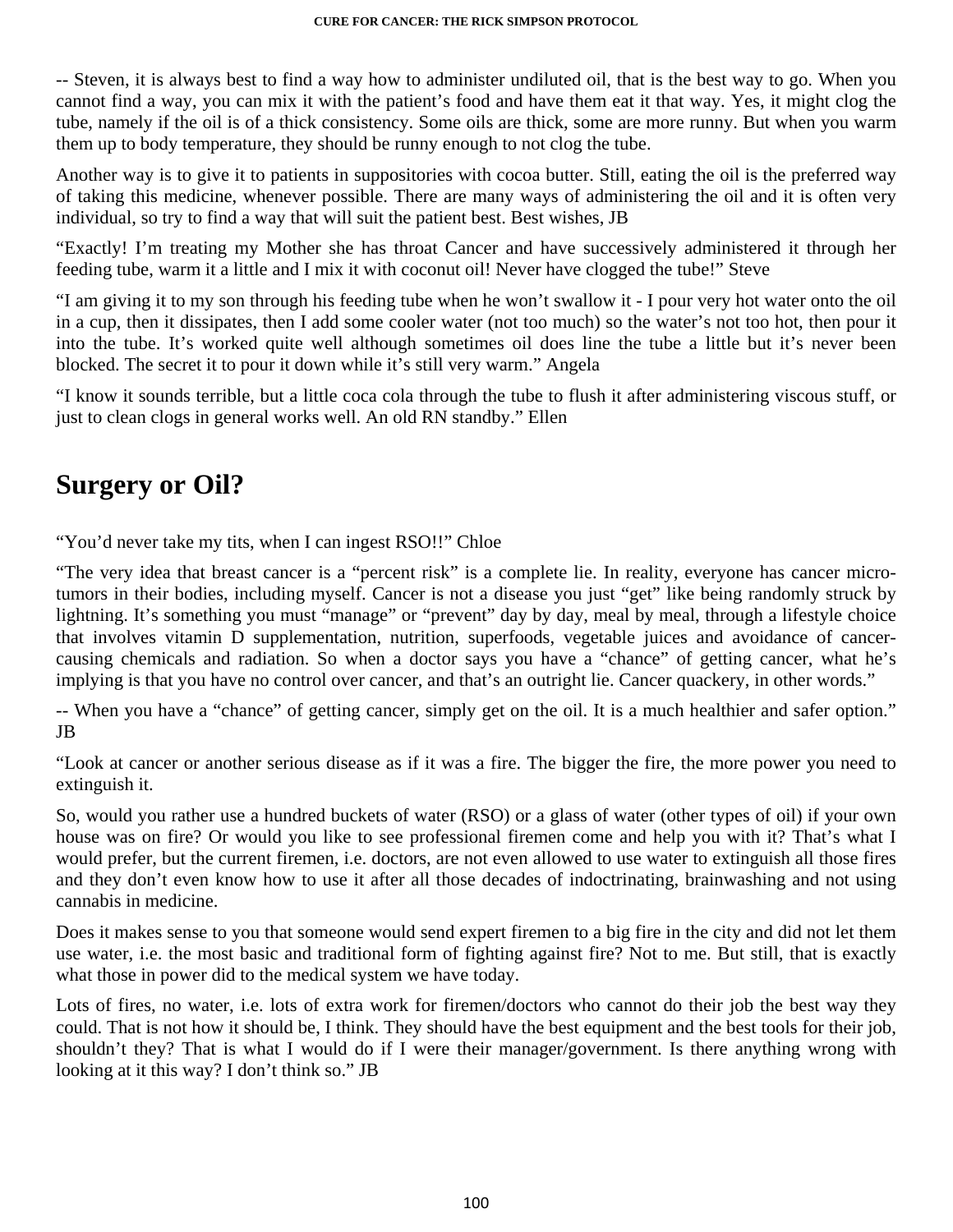## **PMS, Menopause**

"This is one thing for which hemp and hemp oil in particular is the best there is, bar none. You simply will not find anything that could or would help better than hemp. It will help restore hormonal balance and take the edge off the aggression, mood swings, etc. It will also help ease premenstrual pain and cramps, uneasy feelings, anxiety, etc.

If I saw a woman start behaving strangely due to PMS-related hormonal imbalances in her body, I would give her hemp immediately in all ways or shapes or forms available. I do not see a reason why anyone should suffer needlessly. Not to mention that when one suffers, everyone around them suffers consequently, as anyone who has had to deal with a premenstrual woman can confirm. I would have her eat the oil, use it in a suppository and I would not neglect topical use on her belly and back. She will like it because it will take away the pain and improve her skin on those parts. I would also smoke some oil with her so that she knew that she is "not alone" and that someone cares.

With hemp, menstruation does not have to be a frustrating and unpleasant experience for everyone involved." JB

Q. Damn it, JB... she was doing great, UNTIL the anti-estrogen shots. They make her deathly ill.

A. Surprise, surprise, Valerie. "Stay away from doctors" is the rule of the game at the moment. We don't say it out of pleasure, it is a reality. The patients usually do well on the oil until medical experts intervene and screw it up with some unnecessary highly alternative and experimental chemical medications. So until doctors learn how to use this medicine properly, it is really safest to stay away from them (if the circumstances allow, of course). She does not need the shots, she needs to ingest as much oil as she can as quickly as she can to undo the damage from previous medical treatments and to get her condition under control. If the oil doesn't help, it is highly unlikely that something else would. JB

## **Body Weight Regulation**

"Hemp oil is a great detoxifier and it is not unusual for people who are overweight to lose many pounds during their treatment. It's almost as if the oil knows what you should weigh and over time it will bring your body to that level. In my own case, the oil took about 30 pounds off me, but I have seen many people lose a great deal more.

When you are ingesting hemp oil, it is not like being on a diet. You can eat as much as you want to and whatever you like. The oil seems to naturally curb an overweight person's appetite and I know of no better or safer way to lose weight. In addition, it can stimulate the appetite of a person who needs to gain weight.

It's just as I said, the oil wants to bring your body back to a healthy weight no matter if you are underweight or overweight. If you would like to go on some type of diet, that is your choice, but I for one would prefer not to eat rabbit food all the time.

In addition, at my age I really find no joy in doing all kinds of exercises, so if I wanted to lose weight this would not be an option. If I want to shed a few pounds, I know the way to do it without diets or exercise and now you are also aware how this can be accomplished yourself. Once this wonderful oil becomes more available, in a short time, those who are now overweight or underweight will likely not remain so for long. Being overweight can cause an early death, so if you are carrying a few pounds extra, now you know how to deal with the problem.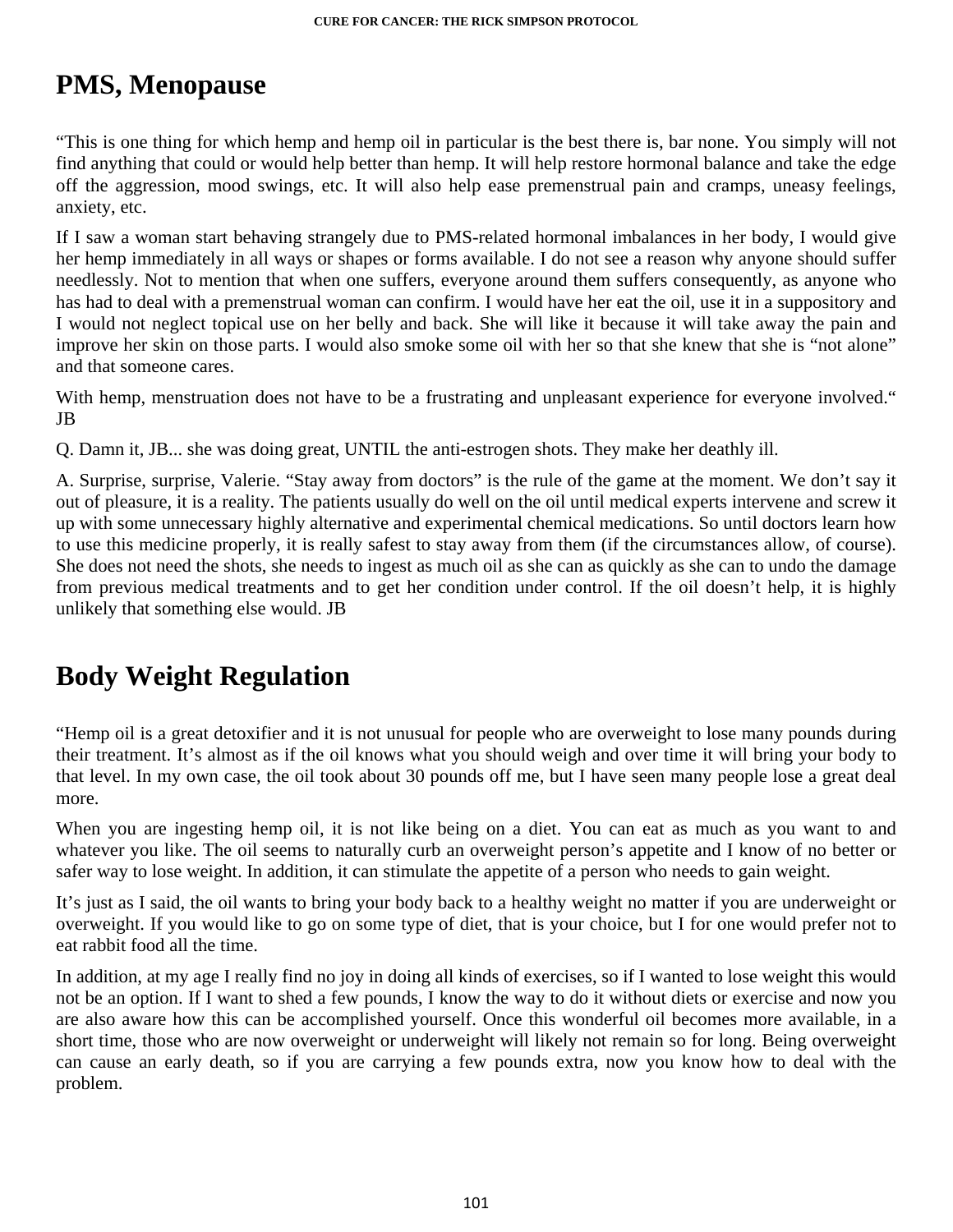#### *Do you mean it seriously that it can take off excess weight without exercise?*

Yes, hemp oil can take weight off without exercise and I am living proof. If I take my shirt off, I look like someone who has worked out a great deal and my body is at the correct weight for a man of my height.

When I was younger, I did a lot of swimming, but now since losing the excess weight I was carrying, you can see all of my stomach muscles again. I don't even have love handles, just a band of muscle on each side and I don't do any exercises. If you would like to experience the same, all you have to do is follow my example and soon your body will begin to look the way it should." Rick Simpson, *Hemp: The Most Medicinal Plant*

"My son uses Simpson oil for his Crohn's but I hear it can help lose weight. If so how?" Krystal

-- Yes, it can, eat the oil and you will lose weight if you are overweight and gain weight when you are underweight. Don't ask me why, don't ask me how it's possible, I don't know the answer. It simply happens. I lost 50 kilos myself on the oil and believe me I tried my best to disprove Rick. But I failed and the oil regrew my muscles, too. It was strange and hard to believe, I admit. But I don't mind that I lost all that weight without a drop of sweat and without exercise. Actually it was quite enjoyable and I didn't mind the good sleep that came as the only notable side effect of using the oil. JB

## **Anxiety, Paranoia**

"I think anxiety and paranoia with the use of this medicine could be greatly reduced if the system would just stop arresting people for using it. When beginning treatment with the oil, I tell patients, "If the oil is making you sleepy, don't fight it."

Some people can become anxious while trying to overcome the relaxing effect of this medication when what they really should do is just relax and not fight these effects. Many varieties of hemp have a very low potential to cause anxiety, but there are some strains that do. If patients feel uncomfortable with the oil they are trying to use in such cases, I often advise them to make the medicine from a strain that will cause less problems.

If this medicine's use were only legal, I am sure it would take away much of the anxiety associated with its use. Also some strains can produce more anxiety than others, so if you are experiencing such feelings, simply switching strains could eliminate the problem. Many people find using substances like dark chocolate and cayenne pepper to be quite effective in helping to lower their anxiety and reduce their heart rate. The most important thing to remember with the use of this medication is to keep in mind it is the safest medicine on earth.

The use of this substance does no harm and if the patient experiences anxiety, it is caused quite frequently by the patients themselves because they get all worked up for no reason. Or often pharmaceutical drugs a patient is needlessly trying to ingest could present a problem that can give them symptoms of anxiety. But this is easily rectified in most cases by simply getting off these harmful chemical medications. In addition there is also a natural substance which our bodies produce called citicoline that is supposed to be effective to treat anxiety as well. I am told that citicoline is available in 70 countries, so if you just go on the internet, you should have little trouble locating what you require.

It takes a while to get used to hemp oil's effects and beginners may experience some anxiety. But in a short time, most will become comfortable with its use and the anxiety will just fade away. As a matter of fact, once patients become accustomed to the oil's effects, they often laugh about the way it had scared them so badly in the beginning.

Quite frequently, I am still contacted by patients who tried to use a sativa strain to produce their medication and often the effects of a strong sativa can cause anxiety. This continues to happen even though I have stated many times such strains should not be used because they are too energizing.

You don't want a patient to be energized, you need to use a strong sedative indica to help him or her to relax and heal while sleeping. I hate to see people waste their time and money trying to produce oil from the wrong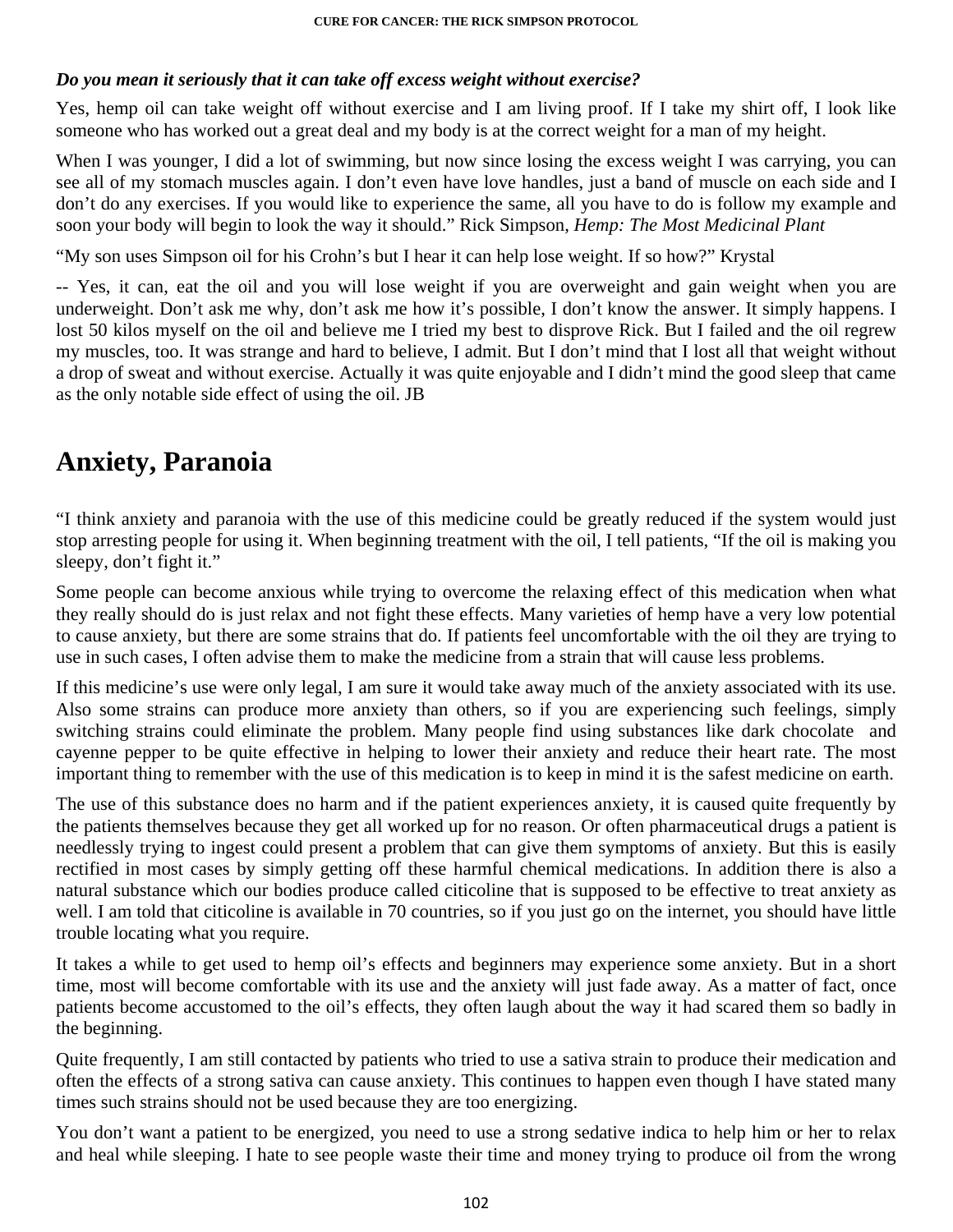strains, but that is often what happens when our instructions are not followed. With a little effort, I am sure we can develop good medicinal varieties that will produce no anxiety at all. But this cannot be accomplished in the proper way until we have the freedom to do the simple research that is required." Rick Simpson, *Hemp: The Most Medicinal Plant*

## **Depression**

"I have found both sativa and indica strains to be effective in the treatment of depression. Yet, I seldom use sativa strains for treating people due to their energizing effects. Most patients who come to me have a serious illness and I don't want them energized during the healing process.

I find the sleep and rest that a good indica oil provides to be the most beneficial for the vast majority of medical conditions. Oil from a good indica variety is very effective in the treatment of depression and can often eliminate this problem in a very short time. Most who have come to me were in a depressed state due to other conditions they were suffering from. When the condition is cured or brought under control, the depressed state they were experiencing just fades away." Rick Simpson, Hemp: The Most Medicinal Plant

## **Multiple Sclerosis (MS)**

#### *What are your experiences with curing multiple sclerosis? Many people already know that hemp can help, but do not know how to use it.*

"Recently we received a report from a lady suffering with MS who ingested two ounces of high-grade hemp oil a year ago for her condition. The effect of the oil treatment was very successful and even though she has ingested no oil over the last year, she remains in good health. From my experience, multiple sclerosis is often curable, but for people who have suffered for years with this condition, it will take time to undo the damage the disease has caused. Many MS sufferers smoke hemp for relief, but using hemp in this manner will not cure them and the disease will continue to progress.

The only way I know to treat MS and the damage associated with this disease effectively is to ingest the oil on a regular basis until it is cured or brought under control. If you have MS, do yourself a favor and give this medication a try. Life is supposed to be about living, not suffering, so why should a patient allow this condition to ruin their life when it can be treated in an effective manner? I know of patients with this disorder that could no longer walk properly, but after only a few weeks of ingesting the oil, they could again walk normally. MS is just one of many conditions that doctors say cannot be cured, instead they tell us that they can only manage the symptoms, while the disease itself continues to take its toll. If you would like to prove your doctor wrong, give the oil a try and start living for a change and when you do, I am sure you will realize that the guy in the white coat does not always have all the answers." Rick Simpson, *Hemp: The Most Medicinal Plant*

# **Addictions**

"I very recently observed a terminally ill morphine dependent cancer patient go OFF morphine "COLD TURKEY". Once off morphine, she became famished; was no longer constipated; slept very soundly and her pain was controlled far better.

She also become coherent once again. AMAZING. If I'd not seen this 180 degree change myself, I'd NEVER believed it. I've never before been pro-marijuana, but this personal observation made me a believer." Janice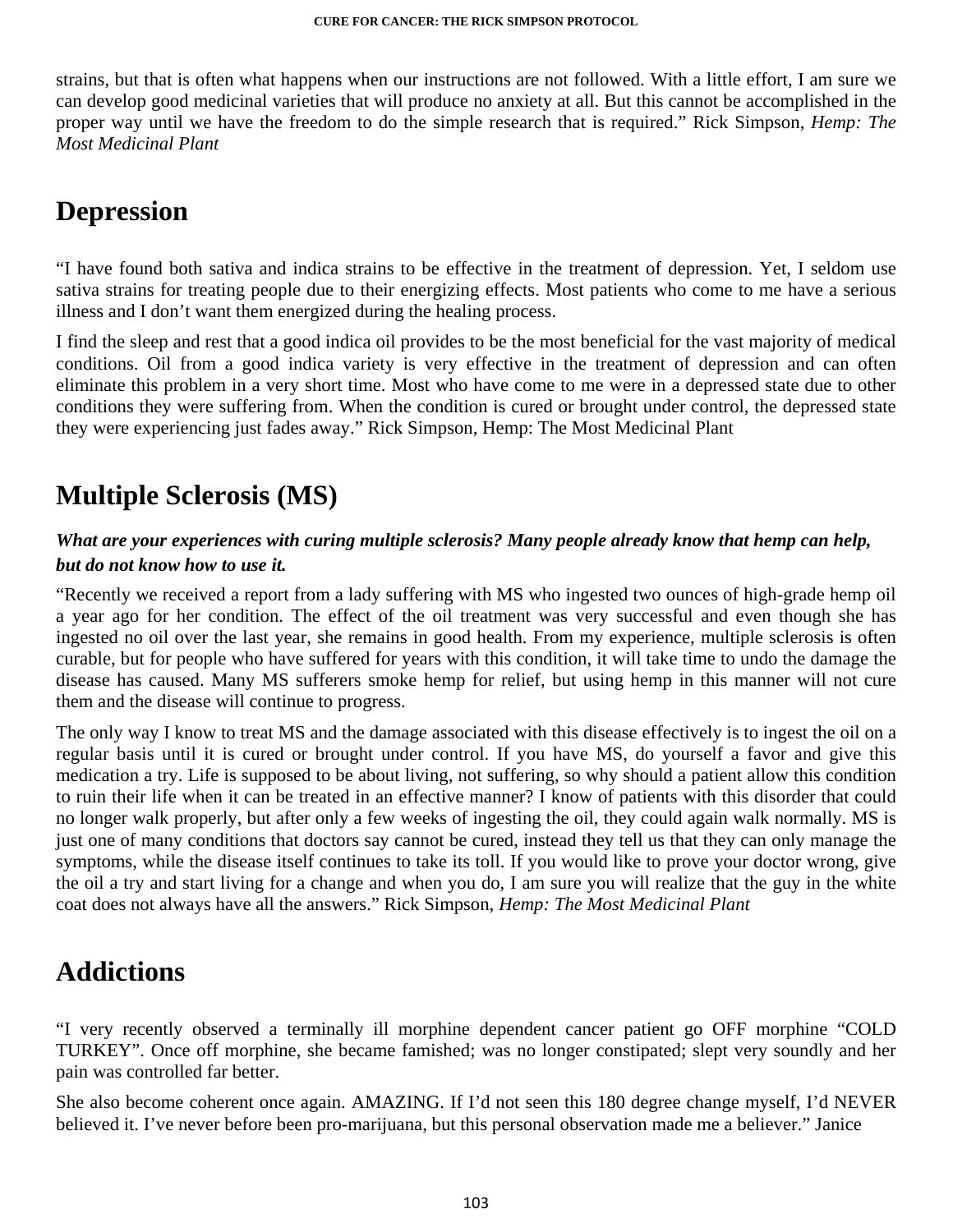"One thing I have noticed now that I have taking RSO for 3 months now, it almost got rid of my cravings for alcohol. I used to have a drink or 2 every night but now I rarely want a drink and when I do, I don't drink as much, I also noticed that my pants have been much looser. I have lost 10 lbs. The only thing I do less of is drink alcohol.

I still eat the same and still nibble on mixed nuts, cookies etc. at night when I have the munchies and I might even be eating more than before the Oil. Yes the Oil can make you hungry.

So either the lack of alcohol or the oil has caused me to lose 10 lbs in 3 months. And I wasn't really overweight, 5' 10" and about 198lbs. When I was younger, I was always about 186lbs and fit. Now I'm down to 187lb last I checked. Either way, the oil or lack of alcohol caused me to lose weight. Just a happy side effect." Scott

"Opiates make me constipated, nauseated, are difficult to get the right dose for effective relief. They make me "woozy", make it unsafe to drive and on and on. Marijuana doesn't. Enough said." Fred

"15 year opiate addiction cured by the oil. I wouldn't have tried it if it weren't for Rick. So I have to say I truly owe him my life so I now am one of his biggest supporters. I had always smoked but that never helped with the pain I'd get from being on pills. I just wanted to die so many times because I was no longer in charge of my life. I can say because of the RSO. I am NOT on morphine, oxy, perc, vic, or suboxine... it got me off it all!!!!! And I'm 40 n feel 20 again. My arthritis I used to feel every morning is now GONE. I have taken the oil internally 10 times and my life has begun again. There aren't words to express how grateful I am. If you are on pills start by taking your oil at night unless you have a week to just sleep, then I'd go that route. Pm me if any questions." Rebecca

"Cannabis got me off Benzo's after over 30 years of addiction more than 158 years ago, without it, carrying on as I was, I'd have been dead now…" Phil

"I'm off all painkilling medication and am now able to function - I wish more people could trust the power of nature!" Sue

## **Sleeping, Insomnia**

"As for insomnia, there is nothing better than properly produced oil from a good indica strain to give a person the sleep they require. The effects of my head injury left me with what can best be described as a tuning fork gone mad inside my head. This high-pitched sound made it impossible for me to sleep and I was unable to get the rest I required. The medical system gave me many different medications for this condition but nothing worked. Often I was left with terrible side effects from the use of these drugs that caused me more distress than the condition I suffer from.

I found that just smoking hemp allowed me to get more rest than any of the pills the medical system gave me. Then when I started ingesting hemp oil, I received even more relief and it was not unusual for me to obtain eight to twelve hours of uninterrupted sleep.

For years before taking the oil, I would get up more tired than when I had gone to bed and I was getting very little rest at night. Then all of a sudden after taking the oil I started waking up in the morning well rested and refreshed.

As many of us get older, we start experiencing sleeping problems and this can have a very detrimental effect on our overall health and well-being. The doctors can give you sleeping pills, but if you really knew what they were made from, I doubt that you would want them in your body.

A good night's sleep is not something that is just nice to have, it's a necessity if you want to remain active and healthy and there is nothing better than hemp oil to give your body the rest you require." Rick Simpson, *Hemp*: *The Most Medicinal Plant*

"Aaryn: I think that I ate a bit too big of a piece... but it is not a bad thing! It is just maybe time to go to sleep.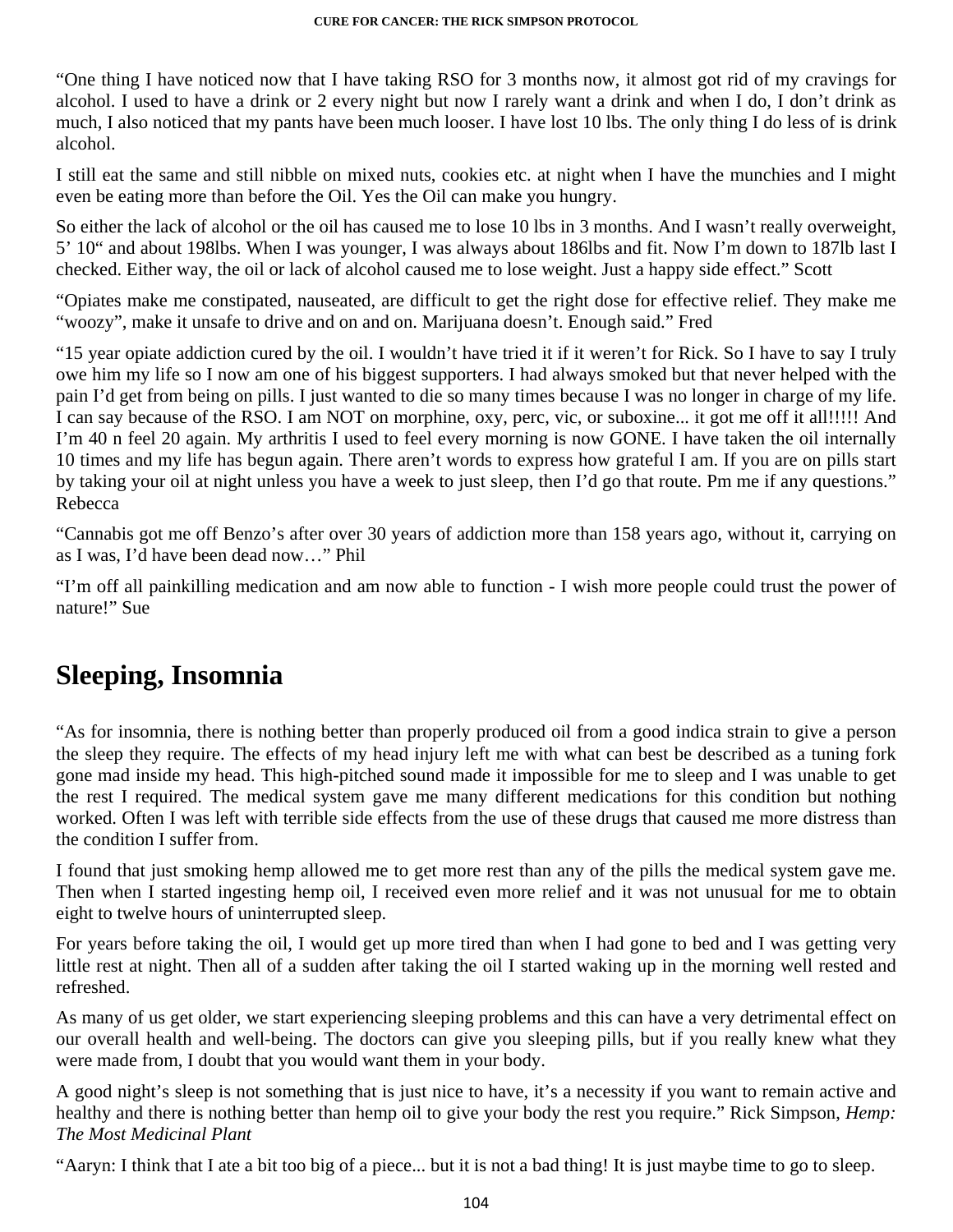-- How was the sleep, Aaryn? JB

Aaryn: Great! I am still resting! I am finding that it is helping with my depression and anxiety already. The oil makes me laugh, lol.

I had another patient over here who I was showing how to make the oil and he has anxiety as well. He was laughing too. It was great.

I am eating a rice sized amount 4 times a day the last 2 days, and I have had to inhale the medicine less frequently, and am having minimal pain."

-- That's what treatment of serious disease should look like, shouldn't it? The patient is sleeping, wakes up refreshed, laughs a lot about himself and the foolishness of the whole situation, does not experience stress, anxiety or side effects of chemical meds etc. I personally would certainly like this a lot." JB

"I'm on the hemp oil for a several conditions and I've never slept so well or felt so good... Thank you Rick Simpson & JB for getting the message out that this plant does wonders for everything imaginable!! Just DO it people and see for yourself!! It's the only way that you'll become a true believer, trust me!!" Val

-- Thank you, Val. It is true that nothing beats personal experience with what the oil can do. Once you try it, for instance on a burn or a mosquito bite and the itching and pain will go away in seconds, everyone can tell you what they want and you will know that they can tell you what they want but the oil will still be the best medicine there is. And you will want to have a bucket of it at home, just in case something happened.

You don't have to trust a word we say, just make the oil, find someone with a burn, skin cancer, diabetic ulcer, then apply it topically and watch what happens. Then remember that the same will happen inside your body when you ingest the oil, and that's about all you need to know, really. JB

"Some people are just ignorant and afraid... Because of Rick Simpson I myself have been able to go down on my pain meds considerably, I mean I was taking 60mg of OxyContin 3 in the morning and 3 at bedtime and had been taking them for over 8 years... It sucked!

Now since starting the oil I only take 1 in the a.m. and 1 in the p.m.! Talk about a miracle at least that's the way I see it! The doctors told me I'd never be able to go down or be able to stop taking them. Boy, did "Rick Simpson" and I prove my doctors wrong.

I'm doing it and I feel better than I did taking those damn poison pills! Even though I was on such a high dose of the OxyContin I was still experiencing pain, day in and day out, not sleeping and not eating...

Today I'm pain free, sleeping normally and eating more! And I'm not stopping my quest to get off these pills I'm hoping by the time I've been on the oil for a month I'll be totally off! Wish me luck!" Nancy

I actually have schizophrenia and I use medical cannabis for side effects related to my condition, such as anxiety and insomnia. The medicine works, ever since I started medicating more frequent I have been able to sleep, which I couldn't before.

A lot of my symptoms appear when I lack sleep. Never have I experienced voices while on cannabis, I feel it actually protects me from them..." Jose

-- I agree, Jose, sleep deprivation is the cause of many mental conditions. Quite logically, when one has not had enough sleep, one does not feel as well as he/she would after ten hours of refreshing sleep after eating the oil. JB

"The more sedative the better. I use it at night before I go to bed and it works. I now sleep 8 hours straight out. Rest has been the very best thing for me. The 80% and up strength takes a while for you to get used to it but you will get there. Start with 0.01 ml as directed and work up from there. I tried a 0.025 to start...next time I took only the 0.01 ml. The 0.025 ml put me on the couch for 10 hours. Be careful but remember to take it. As I said Night time is the Right time for me. Can function during the day and REST at night." John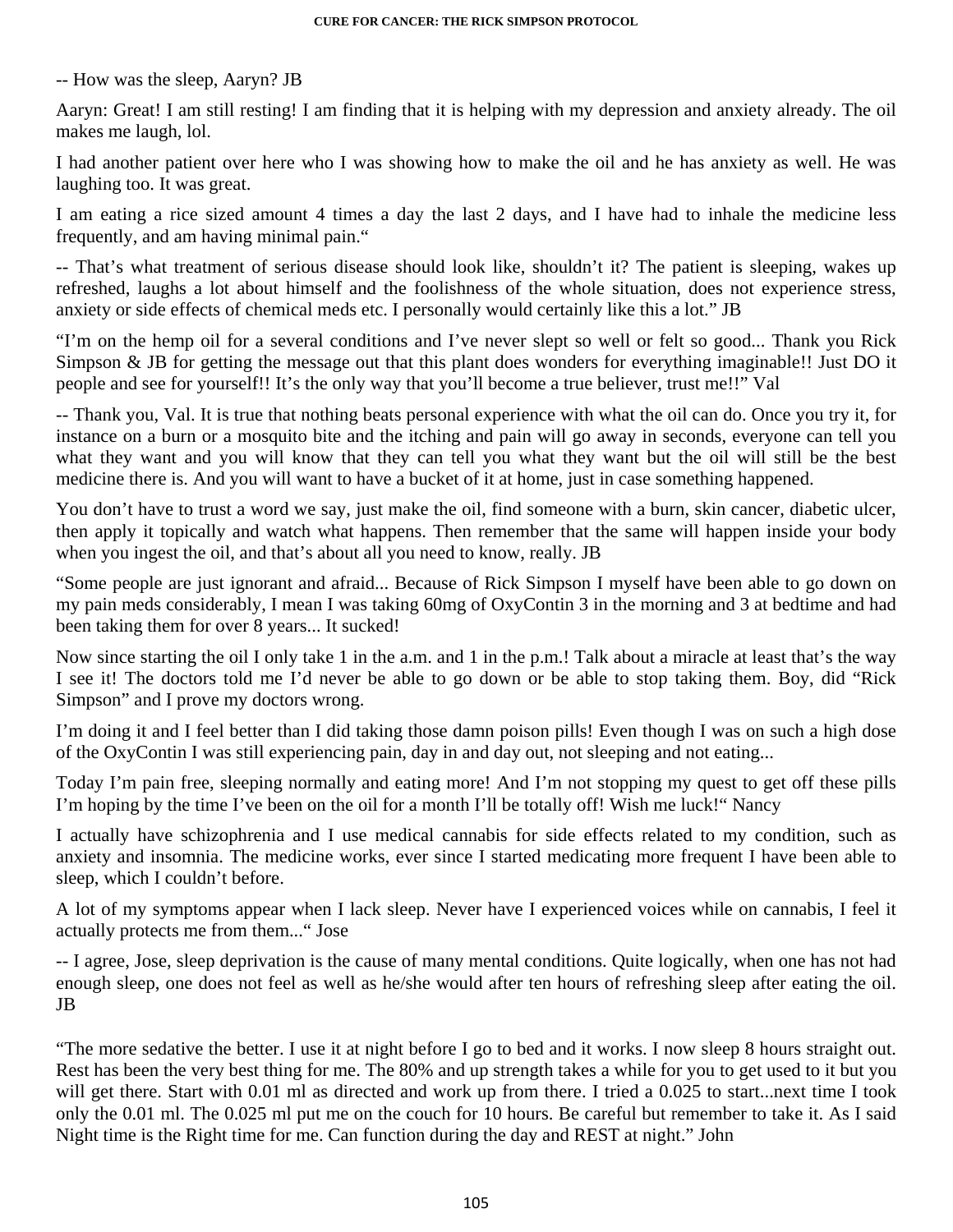"I am giving the oil to my fiance (Jason) and he isn't taken much and it is making him so tired. He sleeps most of the day. I am going to take him off of it for a day or two just to see what changes it makes... then maybe give him a tiny bit like 1/2 a grain of rice (at least that was what we have read) maybe we bumped it up to quickly for him." Jason

-- Jason, the sleepy feeling is ok and you want the patient to sleep as much as possible. The sedative effect will wear of in a few weeks but it is not anything undesirable, on the contrary. Best wishes, JB

Q: Making some today for a man who the white coats have said he has two weeks to live and there's nothing more they can do for him. I hope to have good news for everybody soon. Trying to also get him to stop smoking and to change his diet and more to give his immune system a fighting chance. Thank you Rick and JB for your knowledge and giving us a real cure.

A: Dave, let him smoke, it makes no difference if he eats the oil. Also, he is going to sleep a lot, so he will smoke so much anyway.

As for changing the diet now, well, he should change it reasonably but not drastically, let him eat what he feels like. Not necessarily a sausage, but something reasonable, Increase his body's pH, have him eat seeds from two apples every day. The most important thing is to get as much oil in him as possible as quickly as possible. There is still a chance. Combine eating the oil, suppositories, vaporizing and topical use for best results. Even if he does not make it, he will live a maximum quality of life until the end, and that's very important, too. I am sure it will be more than two weeks, but we will see. Doctors are not always right with their predictions when the oil comes into play. Best wishes, JB

 "I sleep very soundly, and longer than usual. Once I am up I feel very rested, not groggy like when smoking." Terry

"I sleep well and dream but I wake up groggy. Takes hours to come on and then it lasts a long, long time. I use it every night. It takes away my arthritis pain and lets me sleep." Katherine

"I have cancer and sleep apnea. Not only do I get amazing sleep, I don't wake up from hot flashes. It is a blessing." Stephanie

"It feels like being happily dead!" Mal

"My mind without it is like a New York traffic jam. With it - it eases it into a Zen garden state whilst still functioning on a normal level." Andris

"I have had a sleep disorder for 20 years, RSO oil has helped me sleep for the first time and I am pain free upon awakening! Yay!" Bonnie

"I have a herniated disc that presses on my sciatic nerve causing severe pain to shoot from my lower back down my left leg to my toes. I was taking 3 ibuprofen every four hours just so I could get out of bed and be able to walk. I started taking the oil almost two weeks ago for the pain and inflammation. I now require no ibuprofen, I sleep better than I may have ever, my coworkers have commented on my better moods and overall happiness. I FEEL GOOD!" Jennifer

Been giving my 14 year old Pit the oil for 4 weeks now for cancer. She sometimes gets a bit 'twitchy' and drunk when I give her too much, but when the hecticness wears off, she sleeps like a pup.

She refused to take vet meds so we got some oil instead. Still early days but I'm recording her progress. It took about a week for her to get used to the oil and to develop an appetite again. I'm jealous, as we can at this stage only afford the oil for her Love everyone's beautiful stories!"

"I have Social phobia (better termed as social anxiety disorder), depression and insomnia. Never took the oil, 'cause I can't find it here where I live, also can't cultivate and extract it myself... but I did smoke about ten times, what I felt was that after the first time, I could now sleep whenever I felt tired, I had my "all-life-nodepressive-month", never felt so happy(no depression) and with all that vitality even taking the most potent medicines (which are leading me to other health problems) for that, also my social anxiety (phobia) decreased a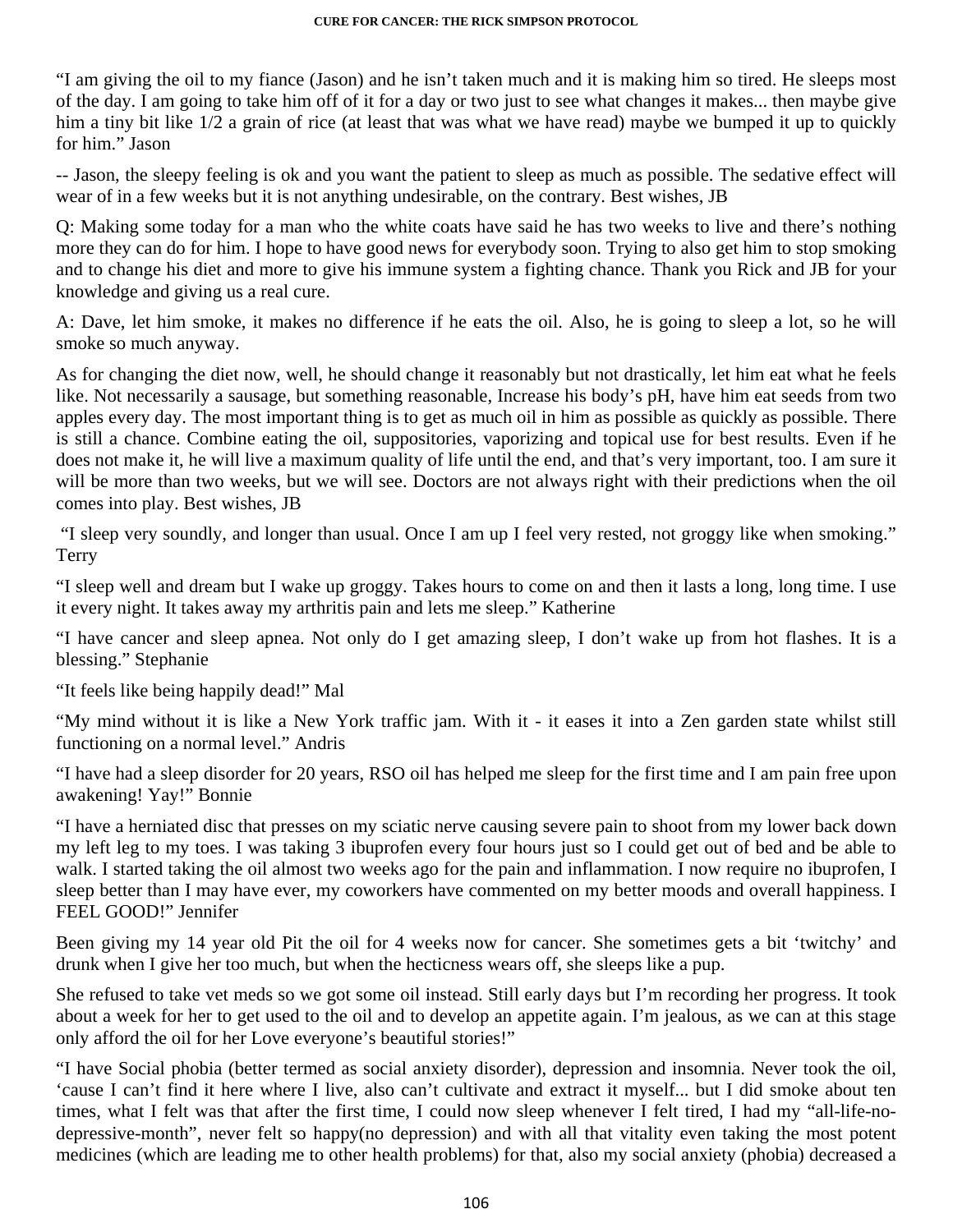lot and I didn't need to be "high" to feel that, if I'd smoked 1 or even 2 days before I have to go out and talk to other people, stay in a public place (what this disorder makes impossible), NOW I COULD DO THAT, felt alive again as a "normal person", no medicine did that. The problem is, due to laws, precedence of the herb, plus social preconception and ignorance about the plant, I can't even smoke it anymore, don't wanna get "high", just wanna live again without those life limitant issues, There r a lot anonymous people who lives like me with some kind of phobia and other disorders and I think the oil may be the solution." Pablo

"You can ask Rick and or JB, we have found that using a product that is 20-30% sativa is one of the best combinations for anxiety-related issues." Brewster

-- We like to work with indica dominant sativa crosses with 20%THC or more, exactly for these reasons. The effects of the best oils are extremely potent and sedative, yet euphoric and even better aphrodisiac. When you give a patient a medicine with such effects, you can be almost certain they will enjoy taking it. Who wouldn't? You sleep well, you wake up well rested, euphoric and full of desire to make somebody happy. Who wouldn't like that? JB

"I appreciate learning about the RSO every day and what it has done for people/ animals. If this oil does what they say, it needs to be hollered from the highest mountain - not quieted down. I haven't had personal experience with it, but surely would if I or anyone I cared about found we needed it.

In the meantime, I read as many posts as I can. I have yet to read a post that says, "Thanks Rick Simpson - I got totally stoned, it was cool, Dude."

-- Thank you for your support, Debbie Nolan, I am sure you will write a post that will say exactly that very soon. The feeling in the body when one ingest the right dose of the right RSO for them can only be described as "very cool." Or extremely cool. Or maybe amazingly cool. It is one of the most pleasant feelings one can experience, it is very natural, calming and soothing.

As we say, best oils have a very sedative, yet euphoric effect when ingested. So you sleep well and then you wake up giggling like a kid. And when you sleep well and wake up giggling, you are more likely to feel well and rested than when you don't sleep well and don't wake up giggling. And when you feel well and rested, your body will logically heal and perform better. No rocket science, as always with cannabis medicine. JB

"Although the endocannabinoid system affects a wide variety of biological processes (such as appetite and sleep), experts believe that its overall function is to regulate homeostasis.

Homeostasis is a key element in the biology of all living things and is best described as the ability to maintain stable internal conditions that are necessary for survival. Disease is simply a result of some aspect of failure in achieving homeostasis, making the endocannabinoid system a unique target for medical applications."

--In other words, it's all about the balance. Nothing new. JB

# **Glaucoma, Restoring Eyesight**

"Glaucoma and its effects can be brought under control quite easily in most cases since many varieties of hemp are effective in dramatically reducing ocular pressure. It is not uncommon for a person suffering from glaucoma that is using hemp oil to see a substantial improvement in their vision. Many patients even have to get their glasses changed because their old prescription lenses are now too strong.

#### *Do you think it makes sense that eye doctors will not even mention cannabis even though it has been known to be effective since at least the 1800s?*

Again, hemp oil made from the right strains is a very effective treatment for glaucoma and I know of nothing better or safer for reducing ocular pressure. The effect hemp has on ocular pressure has been known for a very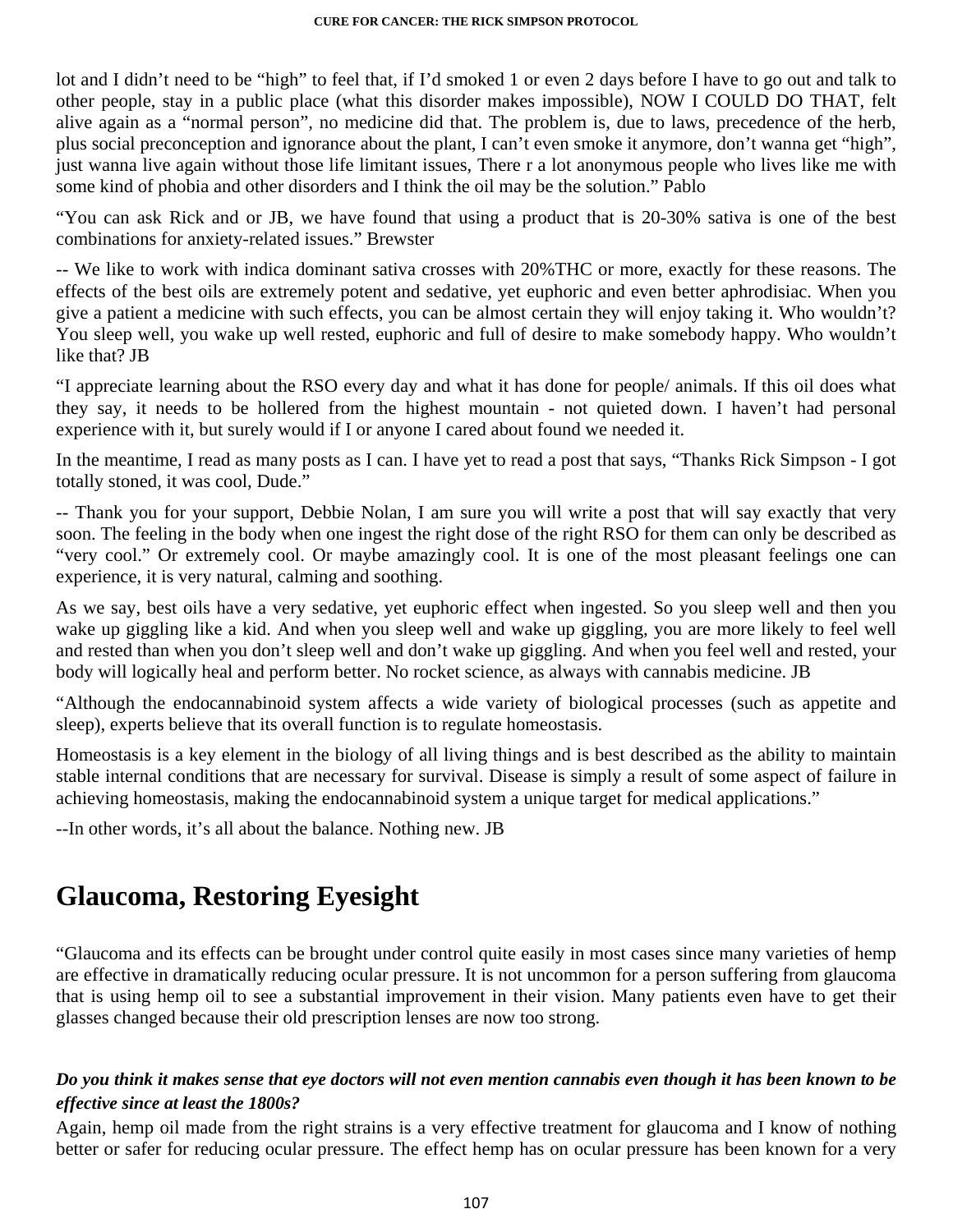long time, yet the medical system tries to avoid even discussing hemp's use for glaucoma. Unfortunately, it appears that many doctors today are much more about money than they are about healing. I cannot explain how an eye doctor can sit there and watch a patient slowly go blind and not tell the patient what hemp can do for their condition. Far too often, in the end, patients lose their vision completely because they blindly trusted the advice of their doctors. Having a patient lose their ability to see correctly does not seem to mean much to many eye doctors. Yet, I think what they are doing is disgraceful and I feel very sorry for those who have been robbed of their vision for no reason other than greed." Rick Simpson, *Hemp: The Most Medicinal Plant*

"I just made a batch of "hemp oil" a couple nights ago and a batch of butter. I have been giving a brain tumor patient the oil, before taking the oil she was nearly blind, after a month of taking the oil, her sight has been near fully restored. You wouldn't get the same results from butter. You get medicinal results from butter, however the oil is a much more concentrated form of meds, and it works for almost anything, stuff is just amazing." Dion

"Taken orally is restoring my mother's eyesight. She is legally blind in her left eye. An injury left her without a lens and several surgeries left her with glaucoma. She has been on the RSO for a year and a half now- using it daily. She never noticed how much eyesight was returning until she was putting on some eye makeup. She has been blind in that eye for 40 years, so she has trained herself how to apply eye make-up with her eyes closed. It was the only way she could apply it to her good eye was to close her good eye leaving her completely blind. Well, the last time she closed her good eye, she started to actually see & focus out of her blind eye. She only wears make-up on occasions so she is not exactly sure how long it was before her sight started coming back, but after being on the oil for over a year she can now make out images, colors, and even read certain things from her bad eye! I was holding up a bag of Lays Chips, and from across the table she could read lays. She thinks if she had a new lens that her vision would be completely restored. In order to get a new lens she must be put on an organ donor list- I am not sure her insurance will cover anything like that so for now- This oil has given her a miracle- a miracle of sight where there was once only darkness! So I would say NO DROPS NEEDED- Just a steady supply! Now, Get to planting your cure! Oh Yeah- She has NO EVIDENCE of GLAUCOMA EITHER!" Lindsay

## **Rare or Not-So-Common Diseases and Illnesses**

Q. Hello Rick/JB, have you ever heard of a rare disease Porphyria? If so have you treated anybody with RSO and what was the results?

A. No, I have not. But judging from what I have read about it, I do not see a reason why the oil should not help cure it or bring it under control. It will definitely help with symptoms of this rare and certainly very unpleasant condition.

I would follow the protocol on our site, I would eat the oil and use it in suppositories (that way it will go right in the bloodstream). I would use the oil topically in a tincture or salve for skin conditions/manifestations (it will take away all itching and other discomfort).

I would eat at least 60g over two or three months, I would not use any chemicals, I would simply follow Rick Simpson's instructions. If 60g won't cure it or bring it under control, I would eat another 120g. And if that would not bring satisfactory results, then I would simply start pounding the oil in me, one two three grams a day or even more if I could take it, and I would simply eat as much as I would have as quickly as possible. Why? Because when the oil does not help you, it is quite unlikely that you will find anything else that will. Also, aggressive illnesses should be treated aggressively. Best wishes, JB

"So good news JB & RICK!!! I went to doctors today for my test results! My thyroid which was underactive and medicated for 22 years is now over active! I have been only ingesting RSO full time myself for a month, I also rub a tincture right in to my throat and I vapor RSO as well! I am so ecstatically happy about this!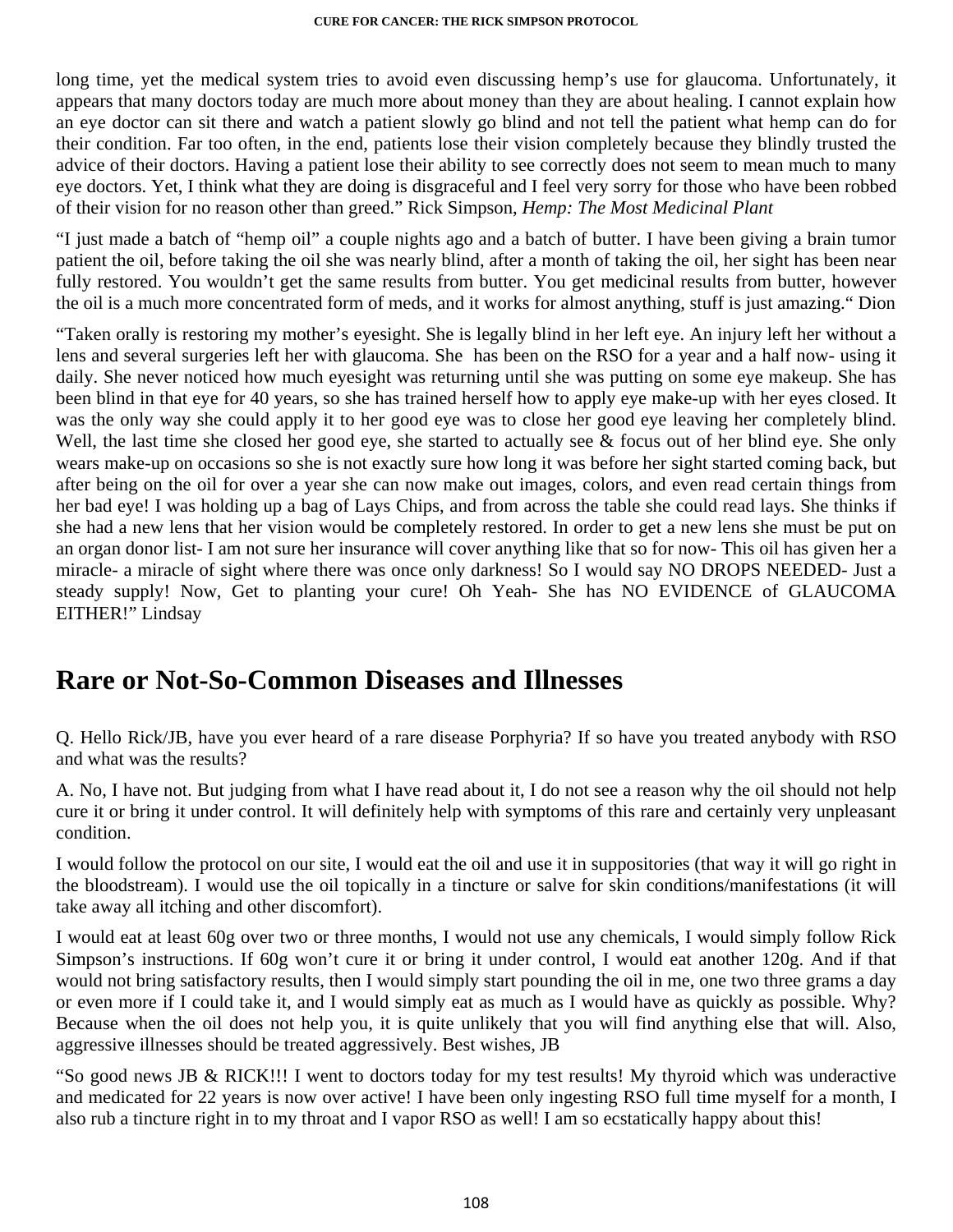He is a really cool doctor that has been there and supported me through this all and knows full well, I AM IN FACT USING RSO OIL! Being the doctor he is, he still wants to do a ultra sound on my thyroid to check for any nodules! What do you think about the ultra sound?

I am always going to be taking this oil with pride for the rest of my days this feels right that's the whole point right! Prescription drugs are EVIL! I also have many health problems that I am currently treating with this wonderful oil! Chiari Malformation type 1 of the brain stem also I have severe carpal tunnel and much more!

I am 45 years young today do not feel all beat up and hurt like I use to feel! Did I mention I also had brain surgery 7 mos ago and I have not used any narcotics since my surgery due to liver failure from the drugs! I truly am proof that this oil is from GOD! This is all we should be ingesting as medicine!

Thank you JB and Rick for everything you do from the bottom of my heart! No more thyroid meds, YAY!!!!!!!!!" Margene

-- Congratulations, Margene. As for the ultrasound, well, I think you know the answer. The less scans the better, that's all I can say.

I personally would not go near anyone who would not tell me about the oil for 22 years but if you think those people still have something to tell you, feel free to talk to them, namely if you are really interested in what they have to say about medicine. But that's about all I would let them do, talking only, that way they can't hurt you as much as they would the their talking was translated into a "need" to ingest some pills of their choice.

Best wishes and keep away from those who spent 22 years giving you wrong advice. Be happy that you survived their "treatments", others weren't so lucky. JB

"Can cannabis oil be used to treat rabies?" Aami

-- Aami, yes, but it will probably require putting the patient in coma for some time, with very high doses of the oil, especially in advanced cases. JB

"My caregiver has a patient who is diagnosed with Lupus and mercury poisoning throughout her body. After about a year so far with using her homemade oil, mercury poisoning has completely disappeared and the Lupus is damn near gone. Hair follicles have been taken every 2 weeks to see exactly what and how much poisons are in her body for the updates of her success. Really is amazing what can be cured naturally. Does cost a bit, but still healthier and worth a life!" Jesse

"I got diagnosed with primary myeloid fibrosis, got on meds that helped but wasn't satisfied due to increasing pains and no appetite and dropping blood count, increased spleen size, insomnia. After taking this medication for one year and feeling no real fundamental change I decided to try RSO, only 1 month on the oil, my pain is non-existent, appetite has returned, blood count is on the rise, sleeping like a rock." Aguae

"I use it to treat my medical anomaly…several hospitals in my area say it shouldn't be possible…but the RSO is amazing...I'm rejecting a VP shunt in my body, I have a connective tissue disease and several other rare problems...4 brain surgeries in 36 days and I refused to fill the narcotics...solely medical marijuana, RSO and breathing...I've never healed so quickly in my life...even as my labs show my body is so screwed up my pain is actually not that bad…" Katie

"The following is from a gentleman who was involved in a serious car accident in 1977. He suffered from facial paralysis, tear ducts did not work, he had to use ocular lubricants, partial loss of vision in one eye. Additionally he had a head injury resulting in memory issues, speech issues. He walked with a cane and spent all these past years in pain. This is from a message he sent.  $=$  "The oil is repairing me on a cellular level. All the scar tissue on my right is gone! I now have movement of my right eye. I can even smile, now the paralysis in my face is going away. All of this has happened within the last 6 months. Once due to the pain from the tumor I increased my dosage to a gram and a 11/2 grams per day dosed throughout the day. A couple months ago I was watching TV and I realized I can see the right side of my nose. First time I've seen that since 1977. I began exercising it. I now have full movement." Cannabis Oil...not just for cancer Peeps." Corrie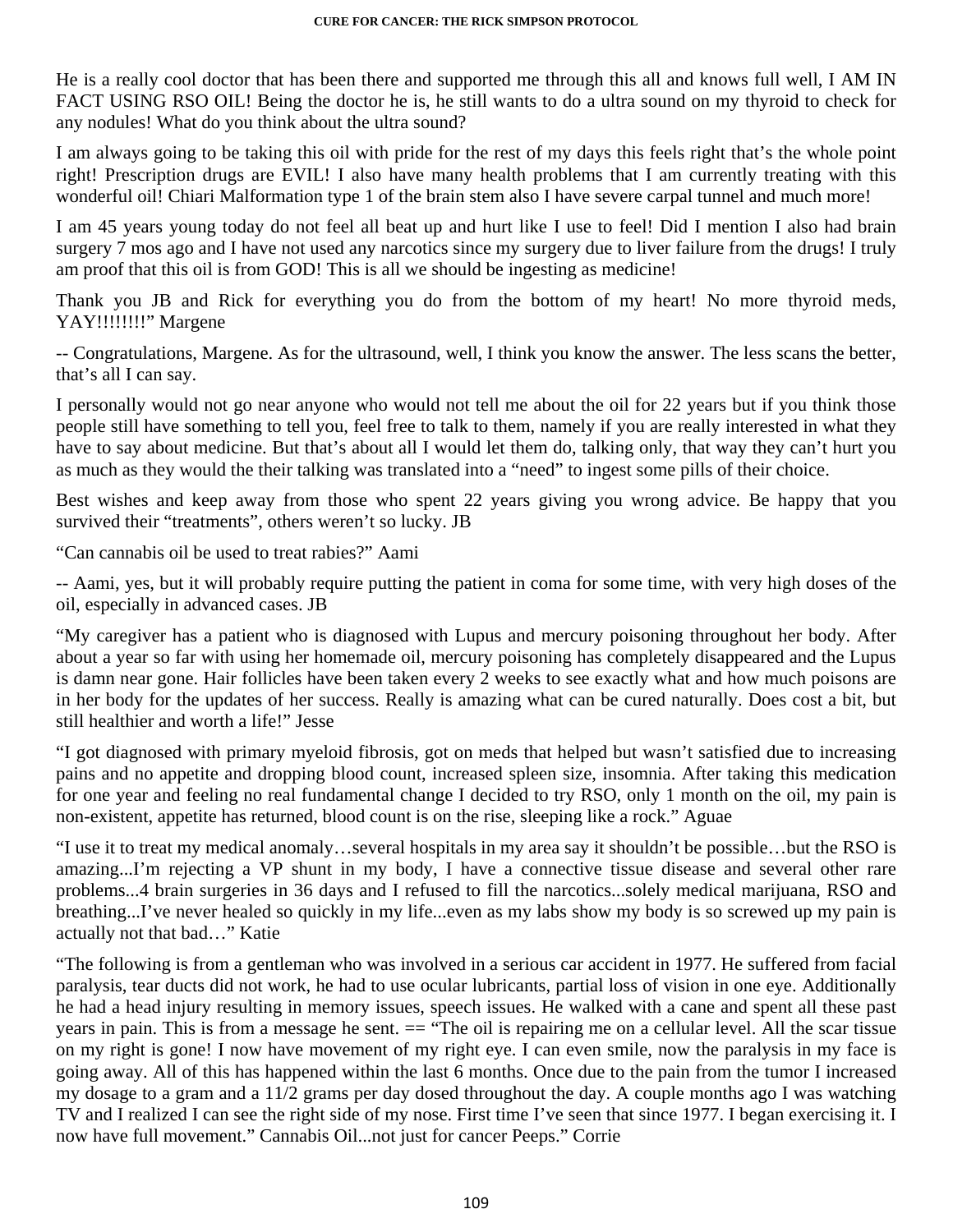# **Animals - Testimonials**

"I treated my dog's tumor on his ear with RSO... It was HUGE and now it's GONE!!!!" Andrea

"My dog has ostersarcoma (bone cancer). I had his leg amputated a week ago, and he is due to start chemo in a week. With his cancer, it usually spreads to the lungs, 95% of dogs die from lung cancer within a year. If it was your dog would you start the oil now and still do the chemo, or no chemo and straight oil? For humans you start with a rice grain, with a 70 lb dog, would you start with a 3rd of that twice daily? Thanks for reading this and I'm eagerly waiting your response." Eda

"Eda, the oil saved our precious dog Sophie. She was dying. Give your dog the oil ASAP... Chemo will kill her. Prayers with you..." Brewster

"I just got some really great news about my friends' dog that I just had to share! A few months ago, her pitbull Maximus had a tumor inside one of his back legs that was growing out of control. The Veterinarian told my friend that she had to pay over 3 grand to have his leg amputated, or it would spread and he would die within a year. This was about 4 months ago. Back then, when I saw her status about his planned surgery, I messaged her and suggested feeding him Cannabis oil instead. She figured she'd give the natural treatment a try before doing anything drastic and irreversible like amputation. Luckily for her (and Maximus), she already had a Cannabis card since she lives in California. So, she went to a Cannabis dispensary and picked some up. She fed him 1 drop of oil about the size of a pea, twice daily with his meals. Right away she said she noticed he was in less pain and felt much more comfortable. Plus, his eating habits went right back to normal. After a few weeks he could even run without limping, so she cancelled his surgery and stuck with the natural treatment. She just got home from a Vet checkup today, and found out that his tumor is COMPLETELY GONE. No trace of the tumor has been left behind. The Vet was really shocked when she told him how she cured him.

FYI: This is the 3rd dog I know of that has been saved by Cannabis oil. I also know plenty of humans that have been saved too. If you STILL think Cannabis doesn't cure cancer, then you haven't been paying attention. I have known the truth for years now, and I have never found anyone, animal or human, that Cannabis oil has failed to save." Lara

"Some Kid's lymphoma T cell CLCT-1 cancer is GONE! We will be going to the vet only for tests every three weeks for CBCs to measure calcium levels and FNA to monitor red-white blood count for cancer t-cells. She no longer needs prescribed meds but we will keep her on the Rick Simpson Oil that cured the cancer every day for the rest of her life. We are a Grateful Family." Some Kid Needs a Miracle

"Amazing story! I make and take RSO for health maintenance as my family has had a lot of cancer. I started giving it to my dogs as well as they both have small tumors and my Shetland sheepdog has Discoid Lupus, a form of canine lupus. It is incredible! In a couple weeks one of the dog's tumors has shrunk by 70% and the other dog with lupus is doing amazing! For the first time in years her red, swollen, and painful nose is healing! I've tried prescriptions, steroids, diet and nothing has helped. The RSO is healing my dog's lupus, I know it can help humans too! "Ashley

"My cat got 1/4 -1/3 grain rice sized 2-3 times a day to treat & cute his chronic inflammatory UTI when multiple rounds of fluids, antibiotics, and meds could not, also put him onto a raw diet & he's not had it reoccur. Of course for cancer you'd use a higher dose. Generally I try to find the dose that doesn't seem to drastically affect them too much - it won't hurt them ever but an owner would notice sleepiness, incontinence, possibly a bit of drunkenness. Of course in cancer you don't care - just work them up as quickly as you can to higher doses progressively.

This is for "maintenance" - for example my dog who had an eye removed from glaucoma (and is doing AWESOME) has a risk of her other eye going glaucoma so I dose her at least twice a day with some oil & have found a good dose that doesn't cause the incontinence etc. but she still is getting her oil. I had her taking more before the eye enuc for pain. I truly feel like the oil helped her more than conventional pain meds post op too the 1st day or 2 she had 1-2 doses of vet rx'd pain meds then I went to only RSO, by the day after her surgery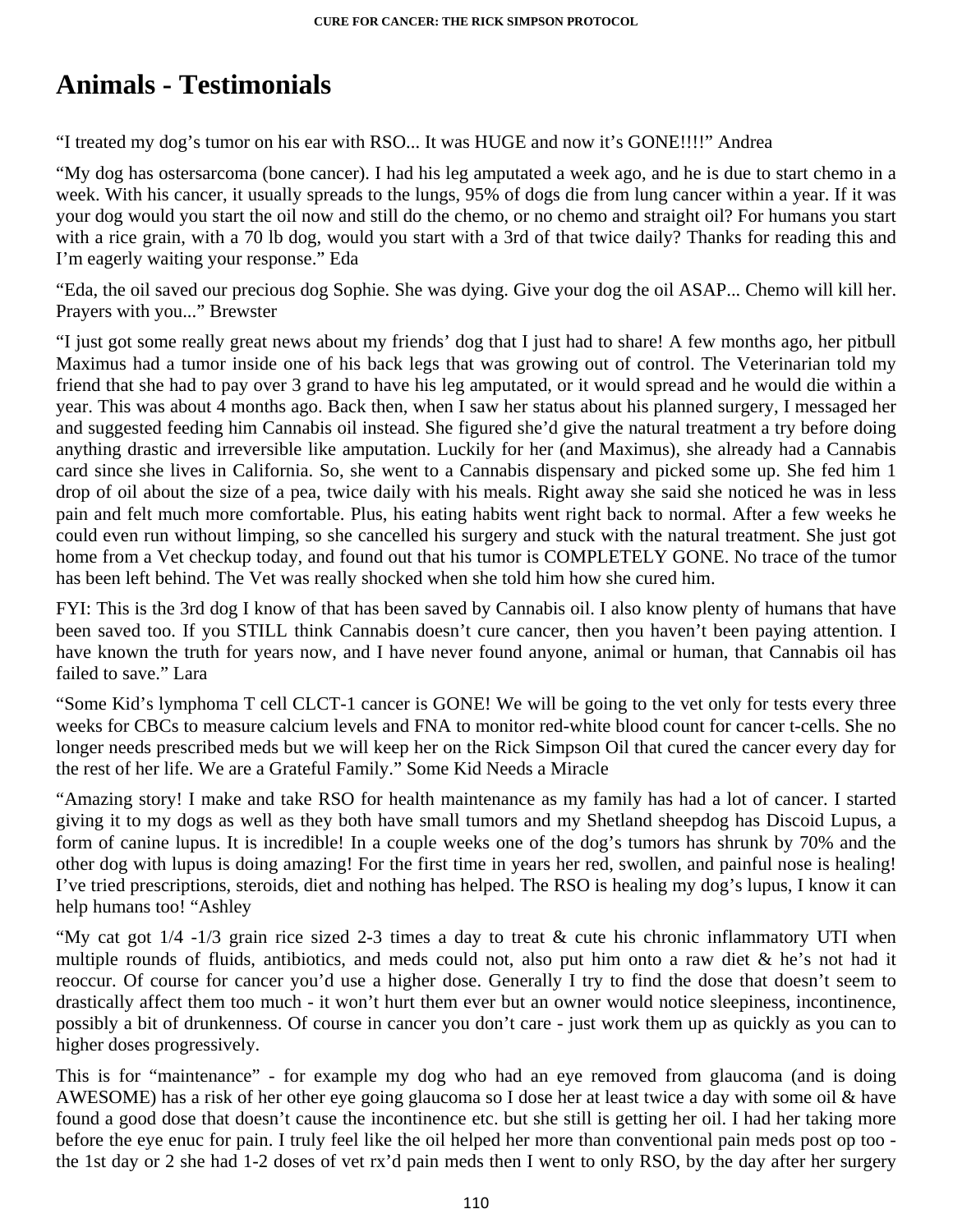she already wanted to play ball again and was  $\&$  is a happy girl. Chloe will actually lick the RSO off my finger unlike my cat who hates it. LOL (…)

I don't find that RSO causes anxiety in animals - light sensitivity can be noticed with higher doses.

I even used RSO on my ferret - he was very old and woke up one day that he was suddenly very weak, maybe he had a stroke. I gave him tiny doses of RSO thru the day to just keep him sleeping - that evening he seemed to be waking up - shaking his head and acting like my dogs do when they eat cannabis, I just left him sleeping figured whatever his body's going to do at least he is not in pain or suffering - I had half an idea he'd wake up ok- sadly he did pass away but his quality of life till that last day was great so I feel the RSO gave him the best last day possible. I know he was not in pain and he slept very peacefully and I know it was not too much RSO as he had been dosed in the morning and early afternoon then nothing & I'd checked on him very late that evening he was just sleeping - he could wake up but he just wanted to sleep."

Whitney -- Best quality of life until the end, that's what also matters a great deal when the oil is involved. Thank you, JB

"Yesterday Chloe, my 8yr old spayed female Heeler fox terrier was diagnosed with glaucoma in one eye. The pressure was very high in her 1 eye and she might be blind in it permanently. We did emergency treatment with IV fluids and mannitol and she's on a couple meds. The pressure came down some but not a lot, and she's not enjoying the adjustment to life half blind right now. I want to treat her with the RSO as it has been incredible for my bf and I's own pain and I really believe in the oil and the stories people tell on here are incredible. I don't want Chloe to end up getting glaucoma in the other eye and I want to heal anything I can in the affected eye. I understand a lot of pets have been helped by the oil & I would be so happy if Chloe could recover her vision or even some vision in the affected eye... Thanks for any help or advice!" Whitney

-- Whitney, simply get her on the oil. Some oils are better for glaucoma than others. The easiest way to find out about how effective it might be is to take a dose and watch your eyes in the morning. If they are clean, look for another strain or combination of strains, if you have a lot of stuff to clean on them, it is most likely a good strain for lowering intraocular pressure. Best wishes, JB

"Thanks JB! Yesterday I thought we were making some incredible progress, the eye was clear (I pulled goop out of them all day) & the pupil was not fully dilated & though it didn't match the other eye's pupil I thought it was responding to light, but this morning it looks all cloudy again. Maybe in the bright light like yesterday it will look better... How much and how often do you recommend I dose her? So far I have been doing very very small pea size dose, she's only  $30# \&$  it does seem to affect her, this dogs always loved to eat stems and leaves or roaches, get the smoke etc. so I can tell when she's a affected by the oil too and it does seem to be affecting her a little bit similar to if she ate stems, that doesn't worry me though, I kinda feel like that means its "working"." Whitney

-- Whitney, I would give it to her with something good two or three times a day. The more you get in her and the quicker, the better. Even she had to sleep for a day or two, who cares. A little hemp induced coma can't hurt. JB

"Sounds good to me! I will do that today. She was pretty zonked yesterday too. Thanks for such a fast response JB!" Whitney

"My dog ate a part of a plant yesterday because he knew it would help his stomach after he had gotten in leftover chicken dinner fat and ate a bunch of it she paced a lot and later through up and then rested comfortably. Guess what was in her puke -- pot leaves. Smart dog." Donna

"Hi JB, I do give the RSO to my horses. In fact, I had a scare last week with my gelding that has been ill, I gave him about  $1/3$  of a gram of our ISO oil and he was so SToNED!! He was sedated. So...it works on horses and if a 1/3 of a gram is that sedative on a horse, imagine the healing properties. It took him about 24 hrs to rid the effects of it. I cut back his oral dosing to just about a grain of rice for maintenance." Heather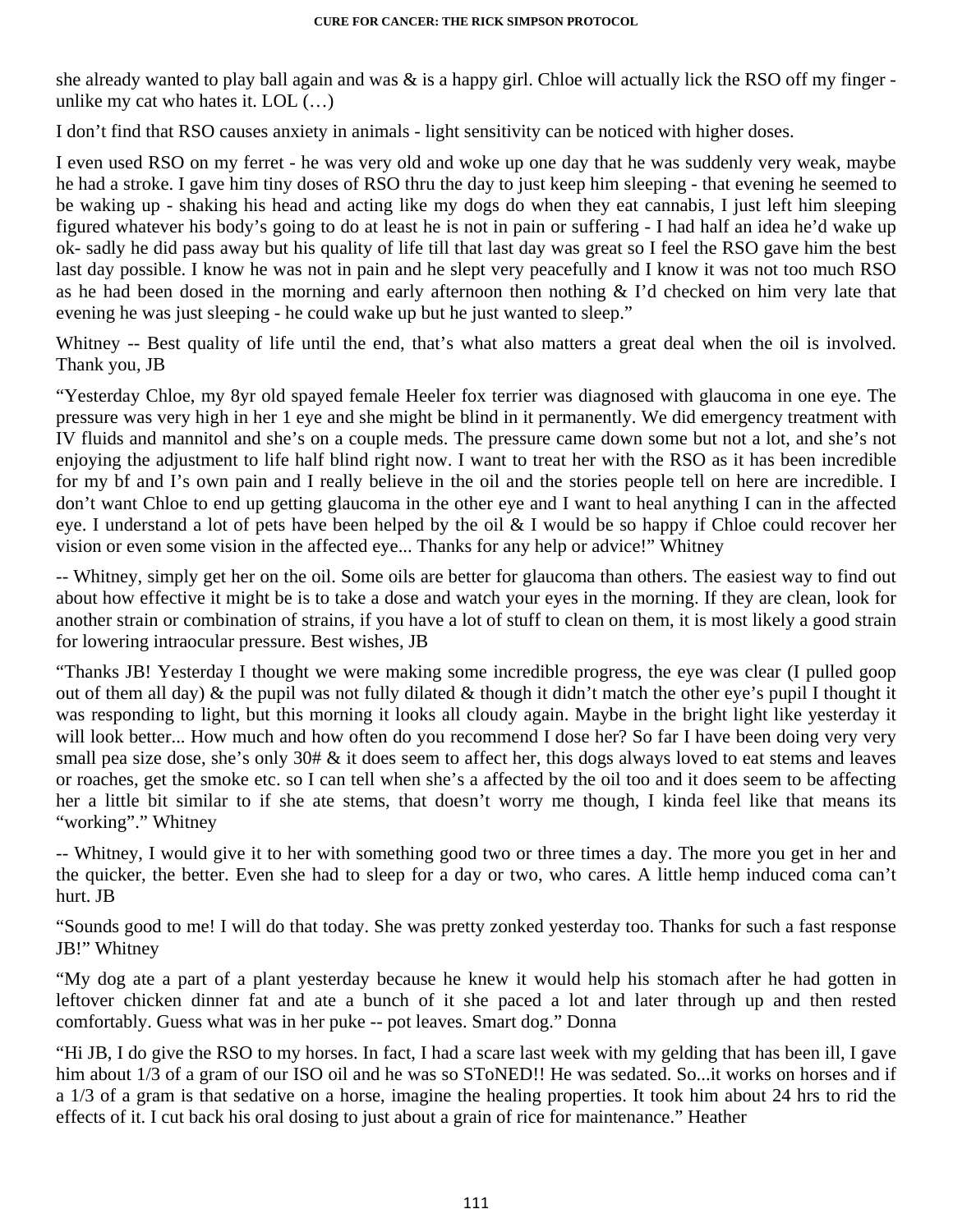"Think it was back in the 70's FDA first reported cannabis killing cancer cells... all I know is my cat's stomach cancer seems to be gone, she's now eating well, putting weight on and running round like a new kitten..." Tony

"I have been giving my 19 year old cat ground decarboxylized cannabis since December 2011. She was very lethargic, runny poop, signs of feline senility... an acquaintance that worked at a vet suggested I give her 1/4 aspirin, 1/4 t metamucil... did that for a few days then decided to try the cannabis... I sprinkle a small amount in her wet food every couple of days... she is still with us!!!" Lori

"JB, we have made her several batches as we make her a new batch every 2 months, as she is taking 1cc/day. We've used 2 different strains. She is currently using the same batch that cured my cat's cancer." Charlie

"I have to thank you. My beloved cat of 14 years was diagnosed on June 1st with squamous cell carcinoma. I cured him with the RSO in ONE WEEK! The vet says it is a miracle. I took him back to him on June 8th and he asked me if it was the same cat, because the tumour in his mouth was almost gone and he fully expected that I was back for him to put him down. Now he is almost fully recovered. I love him dearly and had to thank you for sharing how to make the medicine properly FOR FREE!"

"My cat was diagnosed with a' fast-growing, aggressive, untreatable, inoperable' form of cancer last June, a squamous cell carcinoma in his septum, which is as ugly as it sounds. He was given 1-3 months max, and my vet gently suggested I 'let him go now'. I cried, thought about it and decided I just couldn't watch him die. I went online, discovered there are a great many cures for cancers. Started giving him a number of supplements, etc. He was doing ok, but the cancer was still growing and affecting his breathing. The tumour finally started growing to the other side of his nose, and in December he was starting to go downhill. I thought, ok, it's time now.

Then I discovered cannabis and how it can kill cancer. Long story short, Ted's been taking the RSO since December now. It was a bit of a situation in the beginning to get a correct tiny dose, because he is a cat. And much smaller than a human. He's sleeping MUCH better, his breathing is better when he sleeps, his appetite has come back, though not to what it used to be. This is all a journey in progress and I don't know how it's going to end.

However, the tumour seems to be flattening, although very slowly. I think if this hadn't been such a nasty cancer, he probably would have been healed months ago. My vet is delighted and impressed with how he is doing. So I'm just taking it day by day and am happy that most of those days seem to be good days. His maximum expiry date was last September so he's doing ok." Anne-Marie Leidl

"Yay!!!! I have a cannabis kitty too. High grade cannabis oil saved me having to shell out \$4800 to the vets to butcher... I mean uh... do surgery on my cat's ear to remove a tumor. Hooray for Cannabis Kitties n Cannines!" LinZy

"RSO-ish substance saved a 40 lb dog's life -- an ethyl-extracted oil otherwise identical to RSO used to save my dog who had drunken the neighbour's anti-freeze. The vet said over the phone that she was finished, too late, and would not likely survive the 40-minute drive to be euthanised, and I was advised to make her comfortable.

My loyal companion was frothing at the mouth, had frequent seizures, was badly overheated, and throat so swollen she could barely breathe, lapsing in and out of consciousness. -- definitely dying, no question.

Trying to ease her passage from this world, I heated a 1/2 gram of oil into a tsp of butter and literally stuffed it down her throat with my finger, pushing an opening in her swollen throat. Within ten minutes, she was no longer mouth-frothing, her fever had broken, she was breathing normally, all convulsions and seizures had stopped.

She drank water eagerly, then laid down to sleep for 12 hours and awoke in seemingly perfect condition, running and playing within minutes of waking. I told my vet, and asked her to publish the event in a case study, and she refused, claiming that cannabis is toxic to dogs!" Alan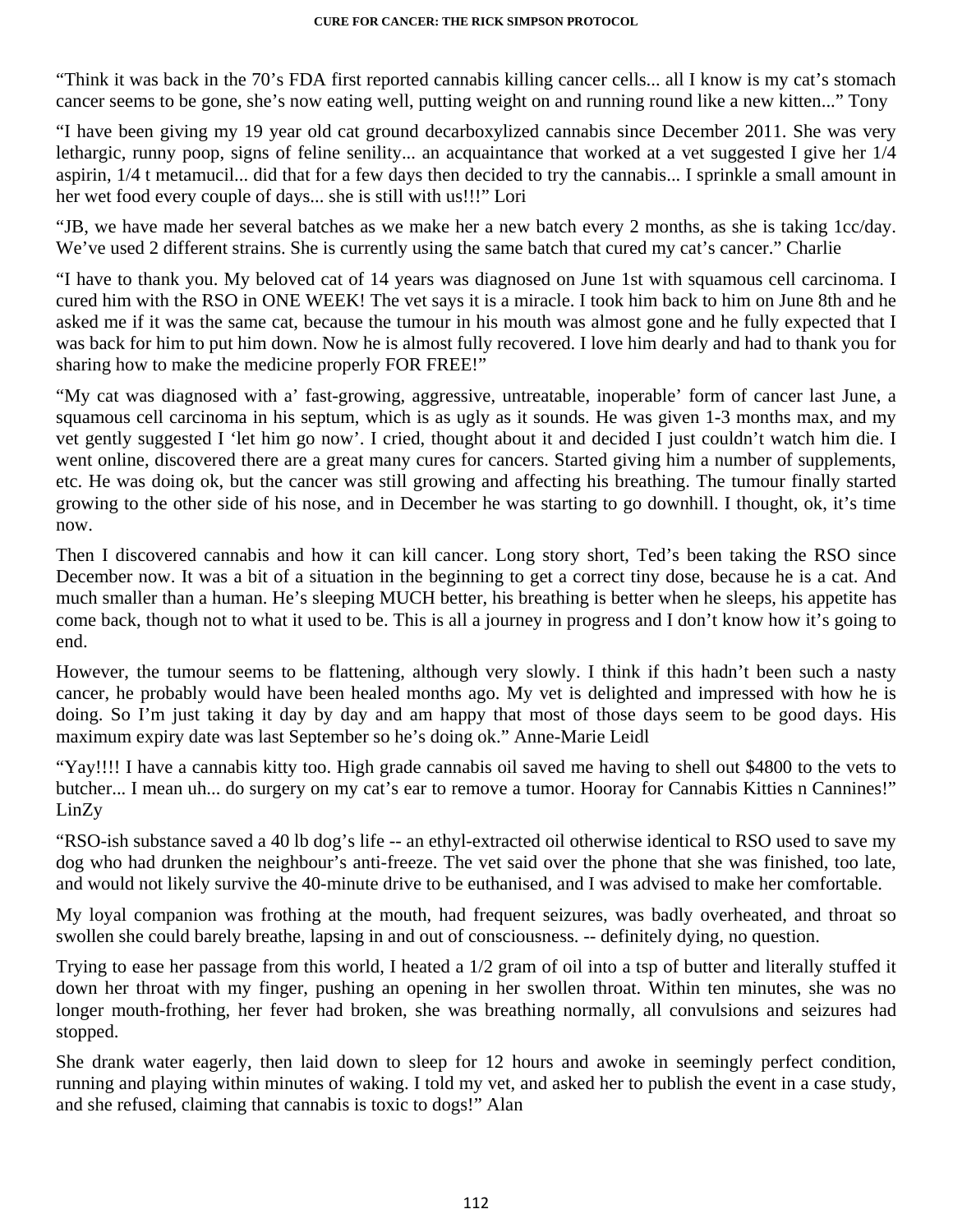"We use it on our 14yr old chihuahua who has seizures. A few months ago we thought she was not going to last long, so I thought why not try some oil? Within a day she was like a whole new dog! She was eating better and was feeling frisky and wanting to play! This stuff really does work for many things!" Mindy

"We received a puppy that had gotten trampled by a very large human. She is a toy chihuahua, she had a four by four inch welt that covered her entire bottom half. She got really bad and started to grow cold, so I decided that trying the tears couldn't hurt her too much.

When I first dosed her, she was barely able to move her head. I am however extremely happy to tell you that after a week of tears three times a day, she is a happy, healthy and yippy little butthead. Thanks Rick and JB for exposing us to the truth. My wife and I believe the tears saved her.

Let's not forget that I was dosing a toy chihuahua that was less than a pound with a gram of RSO, 3 times a day. That's 3 grams a day to a puppy that weighed less than a pound, and was at death's door due to being stepped on by a boy that's over 300 lbs. If cannabis was indeed toxic, kaimana would not still be with us, running nutsy and jumping for weed smoke."

"Gave it to our then 13 year old to help her with arthritis in her back legs & hips...surprise, we also not only got a springy dog but also 4 puppies. No way she should have been able to still have a liter, and all are healthy and doing great! Love RSO!" Julie

"My dog had a skin problem (a rash that caused him to tear out his fur) & a reoccurring ear infection. I didn't have RSO but gave him a tincture my friend made. His fur has grown back and the ear infection has cleared up. If the tincture worked this well, I'm thinking with the RSO I could completely cure him. So I would say that yes, RSO would work on a dog's cancer as well as it does on humans. Bless you Rick and you too, JB." Bette

-- Thank you, Bette. Your thinking is logical and correct. Animals have faster metabolism, and so the oil cures them much faster than it cures humans. It is a pleasure to cure animals with the oil, they love taking it. JB

"I use it on my dogs. Just quite a bit less than we would. I have a 12 year old that was ran over and had to have her hip removed. Not replaced... removed! 4 weeks in...

No scar from the surgery, walks, still with a limp but gets around just fine and I used the oil instead of pain meds... It worked great! (…) I have a 9 year old Rotty that has heartworms, terrible allergies, very low energy and losing his hair on his tail. Starting him on it today... Just rescued a 10 year old chihuahua that has 3 tumors and I know this will fix her right up!!!" Dolly Durbin

"RSO OIL Dog Biscuits and with topical ointment on the cancerous sores on her leg it was the 1/2 size of a dollar bill. She was starting to cry getting up and her shaking was bad. I knew RSO would work... The very next day she got up with no crying and shaking and she was running around the yard few days later with her little buddy Nugget, rat terrier. That was 6 months ago. She's like a 6 years old dog now, not 12 years. That's one of so many stories I've witnessed in the last 2 years.

My story is much longer... RSO saved my life. No more Opiates. And very little pain most times. Thank You Rick Simpson... Peace be with you." Ron Youngblood

Q. Dear friends, hope this finds you well. I am giving my 8 year old, 40 lb. dog RSO for the tumors growing on the right side of his body. Today is his first day of treatment and he is knocked out and sleeping. I gave him about the amount of a grain of rice. Is this too much? For how long and how often would you recommend

I give him thee oil? I am on the oil myself. As time goes by I am getting more and more used to the "high." I must have surgery next month and I plan to use RSO for my pain and recovery. If I can work it, I'll be on it for the rest of my life. Blessings  $\sim$  Many Thanks

A. Catherine, I would postpone the surgery if at all possible until you eat say 180g of the oil at a gram a day (or more) in three doses. Give the dog a half of that if you think he is not comfortable with what he got now. Sleeping is part of the healing process, it's nothing to worry about and it is a sign that the oil is sedative, which is what you want. The more potent and sedative, the better. Best wishes, JB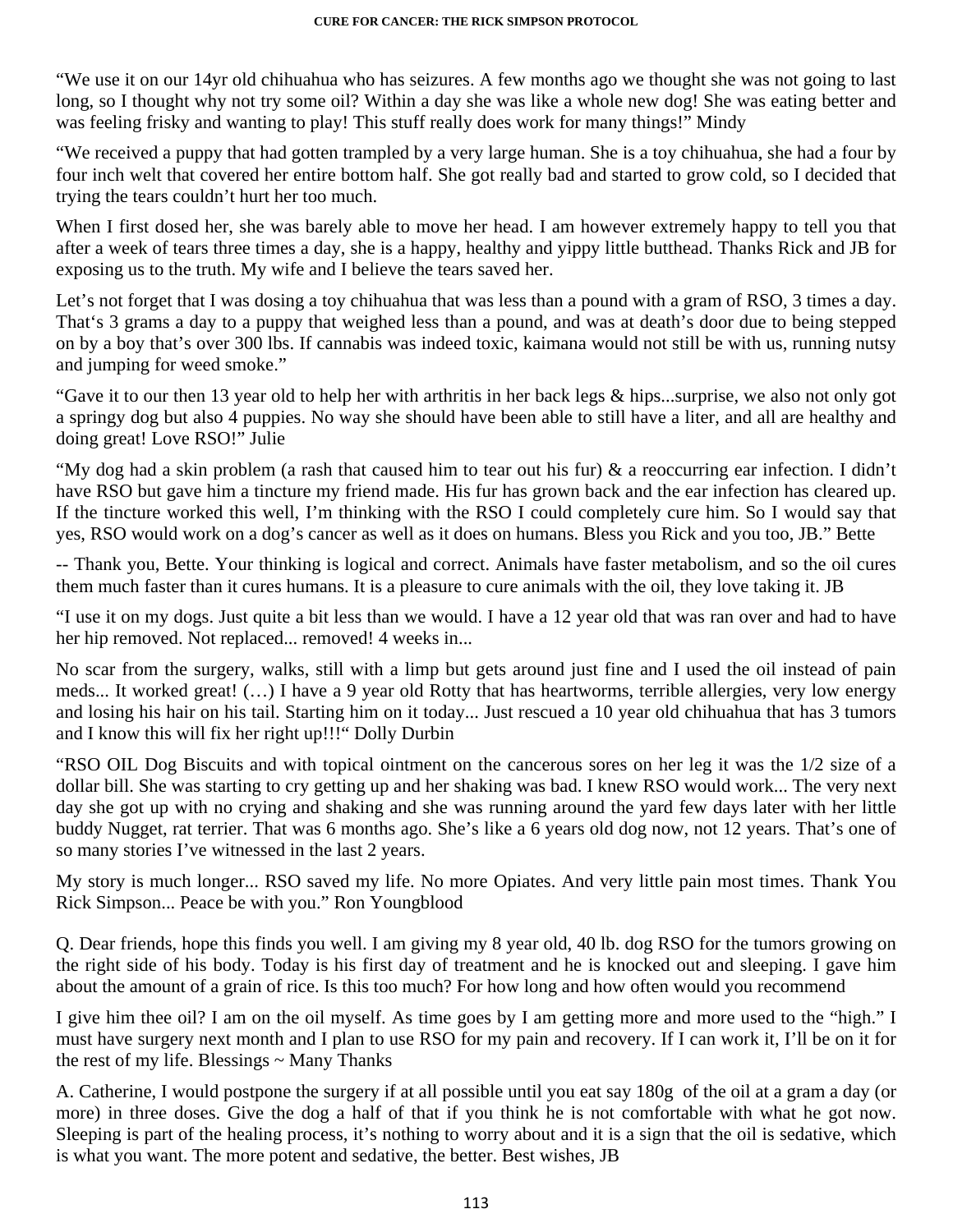"Sending you on the update of my dog being diagnosed with bone cancer. June 1 it has been seven months, last x-rays shows no spread to the lungs. They did find an intact break near the tumor site in the leg, they don't know what to make of that. Normally these dogs that have a break, you have to put them down. They've concluded that the monthly infusions of the drug called Zometa is keeping it intact so they will continue her in the trial whereas she will be receiving monthly infusions of Zometa. But No Cancer Spread and they cannot pick up the tumor that was there 7 months ago. Just thought you would like to know. This aggressive cancer normally takes the dog's life within 4-6 months of diagnosis. Here she is, 7 months, NO cancer spread. An intact fracture but still walking like nothing is wrong." Linda

"After 9 weeks the skin cancers on my dog have COMPLETELY disappeared!! Maintenance dose now for the test of life. Which I feel will now be not only more comfortable for him but a longer life as well. BLESSINGS RS & JB!! >:-)" Goblin

"My dog had 3 weeks to live. Mass cell tumors all over his purebred pit bull body... After 3 weeks the tumors r shrinking on the ISO/RSO. I swear. He has peed himself a few times an acted drunk but I knew it was for the better. He's still on it. Even when they disappear I'm still gonna make him his med. Love you, JB and Rick." Bocaj

"Been giving my 14 year old Pit the oil for 4 weeks now for cancer. She sometimes gets a bit 'twitchy' and drunk when I give her too much, but when the hecticness wears off, she sleeps like a pup. She refused to take vet meds so we got some oil instead. Still early days but I'm recording her progress. It took about a week for her to get used to the oil and to develop an appetite again. I'm jealous, as we can at this stage only afford the oil for her. Love everyone's beautiful stories!" Janine

"I've seen the effects first hand of a dog taking RSO... For the first few days Ruby (a 12yr old dog) was being sick and shaking a little bit, worrying symptoms if your skeptical on the subject but I can assure you 1 month into treatment and the dog is bouncing around full of life running up stairs jumping up on the bed and chairs full of energy all the time very playful again. Eyes used to be watery and have a grey covering now there completely back to normal. Ruby had a rather large growth on the inside of her leg been there for years and now after eating oil it nearly fell off!!!

Thanks to Rick Simpson xxx bless this oil, it really works, why is there NO testimonials to say it doesn't..?" Brett

"Today is day 3 for a treatment on my dog with RSO (Rick Simpson Oil) which is a cannabis concentrate for medicinal treatment for many serious ailments. She is 13 years old and about 7 months ago, she got something that caused her extreme snottiness, major mucus and some days she was lethargic. Looked it up online, said "kennel cough or canine cold" so I had some antibiotics here and started her on a course. Didn't help at all, so we took her to the vet.

Of course, they wanted to do blood work, x-rays and mucus screening. Approximately 500 in vet bills, I declined so we started her on a broad antibiotic which also didn't touch it in a month. Took her back in and got two more stronger antibiotics, went a month on them religiously. Didn't touch it either!

So then the vet tried a fungicide medication... STILL DIDN'T TOUCH HER SICKNESS!! It's hard to determine what is justified in spending on a 13 year old dog... So I stopped all medication about a month ago to let her body recoup and started her on RSO just 3 days ago, a total of 6 treatments and she is a totally new dog!

No snot, no coughing, she's got the munchies and in general we've seen a REMARKABLE improvement. Unbelievable really. From my personal experience, I can attest that this is some awesome surreal medication. Thank you from the bottom of my heart!" Survival

"My dog is a 13 year old Belgian Shepherd. A few years ago a small lump appeared on his side. It suddenly started to grow at an alarming rate a few months ago. Sadly he was diagnosed with cancer... and not just the one lump. Upon examination he had many. He had other problems as well... Mainly arthritis and hip dysphasia. Surgery was not an option as it was doubtful he would survive the anesthetic. I could not bear to watch him suffering... he could barely walk and had stopped eating. I decided to try giving him cannabis oil as a last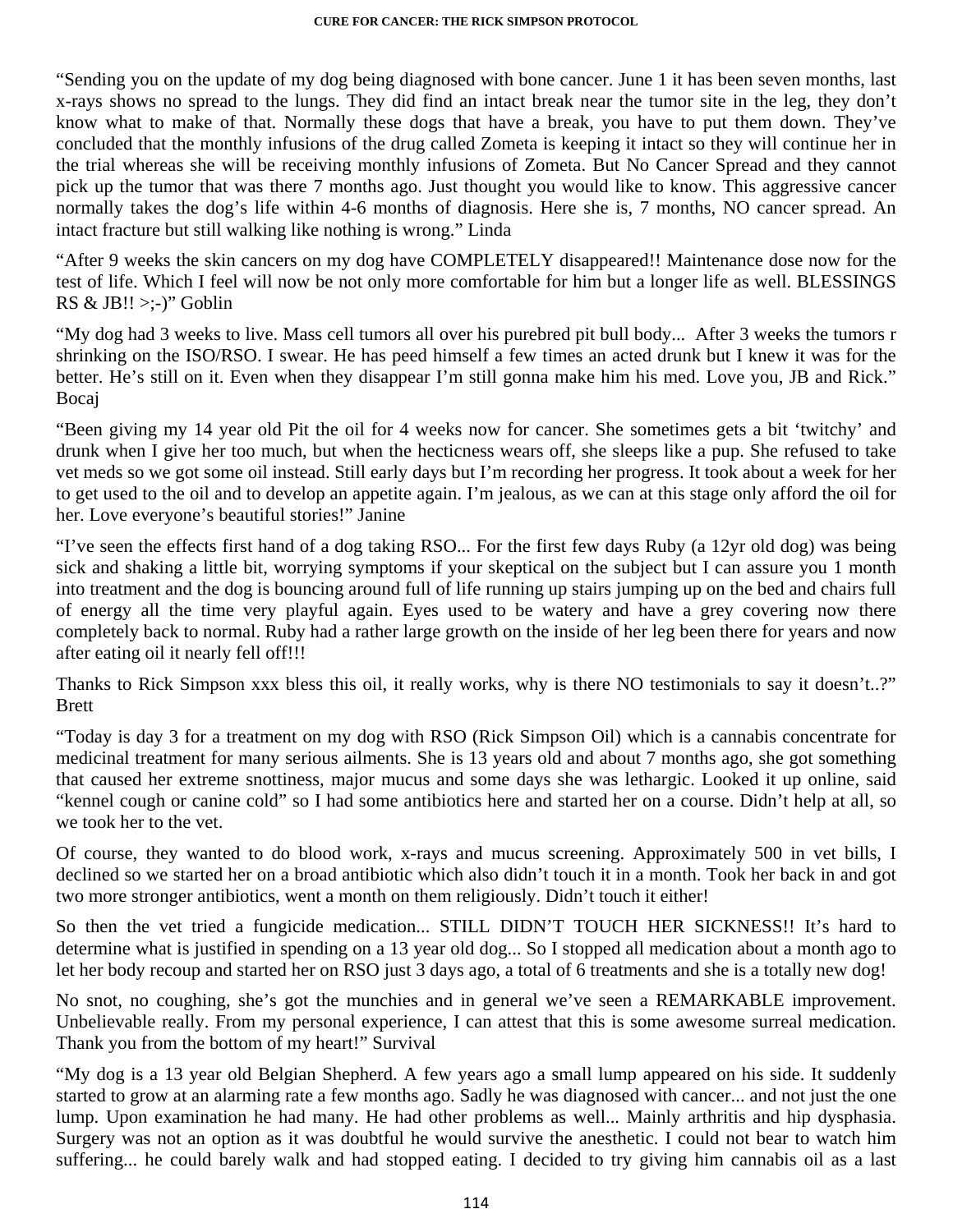attempt to help him. My partner Pat and I gave him a tiny amount (about the size of a grain of rice) on a cookie. It really affected him... he was unsteady on his feet and slept for hours.

We tweaked the dosage over the next few days and noticed that his appetite improved right away. He also began moving about much more easily and his attitude was much brighter. As the days progressed we slowly increased his dosage. It's been 3 weeks and I hardly recognize him as the same dog. He is happy! Wagging his tail, playful, eating, and best of all the tumor is half the size it was before we started on the oil!!!! I will continue his treatment (we are lucky enough to be able to supply our own oil) and keep you informed. I expect to see these tumors disappear completely!!!!!!!!" Josie

"I have a neighbour who successfully removed tumors in his dog within a month by feeding the medicine to her. Keep going and yes very small doses as Rick has stated their metabolism is very high so they get better much faster than we do." Covey

"I cured our Ferret of insulinoma created pancreatic Cancer. Get on it peeps, your 'furry family' needs you. Here is Flower during her treatment, she is a bit cross eyed here and ready for a restful sleep..!" Hempy

"Yes, I cured my cat of cancer in June, when the vet said to put him down. Just fed him the Oil, and within 10 days the fatal tumour was gone! The vet said it was a miracle!" Charlie

"GOD BLESS JB and Rick Simpson for your loyalty to the people who need you most. I will be making my own when I can to help out the people I know who need it desperately. My daughter made a little from trim for a tumor on her dog. Four days of use she said it looked as if it was about to fall off. I am still waiting for final results. GOD before a CHEMIST!" Greg

# **Quality of Life**

## *Could hemp oil improve life expectancy?*

"If we all took small doses of hemp oil on a regular basis, I am firmly convinced we would live longer and be much healthier. Longer life spans would be very beneficial to mankind, since it would allow those who have wonderful talents to accomplish so much more. Far too often in today's world, a person just gets good at what they are doing and they are struck down with medical problems that end their careers.

We were all given this experience called life to broaden our abilities and horizons so our species can evolve to a higher level. In addition, we were provided with this wonderful plant to both preserve and protect our bodies from disease. It is impossible for me to comprehend that the human race could ignore this plant's healing potential any longer. Now that the truth about hemp's healing powers is available, we would be somewhat remiss in our duties to both ourselves and our loved ones if we did not demand this medicines free use immediately.

If you or anyone else on this earth would like to live longer in a state of excellent health to achieve the maximum potential of which we are capable, I do not see how anyone could feel they have the right to impose their will upon us or try to force anyone to abstain from the medicinal use of this plant. Since life is supposed to be about living and now you have found a way to avoid all the needless suffering, I wish you all a very long and healthy existence.

## *You must have heard so many people telling you, "This can't work, nothing will help. The doctor said I will suffer from this for the rest of my life…"*

A great number of patients have come to me with medical conditions their doctors had no success in treating and they felt their situation was hopeless. Quite often, people do not even have a diagnosis as to what is really wrong with them because in reality doctors could not provide them with an answer. Most of these patients that I provided oil to did not believe hemp could help their conditions until they tried the treatment. I have been in contact with thousands of individuals, who were completely astounded by what this medication did for their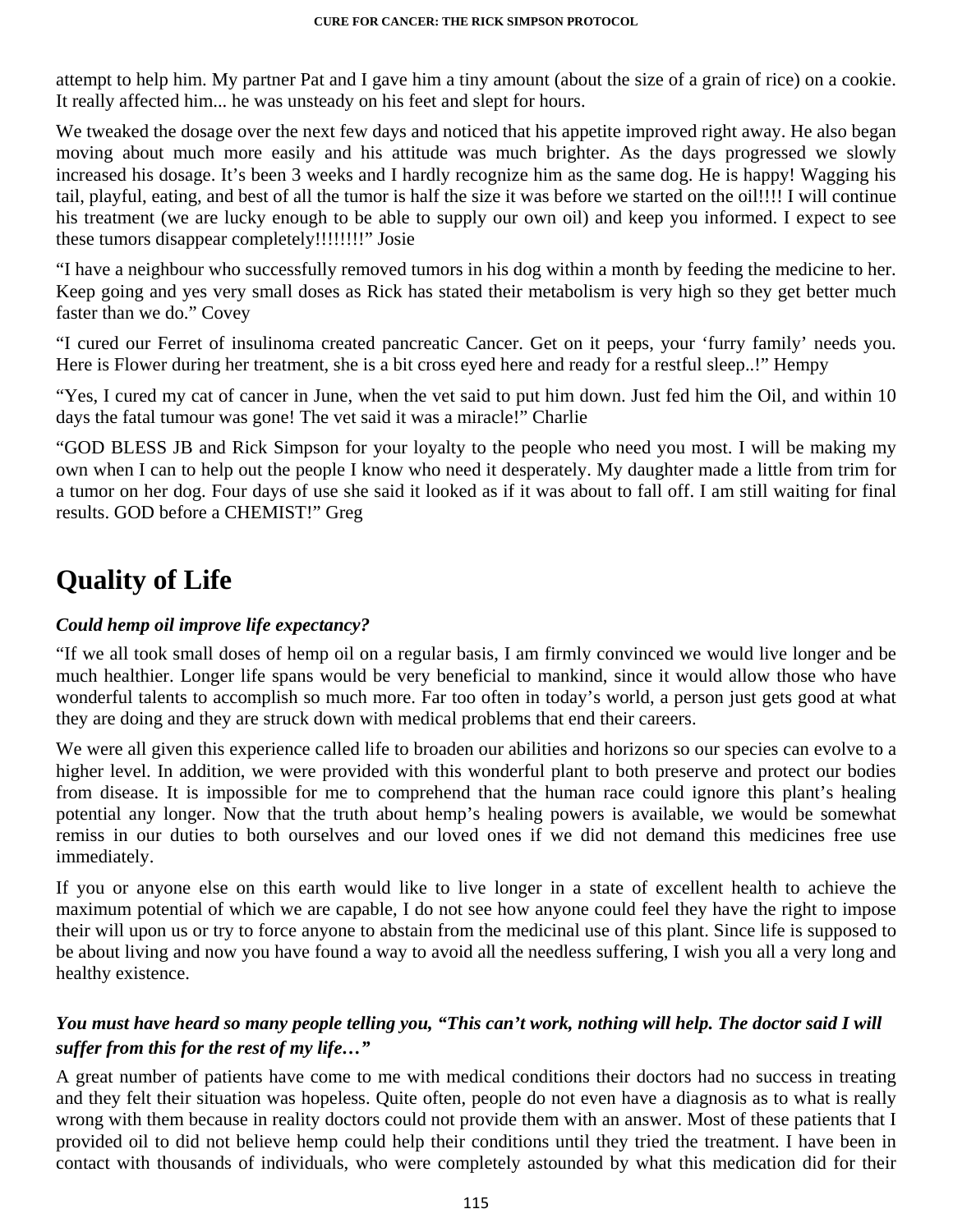conditions. If hemp oil cannot cure your condition, you will more than likely find this oil is by far the best control available.

Doctors like to tell us many diseases and conditions are incurable, but this medication pays little attention to the opinions of doctors and often works what are considered medical miracles. If you are having a medical problem, give the oil a try and there's a good chance you will see the miracles it can produce for yourself.

#### *Does it make sense to not provide people with hemp-based medicines?*

It makes absolutely no sense to prohibit hemp's medicinal use to the public and in reality, no one has the right to do such a thing. The only reason that hemp was ever prohibited in the first place was due to the fact that it presented a real danger to many big money concerns. Restricting the medicinal use of the most medicinal plant on earth to those who inhabit this planet could only be termed as being a crime against humanity. It seems at present governments are still willing to let their rich friends who own the drug companies have their way, but in the end they will be unable to hold the truth about this medication back.

When hemp makes its return to mainstream medicine, it will destroy all the corruption that ever stood against its free medicinal use. This plant is quickly becoming recognized once more as being the greatest healing plant in existence and medications produced from it will change the face of medicine forever. Soon the public will reject the chemicals and poisons we currently call medications and they will demand the use of this natural substance, so they can heal themselves sensibly.

### *Do you think people in law enforcement do not realize that sooner or later they might need this medication for themselves?*

Many people in law enforcement definitely know that hemp medicine works and they should all realize that they have no right to interfere with its medicinal use. As a matter of fact, I have supplied this medication to a good number of those who serve to police our society myself. RCMP officers have even sent patients to me for treatment, who were dying of terminal cancer, so many officers are aware that this natural substance works. The police are no different than we are when it comes to disease, they too are afraid of cancer and other serious conditions.

Yet the police seem to have a very hard time getting their heads around the fact that our government's policies towards hemp medicine is killing them and their families as well. Most police officers try to brush off their wrongdoing in regards to the raids they perform against those who use hemp medicine by saying that they are just doing their jobs. But that is the same line those who worked in Hitler's death camps used and it did not justify their behavior then, nor does it justify the behavior of police forces today.

It's time the police woke up to the reality of what they are doing. Do police officers think it's wrong for the public to grow the most medicinal plant on earth to produce this medication? Or would they themselves not be looking for this oil if they had a loved one who was dying and needed treatment? I expect that they would, so maybe it's time for the police to start pointing their guns at the real criminals.

To deny hemp medicine's use to the public is a crime and the police must stop enforcing laws that were put in place against hemp's use for medicinal needs. Hemp is simply a natural harmless healing plant. So how could the police or anyone else think they have the right to deprive someone with a serious medical problem from being allowed the free use of this substance? " Rick Simpson, *Hemp: The Most Medicinal Plant*

## **Why Is It Called RSO?**

"Rick didn't start calling it RSO, others did. It is a good term, as it leads people to Rick's info on methods and materials. Rick is rightly concerned about people calling oil that is not made with his methods and recommended starting material qualities Phoenix Tears or RSO. He knows what worked in his extensive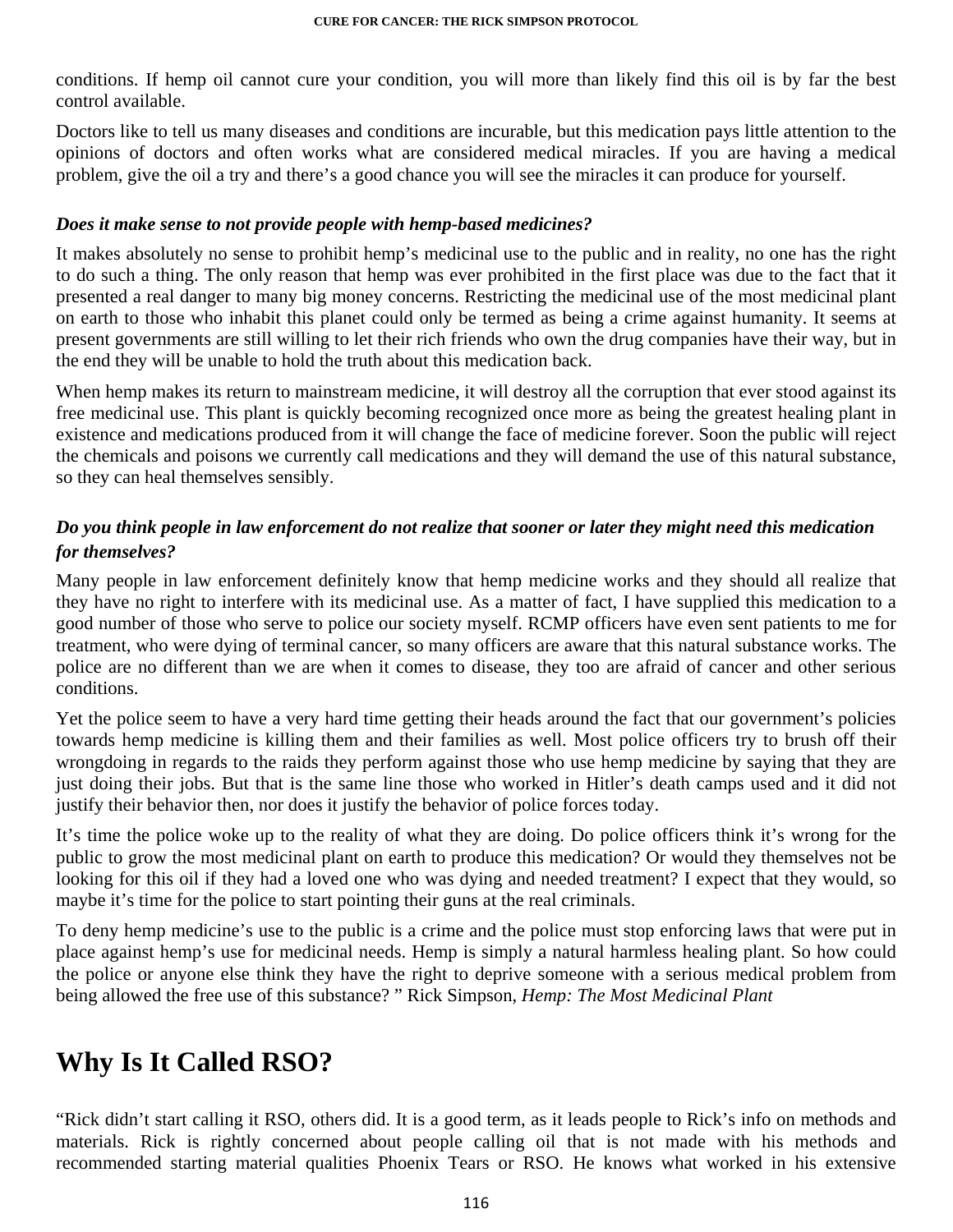experience treating patients, and he wants to make sure very sick people get what he knows works, and not something that "might be as good" with the same name..." Matthew

"Without Rick and his video I would not have known it cures cancer... although I have been a user and grower for about 27 years I did not know it had these qualities in it... now I do thanks to Rick Simpson... and without his boldness and frankness we would all be living in the dark about it... for that reason I think that RSO is a good name for the oil... but RSO must be made to RS instructions... not some odors idea of what is best... if it's not broken - don't fix it." Peter

"Jack Herer started calling it the Rick Simpson Oil or RSO. Rick did not want to call it that way and it took some time to convince him that it is actually a good idea. The trick is that there are many hemp/cannabis oils out there and there many ways of producing an oil or extract and many patients have been tricked into buying oils or extracts of inferior quality.

RSO is produced using a specific method, from specific materials, and in a specific way, so it should be called what it is – RSO. RSO is not BHO (butane honey oil), RSO is decarboxylated and very potent and sedative. The best RSO is 95-98% THC, 1-2% CBD and extremely potent and sedative. Most other types of extraction simply will not produce an oil that is decarboxylated and so potent and require a lot of extra work. We usually process large quantities of cannabis and Rick's method is very efficient and streamlined for processing large quantities of cannabis. You can process a pound of cannabis and produce the oil in less than two hours, using equipment that is easy to find in most parts of the world. The point is to make the medicine as quickly as possible so that the patient would not have to wait." JB

"I don't CARE what it is called!!! Please call it whatever you want but don't trash a man like Rick who has saved thousands of lives and has given his entire life to spreading the word. It just isn't right!!" Donna

"I call it "hemp oil" all the time, because that's what it is, it's in the dictionary, just another word for Cannabis. It's an old fashion term, but a correct term none the less. We all know what he is talking about." Dion

"The magic is in the globular head of the trichome. Nowhere else does the THC exist on the plant. The plant produces the THC to protect its reproductive parts. The closer you get to those parts, the buds, the more trichomes. Therefore buds have the most medicine available. It's science, not speculation. Thanks again Rick for inspiring me to make the best oil I can. Beautiful clear amber oil." Toni

"As much as corn? We all disagree JB. Cheaper would be nice but c'mon now." Rick

-- Rick, if cannabis were grown on thousands of hectares of fields, how much would you want to pay for it? 20 bucks a kilo? Or less?

You really have to start thinking in tons of cannabis rather than grams. The demand for the oil will be so huge that it won't be possible to grow all the plant in "medical greenhouses" only. The most potent and sedative strains will have to be grown on millions of hectares of land, worldwide.

For instance, once ladies really grasp what the oil can do with the skin and wrinkles, they will demand 20-30% of the best oil in all of their cosmetic products and all of a sudden there will be demand for millions of tons of the best oil for cosmetics only. Then add a few more hundred millions of tons of the oil for hospitals.

You need 5-8 kilos of dry bud to produce a kilo of the oil. One kilo of the oil will produce 5 kilos of cosmetics products -- that is say 100 jars with 50g of the salve/ cream/lotion/lipstick/facial cream/shampoo. And one hundred jars of hemp salves/ creams/lotions/lipsticks/facial creams/shampoos is nothing, you can give that away easily in a day, you will always find someone who could use them.

So again, start thinking in tons, not in grams. I know that the current prices are much higher. I am not happy with them and I will do anything I can to get the price of dry outdoor bud from a field to about 10-20 bucks a kilo. Because that price would give employment and good work to millions of farmers worldwide. And it would bring about a very positive change in the lives of all of us. JB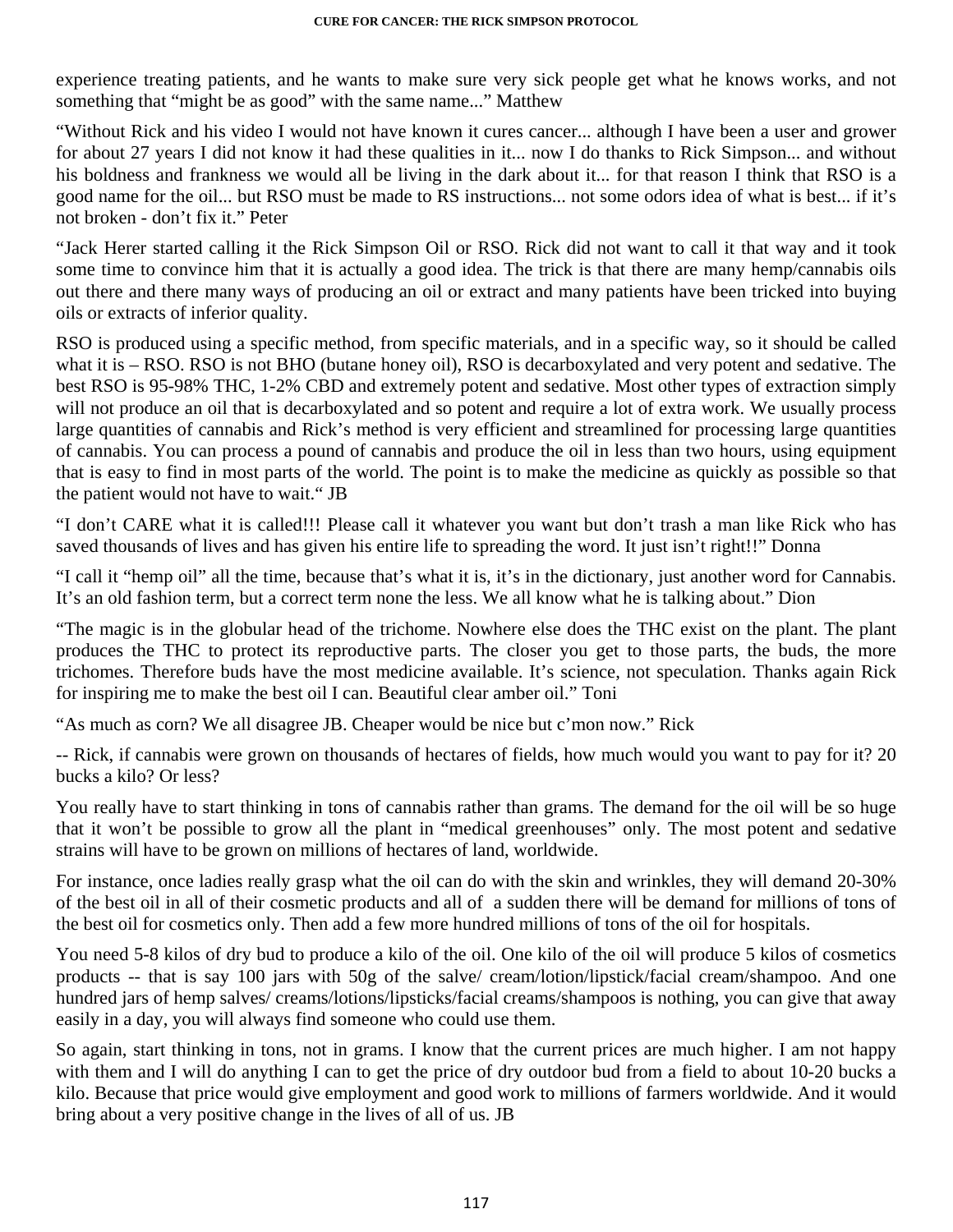"Let me sum up most of what is happening around the Rick Simpson Oil. The instructions tell people to A, B, C and D. People read them and ask - if I do not do A, will B, C and D still work? If I don't do B, will A, C and D still work? If I don't do C, will A, B and D work? What if I don't do D, will A, B and C still work? And what if I do A, B, C and D, differently, will it still produce the real thing?

The general answer is: no, it will not. If you wish to produce the RSO, follow the instructions at www.phoenixtears.ca and in Rick's e-books to the word. If you want to produce something else, then follow other instructions. But please do not make us responsible when you produce a different type of oil and the treatment fails and ends up with unnecessary death of a patient.

If you do A, B, C and D, the oil will work the best way possible. That's why the instructions are there. If you don't, it won't or might not work. It's as simple as that, isn't it?

What would you personally like to get if you needed the medicine? Something that has proven to work so well or something else, just so that whoever made the oil could prove or disprove his hypothesis or "method"? It's your life that's at stake. So be careful, think for yourself, and learn from those who have walked this path before you.

Best wishes to you. Jindrich Bayer"